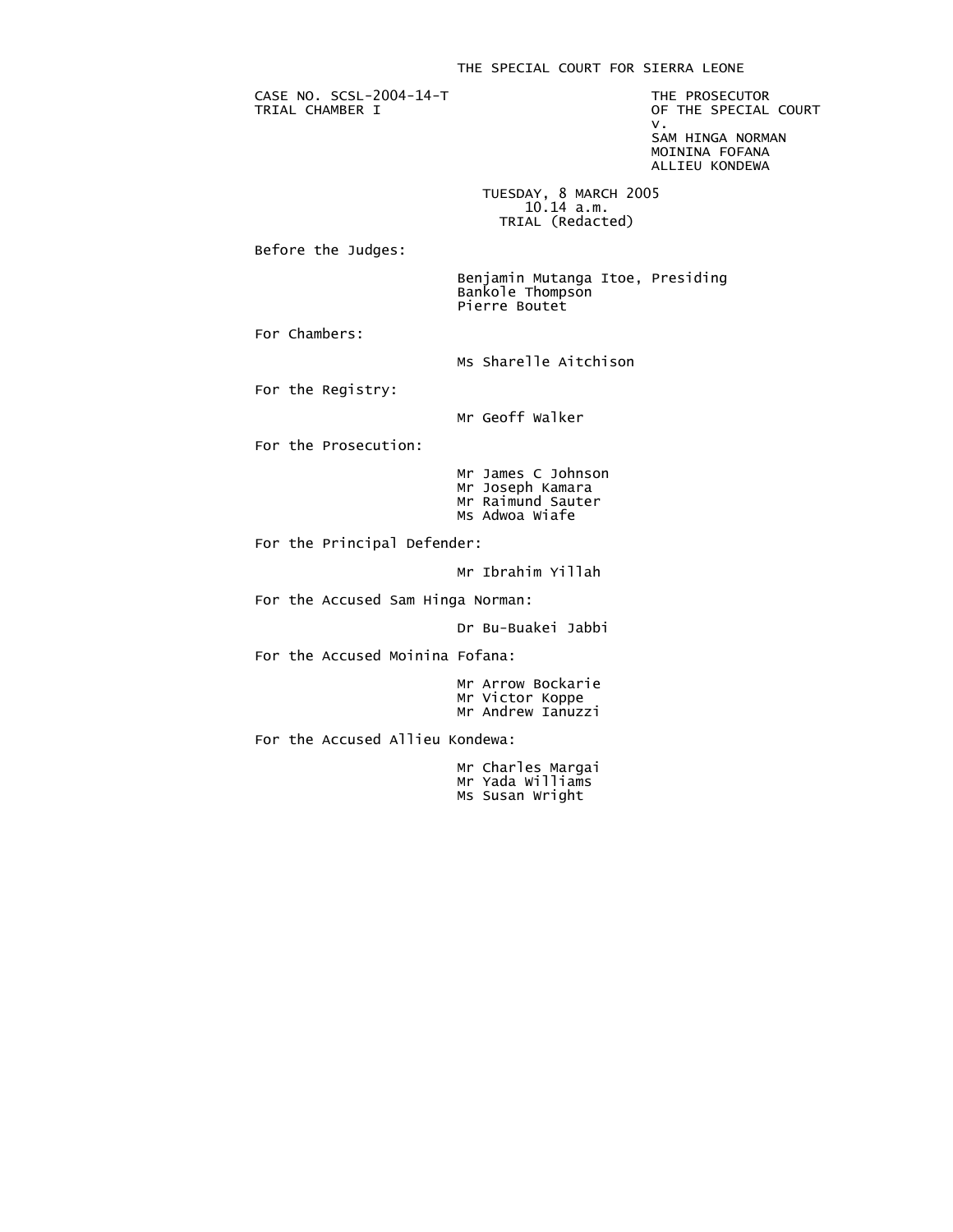1 [Tuesday, 8 March 2005] 2 **Example 2** [The accused Norman not present] 3 [The accused Fofana and Kondewa present] 4 [Open session] 09:53:01 5 [The witness entered court] 6 [Upon commencing at 10.14 a.m.] 7 PRESIDING JUDGE: Good morning, learned counsel. We are resuming our 8 session. 9 JUDGE BOUTET: Mr counsel for the Prosecution, are you ready to 10:15:14 10 proceed? 11 MR TAVENER: Thank you, Your Honour. With this particular witness, 12 TF2-057, I had access to the recent decision dealing with his recall. And 13 looking at the order, this witness is to be called for further 14 cross-examination by court-appointed counsel for the third accused. So as 10:15:36 15 far as the Prosecution is concerned, this witness is available for 16 cross-examination. There may be subsequent re-examination. This witness 17 relates to whether there was a relationship or not. It is quite a narrow 18 issue, I understand. 19 JUDGE BOUTET: There are two issues: One is cross-examination by the 10:15:56 20 third accused, and the other issue was the showing of some identity on a 21 piece of paper by the counsel for the second accused. 22 MR TAVENER: That's correct. So there's no -- 23 JUDGE BOUTET: So it's cross-examination by counsel for third accused 24 and then second accused. Because my recollection is that when that witness 10:16:16 25 gave evidence -- 26 MR TAVENER: The name was written on a piece of paper. 27 JUDGE BOUTET: The name, but it was never tabled as an exhibit, so 28 introduced as an exhibit. So that's -- these are the two issues. 29 MR TAVENER: It doesn't directly concern the Prosecution as far as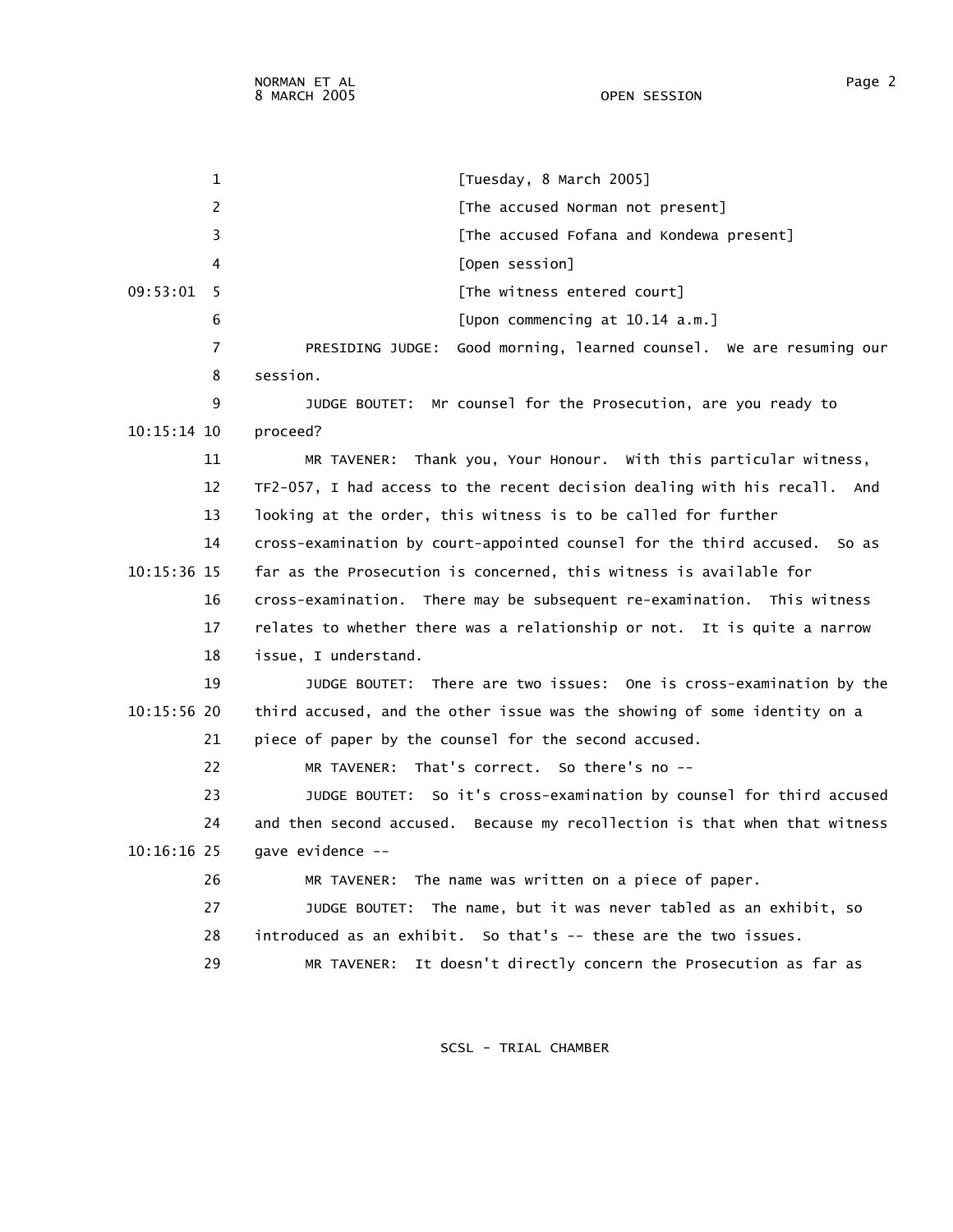1 initiating the proceedings. 2 JUDGE BOUTET: That's true. But the Court has ordered you to recall 3 that witness. 4 MR TAVENER: That's correct, so he's here now. 10:16:36 5 JUDGE BOUTET: Thank you. 6 Mr Margai, do you wish to proceed? 7 MR MARGAI: Yes, My Lord, I am prepared to proceed, but I believe 8 that in acting in accordance with the order of this Court not to disclose 9 the identity of this witness, I believe this is a fitting case for us to 10:17:07 10 move into closed session. And I so apply. Albeit for a very brief period. 11 I do not think the examination will exceed ten minutes on the outside. 12 JUDGE BOUTET: Yeah, because it was, as was pointed out by the 13 Prosecution, the cross-examination of this witness was for a very specific 14 purpose. 10:17:38 15 MR MARGAI: It is for a specific purpose. 16 JUDGE BOUTET: At your request. 17 MR MARGAI: And that is the purpose I wish to address and nothing 18 more. 19 PRESIDING JUDGE: Mr Margai, you think we cannot proceed normally 10:17:51 20 with papers, with writings and so on, in order to avoid the hassle of 21 getting into closed session procedures and formalities? 22 MR MARGAI: I wish we could, but Your Lordship will recall that 23 during the course of proceedings, the piece of paper was shown to the 24 witness by, I think, counsel for the first accused. 10:18:12 25 JUDGE BOUTET: Mr Margai, I just want to -- I don't want to preclude 26 you from arguing; the only concern I have is that the witness is there. I 27 don't know if it is translated or not to him at this particular moment, but 28 these are some of arguments we are prepared to hear but not necessarily in 29 the presence of the witness.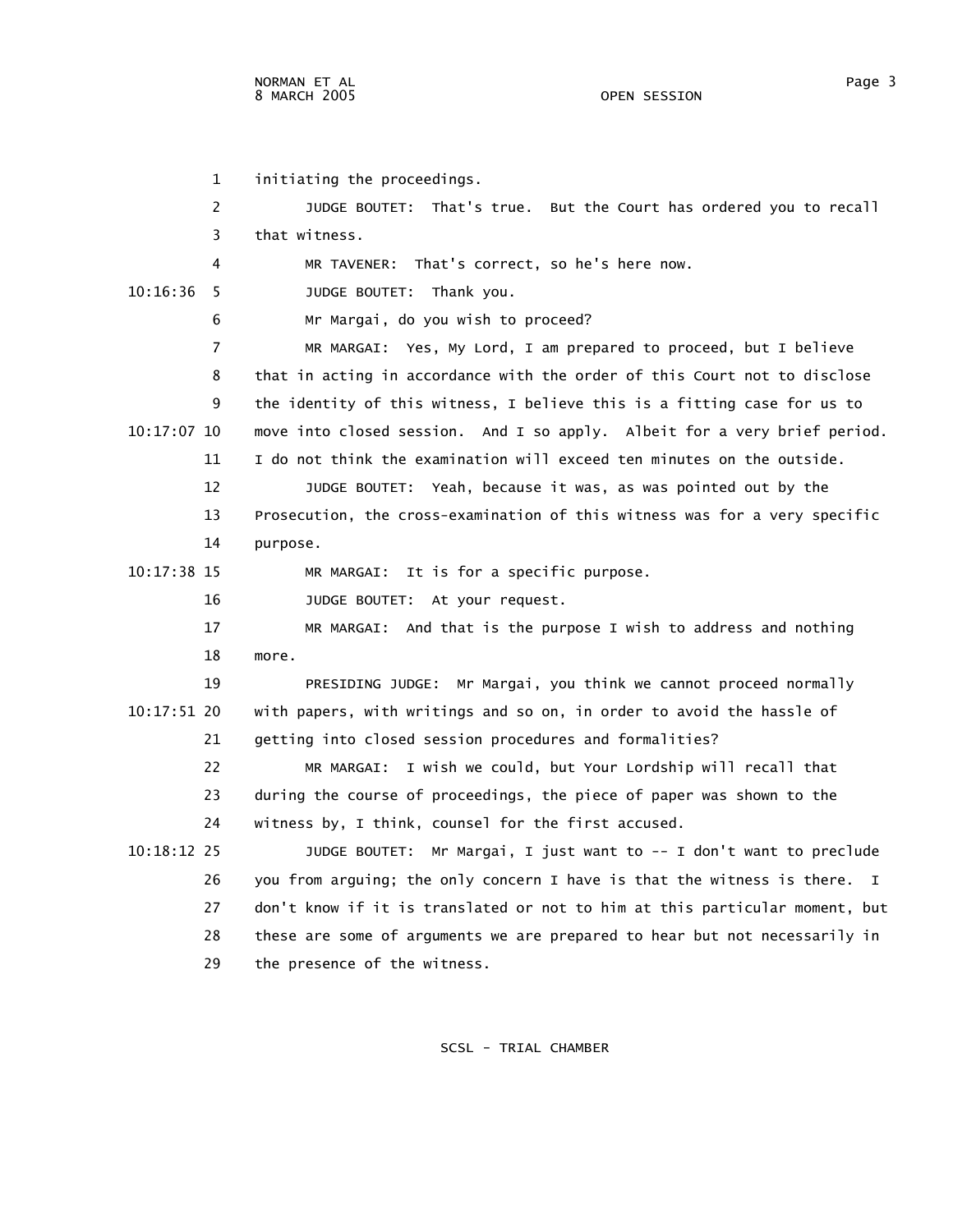1 MR MARGAI: No, I do not intend to advance any argument, I was merely

 3 JUDGE BOUTET: I am just cautioning you because the witness is here. 4 So maybe we can turn off the interpretation for the witness for the time

2 endeavouring to respond to the question posed by the Presiding Judge.

 10:18:47 5 being or ask the witness to remove his headphones. 6 MR MARGAI: Very well, My Lord. 7 JUDGE BOUTET: Mr Margai, now that the witness has no headphones. 8 Mr Witness, not yet. 9 MR MARGAI: Yes, as I was saying in response to the question posed by 10:20:09 10 the Presiding Judge, Your Lordship will recall that a piece of paper was 11 shown to the witness with a name written on it and it was in consequence of 12 the answer given by the witness to the question as to whether he recognised 13 that name, which answer was in the negative that necessitated an 14 application for his recall. 10:20:35 15 JUDGE BOUTET: As you know, these applications for closed session, 16 according to the procedure we follow, are to be made in closed session. To 17 hear your application in some detail, because I know I understand that you 18 cannot go any further in your comments of the past few moments given that 19 we are in a public session -- to hear the application we are going to go 10:20:59 20 into closed session and we will hear comments from the Prosecution on that 21 to make a determination. 22 MR MARGAI: As My Lords please. 23 PRESIDING JUDGE: Mr Tavener, what is your response to this, please? 24 MR TAVENER: The Prosecution accepts Mr Margai's assessment that his 10:21:22 25 cross-examination will involve identifying the witness to some extent, so 26 we will not oppose a closed session. 27 PRESIDING JUDGE: I think we will hear the application in closed 28 session. For that purpose I do not know whether this necessitates our 29 rising.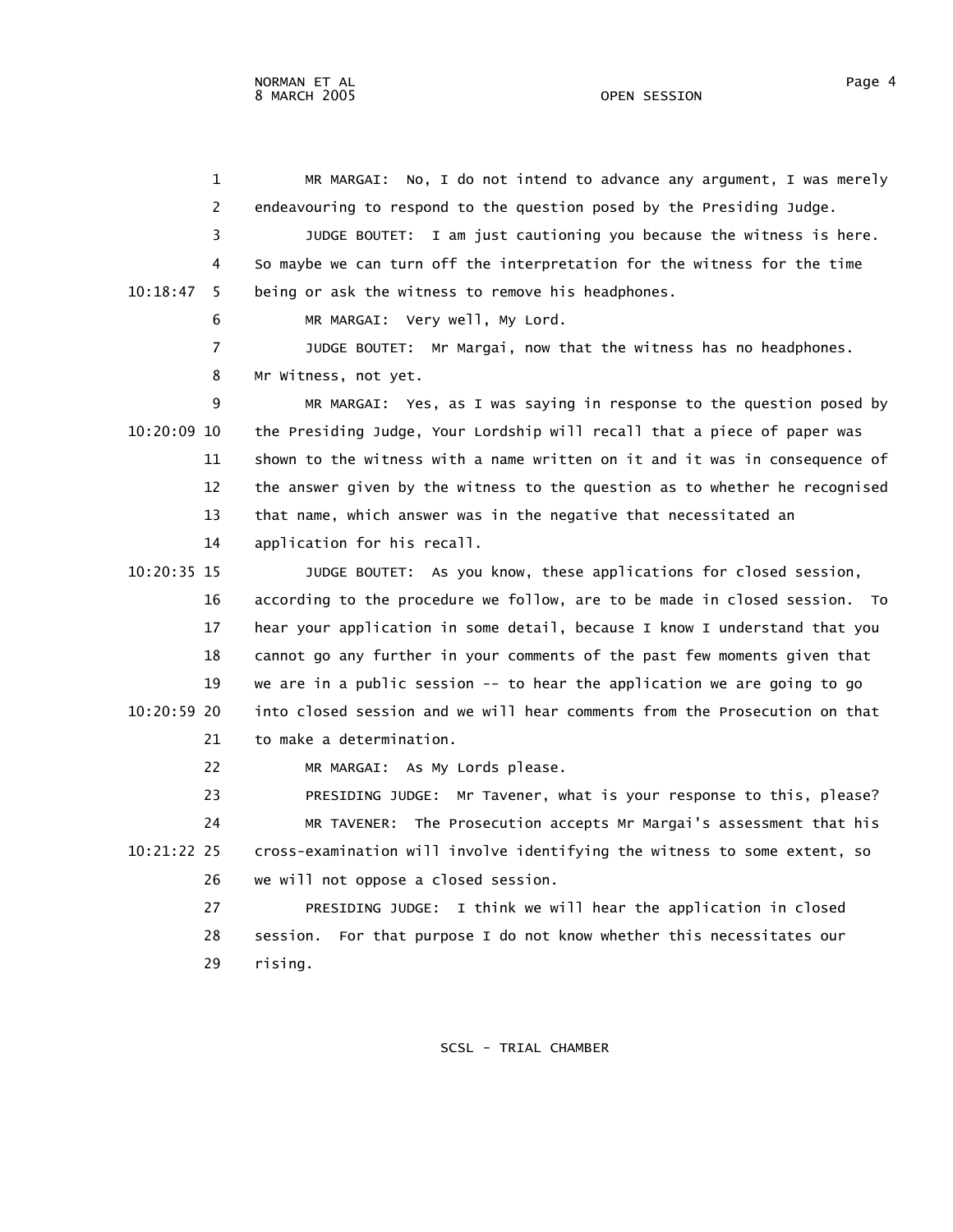1 JUDGE BOUTET: We will take a few minutes. 2 PRESIDING JUDGE: It does not. I think we can be here and move into 3 the closed session -- move technically -- and, of course, inform the 4 gallery that we will be moving into a closed session. I think Mr Margai 10:22:10 5 was saying he needs only about 10 minutes or so. 6 MR MARGAI: Yes, My Lord, not more that 10 minutes. 7 PRESIDING JUDGE: It is just for the gallery so that they know that. 8 Maybe they should come back in the next 20 minutes. Just estimating it at 9 that. 10:22:30 10 MR MARGAI: I apologise for their exit, but it is necessary in terms 11 of justice. 12 THE PRESIDING JUDGE: It is okay. 13 JUDGE BOUTET: This is the procedure that is available for exactly 14 that purpose. 10:24:14 15 MR MARGAI: May it please Your Lordships -- 16 JUDGE BOUTET: No, we are still waiting. 17 MR MARGAI: I was just going to ask whether Your Lordships might 18 consider an application for the witness perhaps to be out of hearing. 19 JUDGE BOUTET: I do not know if he understands English or not. 10:24:37 20 MR MARGAI: Where we are not sure, we give the benefit of the doubt. 21 PRESIDING JUDGE: He can be escorted out whilst you are making an 22 application, Mr Margai. 23 JUDGE BOUTET: We need not close the curtains as the public gallery 24 is empty. 10:24:57 25 [At this point in the proceedings, a portion of the transcript, pages 26 6 to 16, was extracted and sealed under separate cover, as the session was 27 heard in camera.] 28 29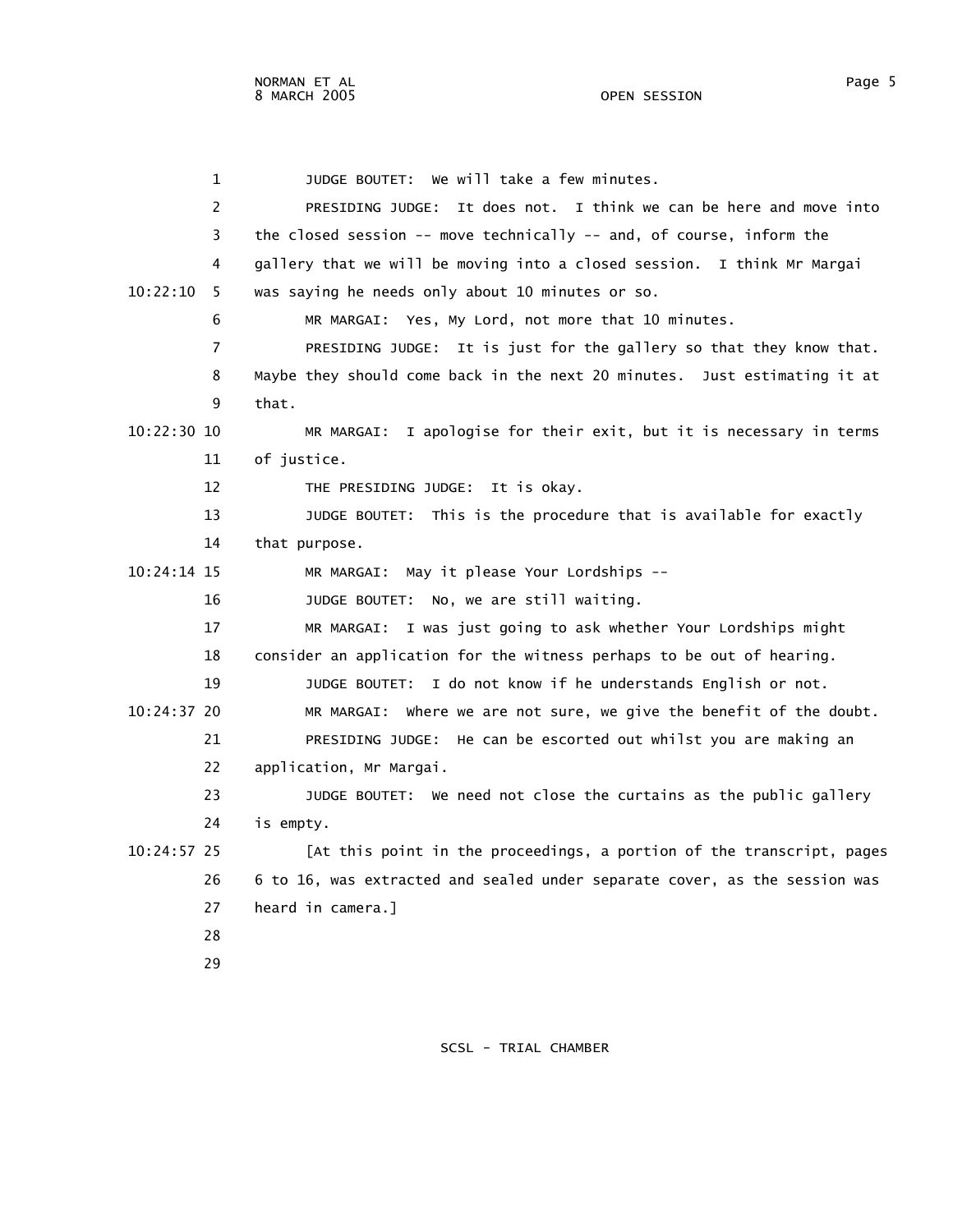| 1              | [Open session]                                                              |
|----------------|-----------------------------------------------------------------------------|
| $\overline{2}$ | [Ruling]                                                                    |
| 3              | Before we proceed to hear your comments, Mr Tavener,<br>JUDGE BOUTET:       |
| 4              | let me just deliver the Court's decision in a public session about the      |
| 10:53:47<br>5  | closed session. Having heard and given due consideration to the arguments   |
| 6              | presented by Defence counsel for the third accused and considering that the |
| 7              | Prosecution has no objection that it be proceeded in closed session, and    |
| 8              | having considered that it appears that, based on the information provided   |
| 9              | to the Court by the counsel for the third accused that the totality of the  |
| 10:54:35 10    | evidence to be given by witness TF2-057 is likely to reveal his identity,   |
| 11             | mindful of Article 17(2) of the Statutes, which provides that the accused   |
| 12             | will be entitled to a fair public hearing, subject to measures ordered by   |
| 13             | the Special Court for the protection of victims and witnesses, and pursuant |
| 14             | to Rules 75 and 79 of the Rules of Procedure in Evidence of the Special     |
| 10:55:01 15    | Court, the Trial Chamber ruled that the evidence to be given by witness     |
| 16             | TF2-057 is to be given in closed session. Thank you.                        |
| 17             | MR TAVENER: Thank you, Your Honour. What I wish to speak about is           |
| 18             | the timetabling between here and the end of the session. The Prosecution    |
| 19             | is in a position where a number of witnesses are unavailable due to either  |
| 10:55:31 20    | illness or personal matters. We also have the position where there are a    |
| 21             | number of witnesses who part of their testimony will involve allegations of |
| 22             | sexual assault and obviously we will not be in position to call those       |
| 23             | witnesses until the next session, depending on the result of the current    |
| 24             | motions which are in place.                                                 |
| 10:55:49 25    | That being said, at this stage the Prosecution has four witnesses of        |
| 26             | the substance available until the end of the session. There are two         |
| 27             | witnesses listed today and one for tomorrow. Then on Thursday, there is a   |
| 28             | witness, 014. That witness is quite a substantial witness in terms of       |

29 time. We would expect his testimony and cross-examination to last three to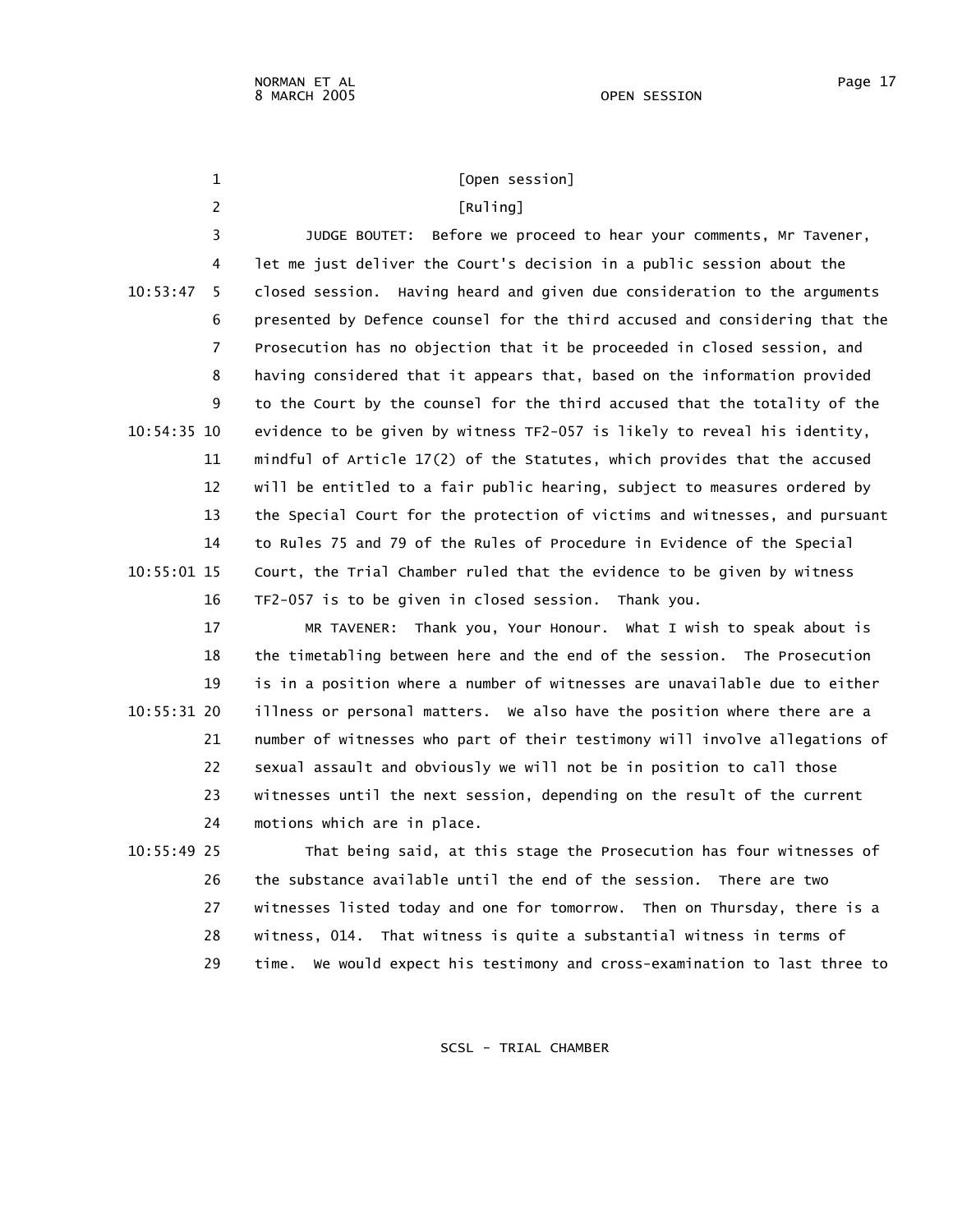1 four days. That will see the Court until some time on Tuesday. Also on 2 Tuesday, it is expected that the second investigator, who was requested to 3 be brought back before the Court, will testify. 4 In the Prosecution's estimation, that means the session, as far as

 10:56:32 5 the ability for the Prosecution to call witnesses, will conclude on 6 Tuesday, perhaps Wednesday, but most likely Tuesday. That is a day or two 7 earlier than anticipated. At the same time, it is expected that in the 8 next session -- the May/June session -- the Prosecution case will finish 9 well before the listed six weeks. At that stage, without being bound to 10:56:54 10 the exact time, it is expected that the Prosecution case will require four 11 more weeks in the second session of this year. So, although we lose a day 12 or two in this session, we will certainly finish before time in the next 13 session -- before the listed time in the next session. As I said, it is 14 expected two further witnesses today, one witness tomorrow, who should be 10:57:22 15 completed, and then a long witness commencing on Thursday.

 16 JUDGE BOUTET: Tomorrow, as you know, is a half day. 17 MR TAVENER: Yes.

 18 JUDGE BOUTET: So, the witness you have scheduled for tomorrow will 19 be, all inclusive, no more than half a day?

10:57:38 20 MR TAVENER: That is correct. That is what we anticipate.

21 JUDGE BOUTET: When you say the witness --

22 MR TAVENER: Witness 014.

23 JUDGE BOUTET: 014 will be three to four days?

24 MR TAVENER: Yes.

 10:57:25 25 JUDGE BOUTET: That is inclusive of cross-examination in your 26 estimation?

 27 MR TAVENER: As far as I can estimate. I have had brief discussions 28 and I estimate that he will not finish before Monday. More than likely he 29 will go to Tuesday. We then have our brief recall witness. That is the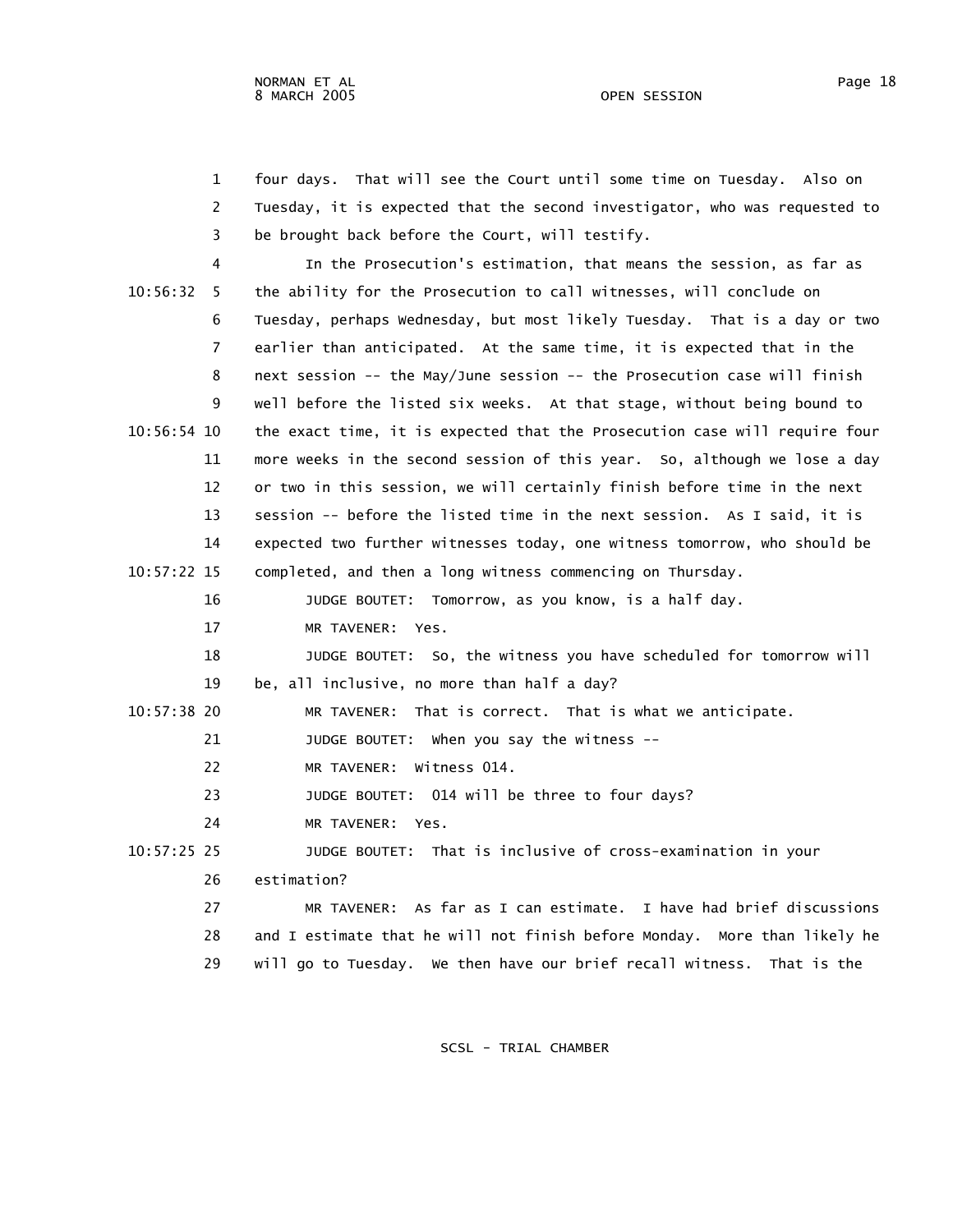1 position the Prosecution is in. We may have to lose a day or two of this 2 session, but we will not take all of next session to complete. Thank you. 3 [Trial Chamber confers] 4 PRESIDING JUDGE: Mr Tavener -- I am speaking at the same time to the 11:00:55 5 Defence -- we thought that since the last session this will now be the 6 fifth. You say that you might close your case even before the end of that 7 session. 8 MR TAVENER: Yes, hopefully. 9 PRESIDING JUDGE: If it were possible we have nothing against the 11:01:17 10 timetable as you have put it across, as you have laid it down, but could it 11 not be possible for us to start with the rather lengthy witness and be done 12 with him? Again, this will depend on the reaction of the Defence. We do 13 that lengthy witness, finish up with him and we take the less cumbersome 14 witnesses, so that even if we don't arrive at the end of their testimony 11:01:46 15 some time on Tuesday next week, we could send them across to the last 16 session where we have enough time space. The time frame of the last 17 session, as far as you are concerned, would be enough to accommodate this 18 witness. What is your reaction to this? It is a suggestion from the 19 Bench. If you want to move the way you want to move, fine. But we thought 11:02:19 20 we should get out of the way the more important and lengthy witness in this 21 particular matter so that we move in a more organised manner towards the 22 end of this session. What we cannot get done with this session can be 23 carried forward to the other session. We are not calling on this witness 24 immediately. We will proceed with the witness you have in hand now. You 11:02:51 25 will think about that and let us know. The Defence will also think about 26 this and let us know by the end of the day as to how we can proceed. 27 JUDGE THOMPSON: Just in support of what the learned Presiding Judge 28 is saying, I want it to be clear that this is not a judicial imposition; it 29 is merely an alternative option. Of course, it is not an imposition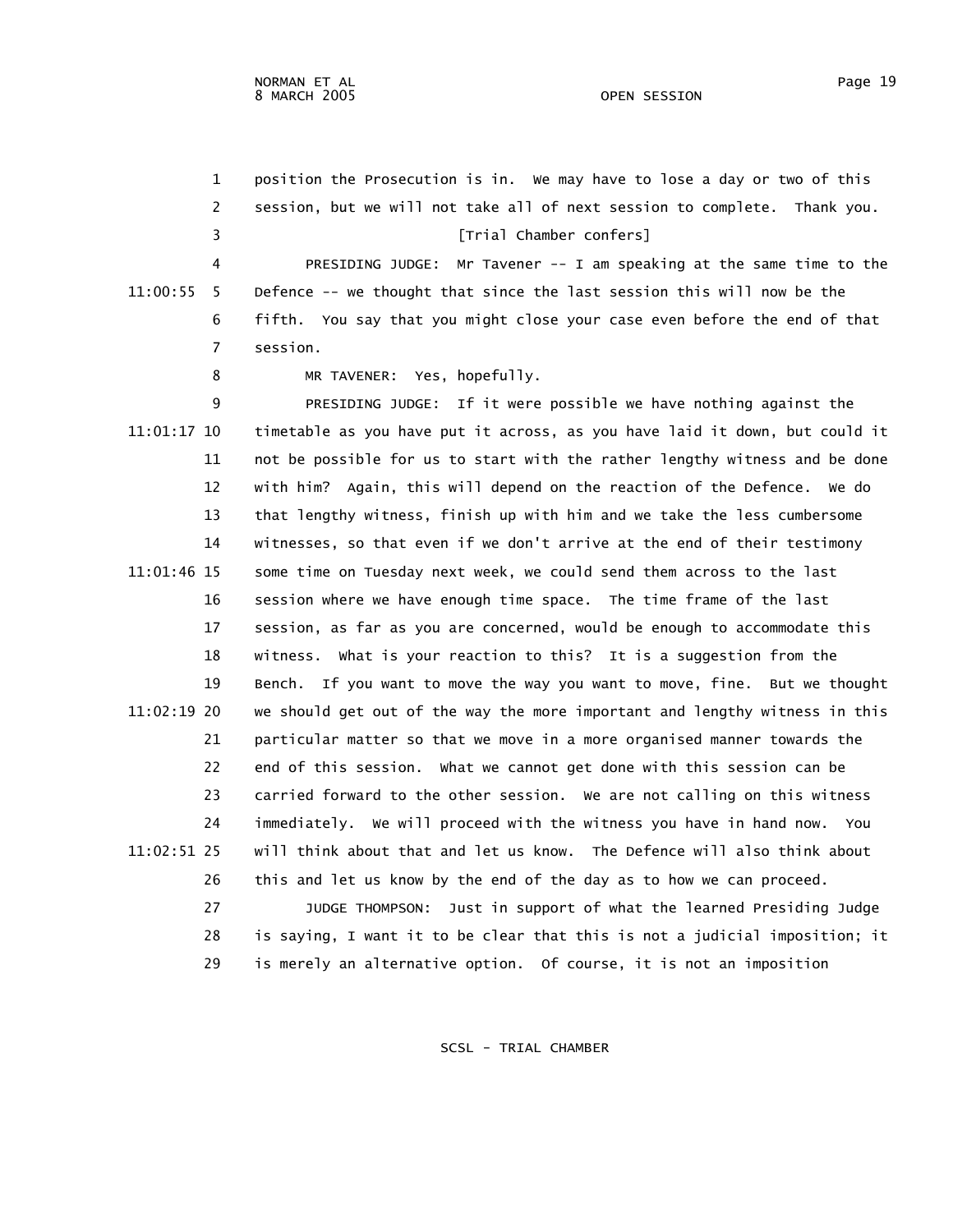1 because we are sensitive to the flexibility you should have in presenting 2 your case the way you consider best.

 3 MR TAVENER: Thank, Your Honour. I will certainly have to consider 4 it because it will require some juggling and I can't answer immediately as 11:03:35 5 to whether we can do it.

 6 PRESIDING JUDGE: Please do. As I said, we have no objection to the 7 plan as you have put it across to us; absolutely none. It is just a 8 question of ensuring more expedience in the process and getting out of the 9 way the more serious matters before we start getting to the close of the 11:03:54 10 case for the Prosecution. I would imagine that if a witness is going to be 11 in cross-examination for about three days it is the longest you have before 12 you close your case.

13 MR TAVENER: Certainly, yes.

14 PRESIDING JUDGE: Right.

 11:04:14 15 MR KOPPE: I have already indicated that we have a high preference to 16 start with that long witness. We have already indicated that to the 17 Prosecution. So, we agree with your proposal.

 18 MR YILLAH: We accept that proposal as well -- to start with the 19 high-profile witness.

 11:04:35 20 PRESIDING JUDGE: I agree. We have noted your acceptance, but you 21 should know that the Prosecution, like the Defence, has its own strategy on 22 how to proceed. So, Mr Tavener, we have noted that the Defence is open to 23 taking that long witness. But give it some thought and let us see whether 24 you will come on board that proposal. It is not in the least our intention 11:05:01 25 to interfere with the prosecutorial strategy and how it will present its 26 case and its witnesses. 27 MR TAVENER: Thank you. We will certainly try.

28 PRESIDING JUDGE: But it would be a nice idea if we went this way.

29 We will leave that to you.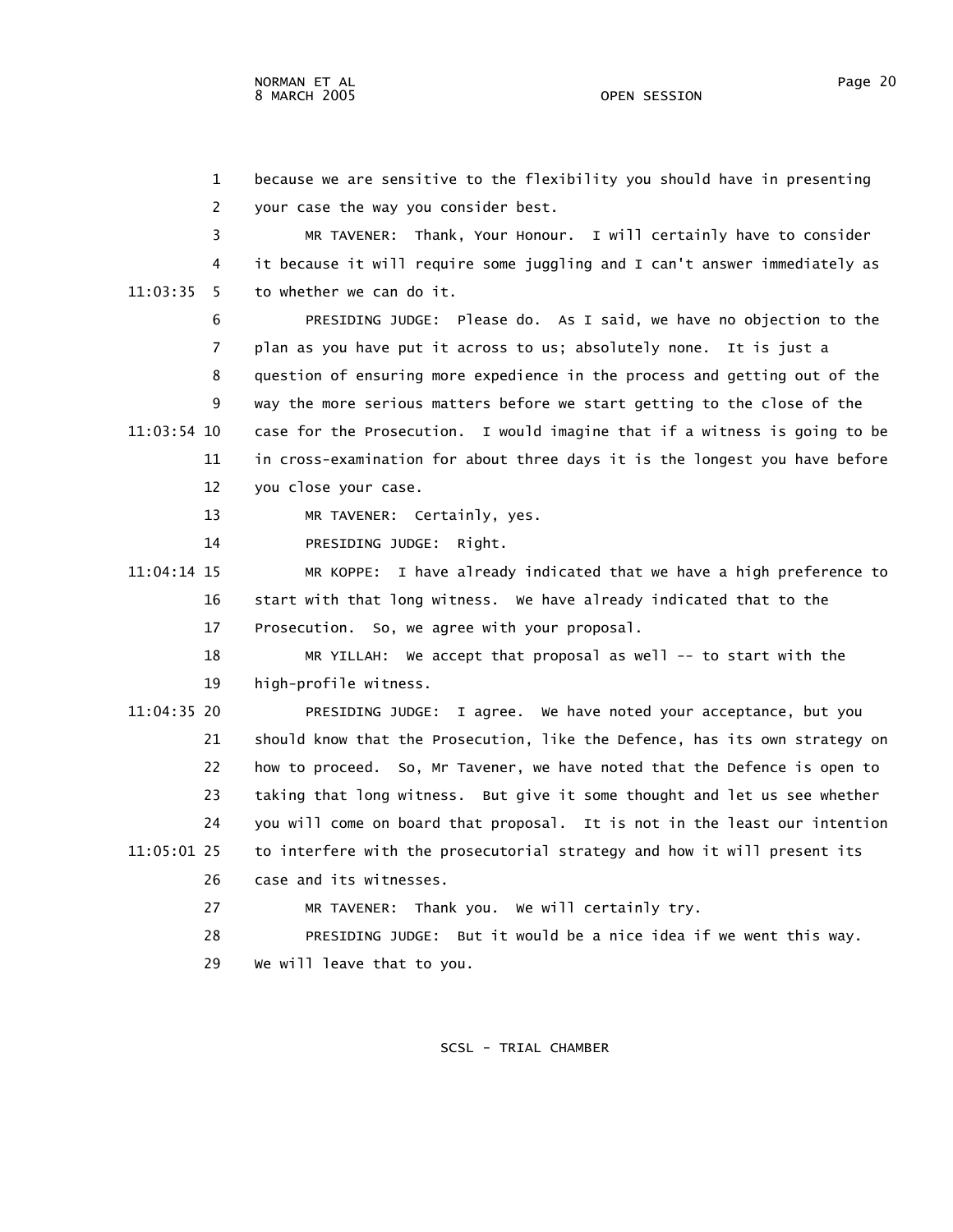1 MR TAVENER: I should mention that the next witness will testify in 2 Krio for the benefit of the Court. 3 PRESIDING JUDGE: And this will be your 59th witness. What do we 4 call the other witness -- the recalled witness? 11:05:54 5 MR TAVENER: Perhaps CW2. 6 PRESIDING JUDGE: CW2, good. 7 MR MARGAI: My Lords, he is already a Prosecution witness and I 8 believe that the order was to recall him. So, giving him a different 9 nomenclature might just -- PW34 recalled. 11:06:20 10 JUDGE BOUTET: I think I lean heavily towards that. 11 MR TAVENER: I withdraw CW2. 12 PRESIDING JUDGE: I think so. PW37 recalled. 13 MR MARGAI: 34. 14 PRESIDING JUDGE: Yes, 34; I am sorry, yes. Can this witness be 11:06:52 15 brought in, please? 16 MR TAVENER: If I might be excused, Your Honour. 17 PRESIDING JUDGE: Yes. You are bowing out? 18 MR TAVENER: Yes, I am. 19 **19** [The witness entered Court] 11:11:44 20 PRESIDING JUDGE: Ms Wiafe, this is TF -- 21 MS WIAFE: TF2-167. 22 PRESIDING JUDGE: And he will be testifying in Krio. 23 MS WIAFE: In Krio and he will be sworn on the Koran. 24 WITNESS: TF2-167 [sworn] 11:12:43 25 [Witness answers through interpretation] 26 MS WIAFE: May I proceed, Your Honours? 27 PRESIDING JUDGE: Yes, please. 28 EXAMINED BY MS WIAFE: 29 MS WIAFE: Good morning, sir.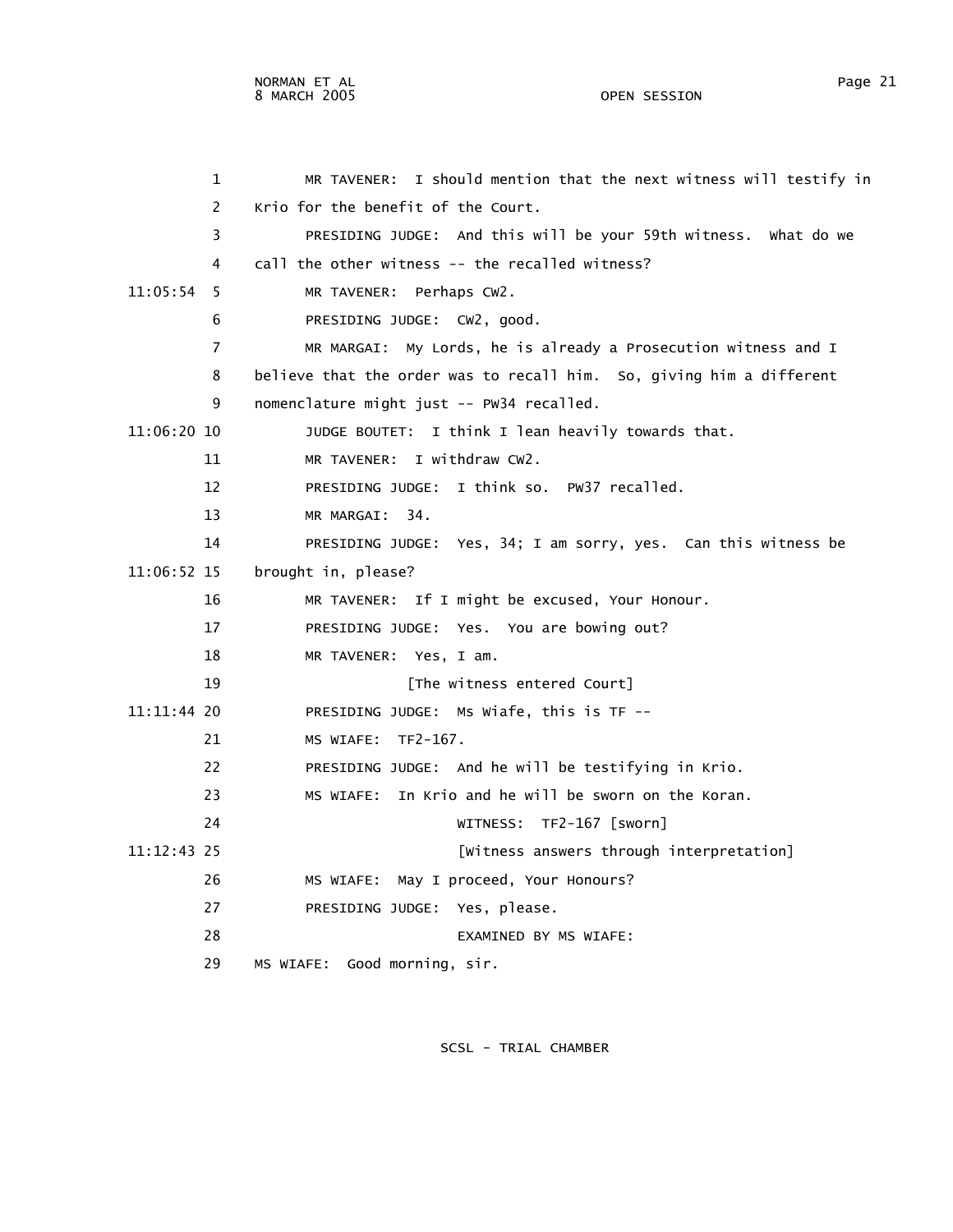- 1 A. Yes, good morning. 2 Q. I will be asking you some questions. Please take your time and 3 listen to the questions and answer the questions as directly as you can. 4 A. All right. 11:13:10 5 Q. Mr Witness, how old are you? 6 A. xxxxxxxxx 7 Q. Where were you born? 8 A. xxxxxxxxx , Moyamba District. 9 Q. You are married? 11:13:35 10 A. Yes, I am married. 11 Q. Do you have children? 12 A. Yes. 13 Q. How many children do you have? 14 A. xxxxxxxxx 11:13:55 15 Q. Mr Witness, did you ever go to school? xxxxxxxxx . 17 Q. How far did you go? 18 A xxxxxxxxx<br>19 Q xxxxxxxxx 19 Q xxxxxxxxx 21 Q. What languages do you speak, Mr Witness?
	- 22 xxxxxxxxx
	- 23 Q22 xxxxxxxxx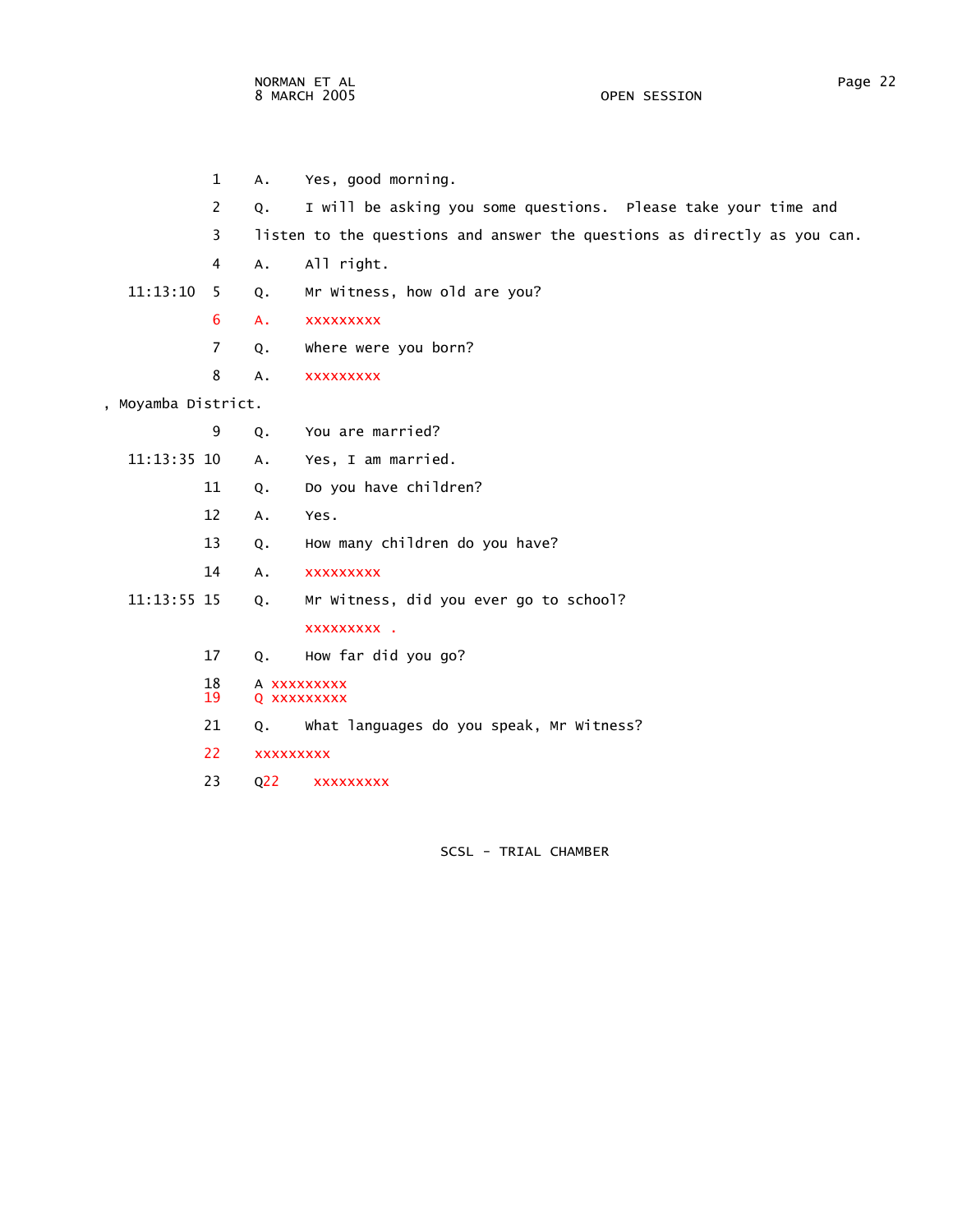.

|             | 1  | Α. | Yes, I can write.                                                   |
|-------------|----|----|---------------------------------------------------------------------|
|             | 2  | Q. | Can you read English?                                               |
|             | 3  | Α. | Yes, I can read.                                                    |
|             | 4  | Q. | Can you read English very well?                                     |
| 11:15:26    | 5  | Α. | Yes.                                                                |
|             | 6  | Q. | Mr Witness, what work do you do?                                    |
|             | 7  | A. | XXXXXXXXXXXXXXXX                                                    |
|             | 8  | Q. | Mr Witness, I would like to direct your attention to --             |
|             | 9  |    | PRESIDING JUDGE: XXXXXXXXXXXXXXX.                                   |
|             | 11 |    | MS WIAFE: XXXXXXXXX                                                 |
|             | 13 | А. | <b>XXXXXXXXX</b>                                                    |
|             | 14 |    | PRESIDING JUDGE: .<br><b>XXXXXXXXX</b>                              |
| 11:15:18 15 |    |    | MS WIAFE:                                                           |
|             | 16 | Q. | when you say garden work, what do you mean?                         |
|             | 17 | A. | <b>XXXXXXXXX</b><br>$\mathbf{r}$                                    |
|             | 18 | Q. | Mr Witness, I would like to direct your attention to March of 1998. |
|             | 19 |    | Do you remember that time?                                          |
| 11:15:48 20 |    | A. | Yes.                                                                |
|             | 21 | Q. | where were you at that time?                                        |
|             | 22 |    | A XXXXXXXXX .<br>A XXXXXXXXX?                                       |
|             | 24 | Α. | xxxxxxxxx?.                                                         |
| 11:16:31 25 |    | Q. | Mr Witness, did anything happen in Bradford in March of 1998?       |
|             | 26 | Α. | Yes.                                                                |
|             | 27 | Q. | Could you tell this Court what happened?                            |
|             | 28 | A. | Yes.                                                                |
|             | 29 | Q. | Please go ahead?                                                    |
|             |    |    |                                                                     |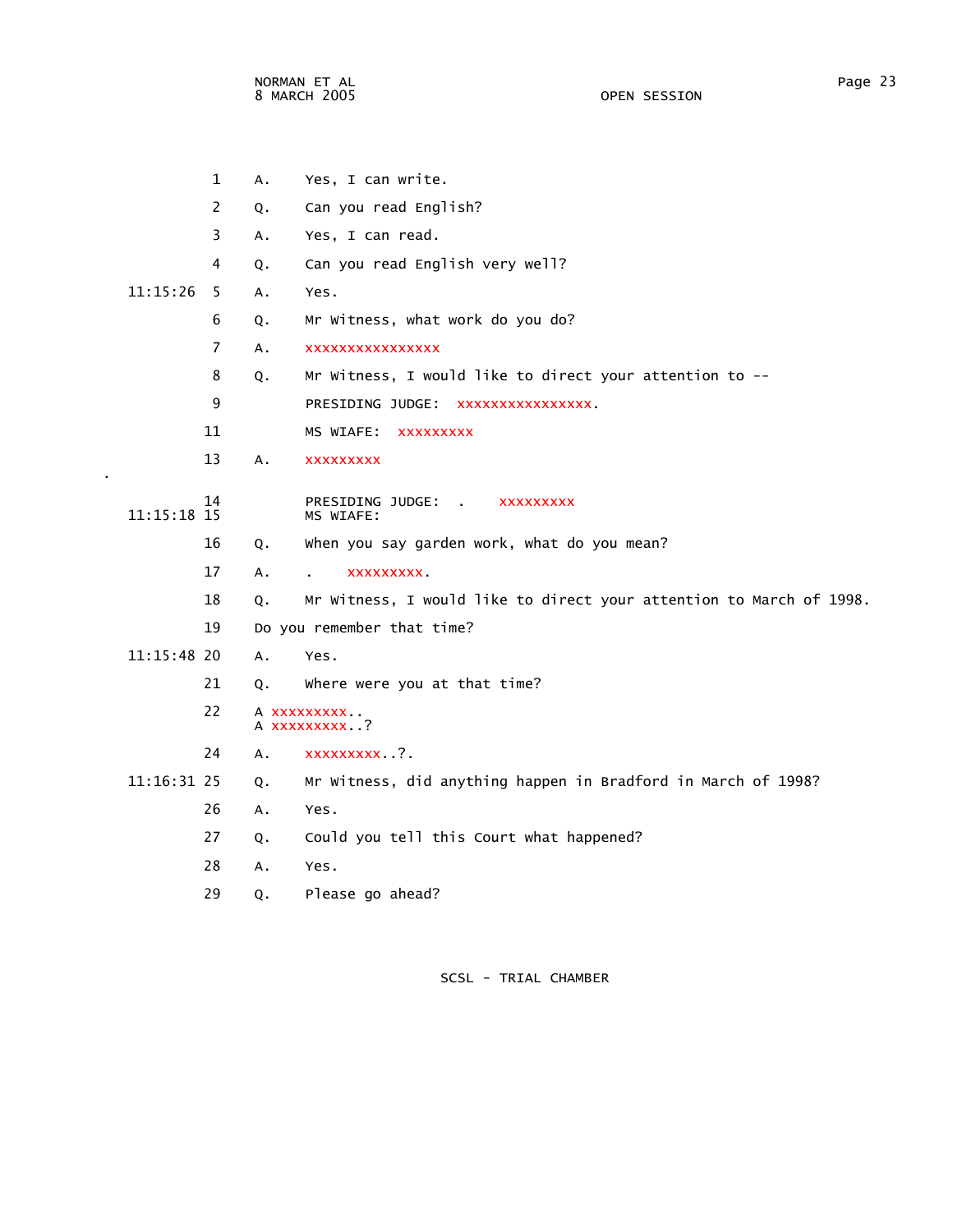NORMAN ET AL PAGE AND THE SERVICE SERVICE SERVICE SERVICE SERVICE SERVICE SERVICE SERVICE SERVICE SERVICE SERVICE SERVICE SERVICE SERVICE SERVICE SERVICE SERVICE SERVICE SERVICE SERVICE SERVICE SERVICE SERVICE SERVICE SERV 8 MARCH 2005 OPEN SESSION

|             | $\mathbf{1}$   | А. | In 1998 at night the Kamajors entered into my house.                       |
|-------------|----------------|----|----------------------------------------------------------------------------|
|             | 2              | Q. | Do you remember the month?                                                 |
|             | 3              | А. | March.                                                                     |
|             | 4              | Q. | Do you remember the day?                                                   |
| 11:17:20    | - 5            | Α. | It was on the 19th.                                                        |
|             | 6              | Q. | What time did the Kamajors enter your house?                               |
|             | $\overline{7}$ | Α. | It was at night they entered.                                              |
|             | 8              | Q. | where were you when they entered your house?                               |
|             | 9              |    | PRESIDING JUDGE: About what time did they enter?                           |
| 11:17:59 10 |                |    | MS WIAFE:                                                                  |
|             | 11             | Q. | At about what time? When you say night, can you give us an                 |
|             | 12             |    | indication?                                                                |
|             | 13             |    |                                                                            |
|             | 14             | A. | No, no. I wasn't having a watch back then.                                 |
| 11:18:14 15 |                |    | PRESIDING JUDGE: Okay.                                                     |
|             | 16             |    | MS WIAFE:                                                                  |
|             | 17             | Q. | Mr Witness, were you in the house when the Kamajors entered?               |
|             | 18             | А. | Yes.                                                                       |
|             | 19             | Q. | Could you please tell this Court what happened when the Kamajors came      |
| 11:18:40 20 |                |    | to your house that night?                                                  |
|             | 21             | А. | Yes.                                                                       |
|             | 22             | Q. | Please go ahead?                                                           |
|             | 23             | Α. | They knock at the door. And we asked who. Then they said, "we the          |
|             | 24             |    | Kamajors, we're asking all of you to come out. We woke up. As we open and  |
| 11:19:11 25 |                |    | we saw them, we all ran away, but one of my child went under the bed. When |
|             | 26             |    | we went into the bush $-$                                                  |
|             | 27             | Q. | Mr Witness, you said the Kamajors knocked on the door and then you         |
|             | 28             |    | opened the door?                                                           |
|             | 29             | А. | Yes, yes.                                                                  |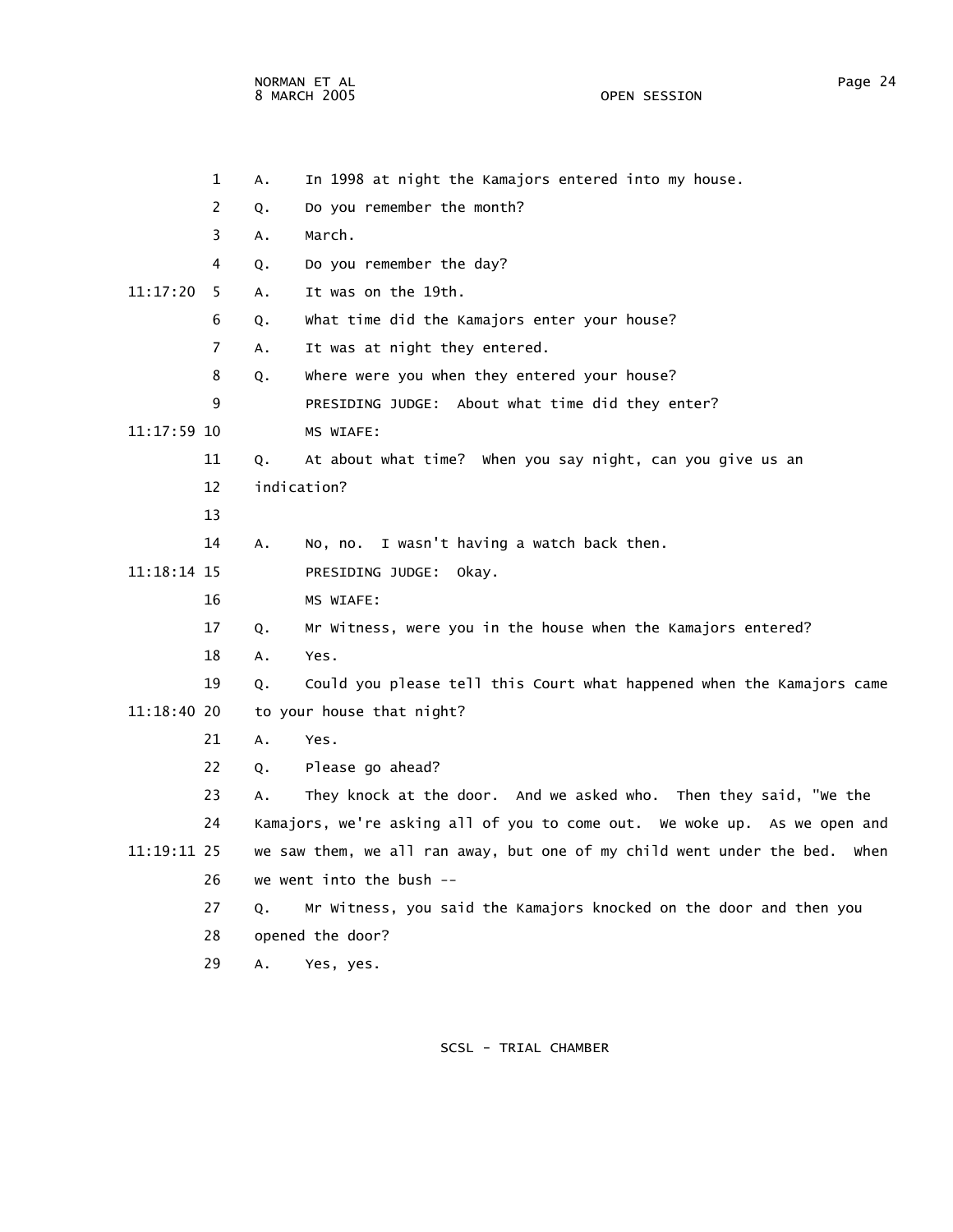NORMAN ET AL Page 25 8 MARCH 2005

 1 Q. And you saw the Kamajors? 2 A. Yes. 3 Q. Did the Kamajors tell you anything when you opened the door? 4 A. Yes. 11:19:52 5 Q. What did they say? 6 A. They said -- they asked all of us to come out. 7 Q. Did you go you out? 8 A. Yes. 9 Q. What happened when you went out? 11:20:28 10 A. We ran away. I went into the bush with my family. 11 Q. Why did you run away into the bush? 12 A. Because they were having guns, machetes, axes and knives. 13 Q. Did the Kamajors say anything to you before you ran away? 14 A. Yes. 11:21:19 15 Q. What did they say? 16 A. They said: Now the country belongs to them, so whatever they want 17 they will do. 18 Q. How many Kamajors came to your house that night? 19 A. I couldn't tell the number, because there were many. I didn't count 11:22:02 20 them. 21 Q. Mr Witness, you said you ran into the bush? 22 A. Yes. 23 Q. What bush are you referring to? 24 A. The bush nearby the town. 11:22:40 25 Q. Who did you go with? 26 A. Me and my family. 27 Q. How many were you, I mean you and your family of the people that ran

- 28 into the bush? Do you remember the number?
- 29 A. Yes, people went into the bush, we were nine in number. The others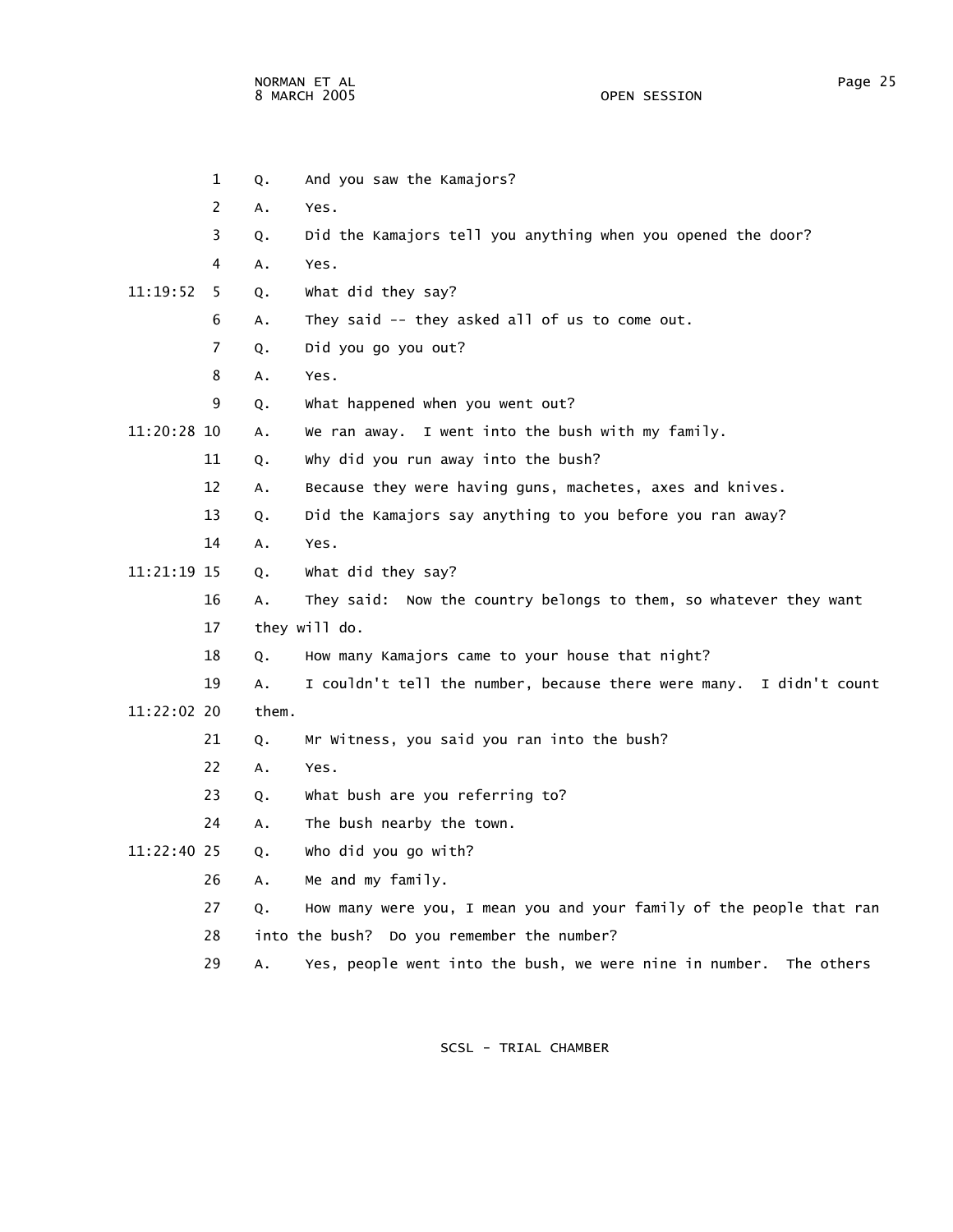1 went their own way. 2 Q. Which others are you referring to? 3 A. You want to know the ones that I'm referring to? 4 Q. No, you said you and your family, you were nine in number. You went 11:23:36 5 into the bush. The others went another way. I just wanted to know of the 6 others who went the other way, who were they? 7 A. The other wives went and my child was left in the house under the 8 bed. 9 Q. Mr Witness, you said Kamajors came to your house at night. How did 11:24:13 10 you know that these people were Kamajors? 11 A. They said it. They told us, they said they were Kamajors. 12 Q. Mr Witness, you said you ran into the bush with your family? 13 A. Yes. 14 Q. Did you stay in the bush? 11:24:54 15 A. That night, yes. That night. 16 Q. The next morning did you do anything? 17 A. Yes. 18 Q. What did you do? 19 A. I came and checked in my house. 11:25:31 20 Q. When you got to your house, what did you see? 21 A. I discovered that they have looted my house. 22 Q. Mr Witness, when you say that you discovered that your house had been 23 looted, what do you mean? 24 A. They took my property in the house. 11:26:06 25 Q. What kind of property had been taken? 26 A. They took my clothing, groundnut, rice, palm oil. They were all 27 taken away with other things, which I cannot call right now.

- 28 Q. Mr Witness, did you ever come to know how those things were taken
- 29 away?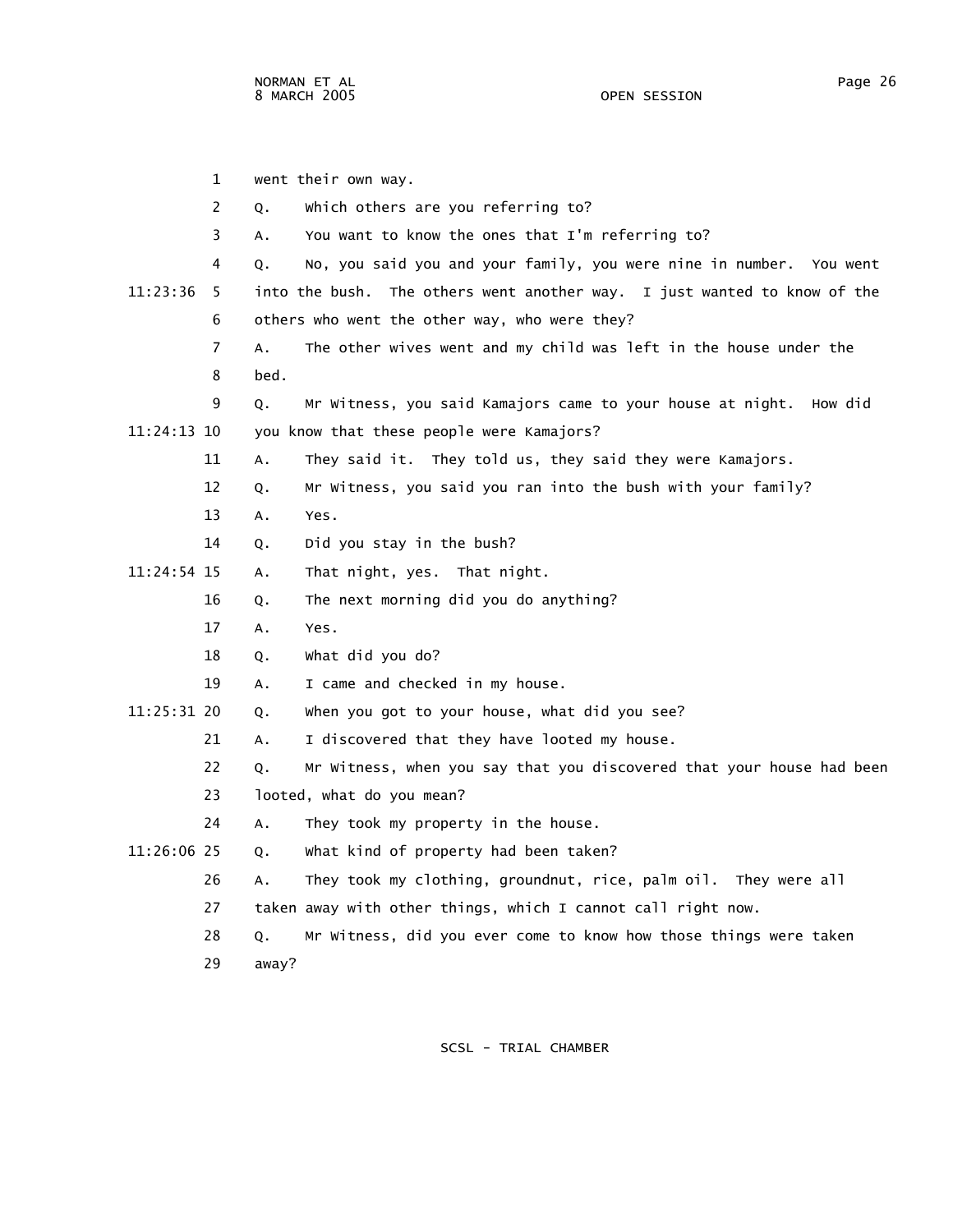|             | 1              | Yes, because my child was under the bed and he told me that they<br>А.      |
|-------------|----------------|-----------------------------------------------------------------------------|
|             | 2              | collected all the things, they put them in the vehicle and took them to     |
|             | 3              | Moyamba.                                                                    |
|             | 4              | This child who you said was under the bed, you said he told you that<br>Q.  |
| 11:27:23    | -5             | they took the things away. Who did he refer to as they?                     |
|             | 6              | The Kamajors.<br>A.                                                         |
|             | $\overline{7}$ | when did your child tell you that these things were taken away by the<br>Q. |
|             | 8              | Kamajors?                                                                   |
|             | 9              | when they came at night, the same night I left. In the morning<br>А.        |
| 11:27:56 10 |                | I came back to check.                                                       |
|             | 11             | Mr Witness, when you said when you came back your things had been<br>Q.     |
|             | 12             | take been away and your son told you that they had been taken away by the   |
|             | 13             | Kamajors. At what time did your son tell you that these things were taken   |
|             | 14             | away by the Kamajors?                                                       |
| 11:28:24 15 |                | It was in the morning when I came. It was on the 20th, the 20th of<br>Α.    |
|             | 16             | March when I came.                                                          |
|             | 17             | And where did your son tell you that these things were taken away by<br>Q.  |
|             | 18             | the Kamajors? Where?                                                        |
|             | 19             | We all met in the house.<br>А.                                              |
| 11:44:28 20 |                | On the 20th you all met in the house?<br>Q.                                 |
|             | 21             | Yes.<br>А.                                                                  |
|             | 22             | Mr Witness, apart from your own house, do you know of any other house<br>Q. |
|             | 23             | that was looted?                                                            |
|             | 24             | Yes, because we all -- we all met and whoever you meet will tell you<br>А.  |
| 11:44:28 25 |                | my house was looted, the entire Bradford. Everybody was crying.             |
|             | 26             | Did you come to know about this on this same day, that is, the 20th<br>Q.   |
|             | 27             | of March?                                                                   |
|             | 28             | Α.<br>Yes.                                                                  |
|             | 29             | Mr Witness, after you heard that your things or your property had<br>Q.     |
|             |                |                                                                             |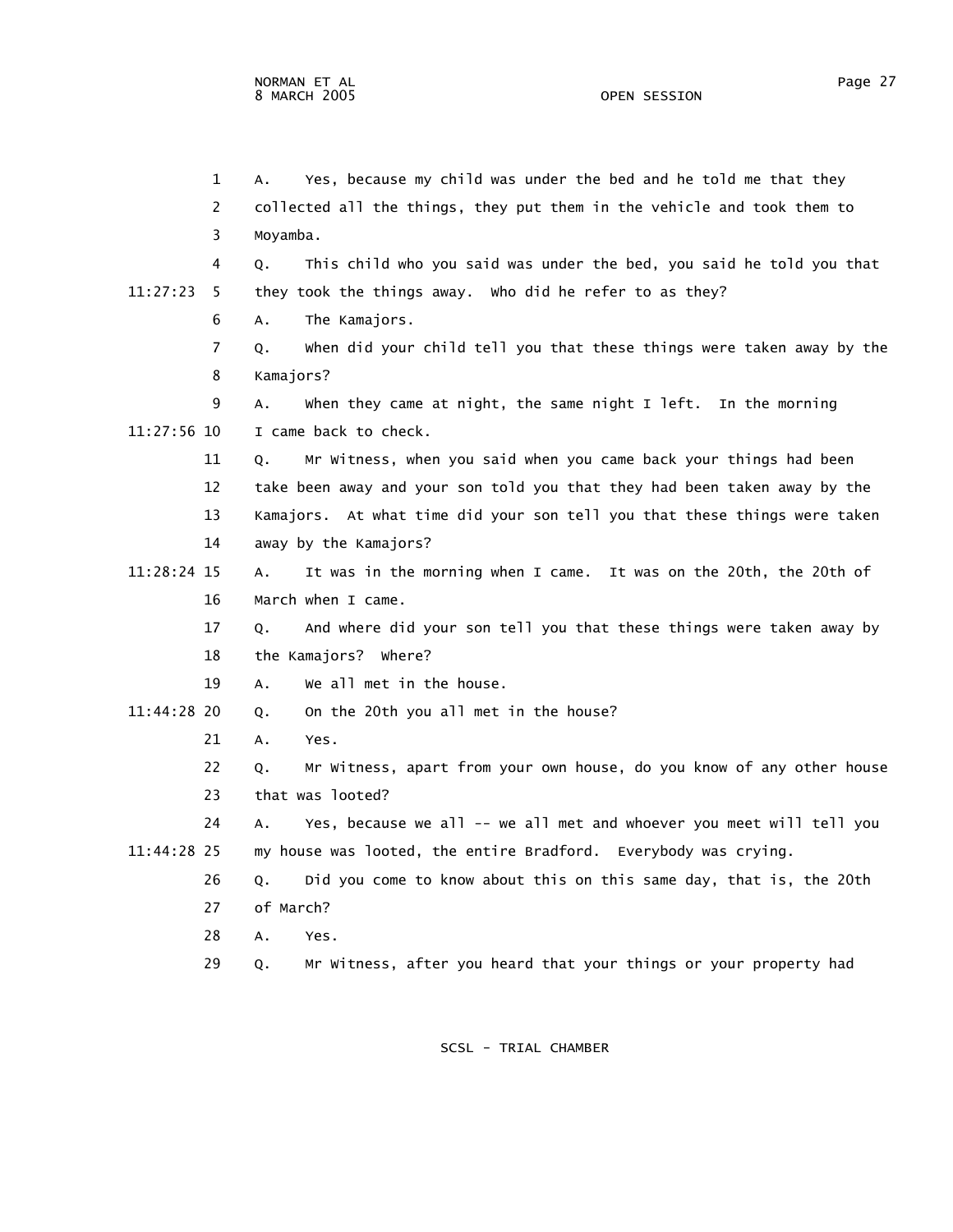NORMAN ET AL Page 28 8 MARCH 2005

 1 been taken away by the Kamajors what did you do? 2 A. I started passing around, talking and crying, saying that they have 3 brought misery on us, because they have looted all our properties. 4 Q. Did you stay in the house that day? 11:44:29 5 A. Yes, yes, I stayed there. 6 Q. Did you sleep in the house that night? 7 A. No, no. 8 Q. Where did you go? 9 A. I went back to the same place where we were, because we were all 11:44:29 10 afraid. That is where we went. 11 Q. So you went back to the bush? 12 A. Yes. 13 Q. Mr Witness, after this incident happened, did anything other incident 14 happen xxxxxxxxxxxxxx 11:44:29 15 A. Yes. 16 Q. Could you tell this Court what happened? 17 A. Yes. 18 Q. Please go ahead. 19 A. So after the 19th, the 23rd again they came. That was in March. 11:44:29 20 They entered. 21 Q. When you say they came, who are you referring to? 22 A. The Kamajors came back on the 23rd. 23 Q. Where were you when they came back on the 23rd? 24 A. We were camped in the bush, but the bush is just nearby the town. 11:44:29 25 Q. Did they come into the bush at that time? 26 A. Early in the morning, by then I was not there. They met my children. 27 Q. Where did you go that early morning? 28 A. I went to attend to nature.

29 Q. How did you know the Kamajors came back that morning?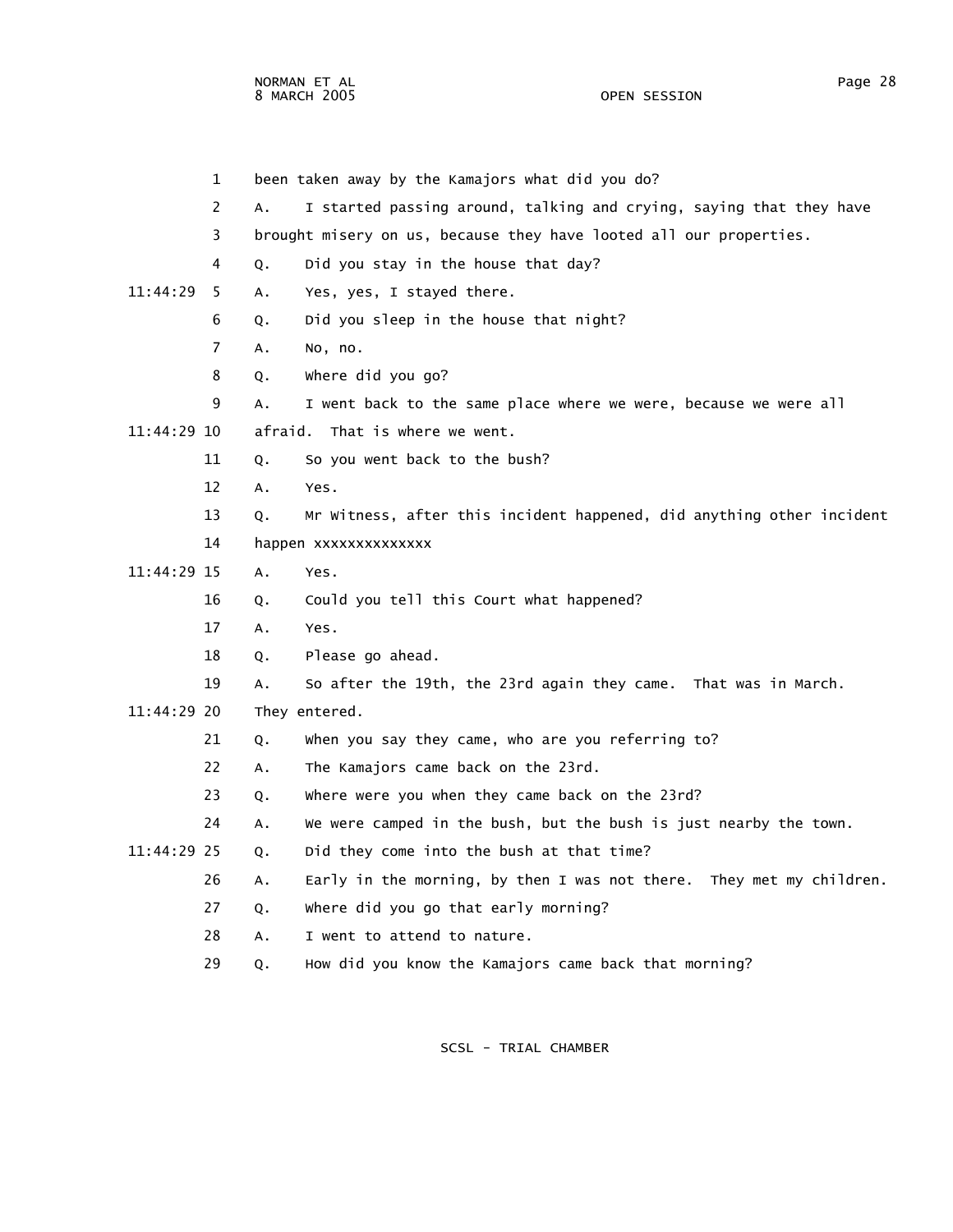1 A. By the time I heard my children shouting, begging, "please leave us, 2 please leave us. " 3 Q. What did you do when you heard your children shouting and pleading? 4 A. I tried to go. When I went I saw some were having guns, some were 11:44:30 5 having machetes and other were having knives so I went close by and they 6 were not able to see me but I was very close. I was seeing them. 7 Q. Mr Witness, when you say "they", who do you refer to? 8 A. I'm talking about the Kamajors. 9 Q. So you're saying the Kamajors did not see you from where you were 11:44:31 10 standing? 11 A. Yes, because if they had seen me, they would have called me, but they 12 didn't see me. 13 Q. What did you see from your hiding place? 14 A. My grandson who was shouting, I saw one Kamajor as he was shouting, 11:44:31 15 he shot at him. He shot at him. 16 Q. What did you do when you saw the Kamajor shooting your grandson? 17 A. I was afraid. 18 Q. How old was this grandson? 19 A. Three and a half years old. 11:44:32 20 Q. Did you ever try to go to the assistance of your children, 21 Mr Witness? 22 A. No. 23 Q. Why did you not? 24 A. Well, I was afraid. They were all having knives, machetes, knives 11:44:32 25 and I don't have anything. 26 Q. How many Kamajors did you see at that time? 27 A. By then they were four -- I saw four of them entering. 28 Q. Mr Witness, did anything else happen after your grandson was shot at? 29 A. Yes.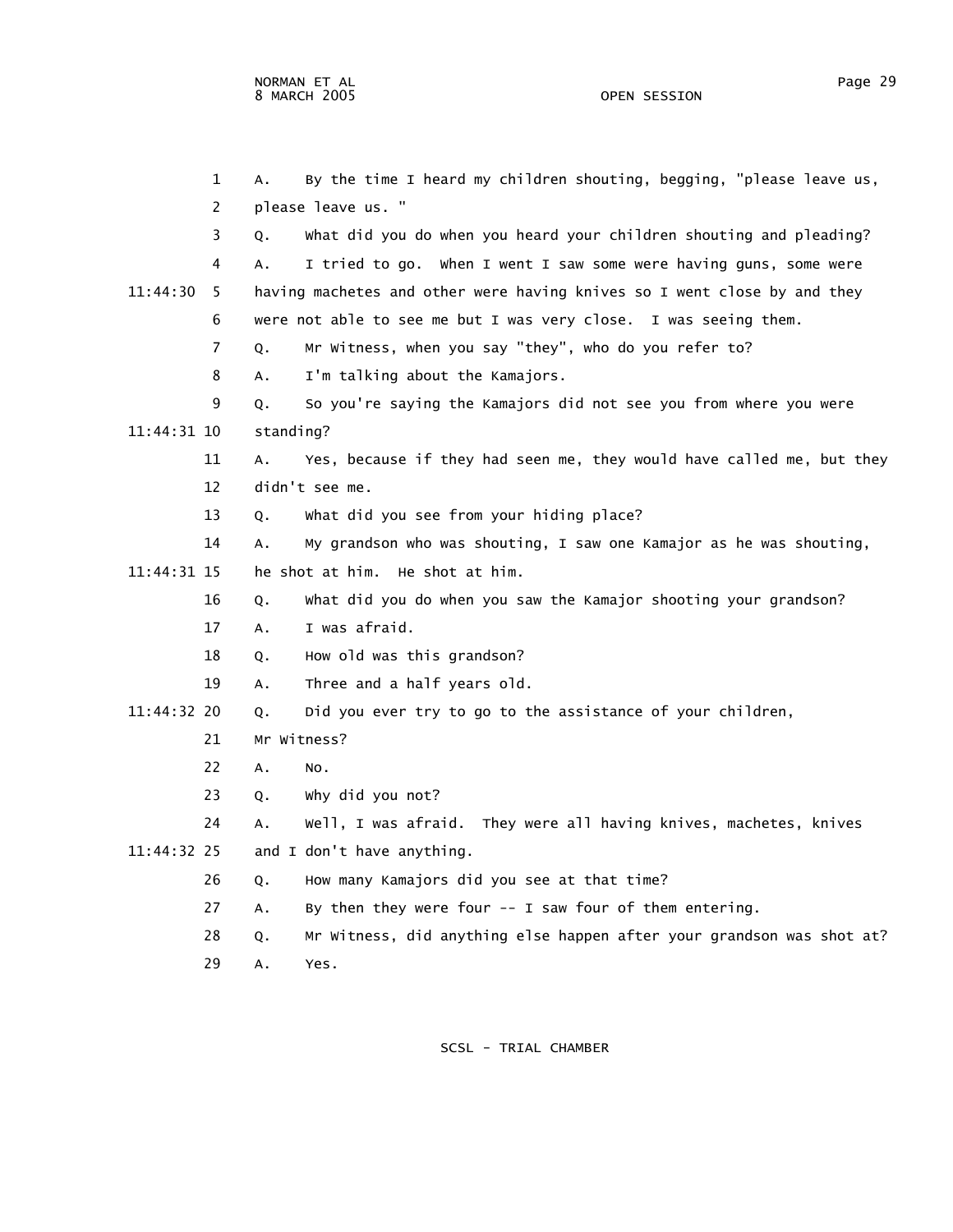|             | $\mathbf{1}$   | Q.   | what happened?                                                             |
|-------------|----------------|------|----------------------------------------------------------------------------|
|             | 2              | А.   | My son he was also trying to escape and he was also shot at.<br>The        |
|             | 3              |      | Kamajors shot at him. By then the boy was in the bush. That's my son.      |
|             | 4              | Q.   | Did the Kamajors do anything else?                                         |
| 11:44:33    | 5              | А.   | Yes.                                                                       |
|             | 6              | Q.   | what did they do?                                                          |
|             | $\overline{7}$ | Α.   | They said they are going kill all of them. They were there pleading,       |
|             | 8              |      | pleading, then they all left, seven of them. Two elders -- elderly ones.   |
|             | 9              | Q.   | Mr Witness, when you say "them,", who are you referring to?                |
| 11:44:33 10 |                | Α.   | I'm talking about my children.                                             |
|             | 11             | Q.   | And how many of your children were there at that time?                     |
|             | 12             | А.   | They were nine and they killed my grandson. They shot the other,           |
|             | 13             |      | that is Ibrahim.                                                           |
|             | 14             | 0.   | what happened to the other seven?                                          |
| 11:44:33 15 |                | А.   | They said -- they said they are going to kill all of them, but they        |
|             | 16             |      | pleaded. They took them to the park, that is the                           |
|             | 17             | Q.   | Mr Witness, all this while you were standing behind the tree, as you       |
|             | 18             | say? |                                                                            |
|             | 19             | А.   | Yes, I was watching. In fact, they gathered all our properties and         |
| 11:44:34 20 |                |      | they carried all of them.                                                  |
|             | 21             | Q.   | After the Kamajors had taken your children to the park, what did you       |
|             | 22             | do?  |                                                                            |
|             | 23             | Α.   | After they've gone, that was the time I came, I met my grandson,           |
|             | 24             |      | I took him.<br>He had already died. He was shot at on the leg at the back. |
| 11:44:34 25 |                | Q.   | what did you do when you -- Mr Witness, are you all right?                 |
|             | 26             | А.   | Yes.                                                                       |
|             | 27             | Q.   | Are you ready to go ahead?                                                 |
|             | 28             | Α.   | okay.                                                                      |
|             | 29             | Q.   | Mr Witness, what did you do when you found -- or when you picked your      |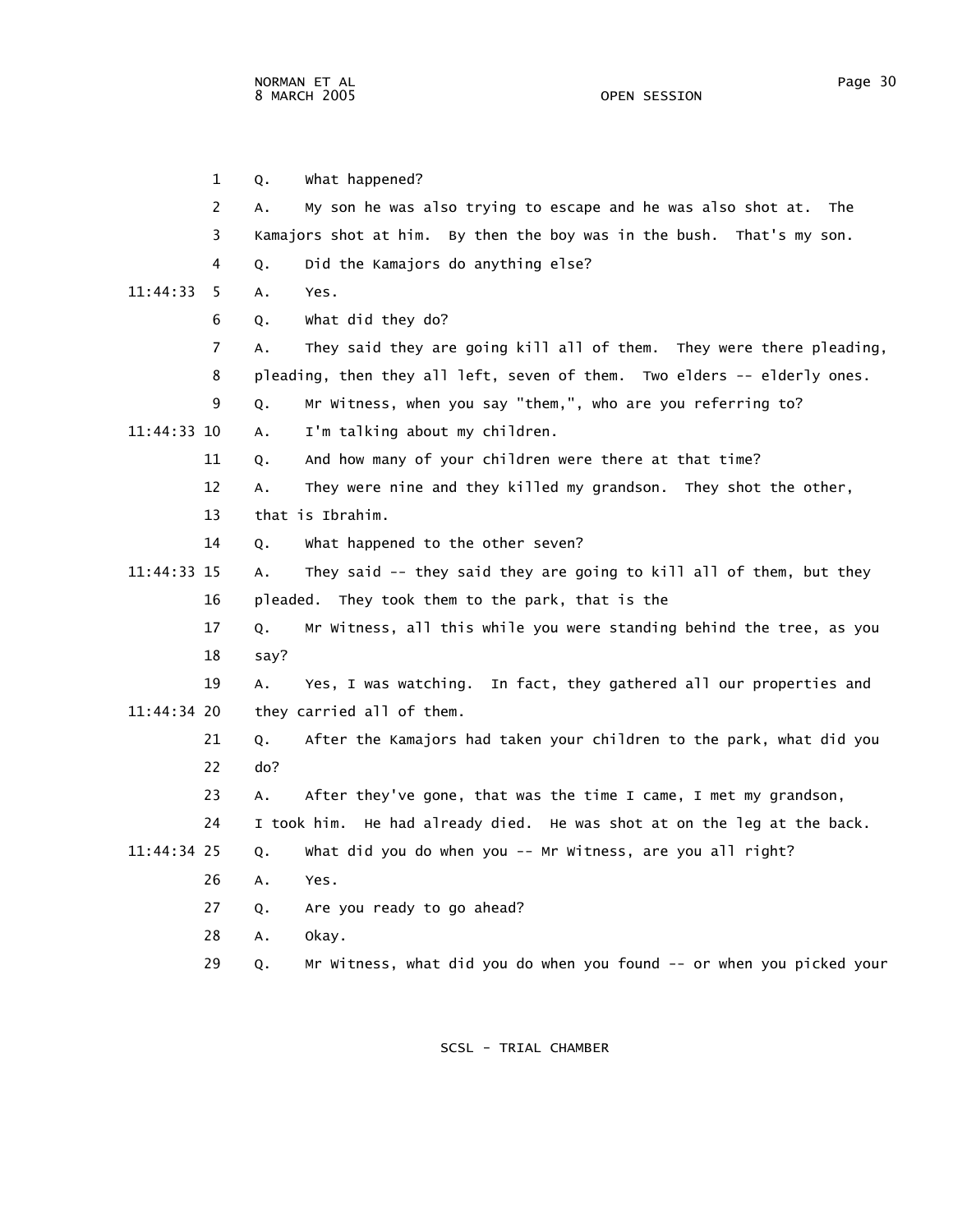1 grandson up? 2 A. I was shuttling, I was shuttling, because I was confused. I wept for 3 the first time, second time, and, the third time I heard the one was crying 4 in the bush. 11:44:34 5 Q. You heard a cry coming from the bush. What did you do when you heard 6 that cry? 7 A. I went there. 8 Q. What did you find when you went there? 9 A. I met my child who was shot at on his head. 11:44:34 10 Q. What did you do with him? 11 A. I took him and I brought him in the camp where we were, I said, 12 "look, they've killed your son. " 13 Q. This other son was alive at the time that you found him? 14 A. Yes. 11:44:35 15 Q. Mr Witness, after you found these two children, what did you do? 16 A. I left there and he went to shut for one month. We took xxxxxxxxx, 17 I took my grandchild and we buried him. Nearby the town. 18 Q. Mr Witness, you said you went to find another person; is that what 19 you're saying? 11:44:35 20 A. Yes. 21 Q. Where did you go do find this person?

22 A. We were all together in the camp, but when they were scattered

 23 I started shouting for him and finally I saw him and then I called him and 24 we came.

- 11:44:36 25 Q. And you said you buried your grandson?
	- 26 A. Yes.
	- 27 Q. Where did you bury your grandson?
	- 28 A. Bush, but it was very close to the town.
	- 29 Q. So what happened to the other son, the one who was shot in the head?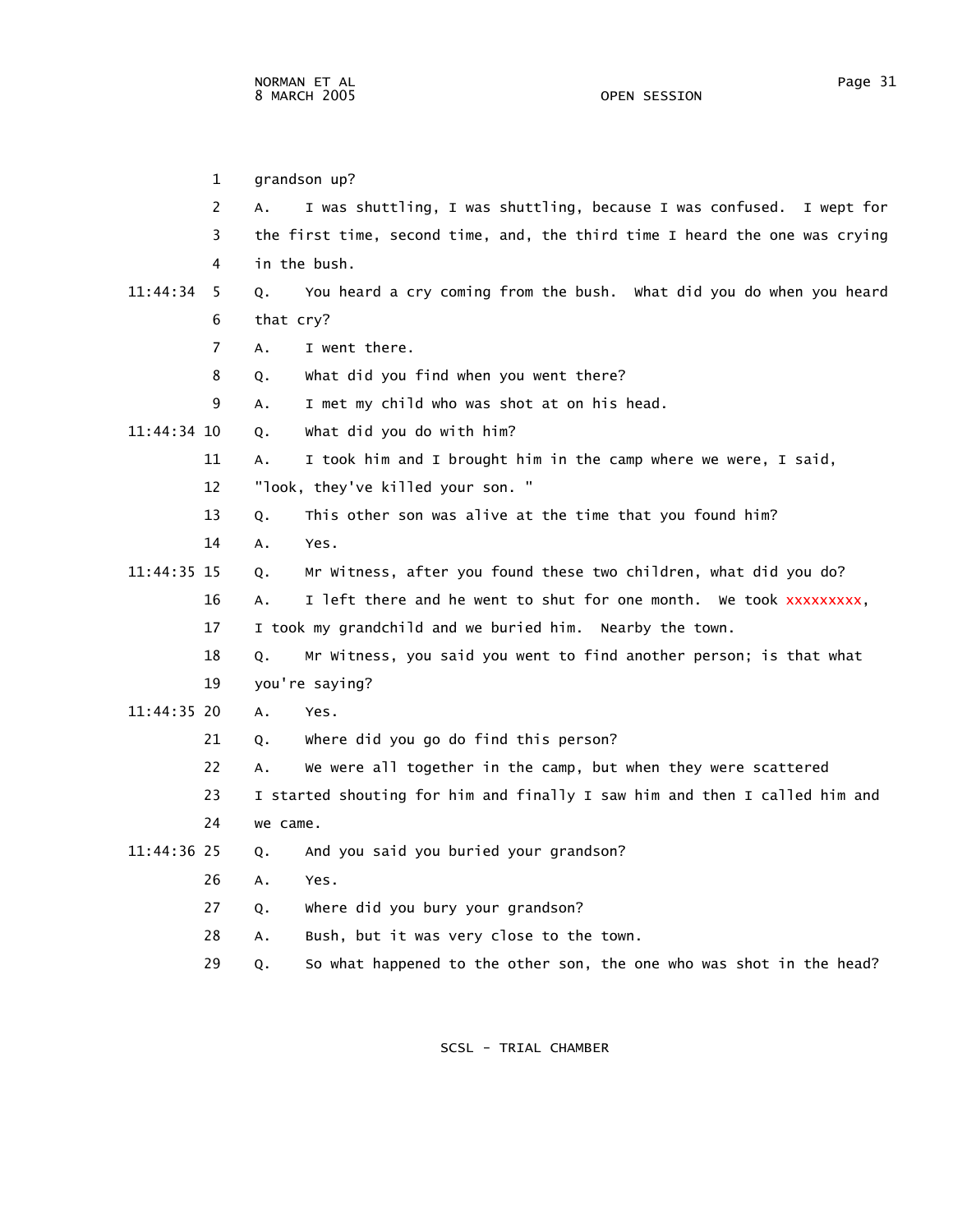NORMAN ET AL Page 32 8 MARCH 2005

 1 A. After the Kamajors had gone to the park, I took him and -- took him 2 to the town, because the town is long, the other part where they've left, 3 that was where I took him. We sat there. 4 Q. So you took your son into the town, some part of the town? 11:44:45 5 A. Yes. 6 Q. Did anything? 7 PRESIDING JUDGE: Which of the sons, the one that was shot on the 8 head. 9 A. 11:44:58 10 MS WIAFE: The one who was shot on the head, yes. The other one was 11 buried,. 12 PRESIDING JUDGE: Buried near the town, yes. 13 MS WIAFE: 14 Q. Did you do anything else to the second son that was shot in the head? 11:45:09 15 A. Yes. 16 Q. What did you do? 17 A. We went around and shout for somebody who could do some first aid and 18 he drew the blood from his head because his head was swelling. 19 Q. Where did you go do find this person to administer the first aid. 11:45:42 20 A. The town is long, and we know where we were hiding, so where they 21 were hiding, that is where I went and I met him. 22 Q. Mr Witness, what about the other seven children, what happened to 23 them? 24 A. They pleaded and they were released because the other -- only two 11:46:20 25 were high, the others were smaller. 26 Q. So you're saying the Kamajors released these children? 27 A. Yes. 28 Q. Where did you find them? 29 A. They released them at night and we saw them in the morning, in the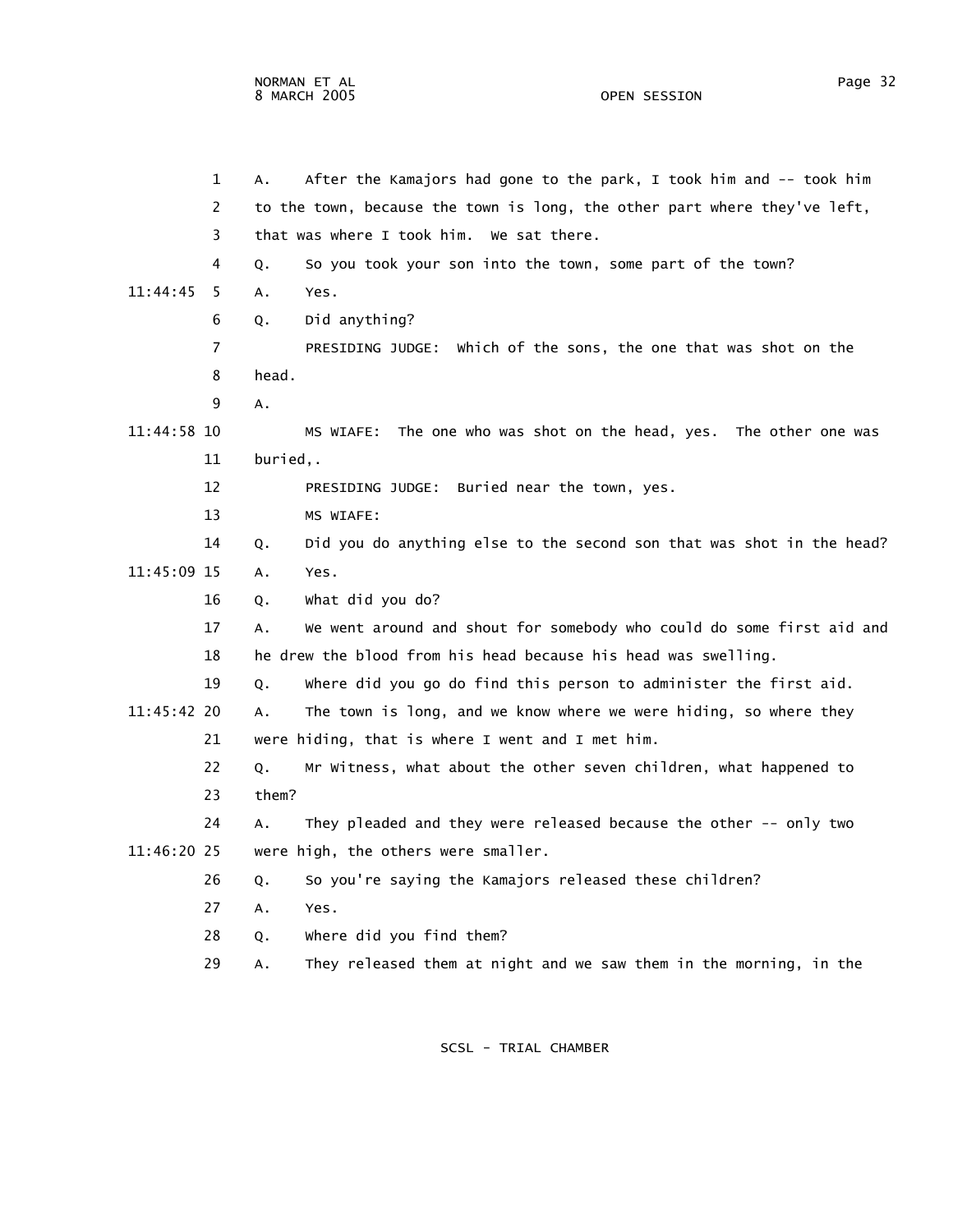|               | $\mathbf{1}$ | bush. That was where I saw them.                                           |
|---------------|--------------|----------------------------------------------------------------------------|
|               | 2            | Mr Witness, after this incident, did you stay in Bradford?<br>Q.           |
|               | 3            | NO.<br>Α.                                                                  |
|               | 4            | where did you go?<br>Q.                                                    |
| 11:47:11      | -5           | Then I came to Freetown. We came and saw a doctor and the doctor<br>Α.     |
|               | 6            | took us to the Defence, the Defence office was closed and we were taken to |
|               | 7            | the Connaught hospital.                                                    |
|               | 8            | who did you come to Freetown with, Mr Witness?<br>Q.                       |
|               | 9            | All with my family.<br>А.                                                  |
| 11:48:02 10   |              | And why did you go to Connaught Hospital?<br>Q.                            |
|               | 11           | So that my son will be treated. He was admitted and they X-rayed<br>A.     |
|               | 12           | him.                                                                       |
|               | 13           | So he was given treatment?<br>Q.                                           |
|               | 14           | Α.<br>Yes.                                                                 |
| 11:48:24 15   |              | Did you go back to Bradford after that?<br>Q.                              |
|               | 16           | Yes, later, after everything has subsided.<br>A.                           |
|               | 17           | when was in?<br>Q.                                                         |
|               | 18           | It was around the year 2000 and 2001. It was around that.<br>А.            |
|               | 19           | Mr Witness, what is the present condition of your son today?<br>Q.         |
| $11:49:14$ 20 |              | At times he behaves normal and sometimes he behave abnormal. That is<br>A. |
|               | 21           | it.                                                                        |
|               | 22           | MS WIAFE: Thank you very much, Mr Witness.                                 |
|               | 23           | THE WITNESS: Yes.                                                          |
|               | 24           | MS WIAFE: Your Honours, I have no further questions for this               |
| 11:49:57 25   |              | witness.                                                                   |
|               | 26           | JUDGE BOUTET: Thank you. Cross-examination, second accused? Yes,           |
|               | 27           | Mr Koppe.                                                                  |
|               | 28           | CROSS-EXAMINED BY MR KOPPE:                                                |
|               | 29           | Good morning, Mr Witness.<br>MR. KOPPE:                                    |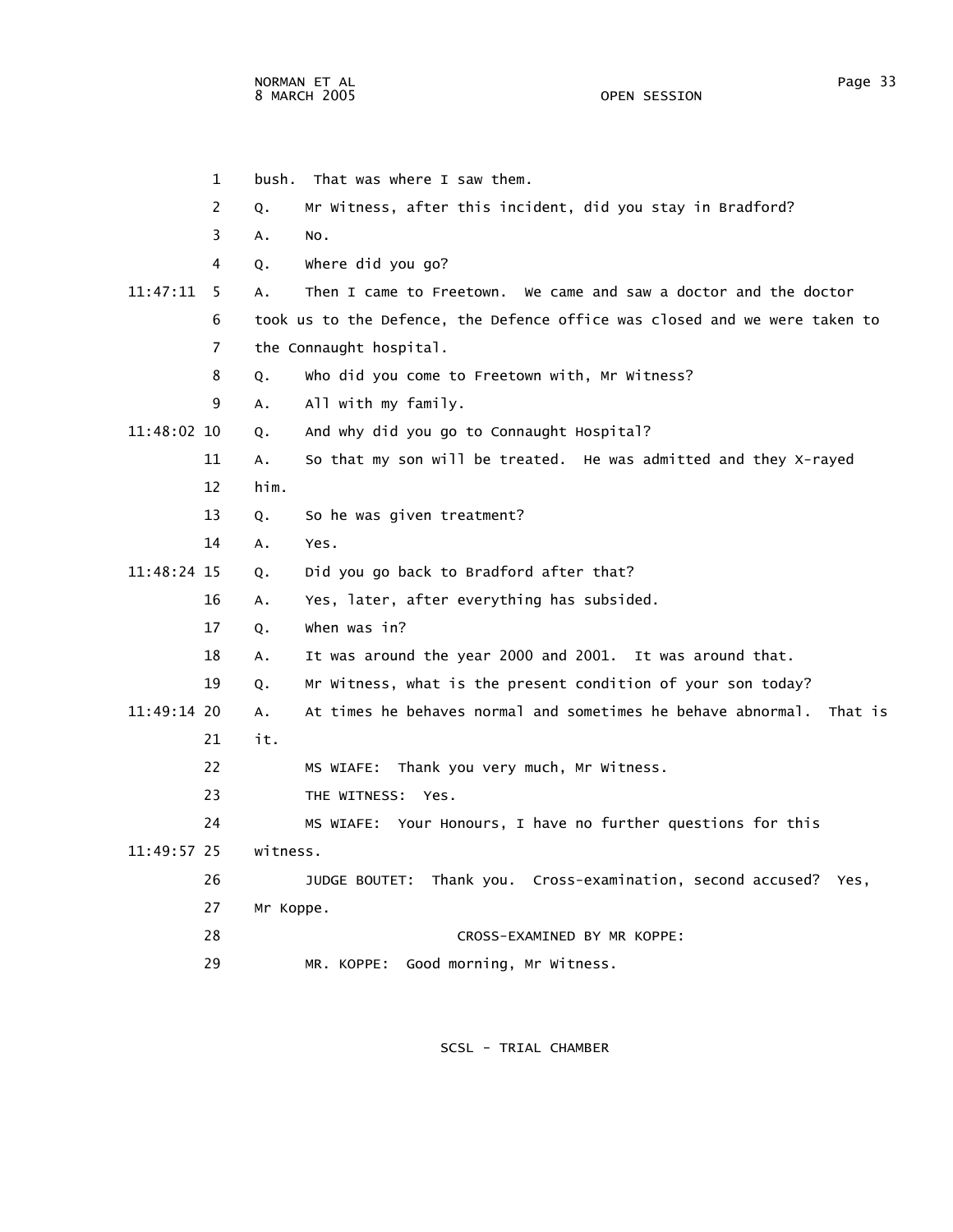1 THE WITNESS: Good morning. 2 Q. Would you be able to tell us who has been responsible for these 3 incidents that you have told us today about? 4 A. The Kamajors. 11:51:18 5 Q. Have you seen which Kamajor it was who shot your grandson? 6 A. Yes. 7 Q. Do you know his name? 8 A. Yes, later, I knew his name. 9 Q. Would you tell this Court what his name is? 11:51:46 10 A. xxxxxxxxxxxxxxxxxxxxxxxx. 11 Q. Mr Witness, have you known this xxxxxxxxxxxxxxxxxxxxxxxx.

 13 A. No, it was later. 14 Q. When did you find out his name? 11:52:25 15 A. It was in 1998 when they captured my children then later he told me 16 that he was -- later -- 17 THE INTERPRETER: Sorry, the interpreter cannot get the witness 18 audibly, could the Court order the witness to repeat his answer. 19 JUDGE BOUTET: Mr Witness, can you repeat your last answer, please, 11:53:00 20 and try to speak in the mic. 21 THE WITNESS: Okay. Um-hum. Um-hum, yes. 22 JUDGE BOUTET: Maybe you can repeat your question, Mr Koppe. 23 MR. KOPPE: 24 Q. Mr Witness, when did you learn about the name of xxxxxxxxxxxxxxx. 11:53:36 25 When did you find out that was the man responsible for these events? When 26 did you find out? 27 A. It was my children who told me his name. The one that they captured 28 and they took to the park. They came and tell me that -- told me that his 29 name was xxxxxxxxxxxxx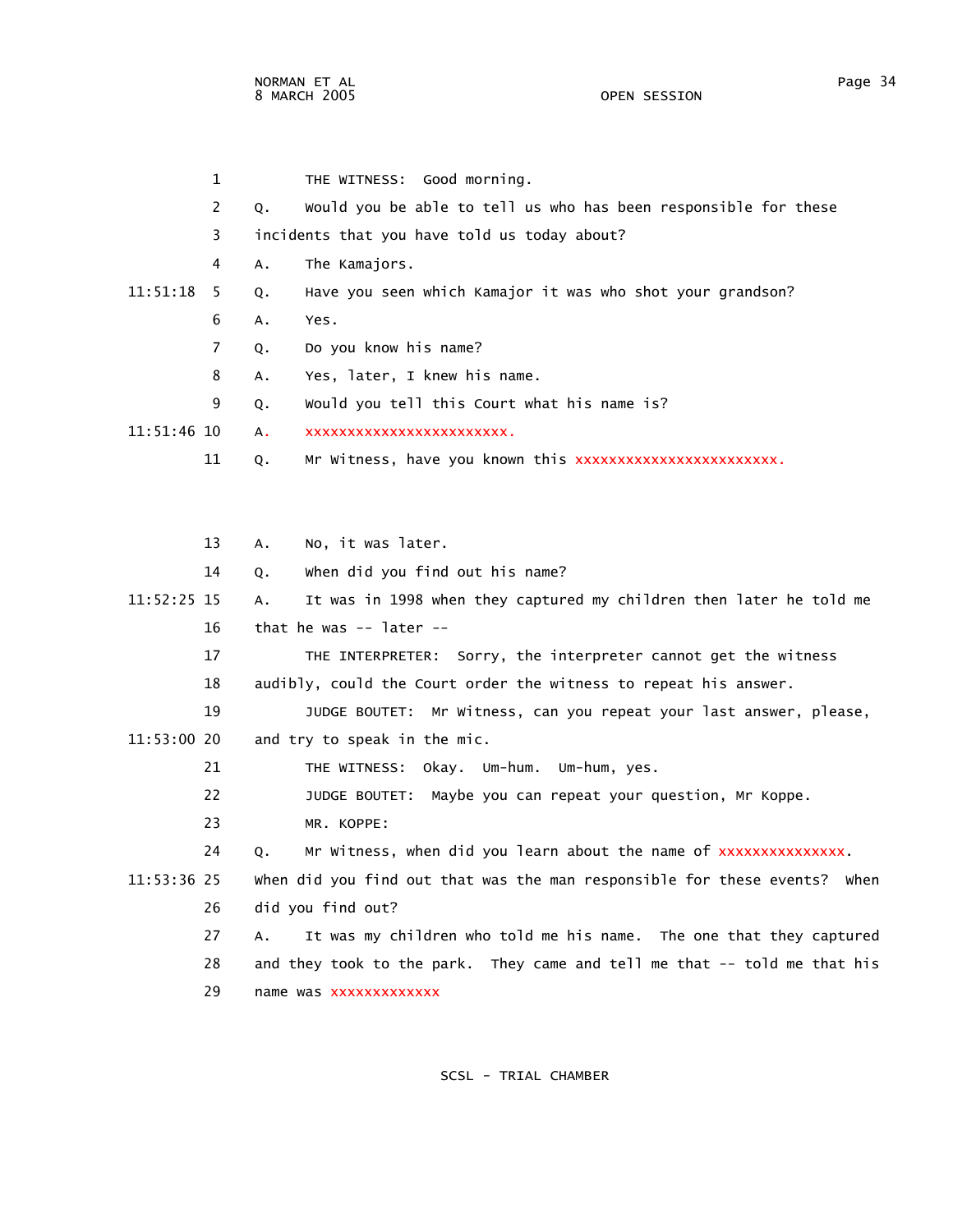NORMAN ET AL PAGE AND THE SERVICE SERVICE SERVICE SERVICE SERVICE SERVICE SERVICE SERVICE SERVICE SERVICE SERVICE SERVICE SERVICE SERVICE SERVICE SERVICE SERVICE SERVICE SERVICE SERVICE SERVICE SERVICE SERVICE SERVICE SERV 8 MARCH 2005 OPEN SESSION

| $\mathbf{1}$   | Have you also been able to find out why this Mr xxxxxxxxxxxx killed<br>Q.    |
|----------------|------------------------------------------------------------------------------|
| 2              | your grandson and shot at your son?                                          |
| 3              | No, because during that time they have left, I had no gun, I had no<br>А.    |
| 4              | machete, so I was not interested in finding out, otherwise they would have   |
| 11:54:50<br>-5 | killed me.                                                                   |
| 6              | Were you able to find out later the reasons why this xxxxxxxxxxxxxx<br>Q.    |
| 7              | killed your grandson and shot at your son?                                   |
| 8              | where I was, he said he should finish with him at once. That is the<br>А.    |
| 9              | only thing that I knew. Where I was hiding, what I heard him say. Then       |
| 11:55:40 10    | from that time we never had a talk.                                          |
| 11             | So am I correct in understanding that you say you don't know any<br>Q.       |
| 12             | reason why this xxxxxxxxxxxxxx shot your grandson and your son?              |
| 13             | Yes, because he said he was a Kamajor. They were in control of the<br>А.     |
| 14             | country now so they decided to do any bad they want to do. That is the       |
| 11:56:24 15    | only reason that I can tell you.                                             |
| 16             | Mr Witness, have you heard about any other children being shot or<br>Q.      |
| 17             | killed in xxxxxxxxxx?                                                        |
| 18             | А.<br>Yes, yes.                                                              |
| 19             | And was this same xxxxxxxxxxxxxxx involved in the shooting? Do you<br>Q.     |
| 11:57:10 20    | know?                                                                        |
| 21             | No, I don't know.<br>А.                                                      |
| 22             | Mr witness, you agree with me that it was the 10th of March 1998 that<br>Q.  |
| 23             | the government of President Kabbah was reinstalled.                          |
| 24             | I cannot remember. I cannot remember again.<br>А.                            |
| $11:57:54$ 25  | Mr Witness, do you remember when in 1998 the hostilities and the<br>Q.       |
| 26             | violence ceased, when it stopped?                                            |
| 27             | Those -- I don't understand.<br>A.                                           |
| 28             | Well, the one point in time peace was restored; am I correct?<br>Q.          |
| 29             | It was only here, not to us there. Only here, not to us inside<br>Yes.<br>А. |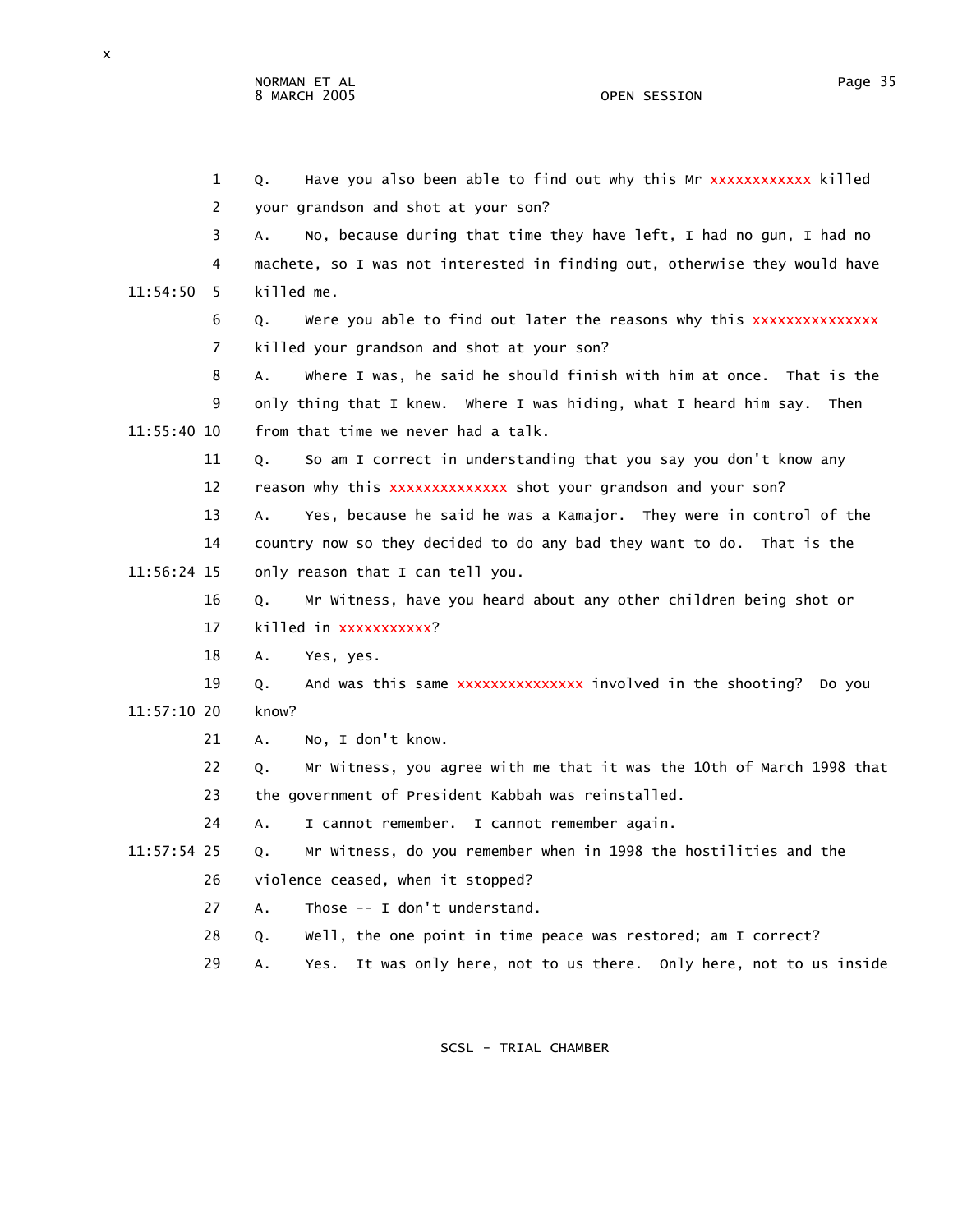1 Bradford Town.

|               | 2  | Q.     | Are you able to tell us when finally peace was restored in xxxxxxxxx?     |
|---------------|----|--------|---------------------------------------------------------------------------|
|               | 3  | Α.     | Yes.                                                                      |
|               | 4  | Q.     | Please do.                                                                |
| 11:59:06      | -5 | Α.     | The final peace came to xxxxxxxxxxxx that was the time when President     |
|               | 6  |        | Kabbah was reinstated.                                                    |
|               | 7  | Q.     | Mr Witness, when peace was restored, did you report to anybody these      |
|               | 8  |        | incidents that you have testified of today?                               |
|               | 9  | А.     | Yes.                                                                      |
| 11:59:55 10   |    | Q.     | Could you tell this Court to whom you reported these incidents?           |
|               | 11 | А.     | It was those who met us to get statement from us that we reported to.     |
|               | 12 | Q.     | Mr Witness, are you referring to investigators of the Special Court?      |
|               | 13 | А.     | Before that. We made a report to other people like paramount chief        |
|               | 14 |        | and others so when those ones went there, they only called us to make the |
| $12:00:52$ 15 |    |        | reports to them.                                                          |
|               | 16 | Q.     | Mr Witness, do you know when you made a report to the paramount           |
|               | 17 | chief? |                                                                           |
|               | 18 | Α.     | I don't know. It is a long time.                                          |
|               | 19 | Q.     | Was it in the same year as these events have occurred?                    |
| 12:01:22 20   |    | А.     | That time -- no everybody was afraid. Everybody was -- in fact<br>NO.     |
|               | 21 |        | everybody was in Freetown.                                                |
|               | 22 | Q.     | The paramount chief also?                                                 |
|               | 23 | А.     | Yes, the paramount chief was in town.                                     |
|               | 24 | Q.     | So you don't know exactly when in time you made that report to the        |
| 12:01:56 25   |    |        | paramount chief?                                                          |
|               | 26 | А.     | Hmm, hmm.                                                                 |
|               | 27 | Q.     | Did you tell the paramount chief that it was xxxxxxxxxxxx?                |
|               | 28 | А.     | I did not recall that.                                                    |
|               | 29 | Q.     | Did you report to the paramount chief that it was xxxxxxxxxxxxxwho        |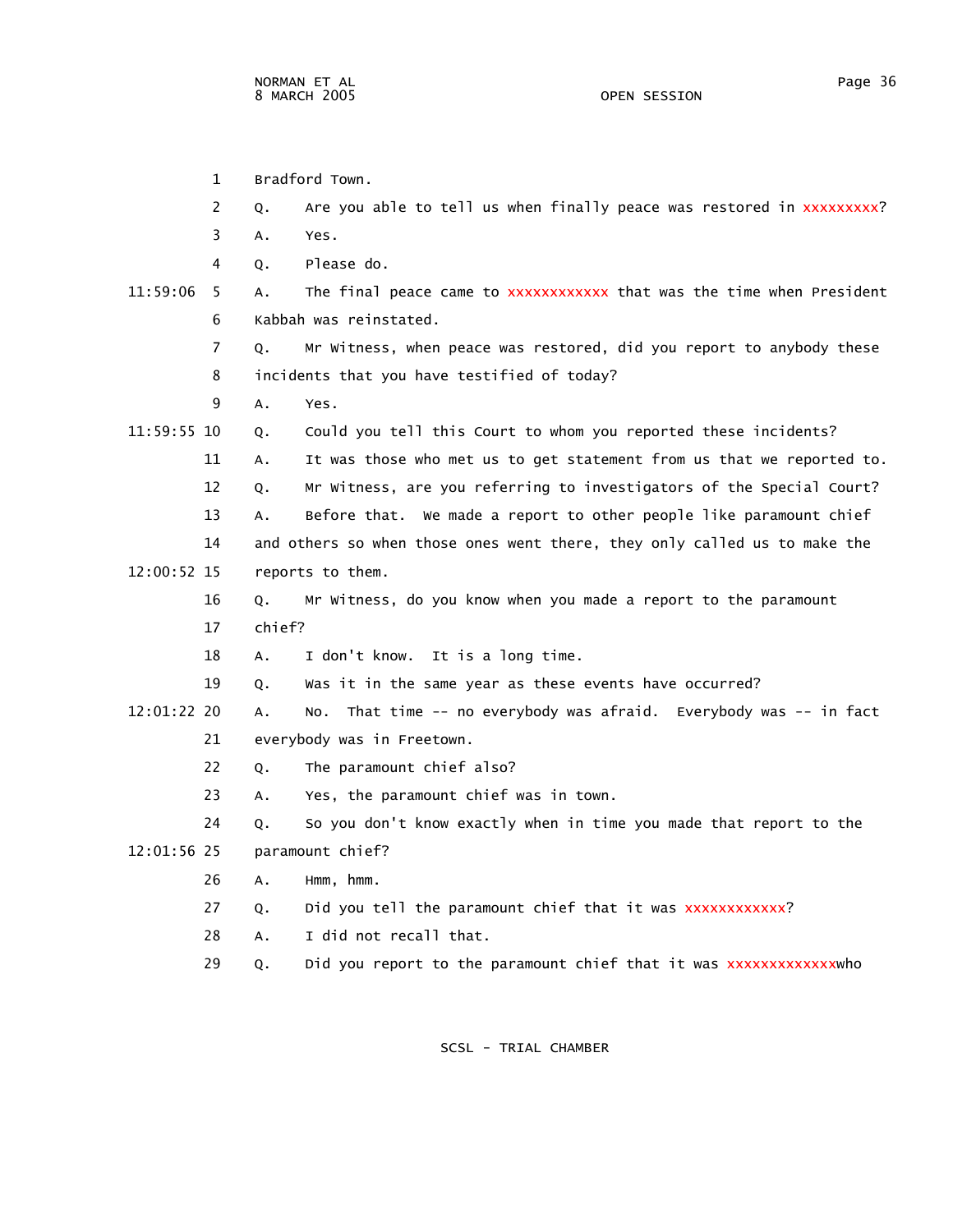NORMAN ET AL Page 37 8 MARCH 2005

 1 was responsible for the death of your grandson? 2 A. The late paramount chief, he has died. The late paramount chief. 3 Q. Do you know when the late paramount chief died? 4 A. Yes. 12:02:48 5 Q. Please do tell us. 6 A. If at all, I do not mistake, 19 -- 2000 -- 2001. 7 Q. So you told the paramount chief before he died that it was xxxxxxx 8 xxxx who was responsible? 9 A. Yes. 12:03:29 10 Q. Do you know if the paramount chief undertook any action against 11 xxxxxxxxxxx ? 12 A. No, I don't know, because xxxxxxxxxxxxx was up there. Then the 13 paramount chief was in Freetown here. 14 Q. So you don't know whether the paramount chief has investigated these 12:04:06 15 incident that you have told us today? 16 A. I don't know, because from that time he never asked me to see him. 17 We never sat together and discussed. xxxxxxxxxxxxxx was upcountry when we 18 were in Freetown here. It was in town here that -- in Freetown here that 19 I met the paramount chief and informed him. 12:04:37 20 Q. Do you know, Mr Witness, where Patrick John was at the time when you 21 spoke to the paramount chief? 22 A. I did not know. I did not know. That time it was during the war. I 23 don't know. 24 Q. Have you ever seen xxxxxxxxxxxxx again? 12:05:06 25 A. I saw xxxxxxxxxxxxxxxxxxxxxx the time he went to Moyamba. I went<br>26 Moyamba to give statement. That was the time that I knew that he was i 26 Moyamba to give statement. That was the time that I knew that he was the xxxxxxxxxxxx

28 Q. Mr Witness, is it correct to say that ECOMOG forces came to xxxxxxxxxx 29 in May/June 1998?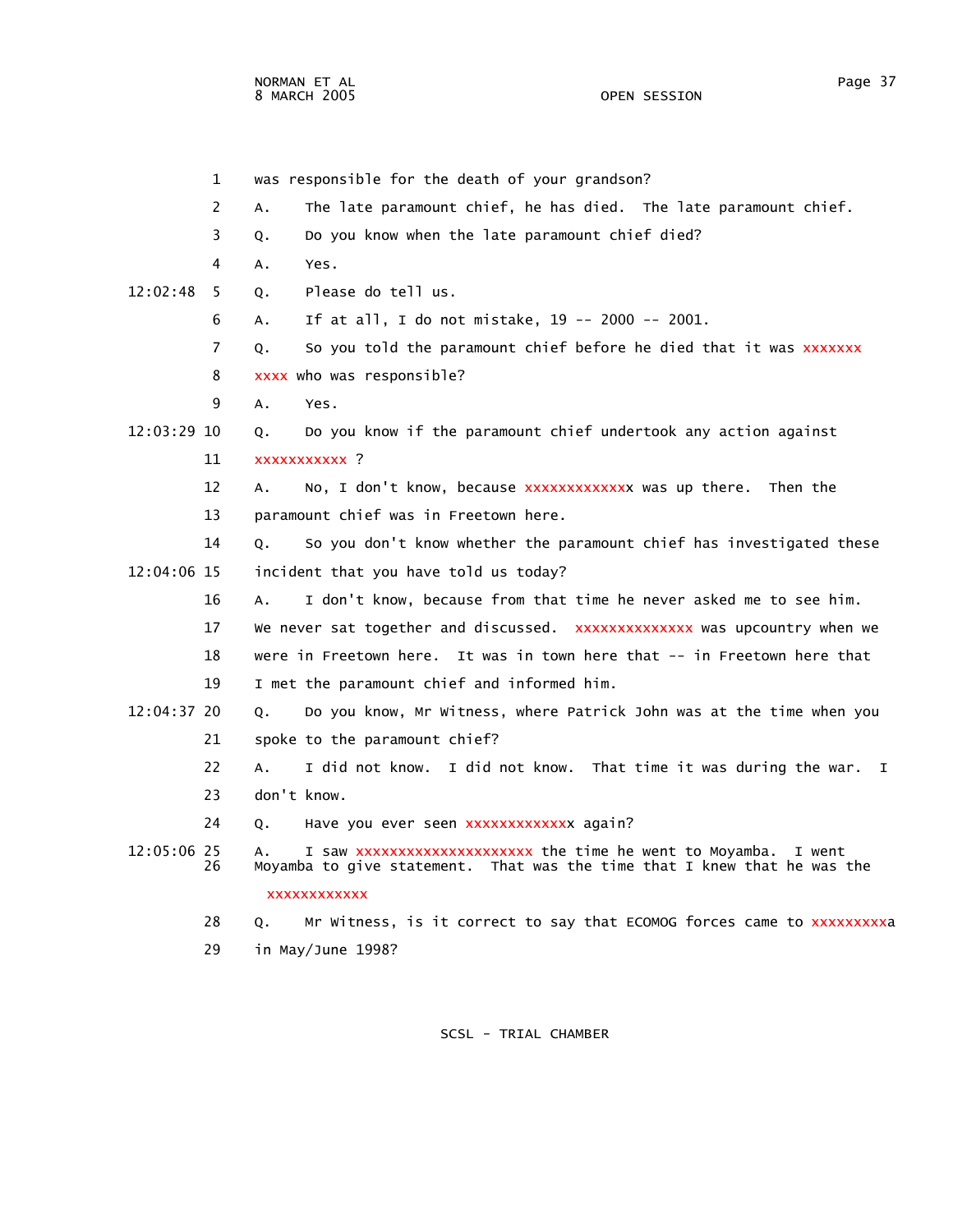1 A. I cannot remember the dates. They came there, but the year I cannot 2 remember. 3 PRESIDING JUDGE: When they came to Bradford. 4 MR. KOPPE: 12:06:10 5 Q. Mr Witness, did you ever make a report about these incidents to the 6 ECOMOG forces? 7 A. Yes, we -- we talked about it, but no action was taken. We had a 8 talk. 9 Q. Do you remember with whom you spoke? 12:06:41 10 A. No, because I don't know their names. 11 Q. Mr Witness, did you speak about these incidents to the police? 12 A. During that time policemen were not -- 13 PRESIDING JUDGE: Mr Witness -- [Overlapping microphones] 14 THE WITNESS: Not at all. There were no police people. 12:07:33 15 PRESIDING JUDGE: When the police came, did you speak to them? When 16 finally the police came, did you speak to them? 17 THE WITNESS: No.

18 PRESIDING JUDGE: Or did you report to them? Report to them?

19 THE WITNESS: Yes, I told them that they killed my grandson and they

12:08:22 20 wounded my son. I told them about that. I told them.

21 MR. KOPPE:

22 Q. So you did speak to the police eventually?

23 A. I talked -- I talked. That one, yeah, I talked to them that they

 24 killed my grandson and wounded my child. The hospital knew that my son was 12:09:18 25 wounded. The hospital knows that they had wounded my son.

26 Q. Mr Witness, could you know whether the police have undertaken an

- 27 investigation about these incidents?
- 28 A. I don't know anything.
- 29 Q. Mr Witness, have you notified the death and birth registry of your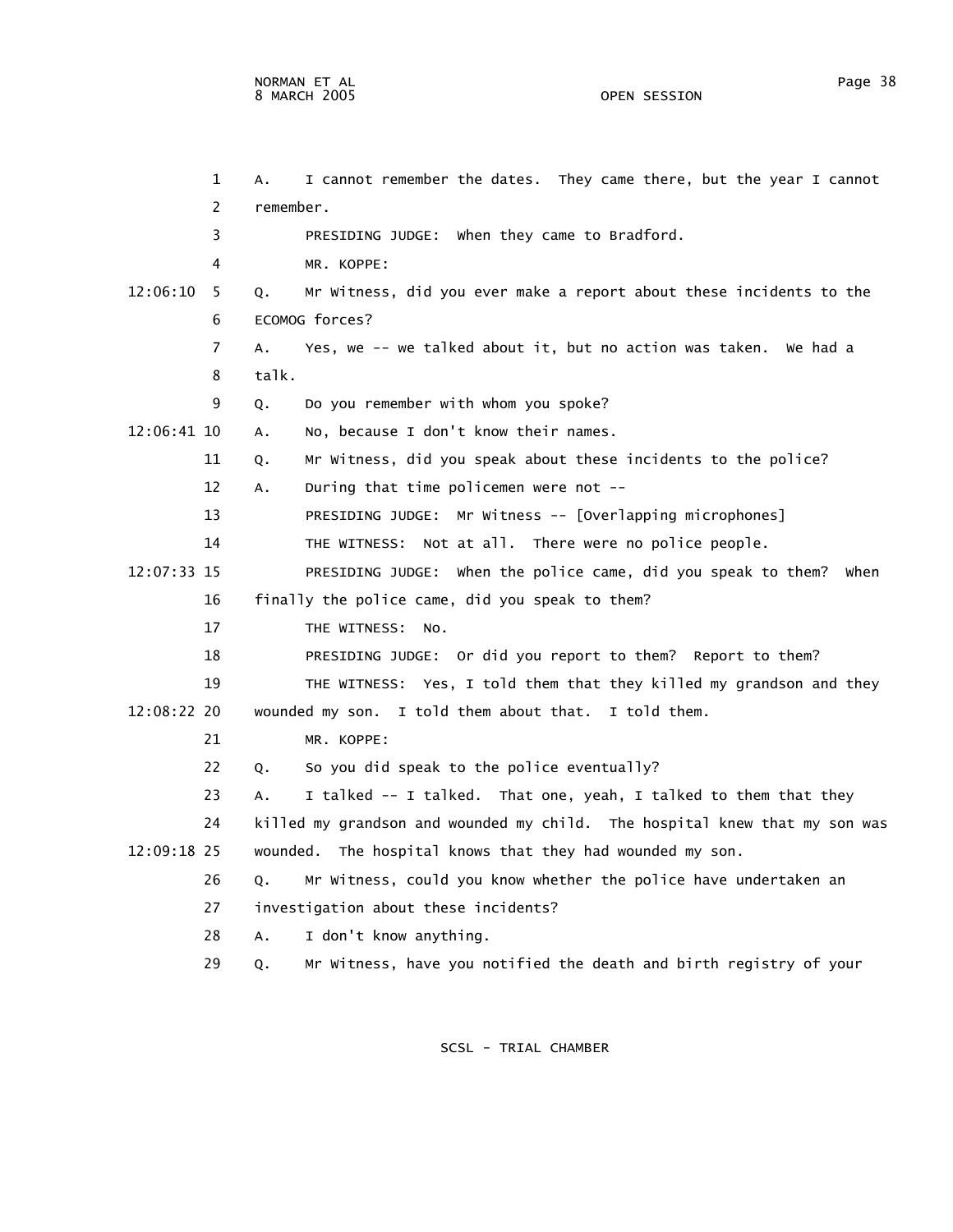1 town about the death of your grandson? 2 A. No. During that time there was no way to move. During that time 3 there was nowhere for someone to move to make a complaint anywhere else. 4 Q. I'm not speaking about a complaint but a notification, written or 12:10:49 5 orally that your grandson had died? 6 PRESIDING JUDGE: He said he did not because the people were not 7 there,. 8 MR KOPPE: Yes, but he was speaking about a complaint. 9 PRESIDING JUDGE: At the birth and death registry. 12:11:03 10 MR. KOPPE: Exactly, not a complaint but whether he declared the 11 death of his grandson. 12 THE WITNESS: I did not see anybody. Nobody was there. There was 13 nobody. 14 Q. So you didn't do that either in the later stage? 12:11:27 15 A. Hmm. 16 Q. My last question, Mr Witness, is your grandson buried in Bradford? 17 A. Yes, I buried him. 18 MR. KOPPE: Thank you. 19 THE WITNESS: Okay. 12:12:10 20 PRESIDING JUDGE: We'll rise for a few minutes and come back for 21 continuation of the cross-examination. 22 [Recess taken at 12.10 p.m.] 23 [On resuming at 12.20 p.m.] 24 PRESIDING JUDGE: Learned counsel, we're resuming the session. 12:23:53 25 JUDGE BOUTET: Counsel for the third accused, you're ready to proceed 26 with your cross-examination of this witness? 27 MR LANSANA: By all means, Your Honour. 28 JUDGE BOUTET: Please do so.

SCSL - TRIAL CHAMBER

29 CROSS-EXAMINED BY MR LANSANA: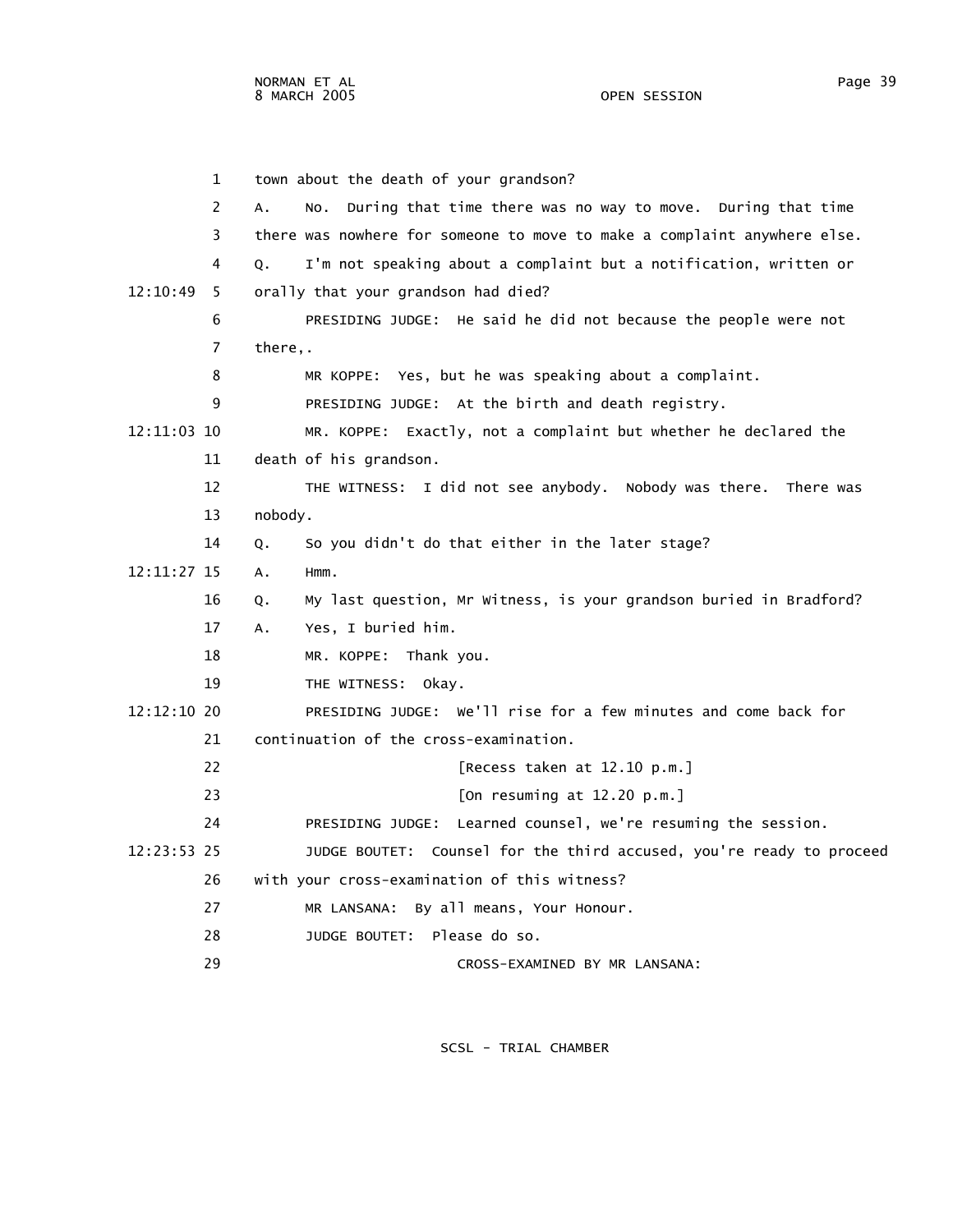1 Q. Mr Witness? 2 A. Yes. 3 Q. Were you in Bradford village -- 4 A. Yes. 12:24:41 5 Q. Were you in Bradford village in the year 1997? 6 A. No, in 1997 I was in Freetown; part of 1997 I was in Freetown, part I 7 was in Bradford. He asked me for the whole year. 8 Q. Thank you. Can you tell this Court when in 1997 that you left 9 Freetown for Bradford? 12:25:24 10 A. No, I can't tell. 11 Q. Was it mid 1997 or early 1997? 12 A. It was at the latter part. 13 Q. And can we take it then, Mr Witness, that you went to Bradford after 14 the May 1997 coup? 12:26:21 15 A. May 1997 coup? 16 Q. Yes. 17 A. No. 18 PRESIDING JUDGE: No, use the word "overthrown," when the government 19 was overthrown. 12:26:34 20 MR LANSANA: As Your Honour pleases. 21 Q. Were you in Freetown when the government of President Alhaji Tejan 22 Kabbah was overthrown? 23 A. No, I was in Bumpeh. 24 Q. And it was after that incident that you went to Bradford village; not 12:27:19 25 so? That same year? 26 A. Yes, I went to Freetown and after that I came back to Bradford. 27 Q. Thank you very much. Now -- now, when you went to Bradford village, 28 were there any armed forces around that locality? 29 A. Yes.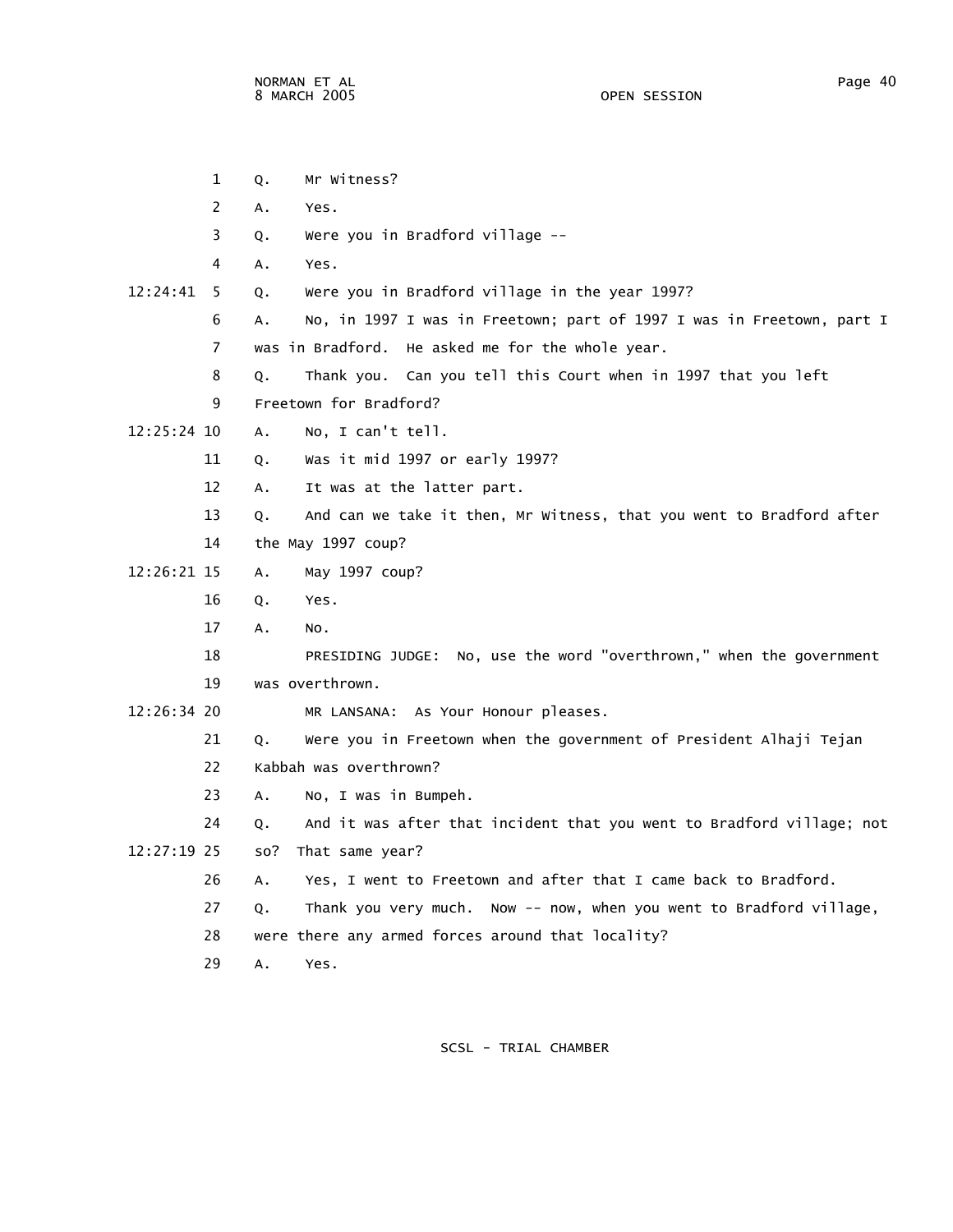1 Q. Who were there? 2 A. Defence -- they were called Kamajors, defence Kamajors. They were 3 there. 4 Q. Do you know whether the AFRC were around Bradford before the Kamajors 12:28:41 5 went there? 6 A. They were in Bradford. Rather they were not in Bradford, they were 7 at Mabang. 8 Q. The AFRC were at Mabang and the Kamajors were at Bradford? 9 A. The Kamajors were in Bumpeh. They only used to come and go. 12:29:36 10 Q. Mr Witness, can you clarify to us what you mean when you say 11 "Bumpeh". Are you referring to Bumpeh Town or Bumpeh Chiefdom? 12 A. Bumpeh Chiefdom. 13 Q. And Bumpeh Town is the headquarter town of Bumpeh chiefdom; is that 14 correct? 12:30:16 15 A. Rotifunk is the headquarter town. 16 Q. Now, you say the AFRC were at Mabang. Do you know whether they had 17 any clashes with the Kamajors in that locality? 18 A. I'm not aware. 19 Q. I'm putting it to you that in the year 1997 there were several 12:31:29 20 clashes between the AFRC and the Kamajors. 21 A. When that happened during that time, we were -- we were running all 22 about. We don't know. So -- I know mine personally. 23 Q. And you put it to you further that you are right to say you were 24 running around, you were running around because the fighting. 12:32:28 25 A. If that is the situation, everybody was afraid of the fight. If at 26 all he had no gun, he must be afraid. 27 Q. So I'm right to say that you and other people were running around, 28 because there were several clashes between these two forces, the AFRC and

29 the Kamajors in your locality?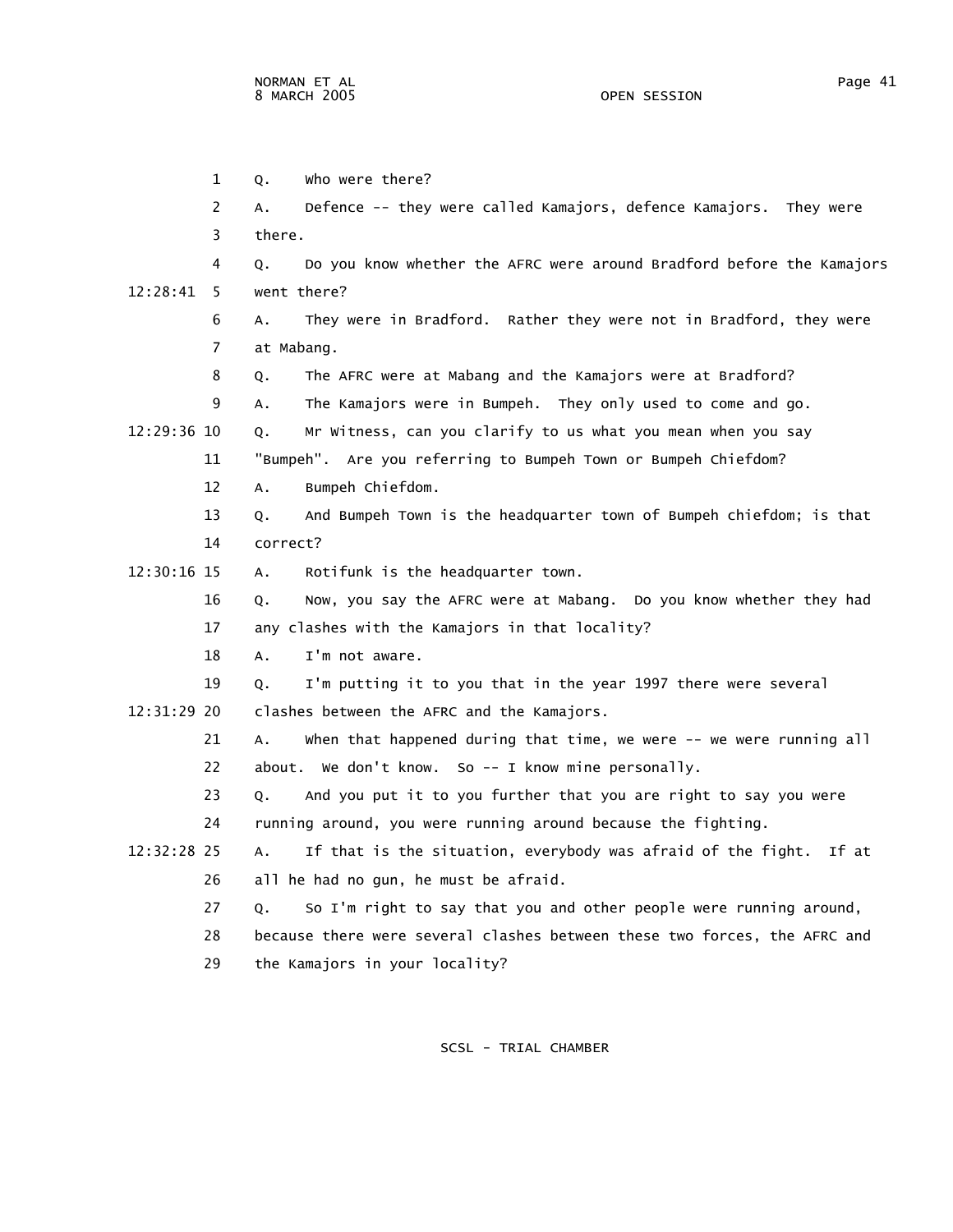NORMAN ET AL Page 42 8 MARCH 2005

 2 Q. Can you please tell us. 3 A. What I know is what I have explained to you. 4 JUDGE BOUTET: He has told you twice now that he doesn't know. He 12:33:19 5 doesn't know. You have put it to him, but his answer was "I don't know". 6 MR LANSANA: Your Honour, I was following the lead of running around. 7 I want the witness to establish why they were running around. 8 JUDGE BOUTET: He has told you it was because of war. Anybody who 9 didn't have a gun was running around. 12:33:48 10 THE WITNESS: I was afraid for my life, that is why I was running 11 away. 12 MR LANSANA: 13 Q. And your life was threatened by what? 14 A. They had guns; I don't have guns. Do you expect me to stand until 12:34:06 15 they come and kill me. That is why we were running about. 16 Q. So everywhere you saw people with guns, whether they did nothing to 17 you, you just ran away; is that correct? 18 A. If you see your colleagues running, you too must run. That was why, 19 because you are not alone in the town. 12:34:40 20 Q. Now, when people were running around, did they tell you that a 21 particular force was coming to your locality, that you had to leave as a 22 result? 23 A. They did not tell me I saw them myself. I saw them twice. 24 Q. You saw who twice? 12:35:05 25 A. We saw the Kamajors coming. They came. They were coming and going, 26 coming and going, so whatever they say, you must give way, you see. 27 JUDGE THOMPSON: Learned counsel, perhaps your cross-examination of 28 this witness would be less confrontational if you simplified the 29 questioning a little. You are trying to establish, I reckon, a nexus

1 A. Except those people have to tell you that.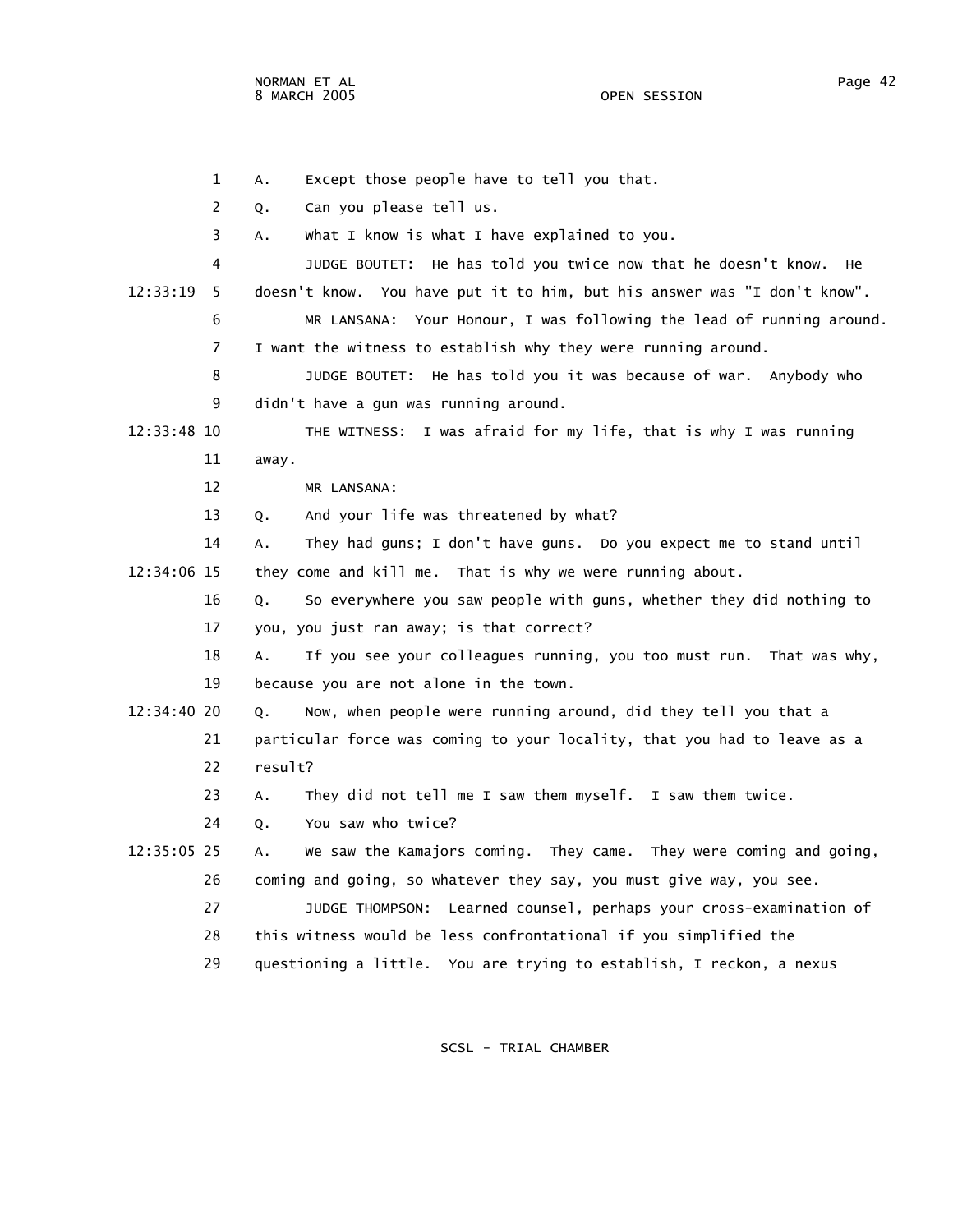|             | 1   | between the running around, as he alleges, and the existence of armed      |
|-------------|-----|----------------------------------------------------------------------------|
|             | 2   | clashes of the forces.                                                     |
|             | 3   | MR LANSANA: Yes, Your Honour.                                              |
|             | 4   | JUDGE THOMPSON: why not try and see if you can, in your own way,           |
| 12:36:06    | - 5 | simplify this correlation that you're trying to establish for him to       |
|             | 6   | understand because, quite frankly, I don't see the disagreement in         |
|             | 7   | substance. What I see is probably use of language in a slightly abstruse   |
|             | 8   | sense on your part and therefore not getting across to the witness. Why    |
|             | 9   | not try again.                                                             |
| 12:36:32 10 |     | MR LANSANA: As you please, Your Honour.                                    |
|             | 11  | Mr Witness?<br>Q.                                                          |
|             | 12  | Yes?<br>А.                                                                 |
|             | 13  | Apart from the Kamajors, did you see any other group of fighters in<br>Q.  |
|             | 14  | your locality?                                                             |
| 12:36:47 15 |     | Yes.<br>А.                                                                 |
|             | 16  | And can you tell this Court who they were?<br>Q.                           |
|             | 17  | The Ogas -- I don't know, it has escaped. They came and we were all<br>Α.  |
|             | 18  | happy and we embraced them.                                                |
|             | 19  | Was it by any means ECOMOG?<br>Q.                                          |
| 12:37:17 20 |     | ECOMOG.<br>А.                                                              |
|             | 21  | Apart from ECOMOG, did you see any other group?<br>Q.                      |
|             | 22  | That is the only one we saw and we received them. Apart from that we<br>Α. |
|             | 23  | didn't see any other group.                                                |
|             | 24  | In the year 1997 did you personally experience any gunshots?<br>Q.         |
| 12:37:57 25 |     | Yes, shooting was going rampantly in there.<br>Α.                          |
|             | 26  | In your locality?<br>Q.                                                    |
|             | 27  | Yes, yes.<br>А.                                                            |
|             | 28  | Thank you. From these gunshots would I be right to say that there<br>Q.    |
|             | 29  | was fighting in your locality?                                             |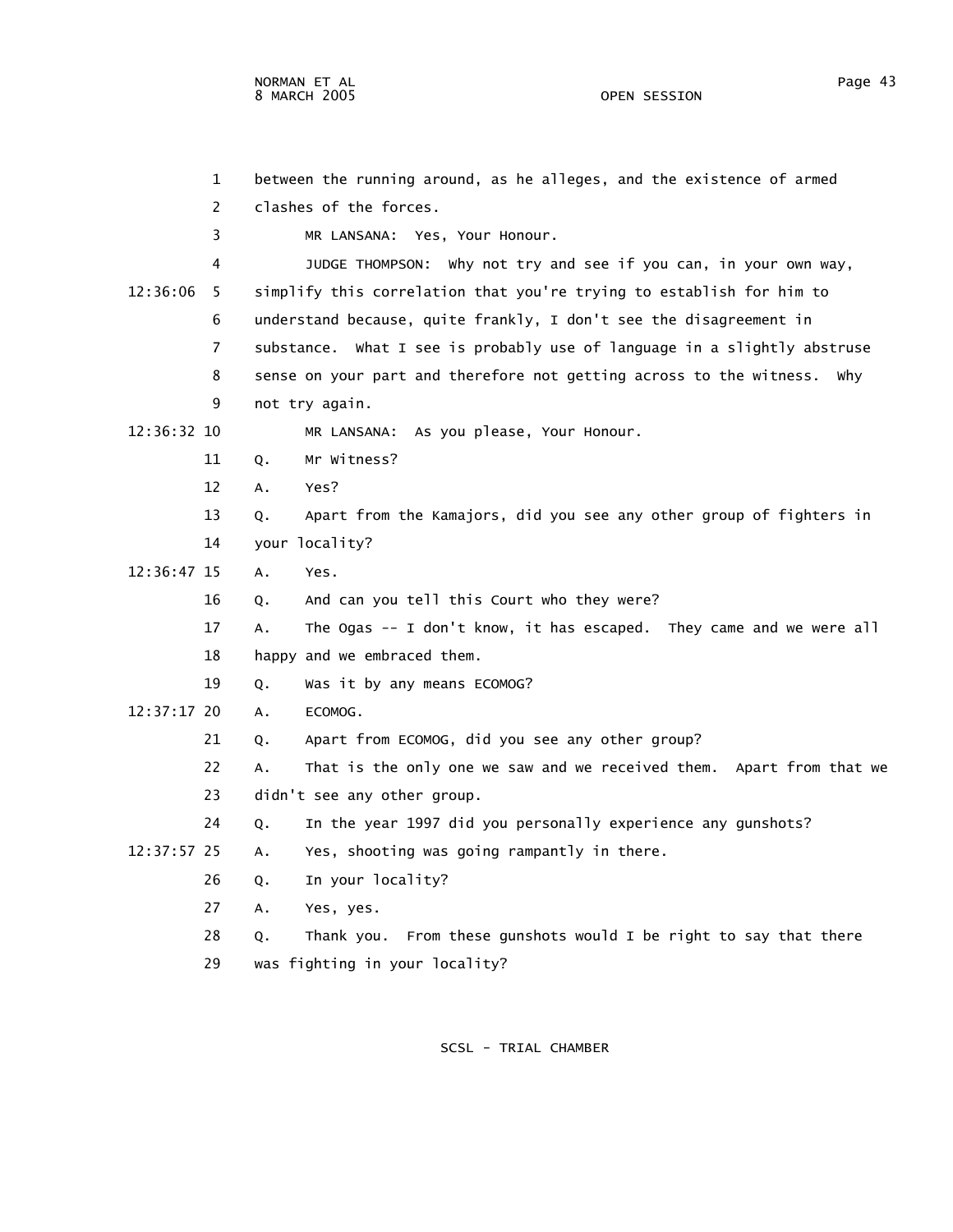NORMAN ET AL PAGE AND RESERVE THE SERVE AND RESERVE THE STATE OF PAGE 44 FOR A PAGE 44 FOR A PAGE AND RESERVE THE STATE OF PAGE AND RESERVE THE STATE OF PAGE AND RESERVE THE STATE OF PAGE AND RESERVE THE STATE OF PAGE AND 8 MARCH 2005 OPEN SESSION

|             | 1  | A. | Some come just to loot and run away, others come, and when they go  |
|-------------|----|----|---------------------------------------------------------------------|
|             | 2  |    | they will come back.                                                |
|             | 3  | Q. | Now I put it to you that $-$                                        |
|             | 4  |    | THE INTERPRETER: Your Honour, the mic.                              |
| 12:38:55    | 5  |    | PRESIDING JUDGE: Your microphone.                                   |
|             | 6  |    | MR LANSANA: Sorry about that.                                       |
|             | 7  | Q. | I put it to you that in 1997 there was fighting in your locality.   |
|             | 8  | А. | If that is the case, all I know is what I have explained to you.    |
|             | 9  | Q. | Mr Witness, you have told this Court that Kamajors went to Bradford |
| 12:39:27 10 |    |    | on the 19th of March 1999; not so -- 1998, sorry?                   |
|             | 11 | A. | Yes.                                                                |
|             | 12 | Q. | You made a statement to some people from the Office of the          |
|             | 13 |    | Prosecution -- from the Special Court; not so?                      |
|             | 14 | Α. | Yes.                                                                |
| 12:40:01 15 |    | Q. | And that was in Moyamba; not so?                                    |
|             | 16 | Α. | Yes.                                                                |
|             | 17 | Q. | On the 27th of November 2003?                                       |
|             | 18 | А. | Yes.                                                                |
|             | 19 | Q. | Mr Witness, Mr What language did you make that statement?           |
| 12:40:28 20 |    | Α. | It was in English.                                                  |
|             | 21 | Q. | Was it recorded?                                                    |
|             | 22 | А. | Yes.                                                                |
|             | 23 | Q. | How was it recorded?                                                |
|             | 24 | Α. | They were computerising it.                                         |
| 12:41:05 25 |    | Q. | At the end of that statement, was the statement read to you?        |
|             | 26 | Α. | Yes.                                                                |
|             | 27 | Q. | Did you say that that statement was true and correct?               |
|             | 28 | Α. | Yes.                                                                |
|             | 29 | Q. | Did you sign your statement?                                        |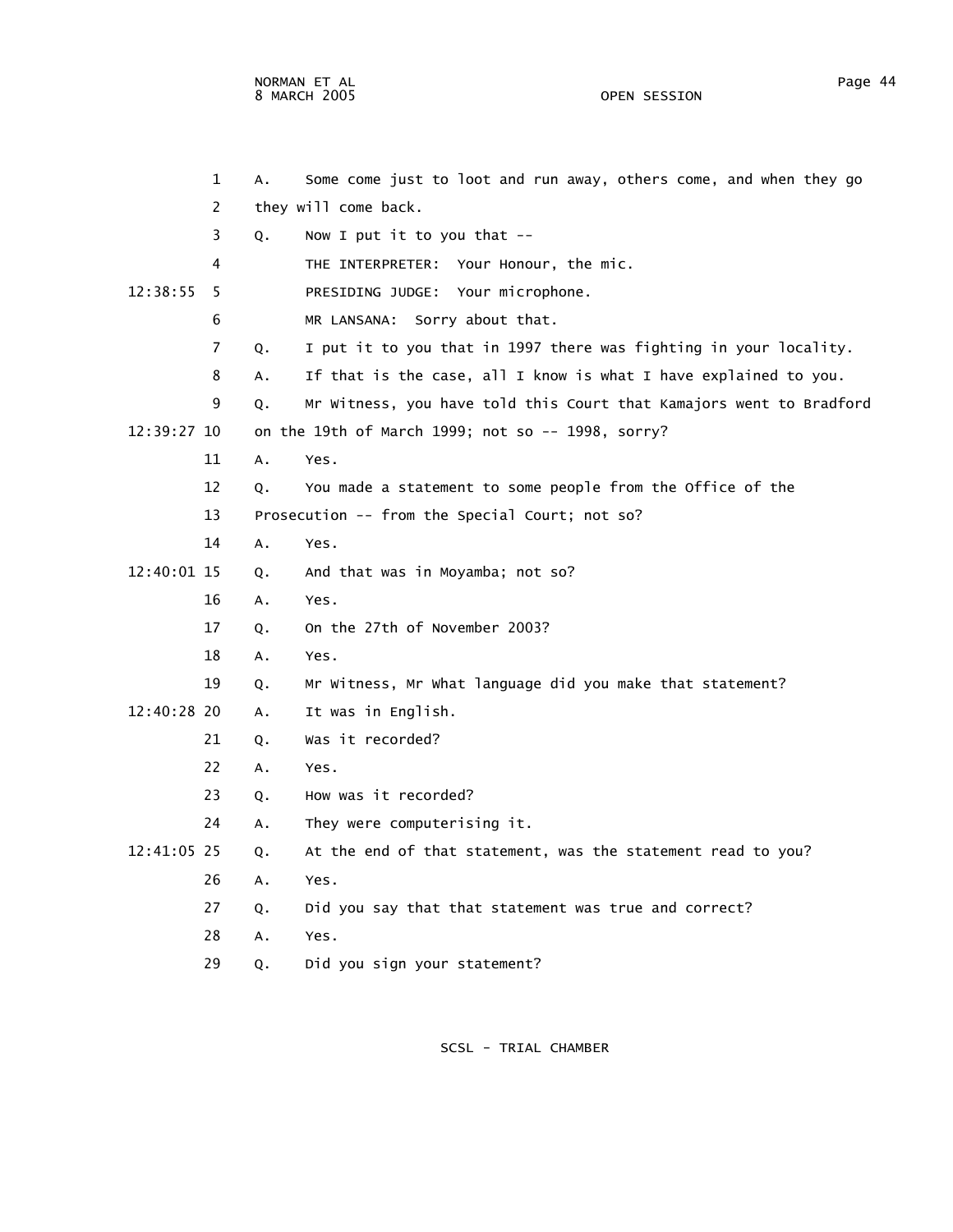1 A. No.

 2 Q. Now, did you tell the investigators that on the 19th of March 1999 3 the Kamajors came to Bradford at night and looted the whole town. Did you 4 tell them it was on the 19th of March 1999? 12:42:10 5 A. Yes, that was what I said earlier, but later I discovered that it was 6 in 1998. 7 Q. You've just told this Court that when the Kamajors entered that 8 night, you ran into the bush; not so? 9 A. Yes, yes. 12:42:48 10 Q. And that you learnt about looting the next day; not so? 11 A. Yes. 12 Q. Now, when you were talking to the investigators did you tell them 13 that you witnessed the looting? 14 A. No, I said in the morning when I went my child was there. I was not 16 Q. Thank you very much. I'll read a portion of your statement to you on

12:43:22 15 there.

 17 the 27th of November 2003. It is written: "Witness" - that is you - "saw 18 them looting." Did you tell the investigators that you saw the looting, 19 you saw them looting?

- 12:43:45 20 A. Even that. I said I didn't see them looting, because I and the 21 others have run away, but my child was there.
	- 22 Q. Thank you very much.
	- 23 A. Okay. Maybe it is a typographical error.
- 24 Q. Mr Witness, did you at any time report the looting of your property 12:44:32 25 to any superior Kamajor authority?
- 26 A. No.
	- 27 Q. Did you at any time report the killing of your grandson to any
	- 28 superior Kamajor authority?
	- 29 A. No. There was no chance to meet them. There was no way to meet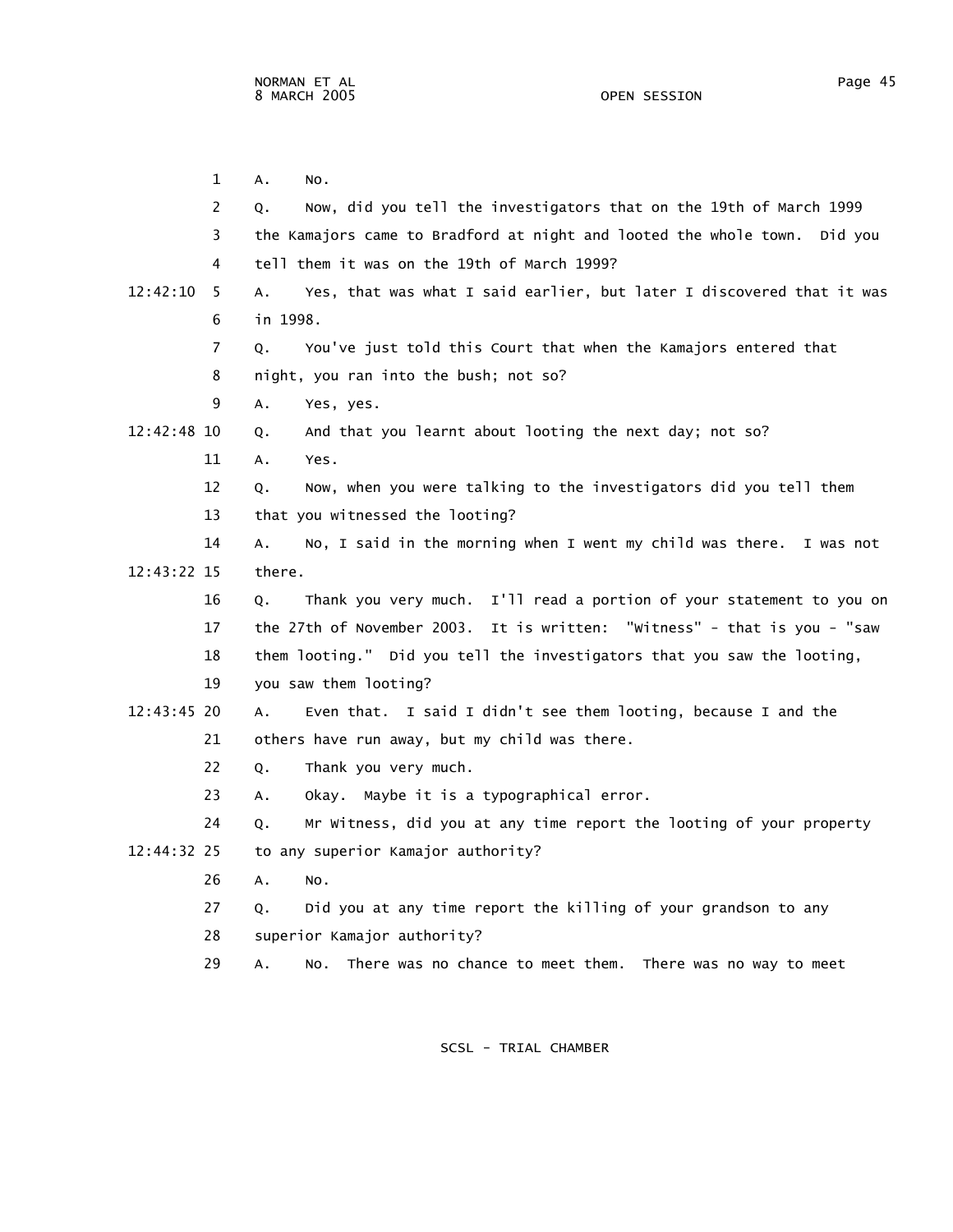|             | 1  | Any one you meet.<br>them.                                                  |
|-------------|----|-----------------------------------------------------------------------------|
|             | 2  | Now, did you report the shooting of your son to any superior Kamajor<br>Q.  |
|             | 3  | authority?                                                                  |
|             | 4  | Yes, the time I was in my house, I was trying to go and I met them at<br>А. |
| 12:45:47    | -5 | the barri and I was afraid they that they kill me then I said they have     |
|             | 6  | shot at my son and now I'm trying to take him. They said, "let's go now,    |
|             | 7  | man". I said, "no, I'm going to Freetown".                                  |
|             | 8  | Do you remember that person you made a report to?<br>Q.                     |
|             | 9  | Yes, the one I knew was xxxxxxxxxxxxxxx [phon].<br>Α.                       |
| 12:46:19 10 |    | Is it to your knowledge whether he took any action on that report?<br>Q.    |
|             | 11 | At the time he said I was going to give me a paper to go to Moyemo<br>А.    |
|             | 12 | [phon]. I said no I'm going to Freetown.                                    |
|             | 13 | Mr Witness, can I take it that you told him that your son had been --<br>Q. |
|             | 14 | PRESIDING JUDGE: A paper to take to which place? To Moyemo?                 |
| 12:46:59 15 |    | MR LANSANA: I heard Moyemo.                                                 |
|             | 16 | THE WITNESS: Moyemo hospital.                                               |
|             | 17 | MR LANSANA:                                                                 |
|             | 18 | Now I take it from your answer, Mr Witness, that what you actually<br>Q.    |
|             | 19 | did was to inform him of the purpose of your having to leave Bradford?      |
| 12:47:36 20 |    | I said I'm taking my child to Freetown for treatment.<br>Α.                 |
|             | 21 | PRESIDING JUDGE: He didn't say -- didn't he say earlier on that he          |
|             | 22 | reported that they killed -- he was afraid so he told them that they had    |
|             | 23 | shot his child and they were taking him for treatment.                      |
|             | 24 | MR LANSANA: Your Honour, the circumstance as I understand is more           |
| 12:47:56 25 |    | like asking for permission to leave, or explaining the reason for his       |
|             | 26 | leaving rather than reporting for action to be taken.                       |
|             | 27 | I'll put it to him, Your Honour.                                            |
|             | 28 | PRESIDING JUDGE: Okay.                                                      |
|             | 29 | MR LANSANA:                                                                 |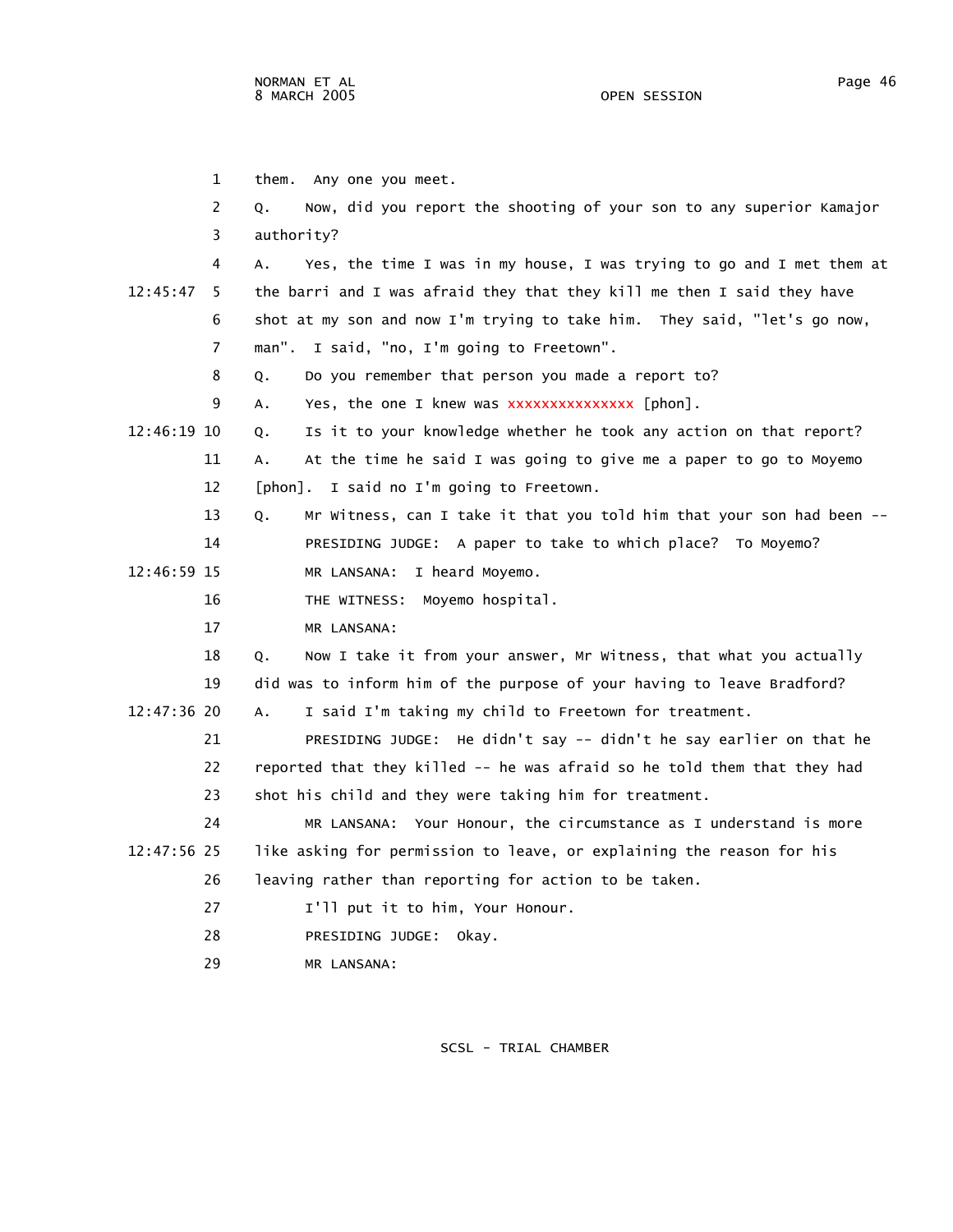1 Q. Mr Witness, I'm putting it to you that it wasn't actually a report

 2 that you made to -- 3 A. I only explain. When they said, "let's go to Moyemo, then I said, 4 "no, I'm going to Freetown. For my son to be treated." 12:48:32 5 Q. Thank you very much. 6 Now you talked about Patrick John; not so? 7 A. Yes. 8 Q. Did you know Patrick John prior to the 19th of March 1998? 9 A. No. 12:49:06 10 PRESIDING JUDGE: I thought he had answered this question, 11 Mr Lansana. I thought had answered this question earlier on during 12 cross-examination. 13 JUDGE BOUTET: No, during examination-in-chief. 14 MR LANSANA: I take the cue. 12:49:24 15 PRESIDING JUDGE: Go ahead, go ahead. 16 MR LANSANA: No, Your Honour, I rest my case. That will be all for 17 this witness. 18 JUDGE BOUTET: To you're not pursuing the issue with Patrick John. 19 MR LANSANA: Not at all. 12:49:44 20 JUDGE BOUTET: Counsel for the first accused. 21 CROSS-EXAMINED BY MR YILLAH: 22 Q. Mr Witness, did the Kamajors at any time before the March 1998 23 convene a meeting at Bradford for the residents; do you know? 24 A. I was not there, but I learned that by then I was in Bumpe Chiefdom. 12:51:00 25 Q. Mr Witness? 26 A. Yes. 27 Q. Did you also learn that at that meeting it was decided that the 28 Kamajors would work in partnership with the community for the defence of 29 Bradford?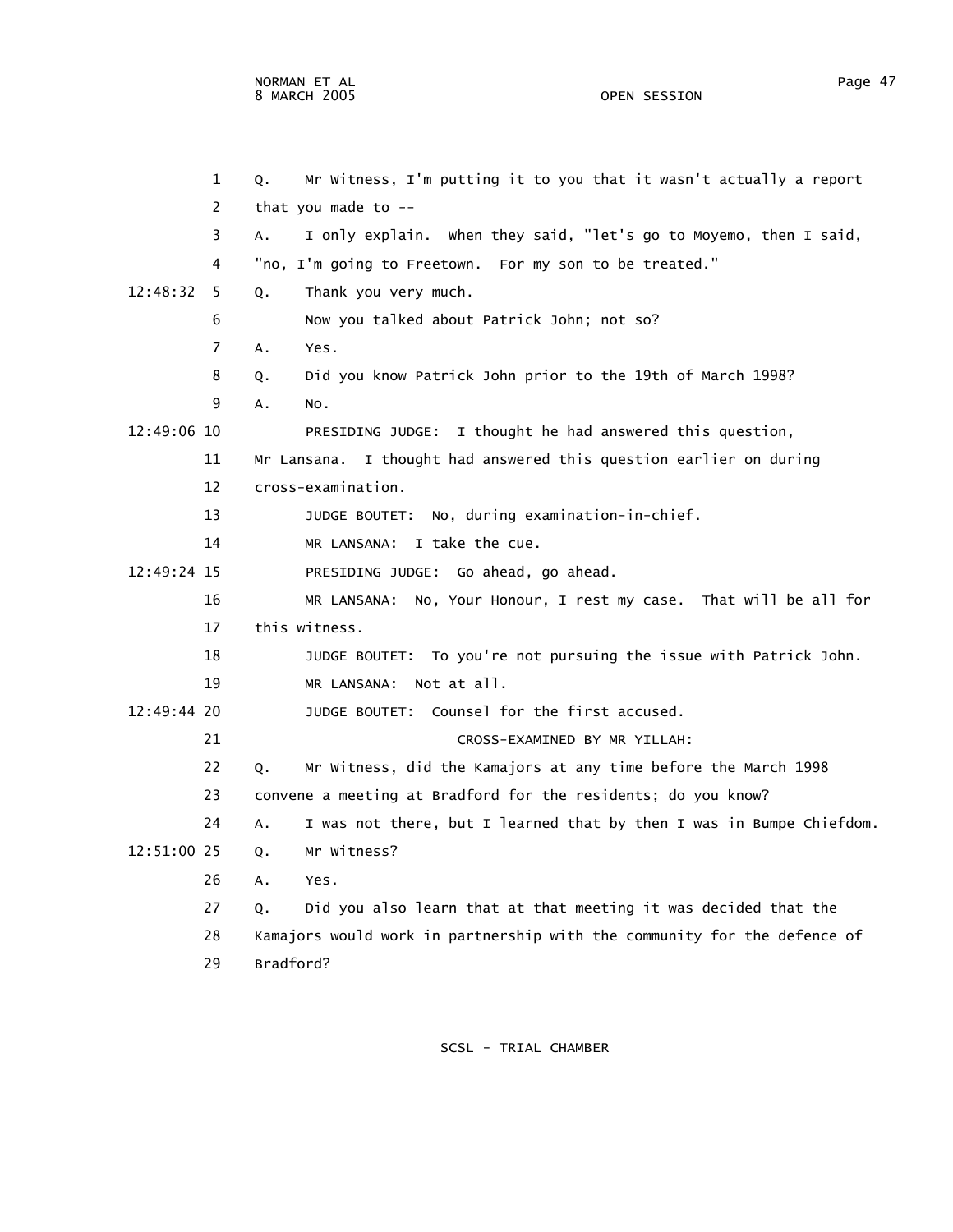1 A. I said that I was not there. I heard that a meeting was convened. 2 I did not know. I had no knowledge, but I heard that they went there. 3 Q. Mr Witness? 4 A. Yes. 12:51:51 5 Q. Did you observe that the Kamajors who entered Bradford had come from 6 different parts from Ribbi Chiefdom and Moyamba as a whole? 7 A. Yes, yes. 8 Q. Mr Witness? 9 A. Yes. 12:52:33 10 Q. Did you also observe that these Kamajors were in different groups? 11 A. Yes, because they didn't come from the same chiefdom, they were in 12 different groups. They were not coming from the same chiefdom. 13 JUDGE BOUTET: Mr Court officer, can you try and find out what's this 14 noise and if you can control it. 12:53:13 15 MR WALKER: Your Honour, I believe it is feedback on the microphones, 16 I don't know maybe you have your earphones close to the microphone, 17 Your Honour. 18 MR YILLAH: 19 Q. Mr Witness? 12:53:28 20 A. Yes. 21 Q. Did you also observe that there was no control among these different 22 groups of Kamajors? Did you? 23 A. Well, if at all they had a leader, I believe there should be some 24 control except if they don't have a leader, but if they have a leader there 12:53:57 25 should be control. 26 Q. Thank you, Mr Witness, but the question was: Did you observe there 27 was no control among these different groups of Kamajors, did you observe 28 that? 29 A. During the meeting at Bradford and the time I didn't see any control,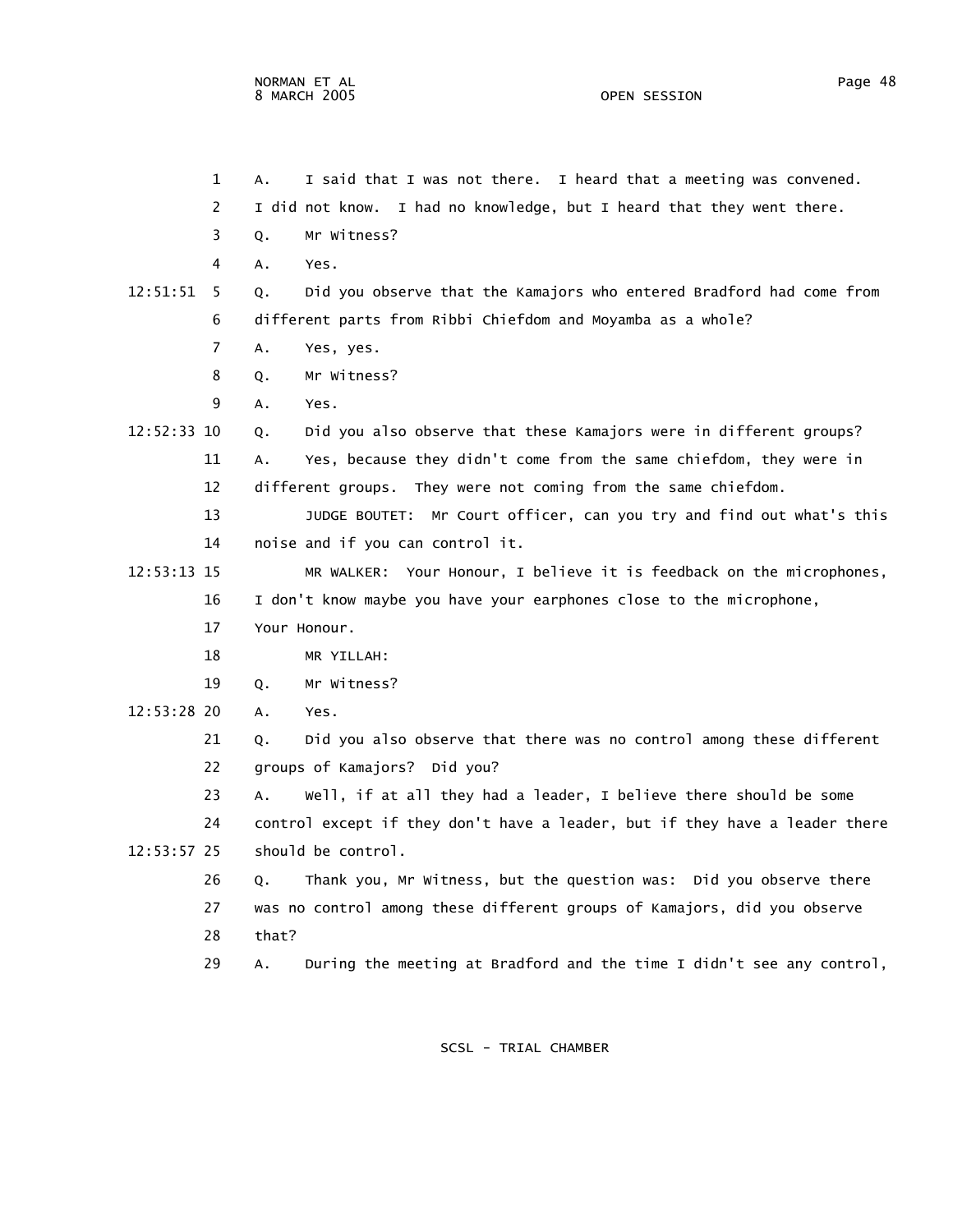NORMAN ET AL Page 49

OPEN SESSION

| $\mathbf{1}$   | although they have a leader.                                                |
|----------------|-----------------------------------------------------------------------------|
| 2              | Thank you. My Lords, that will be all for this witness.<br>MR YILLAH:       |
| 3              | JUDGE BOUTET: Thank you. Any re-examination?                                |
| 4              | MS WIAFE: None, Your Honours.                                               |
| 12:54:35<br>-5 | JUDGE BOUTET: Thank you.                                                    |
| 6              | PRESIDING JUDGE: Mr Witness, we have finished with you.                     |
| 7              | THE WITNESS: Okay sir.                                                      |
| 8              | PRESIDING JUDGE: We thank you for coming to assist the Chamber with         |
| 9              | your evidence.                                                              |
| 12:55:21 10    | THE WITNESS: Yes, sir.                                                      |
| 11             | PRESIDING JUDGE: [Previous interpretation continues] yourself at            |
| 12             | your own level, you can imagine of what importance your evidence is to this |
| 13             | court. We appreciate it very much. We thank you very much for coming and    |
| 14             | if we have to ask you to come here again for one reason or the other,       |
| $12:55:55$ 15  | please do not hesitate to come and see us. Once more we thank you and we    |
| 16             | wish you a safe journey back to your town. Thank you.                       |
| 17             | THE WITNESS: Okay. Thank you sir.                                           |
| 18             | PRESIDING JUDGE: We shall rise and resume the session at 2.30 with          |
| 19             | the next witness. I suppose we have just one this afternoon.                |
| $12:56:26$ 20  | MR KAMARA: Yes, Your Honour.                                                |
| 21             | PRESIDING JUDGE: We don't need a standby, do we?                            |
| 22             | MR KAMARA:<br>NO.                                                           |
| 23             | PRESIDING JUDGE: Learned counsel, we --                                     |
| 24             | THE INTERPRETER: Your Honour, can we know the language the next             |
| 12:56:43 25    | witness is in testifying in?                                                |
| 26             | MR KAMARA: I think it is Krio.                                              |
| 27             | PRESIDING JUDGE: We'll rise and resume at 2.30, please.                     |
| 28             | [The witness withdrew]                                                      |
| 29             | [Luncheon recess taken at 12.55 p.m.]                                       |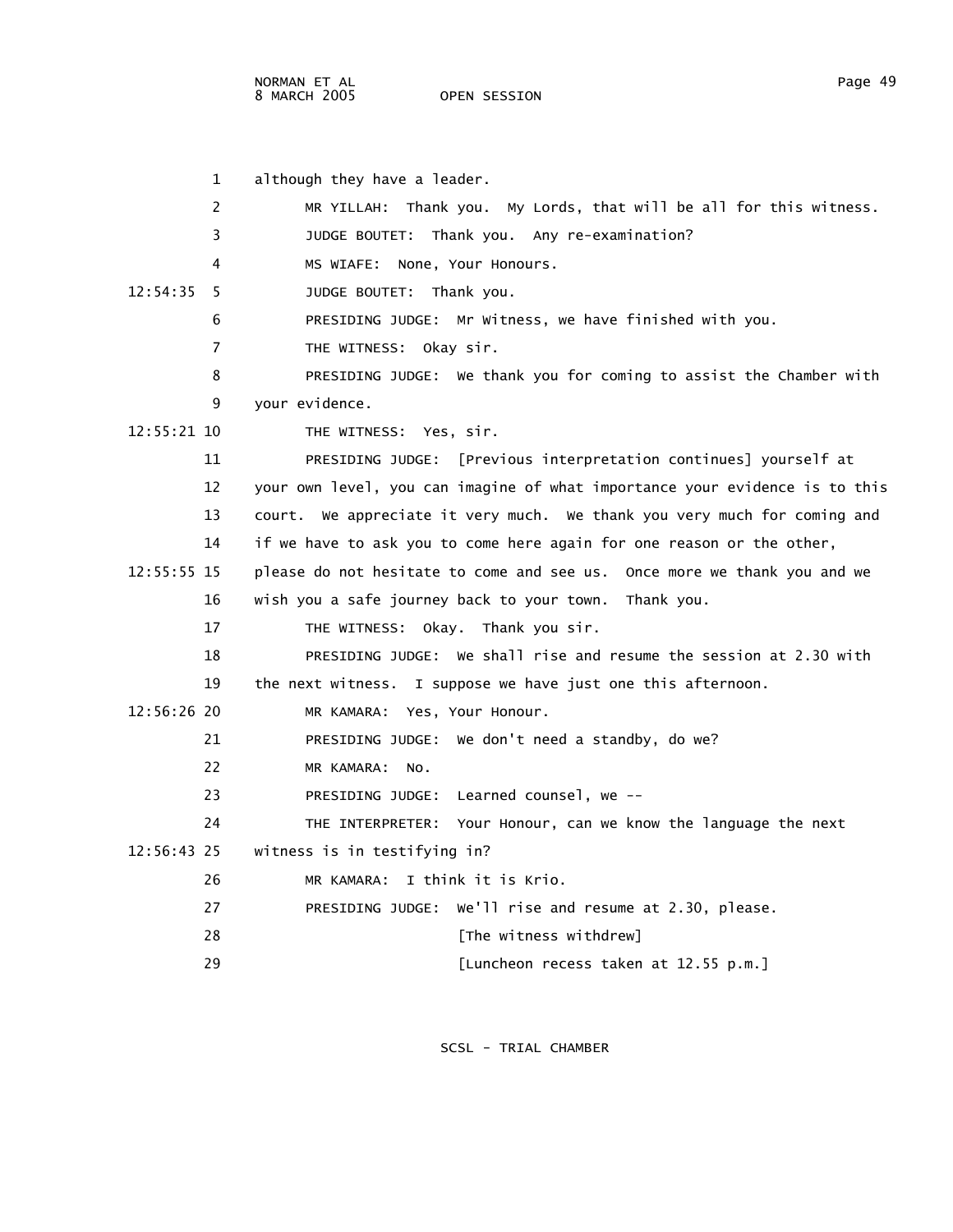|               | 1  | [The witness entered court]                                               |
|---------------|----|---------------------------------------------------------------------------|
|               | 2  | [Upon resuming at 2.43 p.m.]                                              |
|               | 3  | Good afternoon, learned counsel. We are calling<br>PRESIDING JUDGE:       |
|               | 4  | this session to order.                                                    |
| 14:46:50      | -5 | JUDGE BOUTET: Mr Prosecutor, you're ready to proceed with your next       |
|               | 6  | witness.                                                                  |
|               | 7  | MR SAUTER: Thank you. Prosecution calls witness TF2-166. It is            |
|               | 8  | witness number 60. The witness will testify in Krio.                      |
|               | 9  | JUDGE BOUTET: Thank you. Yes, you may swear the witness, please.          |
| $14:47:19$ 10 |    | WITNESS: TF2-166 [sworn]                                                  |
|               | 11 | [Witness answered through interpretation]                                 |
|               | 12 | JUDGE BOUTET: Yes, Mr Sauter, please proceed.                             |
|               | 13 | EXAMINED BY MR SAUTER:                                                    |
|               | 14 | MR SAUTER: Thank you.                                                     |
| 14:48:53 15   |    | Madam Witness.<br>Q.                                                      |
|               | 16 | Yes, sir.<br>А.                                                           |
|               | 17 | I am about to ask you some questions. Please speak very slowly when<br>Q. |
|               | 18 | answering. Take your time and try to focus on my questions. Did you       |
|               | 19 | understand me?                                                            |
| 14:49:14 20   |    | Yes, sir.<br>Α.                                                           |
|               | 21 | I start with some questions concerning your personal data.<br>Q.          |
|               | 22 | Madam Witness, how old are you?                                           |
|               | 23 | Α.<br>I'm 30 years.                                                       |
|               | 24 | where were you born, Madam Witness?<br>Q.                                 |
| 14:49:43 25   |    | I was born in xxxxxxx.<br>Α.                                              |
|               | 26 | xxxxxxxxx which is in which district?<br>Q.                               |
|               | 27 | Moyamba District.<br>А.                                                   |
|               | 28 | Thank you.<br>Q.                                                          |
|               | 29 | Yes, sir.<br>Α.                                                           |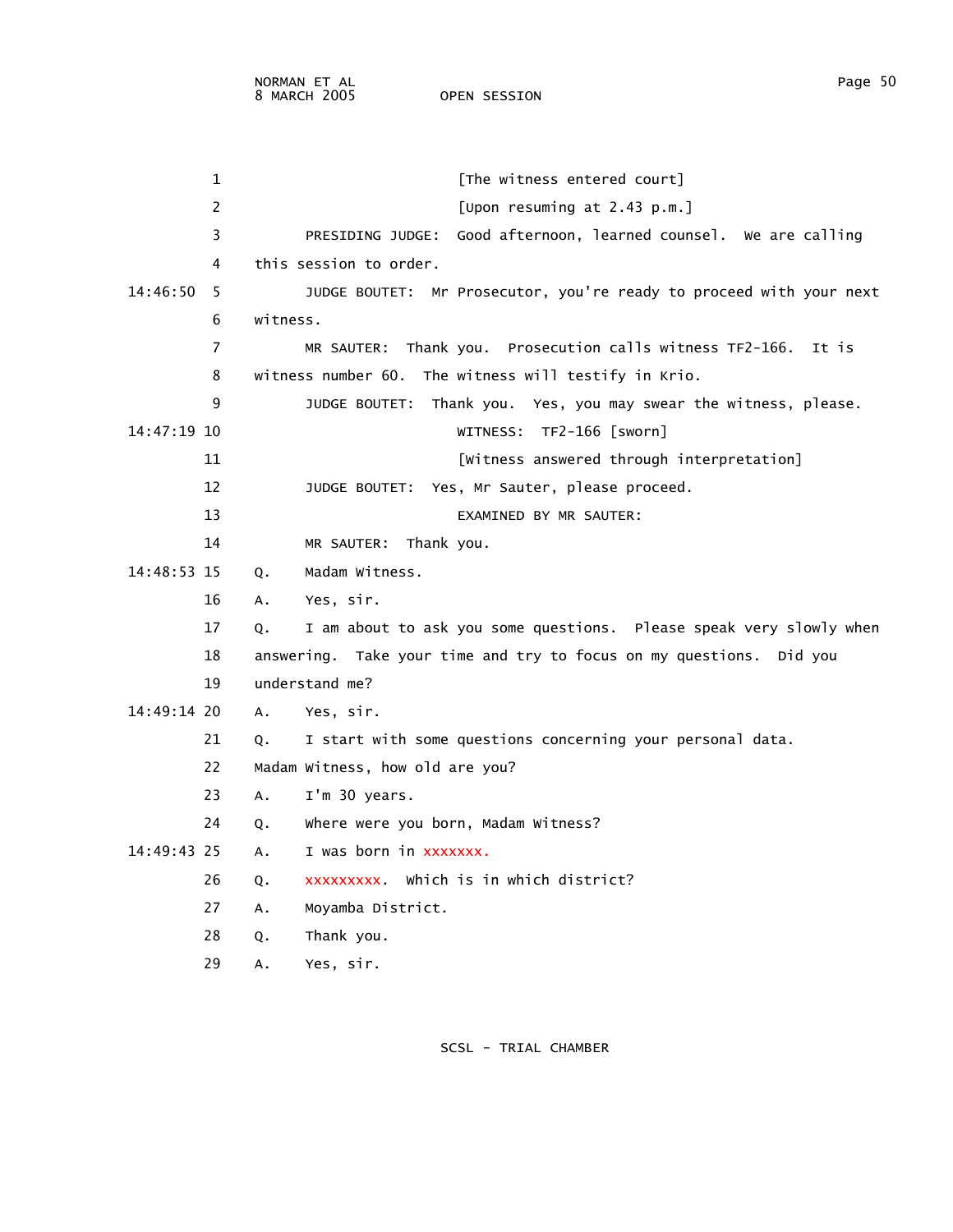NORMAN ET AL Page 51 8 MARCH 2005

 1 Q. Where are you residing? 2 A. In xxxxxxx. 3 Q. Madam Witness, are you married? 4 A. Yes, sir. 14:50:24 5 Q. Do you have children? 6 A. Yes, sir. 7 Q. How many children do you have, Madam Witness? 8 A. Four children. 9 Q. Did you attend school? 14:50:58 10 A. Yes, sir. 11 Q. And finally, Madam Witness, what is your profession? 12 A. I am doing farming and business. 13 Q. Thank you very much. 14 A. Yes, sir. 14:51:18 15 Q. Let me now take your mind back to the end of the year 1997. Where 16 did you live at this time, end of 1997? 17 A. I was in one village called Rokonta. 18 Q. The spelling is R-O-K-O-N-T-A. Could you please tell the Court where 19 Rokonta is located? 14:52:16 20 A. Yes, sir. 21 Q. Please do so. 22 A. Rokonta village is around the Mabang area. 23 Q. It means it is in Moyamba District; right? 24 PRESIDING JUDGE: Naturally. 14:52:44 25 THE WITNESS: Yes, sir. 26 MR SAUTER: 27 Q. How far away is Rokonta from Mabang, do you know? 28 A. About one mile. 29 Q. Who was in control of this area - Rokonta, Mabang - at this time, can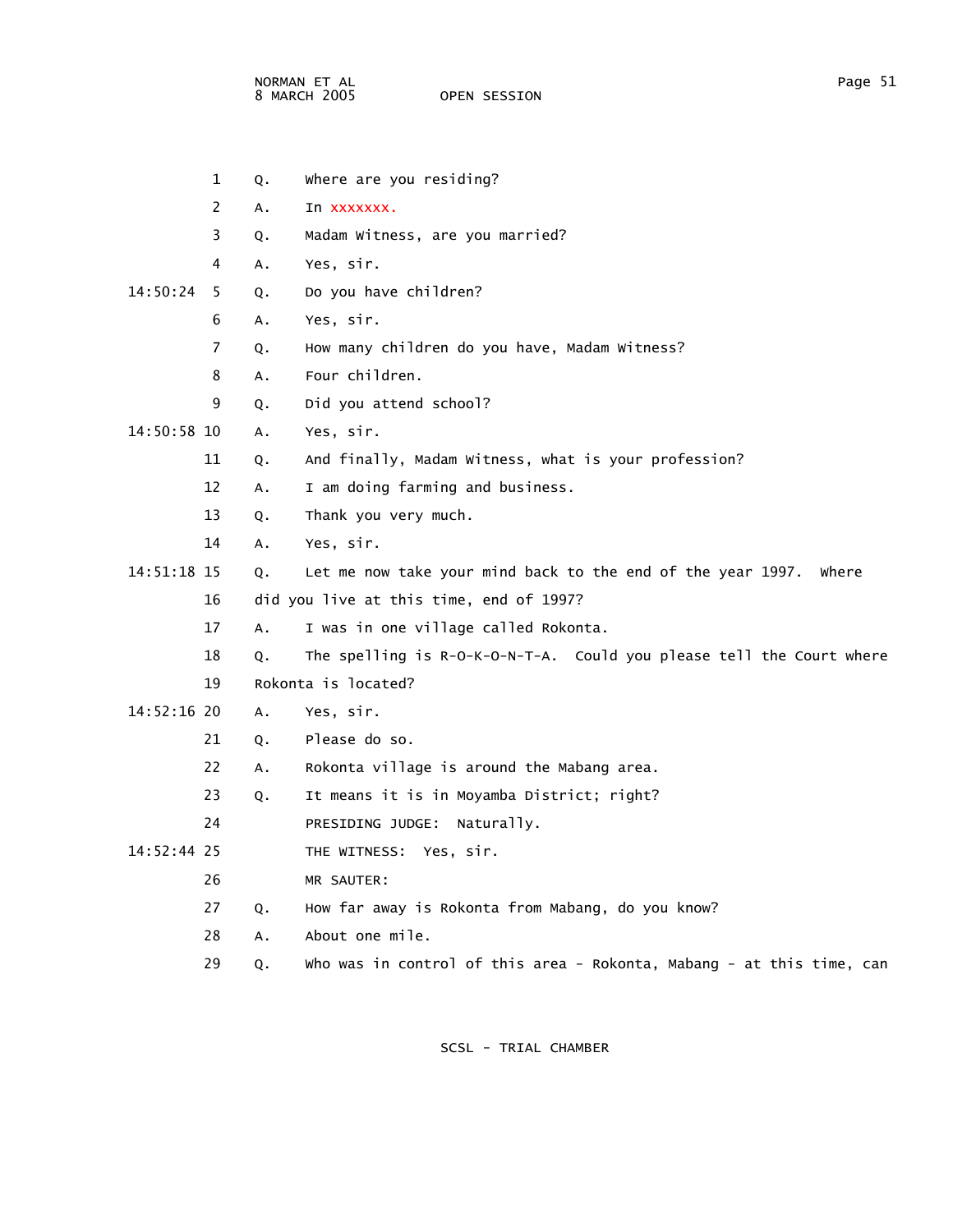|             | 1  | you remember?                                                              |
|-------------|----|----------------------------------------------------------------------------|
|             | 2  | It was the CDF.<br>А.                                                      |
|             | 3  | And Madam Witness, could you please tell the Court how was the<br>Q.       |
|             | 4  | relationship between the CDF and the civil population?                     |
| 14:53:41    | -5 | Yes, sir.<br>A.                                                            |
|             | 6  | Please?<br>Q.                                                              |
|             | 7  | CDF and the people -- and the people, they had no close relationship<br>А. |
|             | 8  | by the time I was in Rokonta village. So the CDF, under the leadership of  |
|             | 9  | Obai, came and attacked Mabang -- came and attacked Rokonta village, the   |
| 14:54:38 10 |    | time I was there.                                                          |
|             | 11 | PRESIDING JUDGE: First question was on the relationship.                   |
|             | 12 | MR SAUTER: I will repeat my question.                                      |
|             | 13 | May I ask my question again. The question was how was the<br>Q.            |
|             | 14 | relationship between the CDF and the population? Was it a good             |
| 14:54:58 15 |    | relationship or not?                                                       |
|             | 16 | JUDGE BOUTET: She had answered no close relationship.                      |
|             | 17 | JUDGE THOMPSON: She answered. She said no close relationship.              |
|             | 18 | MR SAUTER: But close relationships may be good or worse                    |
|             | 19 | relationships.                                                             |
| 14:55:10 20 |    | JUDGE THOMPSON: We don't want to engage you in an argument --              |
|             | 21 | [Overlapping speakers]                                                     |
|             | 22 | Maybe she can answer.<br>PRESIDING JUDGE:                                  |
|             | 23 | THE WITNESS: The relationship between them, it was not a good              |
|             | 24 | relationship, because the CDF, they had weapons all the time. So the       |
| 14:55:26 25 |    | relationship there was to disturb the civilians.                           |
|             | 26 | MR SAUTER:                                                                 |
|             | 27 | Did you yourself or your family suffer under the CDF in any way at<br>Q.   |
|             | 28 | this time?                                                                 |
|             | 29 | Yes, we suffered during that time. I suffered together with my<br>Α.       |
|             |    |                                                                            |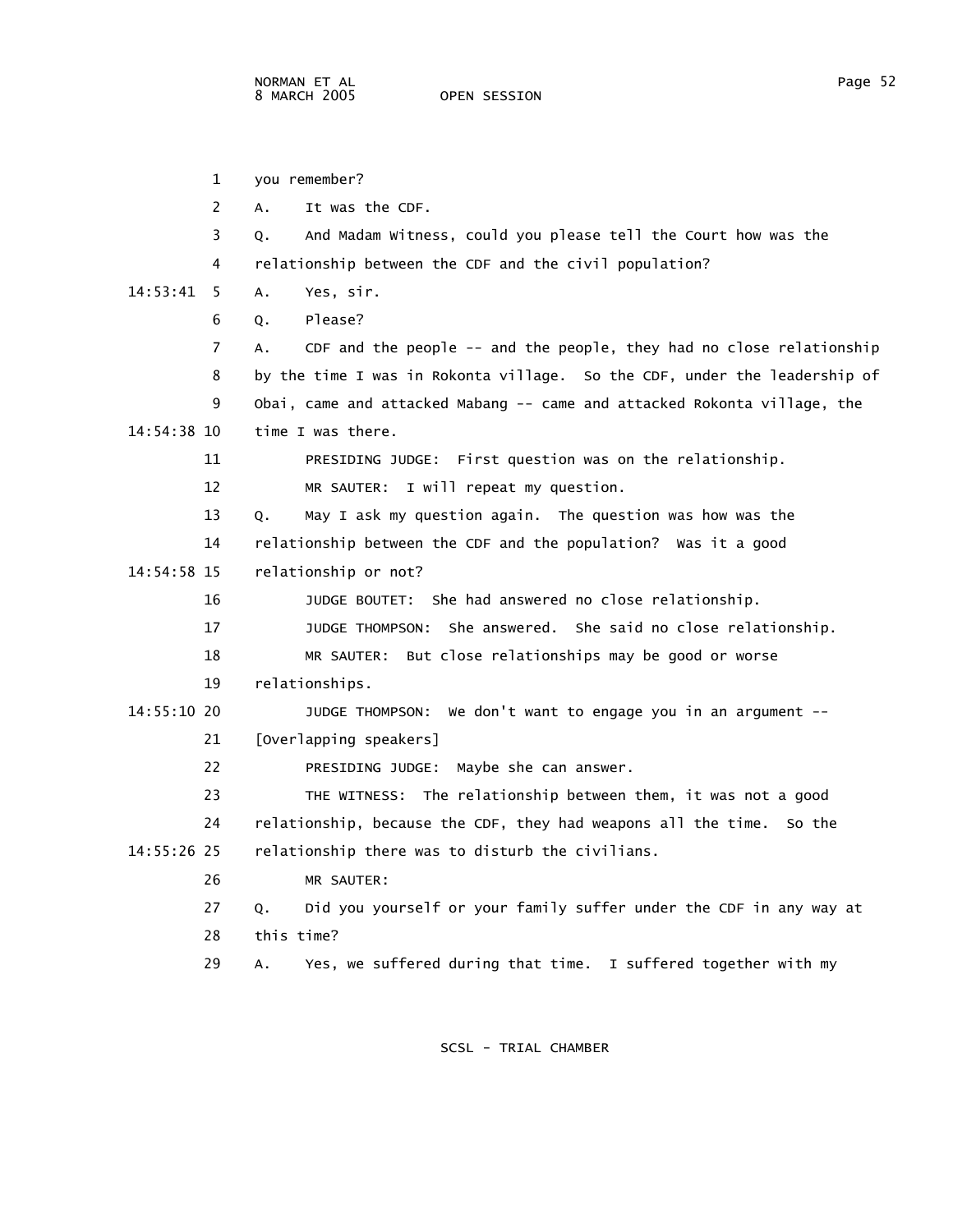1 family. 2 Q. Could you please tell the Court what they did that made you suffer? 3 A. Yes, sir. 4 Q. Please? 14:56:21 5 A. In 1997, December 23, the CDF in the Bumpe Chiefdom, they came to the 6 village Rokonta. They attacked my father's house and that time they did 7 not meet my father there. My father was in another village. 8 Q. So you said they attacked your father's house? 9 A. Yes, sir. 14:56:52 10 Q. But they did not meet your father because he wasn't there? 11 A. Yes, sir. 12 Q. So when they did not meet your father -- 13 JUDGE THOMPSON: Counsel, let's have that down first. Moderate your 14 pace. 14:57:11 15 MR SAUTER: Okay, thank you. 16 Q. So you said they did not meet your father. Did they do anything to 17 your family, the rest of your family? 18 A. Yes, sir. 19 Q. Please tell the Court. 14:57:40 20 A. When they could not meet my father they ask all the family to sit 21 down on the floor, so all my family sat on the floor. So they remove all 22 my father's property. From there they took the property along. After 23 that -- 24 PRESIDING JUDGE: Wait, wait. 14:57:55 25 JUDGE BOUTET: Ask the witness to go slowly, please. We're trying to 26 follow the evidence. 27 MR SAUTER: 28 Q. Once again, please go slowly, make short sequences. 29 A. Okay, sir.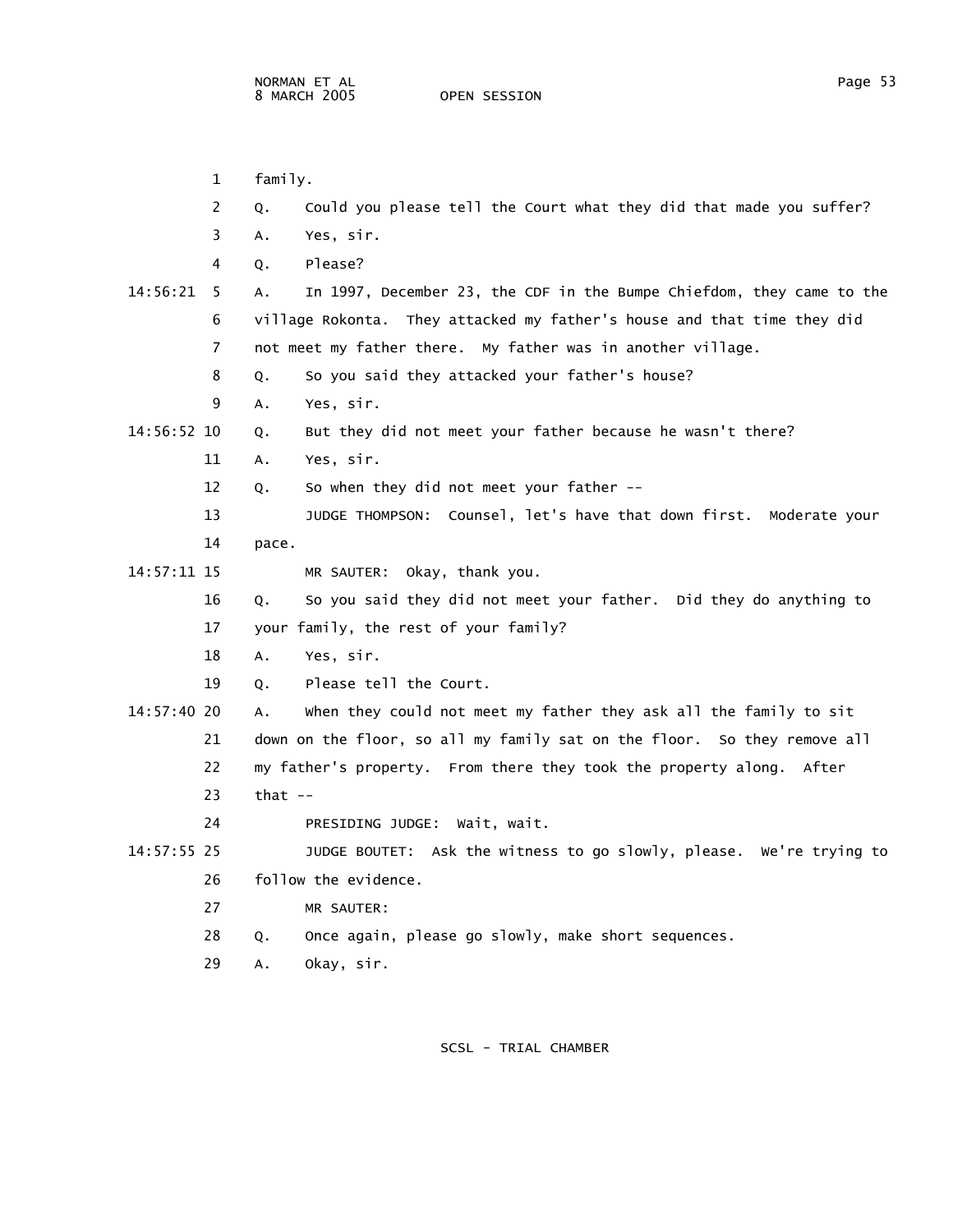1 JUDGE BOUTET: So they asked all the family to sit down on the floor. 2 MR SAUTER: 3 Q. We were at the point where you were asked with the rest of your 4 family to sit down on the floor. 14:58:15 5 A. Yes, sir. 6 Q. What happened next? 7 A. From there we went and met our father and told him that the CDF have 8 attacked our house. 9 Q. Madam Witness, the question was what did the CDF do after they made 14:58:39 10 you sit down on the floor? 11 A. They went into my father's house and remove all the property there 12 and went away with them. 13 Q. Stop here, please. What did you do after the CDF had left your 14 house? 14:59:15 15 A. We went to our father and explained to him that the CDF has attacked 16 our house and removed all the property. 17 Q. Stop here, please. Did you do anything else? 18 A. Yes, sir. 19 Q. Please tell the Court. 15:00:13 20 A. After that my father and myself went and met Mr Alex Koroma, who is 21 the honourable minister in that chiefdom. 22 Q. For what purpose you and your father went to Honourable Alex Koroma? 23 A. Because of the CDF, because we used to see Alex Koroma who was the 24 honourable. He used to call meetings and each time they made meetings 15:01:11 25 Alex Koroma was there with them. And Alex Koroma was friends of my father, 26 so my father went there to him to put the matter before him. 27 PRESIDING JUDGE: She talked of Koroma attending what meetings or so? 28 Which meetings? 29 MR SAUTER: He used to call meetings she said.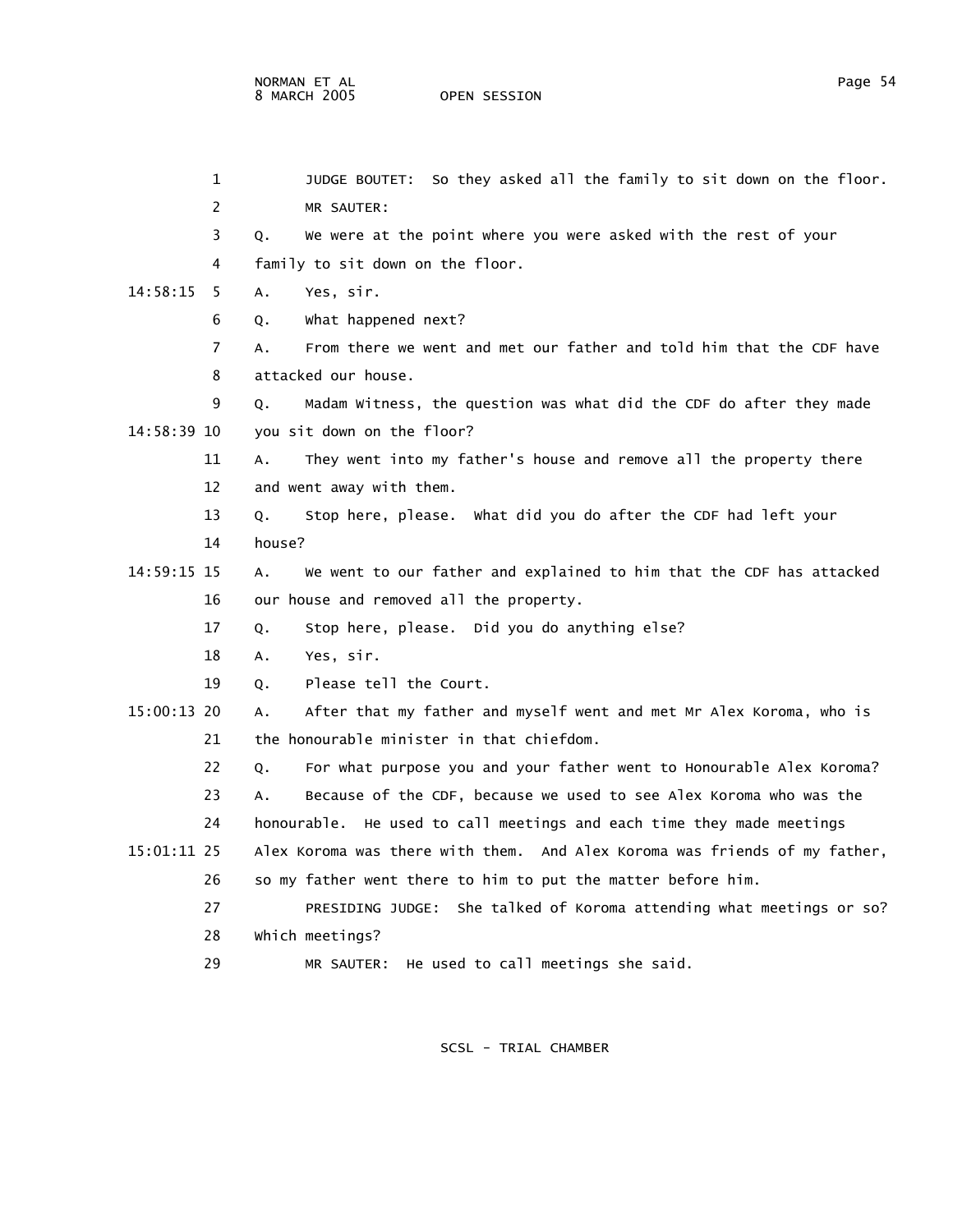|             | 1                     |    | THE WITNESS: Alex Koroma called meetings in Waterloo Town for a CDF       |
|-------------|-----------------------|----|---------------------------------------------------------------------------|
|             | $\mathbf{2}^{\prime}$ |    | meeting. So he invited my father to be present at the meeting. My father  |
|             | 3                     |    | refused to go to that meeting, so he send some of his children.           |
|             | 4                     |    | MR SAUTER:                                                                |
| 15:02:24    | -5                    | Q. | Did I get you right that Mr Koroma, in response to your complaint or      |
|             | 6                     |    | whatever it was, called a meeting in Waterloo? Is this right?             |
|             | 7                     | A. | Yes, it was because of the attack -- the CDF attacked us. So my           |
|             | 8                     |    | father took the complaint to Alex Koroma, so he called a meeting and      |
|             | 9                     |    | invited my father to go to that meeting, but my father didn't turn up.    |
| 15:03:23 10 |                       | Q. | Did you, Madam Witness, attend this meeting?                              |
|             | 11                    | A. | Yes, sir.                                                                 |
|             | 12                    | Q. | who else, apart from you, was present at this meeting?                    |
|             | 13                    | Α. | Myself and some of my family members, we went there.                      |
|             | 14                    | Q. | Who was chairing this meeting?                                            |
| 15:04:12 15 |                       | A. | Alex Koroma and the paramount chief, Charles Caulker.                     |
|             | 16                    | Q. | Madam Witness, who was speaking at this meeting?                          |
|             | 17                    | A. | Alex Koroma.                                                              |
|             | 18                    | Q. | And what did he say?                                                      |
|             | 19                    | А. | Alex Koroma said at the meeting that he had come to talk to the CDF       |
| 15:05:12 20 |                       |    | members, that he had an information that you the people have attacked his |
|             | 21                    |    | house at Mabang and removed all his property.                             |
|             | 22                    | Q. | Was there any response from any one of the CDF?                           |
|             | 23                    | A. | Yes, sir.                                                                 |
|             | 24                    | Q. | who was responding?                                                       |
| 15:06:02 25 |                       | А. | One CDF who is Obai from the Bumpe Chiefdom. He responded after           |
|             | 26                    |    | Charles [sic] Koroma has said so.                                         |
|             | 27                    | Q. | Can you recall what Obai was saying in response?                          |
|             | 28                    | Α. | Yes, sir.                                                                 |
|             |                       |    |                                                                           |

29 Q. Please tell the Court.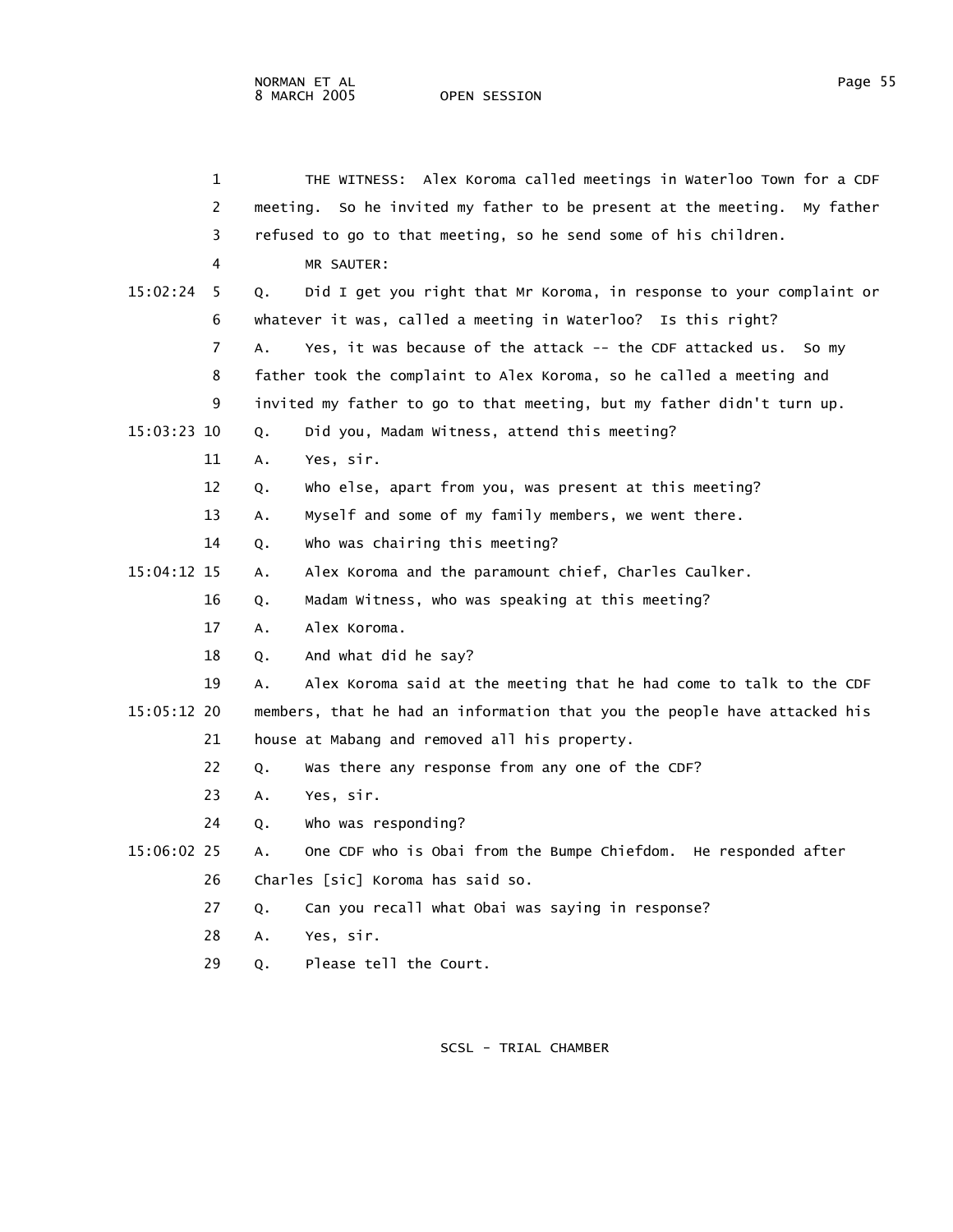| Page |  |
|------|--|
|      |  |

|             | 1  | He said, "You, you came to this meeting." Say, "You go and tell your<br>А.  |
|-------------|----|-----------------------------------------------------------------------------|
|             | 2  | father that we suspect that he's a junta or he's a collaborator, and we     |
|             | 3  | must make sure that we kill him." It was Obai that said that.               |
|             | 4  | PRESIDING JUDGE: Obai was talking to her? Or to whom? You came to           |
| 15:07:12    | -5 | this meeting, go and tell your father. Was talking to who?                  |
|             | 6  | THE WITNESS: He said, "If one of the Pa's children is around here,          |
|             | 7  | let her go and tell the Pa." And I was there at the meeting.                |
|             | 8  | PRESIDING JUDGE: You go and tell the Pa that he's a junta.                  |
|             | 9  | Junta and what else? That he is a junta and --<br>MR SAUTER:                |
| 15:07:57 10 |    | JUDGE BOUTET: Junta or a collaborator?                                      |
|             | 11 | MR SAUTER: That he's a junta/collaborator. So both.                         |
|             | 12 | JUDGE BOUTET: Well, it's not the same.                                      |
|             | 13 | MR SAUTER:                                                                  |
|             | 14 | Madam Witness, would you please repeat what Obai was saying?<br>Q.          |
| 15:08:09 15 |    | Obai who was a CDF, he said that -- he said, "If any of the Pa's<br>А.      |
|             | 16 | children were here let her go and tell the father that by the grace of God, |
|             | 17 | In'sh Allah, if we suspect and if it is true that your father is a junta or |
|             | 18 | a collaborator we will see him again." Obai said that.                      |
|             | 19 | Was anything else said at this meeting by anyone?<br>Q.                     |
| 15:08:50 20 |    | Yes, sir.<br>А.                                                             |
|             | 21 | Please tell the Court.<br>Q.                                                |
|             | 22 | PC Caulker, who is the paramount chief of Bumpe Chiefdom - now, now,<br>А.  |
|             | 23 | he is a paramount chief - he raise his hand and hit the table and knock the |
|             | 24 | $table$ and say that $-$                                                    |
| 15:09:18 25 |    | Go slowly.<br>Q.                                                            |
|             | 26 | Okay, okay. PC Caulker, who is a paramount chief, he raises up his<br>А.    |
|             | 27 | hands and say that he will make sure that the Defence revisit my father,    |
|             | 28 | that he'll make sure that they'll kill my father. PC Caulker of Bumpe       |
|             | 29 | Chiefdom, he said that.                                                     |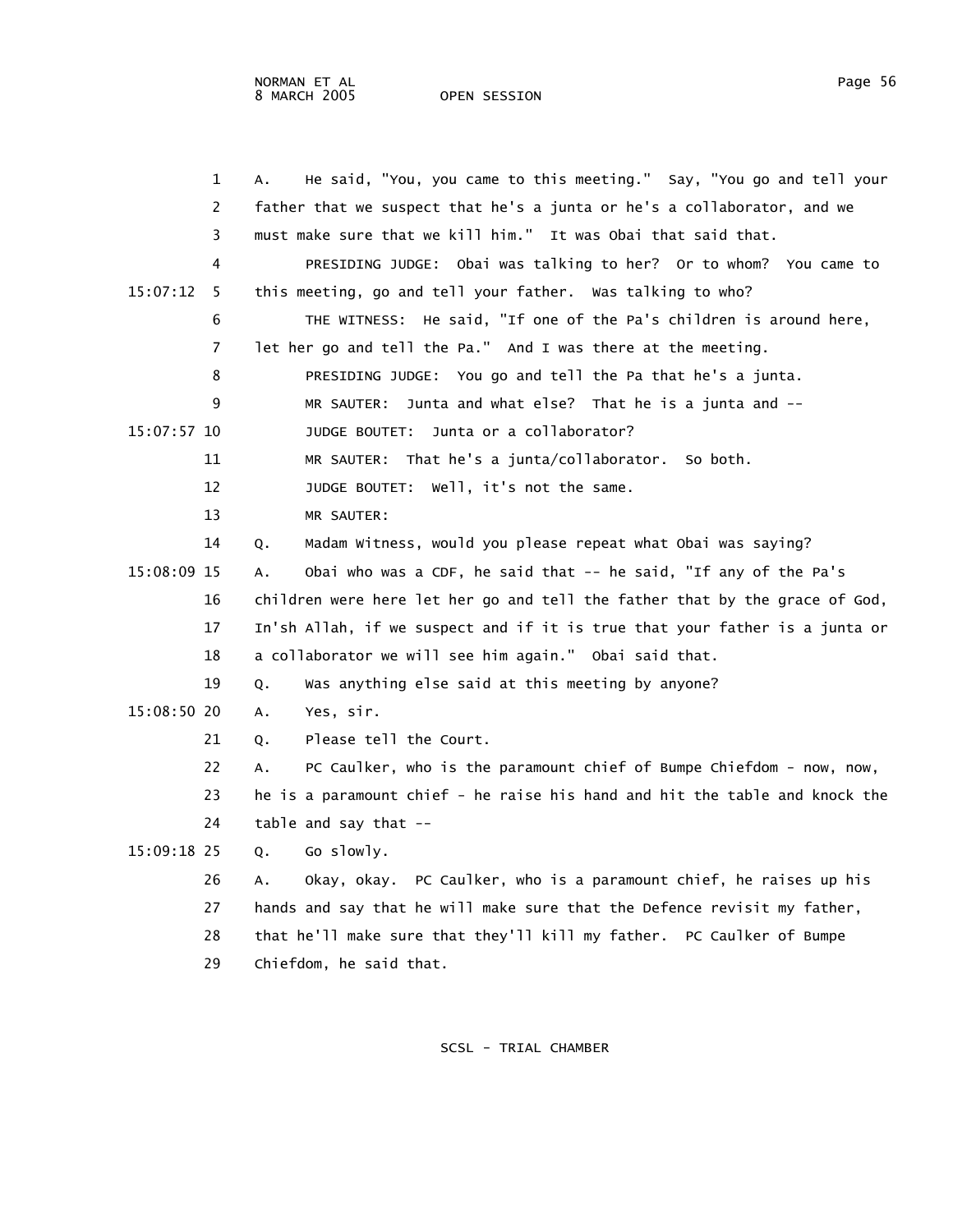| 1             |             | PRESIDING JUDGE: Said what? They'll visit the father and kill --            |
|---------------|-------------|-----------------------------------------------------------------------------|
| 2             |             | that's PC Caulker, the paramount chief?                                     |
| 3             |             | THE WITNESS: PC Caulker. PC Caulker.                                        |
| 4             |             | PRESIDING JUDGE: [Microphone not activated]                                 |
| 15:10:02<br>5 |             | THE WITNESS: Yes, he raise his hands, he hit the table and said             |
| 6             |             | that, "The Pa, if it is true that he is a junta or a collaborator, we'll    |
| 7             |             | make sure that these people see him again," and they'll make sure that they |
| 8             |             | kill him. It was PC Caulker of Bumpe Chiefdom, the paramount chief there.   |
| 9             | He said so. |                                                                             |
| $15:10:56$ 10 |             | MR SAUTER:                                                                  |
| 11            | Q.          | So Madam Witness, did the CDF come again to look after your father?         |
| 12            | А.          | Yes, they came back.                                                        |
| 13            | Q.          | Do you recall when they came back?                                          |
| 14            | А.          | Yes, sir.                                                                   |
| 15:11:23 15   | Q.          | Please tell the Court.                                                      |
| 16            | А.          | After that they came back in 1998. It was May the 11th. That was on         |
| 17            |             | the Sunday they came back to the Pa.                                        |
| 18            | Q.          | Stop there, please. Do you remember the time of the day when they           |
| 19            |             | came - the morning, the evening, in between?                                |
| $15:12:10$ 20 | Α.          | Yes, sir, I can remember.                                                   |
| 21            | Q.          | Please tell us.                                                             |
| 22            | А.          | It was 8.00 p.m. in the evening.                                            |
| 23            | Q.          | Did they meet your father this time?                                        |
| 24            | А.          | Yes, sir.                                                                   |
| $15:12:41$ 25 | Q.          | Please tell the Court what happened?                                        |
| 26            | А.          | $well, when they entered - it was on Sunday 8.00 - we saw a boy, one$       |
| 27            |             | boy who was a CDF. He came.                                                 |
| 28            | Q.          | You said when they entered. When who entered?                               |
| 29            | Α.          | It was the CDF, they entered the town.                                      |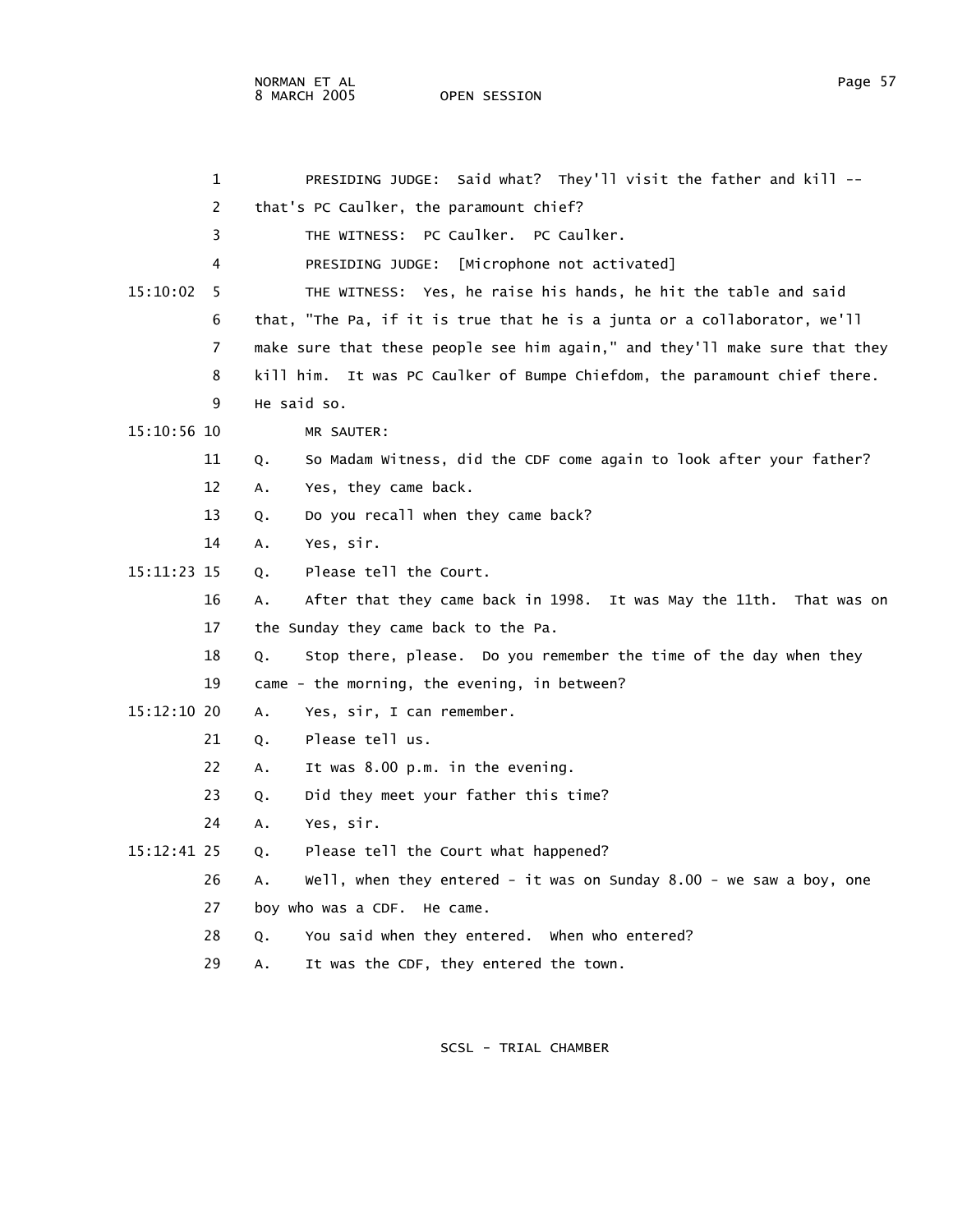|               | 1  | So when the CDF entered the town, a boy came; right?<br>Q.                 |  |
|---------------|----|----------------------------------------------------------------------------|--|
|               | 2  | when they entered one boy came out and that was the first person we<br>Α.  |  |
|               | 3  | saw.                                                                       |  |
|               | 4  | what did this boy do?<br>Q.                                                |  |
| 15:13:38      | -5 | when the boy came then I ask him, "what have you come to do here?"<br>Α.   |  |
|               | 6  | Said they've come to one boy, and that was all he said.                    |  |
|               | 7  | I did not understand. Would you please repeat? What did the boy do?<br>Q.  |  |
|               | 8  | when the boy came at first - it's a small boy - he was the first<br>А.     |  |
|               | 9  | person that came out. He came and greeted and we asked him what he had     |  |
| 15:14:10 10   |    | come to do that night, and the boy said he had only come to one boy and    |  |
|               | 11 | that was all what he said.                                                 |  |
|               | 12 | where did you meet this boy?<br>Q.                                         |  |
|               | 13 | The boy came in front of my father's house.<br>Α.                          |  |
|               | 14 | And who was at your father's house at this time?<br>Q.                     |  |
| $15:14:48$ 15 |    | All the family was there, together with my father.<br>А.                   |  |
|               | 16 | So this included you, you were at home as well; right?<br>Q.               |  |
|               | 17 | Yes, I was there. I was seated by my father at that time.<br>А.            |  |
|               | 18 | What happened after the boy came?<br>Q.                                    |  |
|               | 19 | when the boy came he only came to spy, to survey. After that the boy<br>А. |  |
| $15:15:42$ 20 |    | disappeared. When the boy went away, luckily we heard shouts, alarm in the |  |
|               | 21 | town, "Kamajor, Kamajor", we heard firing.                                 |  |
|               | 22 | Did the Kamajors come to your father's house?<br>Q.                        |  |
|               | 23 | Yes, sir.<br>Α.                                                            |  |
|               | 24 | Did they enter your father's house?<br>Q.                                  |  |
| 15:16:28 25   |    | Yes, sir.<br>А.                                                            |  |
|               | 26 | Did they meet your father in the house?<br>Q.                              |  |
|               | 27 | Yes, sir.<br>А.                                                            |  |
|               | 28 | Did they do anything with your father?<br>Q.                               |  |
|               | 29 | Yes, sir.<br>Α.                                                            |  |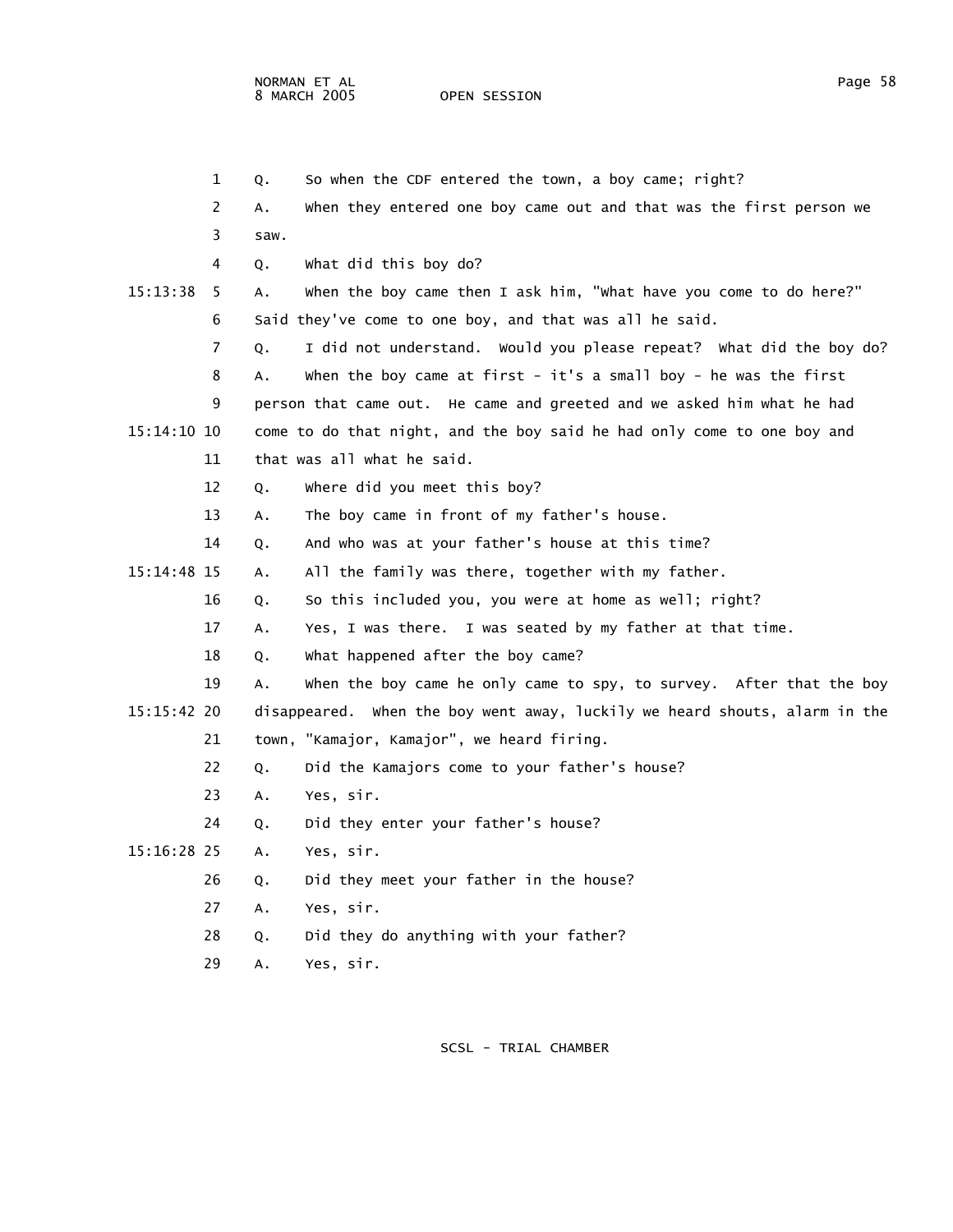NORMAN ET AL Page 59

OPEN SESSION

|             | 1  | Please tell the Court?<br>Q.                                                |
|-------------|----|-----------------------------------------------------------------------------|
|             | 2  | So when the Kamajors entered, they opened fire and my father ran away<br>А. |
|             | 3  | together with the family. We escaped and ran away. We went to one village   |
|             | 4  | called Mabang. We ran from Rokonta and went to Mabang.                      |
| 15:17:40    | -5 | Stop there.<br>Q.                                                           |
|             | 6  | PRESIDING JUDGE: Ran away with the family to where?                         |
|             | 7  | MR SAUTER: Mabang.                                                          |
|             | 8  | THE WITNESS:<br>Mabang.                                                     |
|             | 9  | MR SAUTER:                                                                  |
| 15:18:07 10 |    | So Madam Witness, you say all of your family managed to escape to<br>Q.     |
|             | 11 | Mabang?                                                                     |
|             | 12 | Most of us, we ran together with the father and went to Mabang. Some<br>Α.  |
|             | 13 | were captured and went away with them and took our property and went with   |
|             | 14 | them. We ran -- some of us ran away together with the father and went to    |
| 15:18:35 15 |    | Mabang.                                                                     |
|             | 16 | What about yourself, Madam Witness, did you run to Mabang together<br>Q.    |
|             | 17 | with your father?                                                           |
|             | 18 | Yes, sir.<br>Α.                                                             |
|             | 19 | So what happened in Mabang?<br>0.                                           |
| 15:20:41 20 |    | So when we reached Mabang, together my father, there one boy, one<br>А.     |
|             | 21 | small boy. He came where I stood with my father and told my father that     |
|             | 22 | his house -- the CDF have occupied his house, well armed, and I have a lot  |
|             | 23 | of family, I have nowhere to go. As my father was about to go, they halted  |
|             | 24 | him.<br>So after that $-$                                                   |
| 15:20:51 25 |    | PRESIDING JUDGE: Let her wait.                                              |
|             | 26 | MR SAUTER:                                                                  |
|             | 27 | So you were informed by a small boy that the CDF occupied your house<br>Q.  |
|             | 28 | and this happened in Mabang; right?                                         |
|             | 29 | Α.<br>Yes.                                                                  |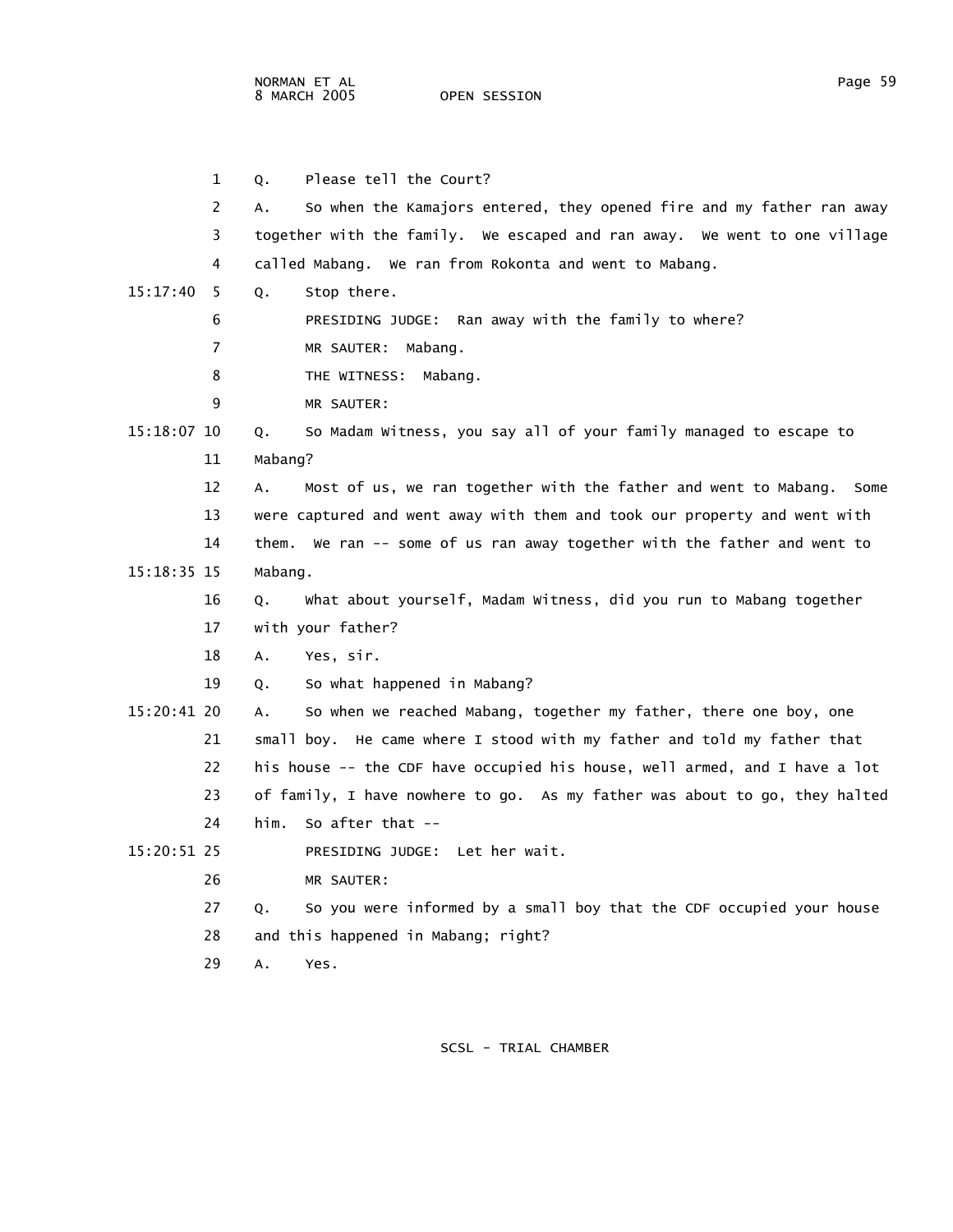1 Q. Occupied the father's house where? 2 A. It was in Mabang. By then we have left xxxxxxxx village and came to 3 xxxxxxx, where his other house was. 4 Q. Madam Witness, to make it clear, your father had two houses one in 15:20:51 5 Rokonta and one in xxxxxx? 6 A. Yes, sir. Yes, sir. 7 Q. The CDF came to the house in Rokonta first? 8 A. Yes, sir. The attack was in Rokonta village. It was this -- the war 9 that took us to Rokonta village [inaudible]. So we came back. After we 15:21:01 10 are attacked at Rokonta we came back to Mabang, where his bigger house was. 11 Q. And I understood when you reached Mabang you were informed by a young 12 boy that also your house in Mabang has been occupied by the CDF. Did I 13 understand you rightly? 14 A. Yes. I mean, after we run away from Rokonta and we're trying to go 15:22:29 15 to Mabang to the next house, so a small boy came and informed us that in 16 fact the Pa don't go to that house. He said, "The CDF are there, they are 17 there well armed in your house." 18 Q. The house in Mabang; right? 19 A. Yes. 15:22:29 20 Q. So what did you do -- 21 PRESIDING JUDGE: Please wait. 22 MR SAUTER: 23 Q. So Madam Witness, what did you do instead of going to that house in 24 Mabang? 15:22:59 25 PRESIDING JUDGE: The small boy said they should not go there? 26 MR SAUTER: Should not go to the house in Mabang because it was 27 occupied by the -- or the CDF were there, heavily armed. 28 Q. Madam Witness, what did you do instead of going to that house in 29 Mabang?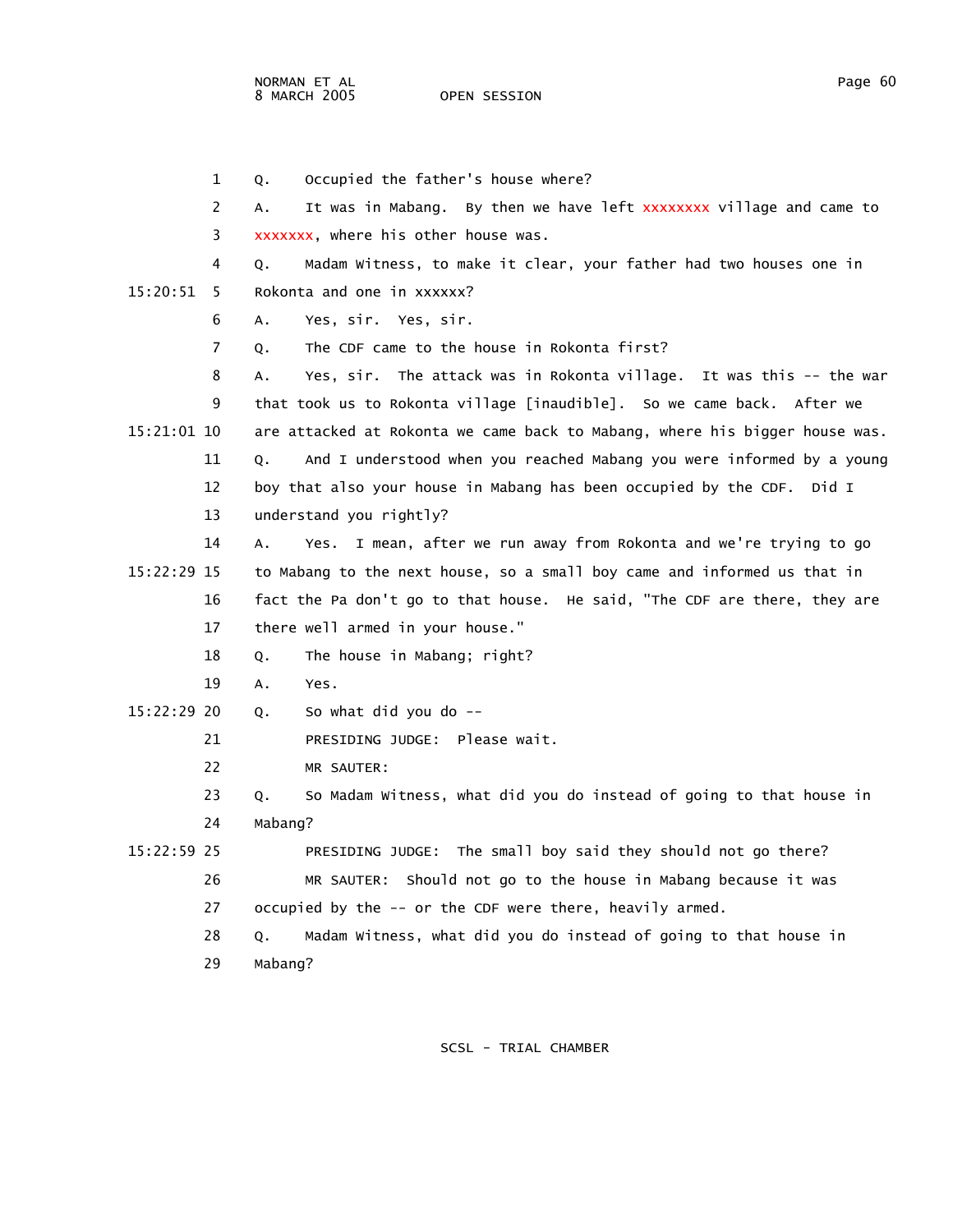|             | 1  | At that time my father -- we were trying to tell him to escape.<br>А.<br><b>MV</b> |
|-------------|----|------------------------------------------------------------------------------------|
|             | 2  |                                                                                    |
|             |    | father was trying to escape, so the CDF -- two CDF saw him and asked him to        |
|             | 3  | halt, halt.                                                                        |
|             | 4  | Did he follow this order to halt?<br>0.                                            |
| 15:23:58    | -5 | My father did not take the order. He continued running towards the<br>Α.           |
|             | 6  | water well.                                                                        |
|             | 7  | Am I right that you were still in Mabang when your father was chased?<br>Q.        |
|             | 8  | Yes, even me, myself, I was there. I was running after him, I was<br>А.            |
|             | 9  | with him.                                                                          |
| 15:24:47 10 |    | Did your father and you manage to run away?<br>Q.                                  |
|             | 11 | My father was not able to run away. Where he went, it was there they<br>А.         |
|             | 12 | went, they hit him -- they captured him and hit him. They opened fire in           |
|             | 13 | the town.                                                                          |
|             | 14 | So you say your father was captured by the CDF?<br>Q.                              |
| 15:25:38 15 |    | Yes, sir.<br>A.                                                                    |
|             | 16 | And you said they opened fire. Did they shoot at him?<br>Q.                        |
|             | 17 | where they caught him, he was not shot there. They were shooting in<br>А.          |
|             | 18 | the air.                                                                           |
|             | 19 | And what about you? Have you been captured as well?<br>Q.                          |
| 15:26:16 20 |    | I, too, was captured. But when my father was captured, while they<br>A.            |
|             | 21 | were going with him, with my father and his wives, they were taking him to         |
|             | 22 | Masanki village. So I, too, was captured by one CDF and they gave me my            |
|             | 23 | father's load -- to take some of the load to take them along.                      |
|             | 24 | Stop there.<br>Q.                                                                  |
| 15:26:58 25 |    | JUDGE BOUTET: Her father and his wife were taken to which village?                 |
|             | 26 | I didn't get the name.                                                             |
|             | 27 | MR SAUTER: I come to this point.                                                   |
|             | 28 | THE WITNESS: Masanki.                                                              |
|             | 29 | MR SAUTER: M-A-S-A-N-K-E or I, I do not know for sure.                             |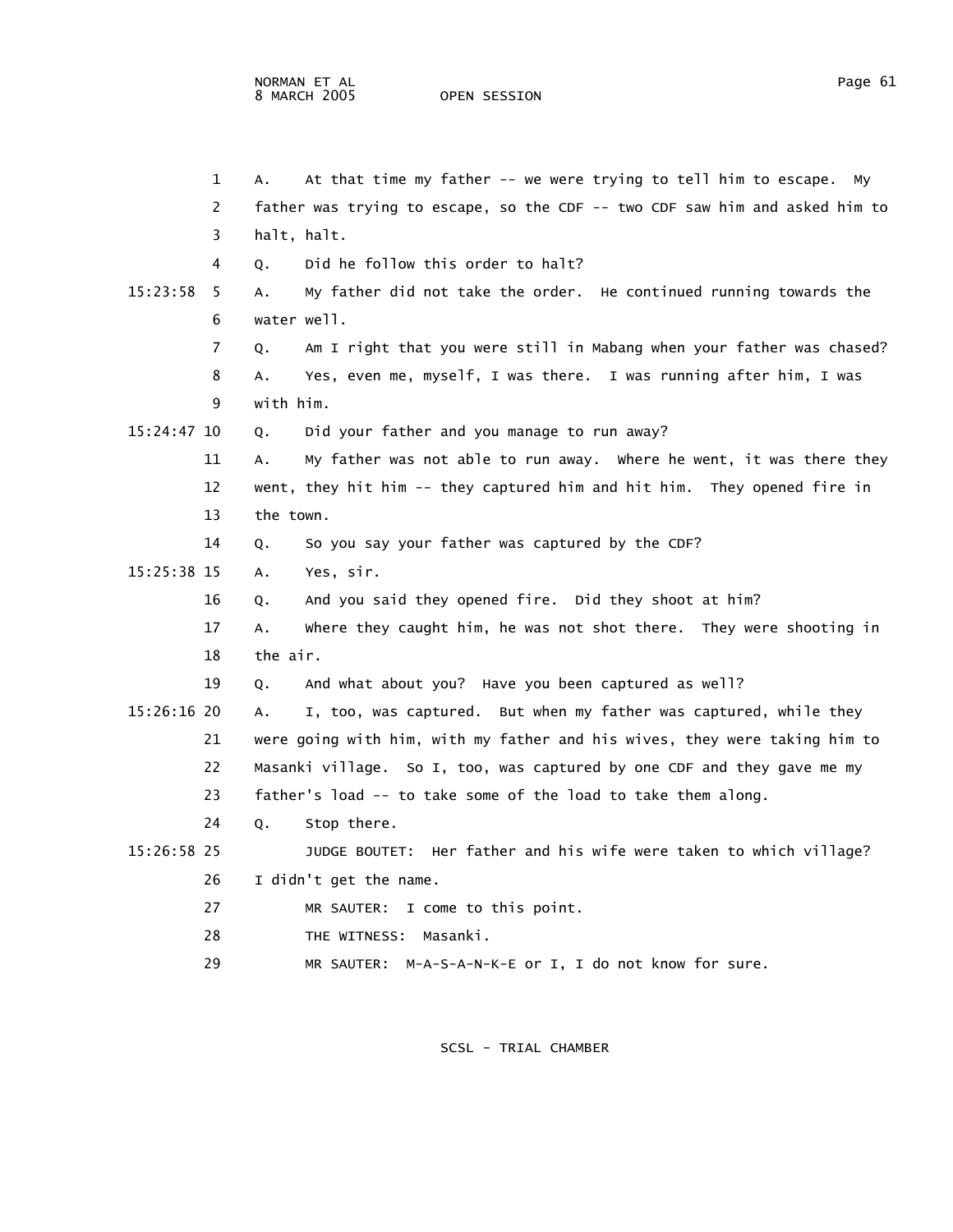|             | 1  | Q.        | So you say, Madam Witness, not only you and your father were               |
|-------------|----|-----------|----------------------------------------------------------------------------|
|             | 2  |           | captured, but your mother as well; right?                                  |
|             | 3  | Α.        | Yes, sir.                                                                  |
|             | 4  | Q.        | And they were taken to Masanki village; right?                             |
| 15:27:43    | 5  | Α.        | Yes, sir.                                                                  |
|             | 6  | Q.        | And you went to Masanki village as well, carrying looted items;            |
|             | 7  | right?    |                                                                            |
|             | 8  | Α.        | Yes, sir.                                                                  |
|             | 9  |           | MR SAUTER: This is what the witness has said before.                       |
| 15:27:59 10 |    |           | JUDGE BOUTET: Well, that's not what she said. She said she was             |
|             | 11 |           | carrying the load. She didn't say which load it was.                       |
|             | 12 |           | PRESIDING JUDGE: It was looted.                                            |
|             | 13 |           | MR SAUTER: Okay.                                                           |
|             | 14 | Q.        | Madam Witness.                                                             |
| 15:28:11 15 |    | А.        | Yes, sir.                                                                  |
|             | 16 | Q.        | What kind of load did you carry?                                           |
|             | 17 | А.        | My father's property that was looted. Each person, all those who           |
|             | 18 |           | were captured, they were given this load to take to Masanki. It was the    |
|             | 19 |           | looted property that they gave me to carry.                                |
| 15:28:39 20 |    | Q.        | Madam Witness, after arrival at Masanki what happened?                     |
|             | 21 | Α.        | So when I reached there, because my father was taken away in the           |
|             | 22 |           | vehicle together with some members of the family. So when I turned my back |
|             | 23 |           | I saw most of my family on the ground. Those who took the property, I saw  |
|             | 24 |           | them on the ground. So luckily, as I was returning I saw my father         |
| 15:29:17 25 |    | standing. |                                                                            |
|             | 26 | Q.        | Stop. Was your father still a captive when you met him in Masanki          |
|             | 27 | village?  |                                                                            |
|             | 28 | А.        | Yes. Yes, that time I met him standing in the tight security, they         |
|             | 29 |           | were all around him.                                                       |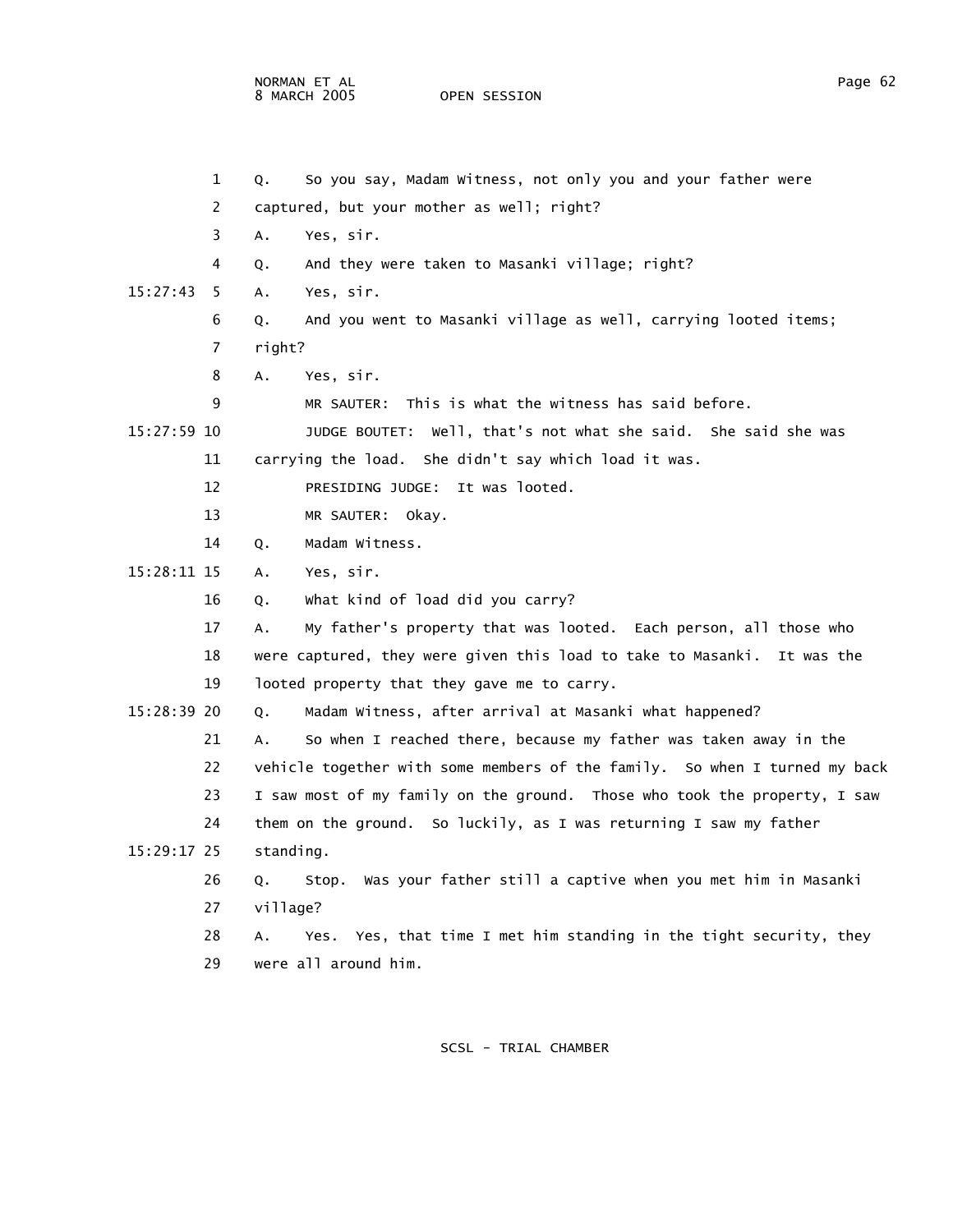NORMAN ET AL Page 63

OPEN SESSION

|             | $\mathbf{1}$ | Q.       | when you say they were around him, who do you mean?                       |
|-------------|--------------|----------|---------------------------------------------------------------------------|
|             | 2            | А.       | It was the CDFs.                                                          |
|             | 3            | Q.       | At Masanki did they do anything to your father?                           |
|             | 4            | А.       | Yes, sir.                                                                 |
| 15:30:48    | 5            | Q.       | Please tell the Court what happened next.                                 |
|             | 6            | А.       | So when I arrived I found my family all sitting on the ground. After      |
|             | 7            |          | that one CDF called Gibrille Kamara of Rokonta, he came and tied my       |
|             | 8            |          | father's hands. So he asked my father to gather his hands at the back and |
|             | 9            |          | tied him. My father --                                                    |
| 15:31:26 10 |              | Q.       | Go slowly. So your father was tied?                                       |
|             | 11           | Α.       | Yes.                                                                      |
|             | 12           | Q.       | who did so? Would you please repeat the name?                             |
|             | 13           | Α.       | One CDF. One CDF called Gibrille Kamara. He tied my father's hands        |
|             | 14           |          | at the back.                                                              |
| 15:31:49 15 |              |          | MR SAUTER: Stop, please. I'm sorry, I'm not able to spell the first       |
|             | 16           | name.    |                                                                           |
|             | 17           |          | MR KAMARA: G-I-B-R-I-L-L-E.                                               |
|             | 18           |          | MR SAUTER:                                                                |
|             | 19           | Q.       | Do you know who was commanding the Kamajors -- or the CDF sorry, the      |
| 15:32:25 20 |              |          | Kamajors at this point in time at this place?                             |
|             | 21           | А.       | Yes.                                                                      |
|             | 22           | Q.       | Please tell the Court.                                                    |
|             | 23           | А.       | [Inaudible] he was the commander for the CDF.                             |
|             | 24           | Q.       | Would you please repeat the name?                                         |
| 15:32:56 25 |              | Α.       | Amadou Mahoi was the commander. Amadou Mahoi.                             |
|             | 26           |          | MR SAUTER: Mahoi is M-A - I'm not sure whether W or H - O-I --            |
|             | 27           | $H-O-I.$ |                                                                           |
|             | 28           |          | PRESIDING JUDGE: Or Y as the case may be. Is it I or Y, Mr Kamara?        |
|             | 29           |          | MR KAMARA:<br>Ι.                                                          |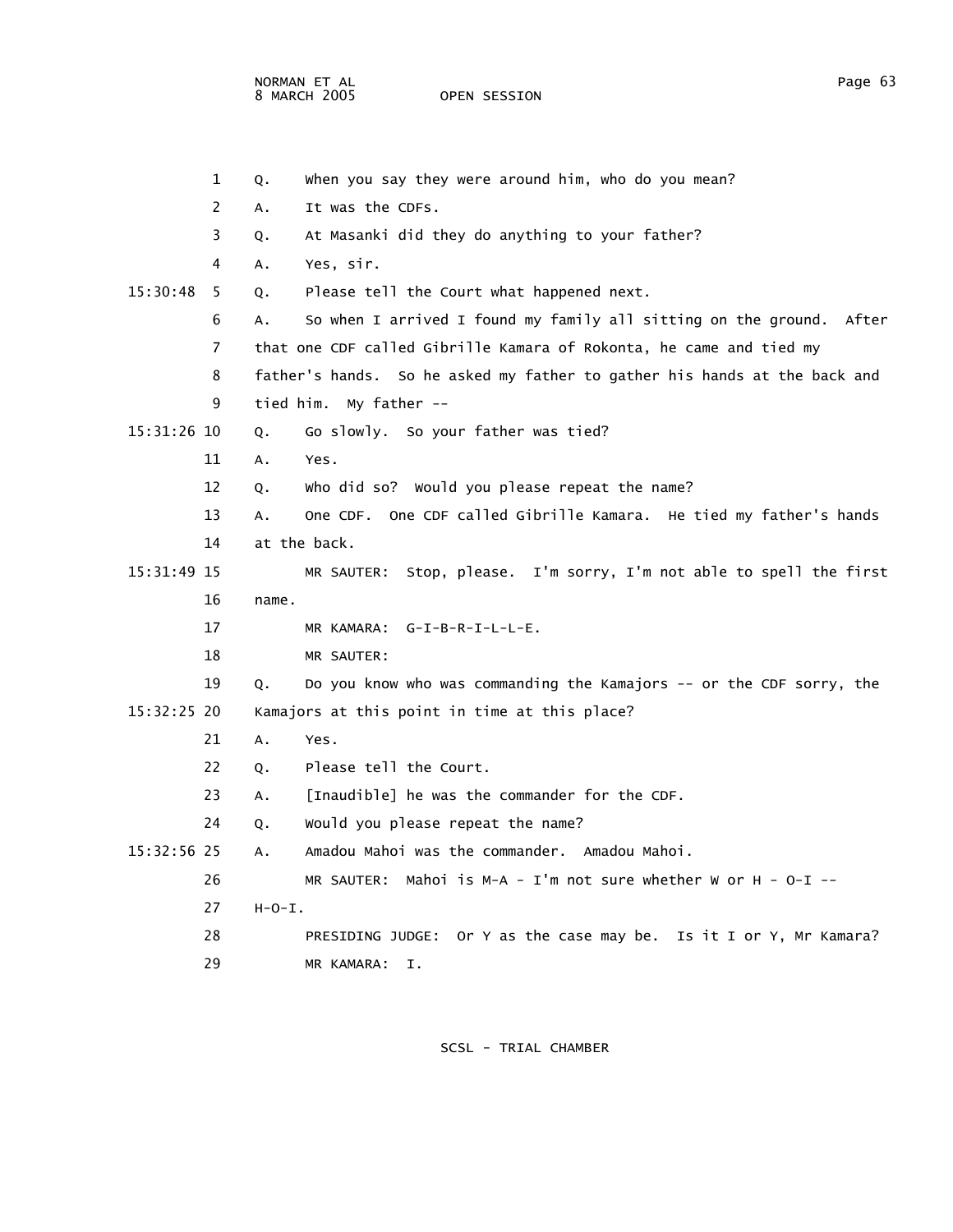1 MR SAUTER: 2 Q. So after your father was tied what happened to him? 3 A. After he had been tied, so I shouted, "Say do, leave my father 4 alone." He said, "Please, my children, don't kill me. I have 500,000 15:34:00 5 leones in my pocket. Don't kill me, please, because I have so many 6 children." 7 PRESIDING JUDGE: Please, wait, wait. You shouted, she shouted? 8 MR SAUTER: 9 Q. Who shouted, Madam Witness, your father or you? 15:34:16 10 A. After he had been tied -- my father had been tied, so my father 11 shouted. Said, "Do my children, don't kill me. I have 500,000 leones -- 12 500,000 in my pocket. Take it instead of killing me so I cannot leave my 13 children." So I shouted also that, "Please don't kill my father." 14 Q. Did the CDF respond to your -- 15:35:19 15 PRESIDING JUDGE: She also shouted. What did she say? 16 MR SAUTER: "Please don't kill my father." 17 Q. What did you say? 18 A. I said, "Oh, I beg you don't kill". 19 Q. Did the CDF respond to your father's offer to hand over 500,000 15:35:54 20 leones? 21 A. The other CDF who is Lamina Pupuil, he said, "We'll take the 500,000 22 and then kill you again." 23 Q. Would you please repeat the name of that CDF who responded? 24 A. Lamina Pupuil. 15:36:28 25 Q. Pupuil is P-U-P-U-I-L. So what happened to the money? 26 A. They took the money from him. They took the money from his pocket. 27 Q. And after that, Madam Witness? 28 PRESIDING JUDGE: Who took the money? 29 THE WITNESS: It was the CDF people that took the money from my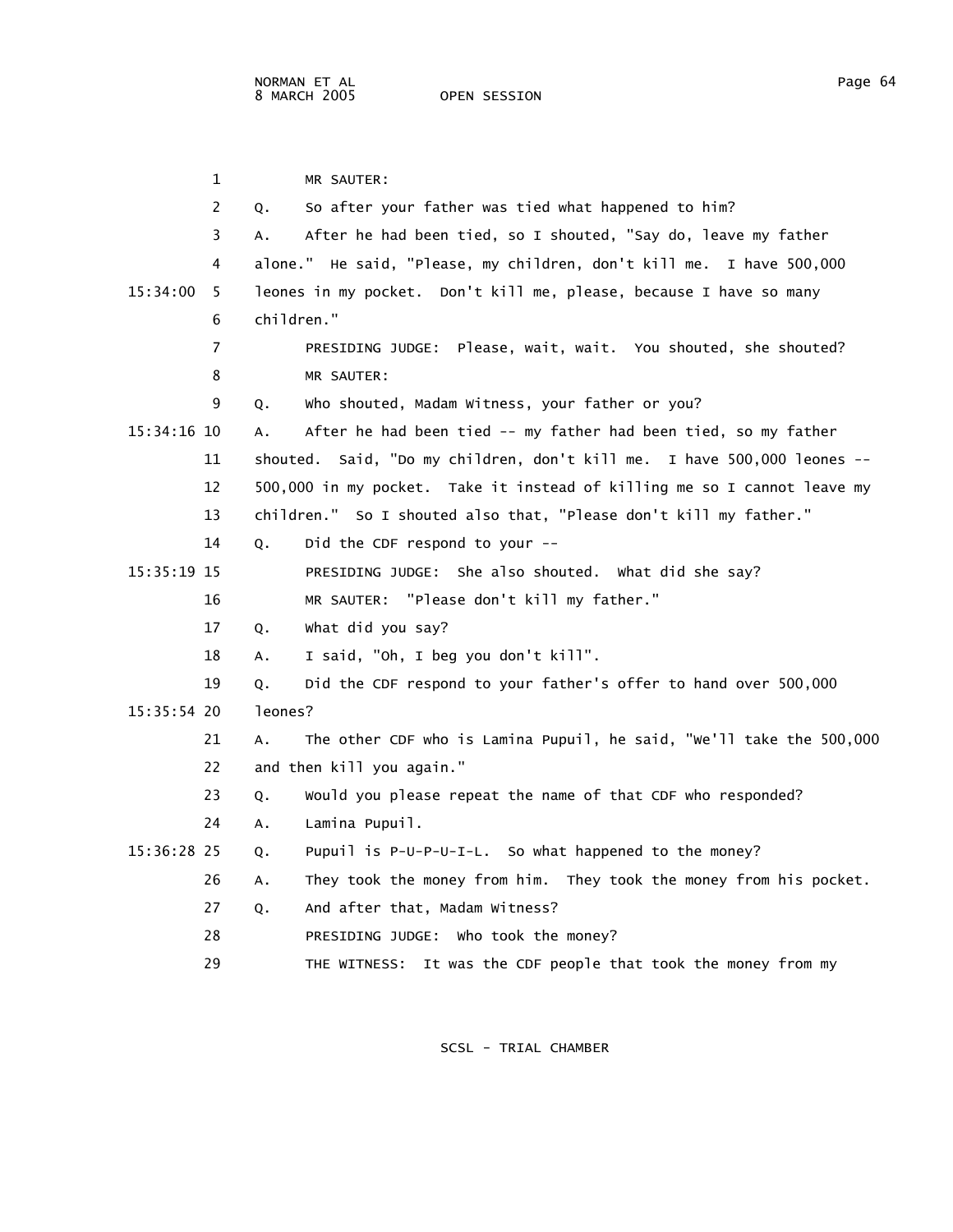|             | 1  | father, sir.                                                               |
|-------------|----|----------------------------------------------------------------------------|
|             | 2  | MR SAUTER:                                                                 |
|             | 3  | And after they had taken the money what did they do?<br>Q.                 |
|             | 4  | After they had taken the money, therein one CDF, he said, "You see<br>А.   |
| 15:38:06    | -5 | this child, she's very sharp. Who is this child? Let us tie her. After     |
|             | 6  | we've tied her -- after we've finished the father, we'll kill this child.  |
|             | 7  | Before killing her we are going to rape her before killing her." So they   |
|             | 8  | tied --                                                                    |
|             | 9  | THE INTERPRETER: Please, the witness is going too fast for me.             |
| 15:38:28 10 |    | MR SAUTER:                                                                 |
|             | 11 | Please, Madam Witness, slow down. It is very hard to translate what<br>Q.  |
|             | 12 | you are saying. Okay. Try to speak very slowly.                            |
| 13          |    | Yes, sir.<br>Α.                                                            |
| 14          |    | So please repeat what you were saying. What did the Kamajors -- the<br>Q.  |
| 15:38:52 15 |    | CDF, sorry. What did these CDF do after the money was taken from your      |
|             | 16 | father? Very slowly, please.                                               |
|             | 17 | Yes, yes.<br>Α.                                                            |
| 18          |    | Go ahead.<br>Q.                                                            |
| 19          |    | After they had taken the money from my father, one CDF man, he was<br>А.   |
| 15:39:20 20 |    | Mohamed Lingon, he tied my left foot to the tree -- to a stick, that I was |
|             | 21 | very sharp. What they are doing with my father --                          |
|             | 22 | So you are saying you were tied as well. How far away<br>Stop there.<br>Q. |
| 23          |    | were you from your father at this moment?                                  |
| 24          |    | where they tied me together, it was not a long distance. There is<br>A.    |
| 15:40:06 25 |    | the place where I was tied and there was where my father was tied.         |
|             | 26 | Could you give the distance in feet or metres or whatsoever? Or<br>Q.      |
|             | 27 | could you describe it from where you are sitting?                          |
| 28          |    | Yes, sir, I can show it.<br>А.                                             |
| 29          |    | Please.<br>Q.                                                              |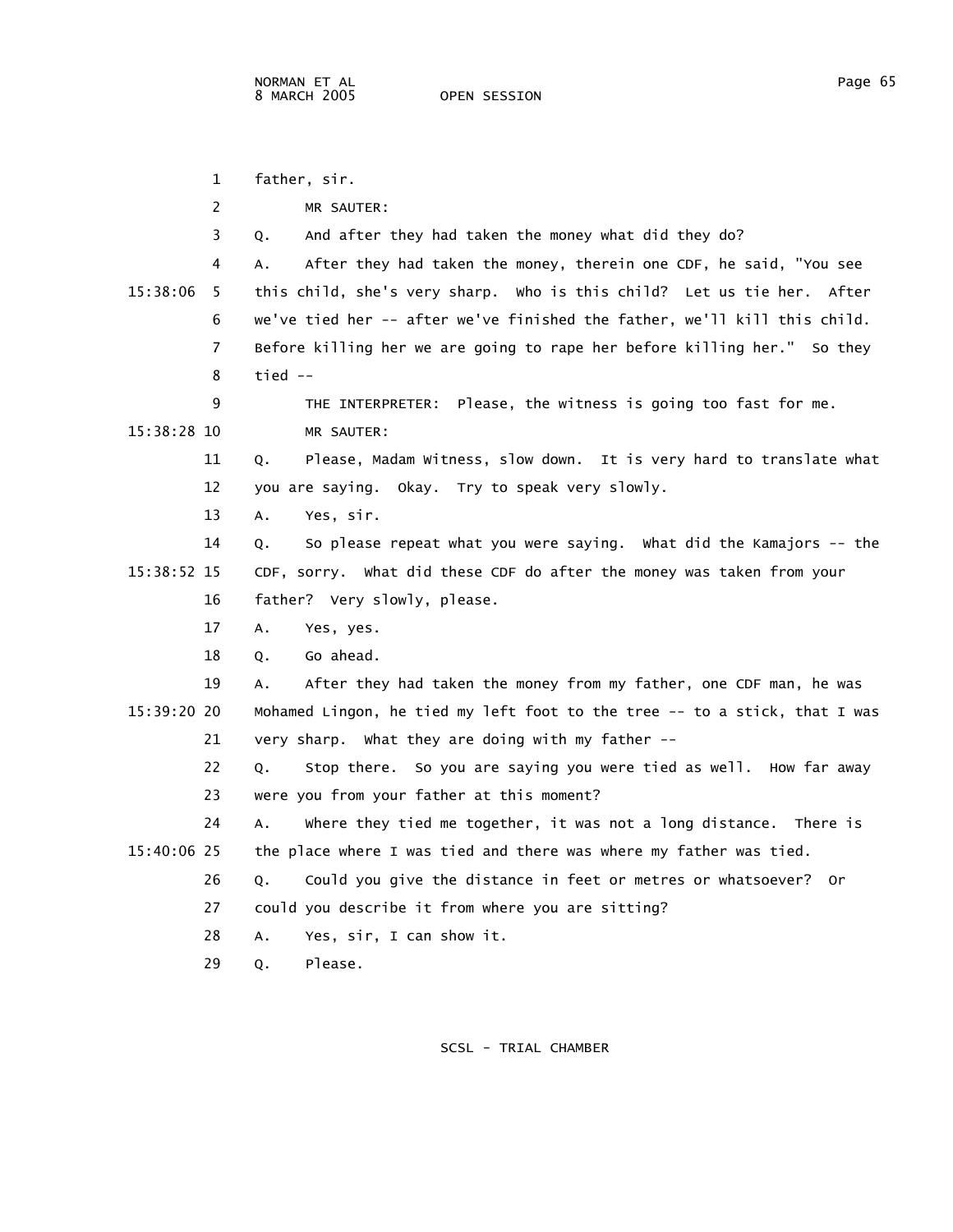|               | 1  | Just like where I am seated here, where I was tied, like where this<br>А.   |
|---------------|----|-----------------------------------------------------------------------------|
|               | 2  | man is sitting on my right is the place they tied my father. That was the   |
|               | 3  | distance.                                                                   |
|               | 4  | You are speaking about the counsel to your right-hand side?<br>Q.           |
| 15:40:54      | 5  | A.<br>Yes, sir.                                                             |
|               | 6  | PRESIDING JUDGE: That's about two yards, isn't it? Two yards, I             |
|               | 7  | think. Two yards would be a fair estimate of the distance separating them.  |
|               | 8  | MR SAUTER: I can't tell, but I would say it is two metres fifty.            |
|               | 9  | JUDGE BOUTET: Not much difference between that and two yards.               |
| 15:41:40 10   |    | MR SAUTER:                                                                  |
|               | 11 | So, Madam Witness, after you were tied -- let's go back a step.<br>Q.       |
|               | 12 | Please describe in what way you were tied?                                  |
|               | 13 | There was a stick nearby, there were so many banana trees around<br>А.      |
|               | 14 | there. So that was the place I was tied on my left foot. My father was --   |
| 15:42:07 15   |    | I saw my father where he was tied and where I was. They tied my left foot   |
|               | 16 | to his stick.                                                               |
|               | 17 | What happened next after you were tied?<br>Q.                               |
|               | 18 | After where I was tied, therein one CDF - he's Mohamed Koroma from<br>Α.    |
|               | 19 | Mayenoh - he took something that is like a knife, like a dagger, he stabbed |
| $15:42:54$ 20 |    | my father in the eye.                                                       |
|               | 21 | PRESIDING JUDGE: One who? You called his name, Mohamed Koroma?              |
|               | 22 | MR SAUTER: Mohamed Koroma.                                                  |
|               | 23 | THE WITNESS: Mohamed Koroma of Mayenoh village.                             |
|               | 24 | PRESIDING JUDGE: 0f?                                                        |
| 15:43:16 25   |    | THE WITNESS: Mayenoh village.                                               |
|               | 26 | MR KAMARA: M-A-Y-E-N-O-H.                                                   |
|               | 27 | MR SAUTER:                                                                  |
|               | 28 | Please go ahead.<br>Q.                                                      |
|               | 29 | PRESIDING JUDGE: Pierced the father's eye or so?                            |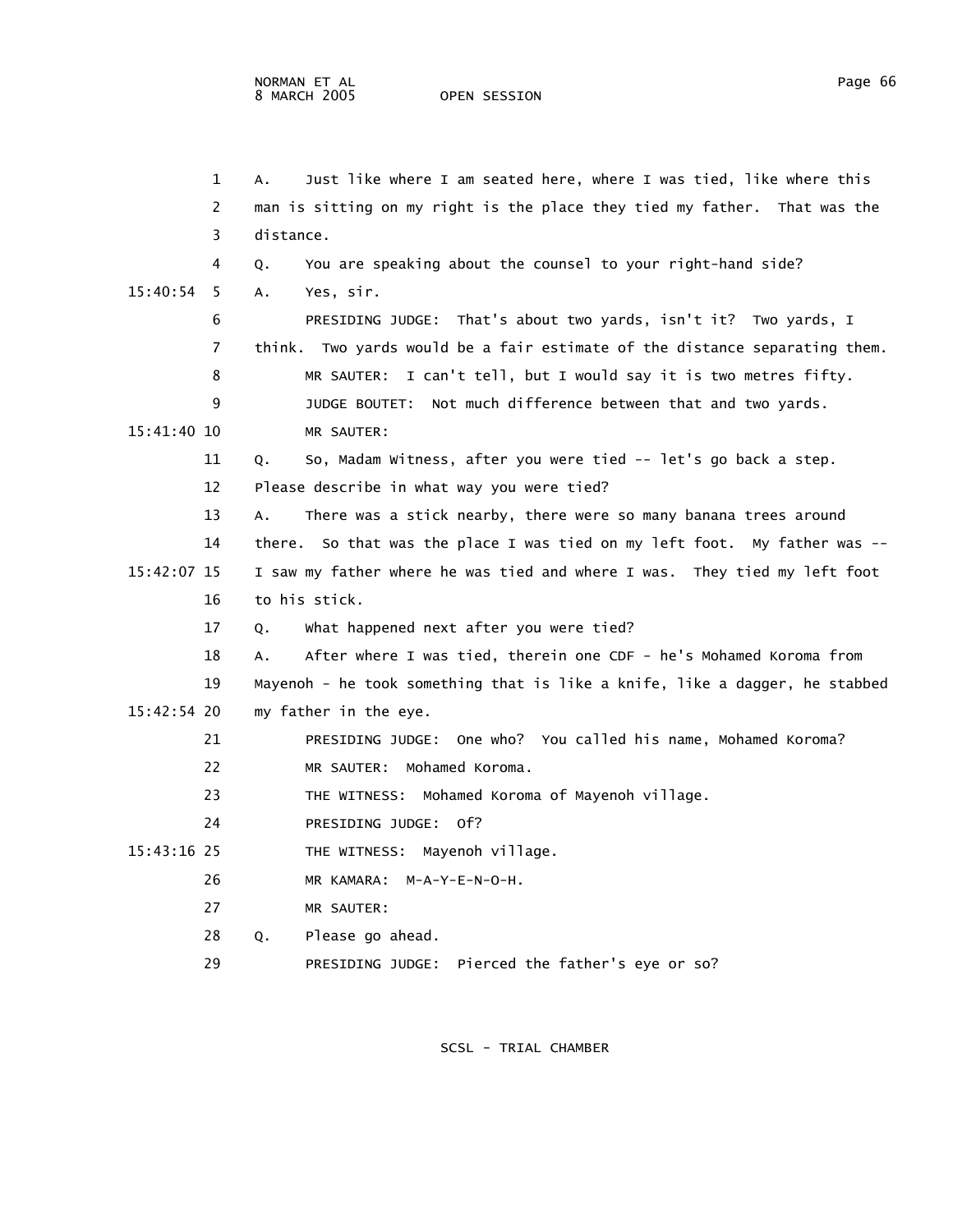1 MR SAUTER: Yes. 2 THE WITNESS: After he has stabbed my father's eye, my father 3 shouted, say, "Oh, my children, they are killing me, you have burst my eye 4 open." Where I was tied I was by my father. Then one Defence came 15:44:04 5 again -- 6 PRESIDING JUDGE: Wait, wait. 7 MR SAUTER: 8 Q. So Madam Witness, you were saying one Defence came. Please continue. 9 A. While my father was shouting -- 15:44:41 10 PRESIDING JUDGE: Just a minute. This witness is under some stress. 11 She is sobbing, she is shedding tears. Is the Witness Protection Unit 12 here, please? Please take care of her. Madam Witness. 13 THE WITNESS: Yes, sir. 14 PRESIDING JUDGE: Are you all right? 15:46:25 15 THE WITNESS: Yes, sir. 16 PRESIDING JUDGE: So we can continue? 17 THE WITNESS: Yes, sir. 18 MR SAUTER: 19 Q. Madam Witness, let us know if you want to have a break, okay. 15:46:46 20 PRESIDING JUDGE: Madam Witness. 21 THE WITNESS: Yes, sir. 22 PRESIDING JUDGE: If you want to rest a bit and go and regain your -- 23 come back to yourself, we can rise for a few minutes. But if you are ready 24 to go on, fine. 15:47:07 25 THE WITNESS: I'll try. I'm ready sir. Yes, sir. 26 MR SAUTER: 27 Q. So, Madam Witness, you were about to tell the Court that after your 28 father was shouting somebody - this is what I understood - was intervening; 29 is that right?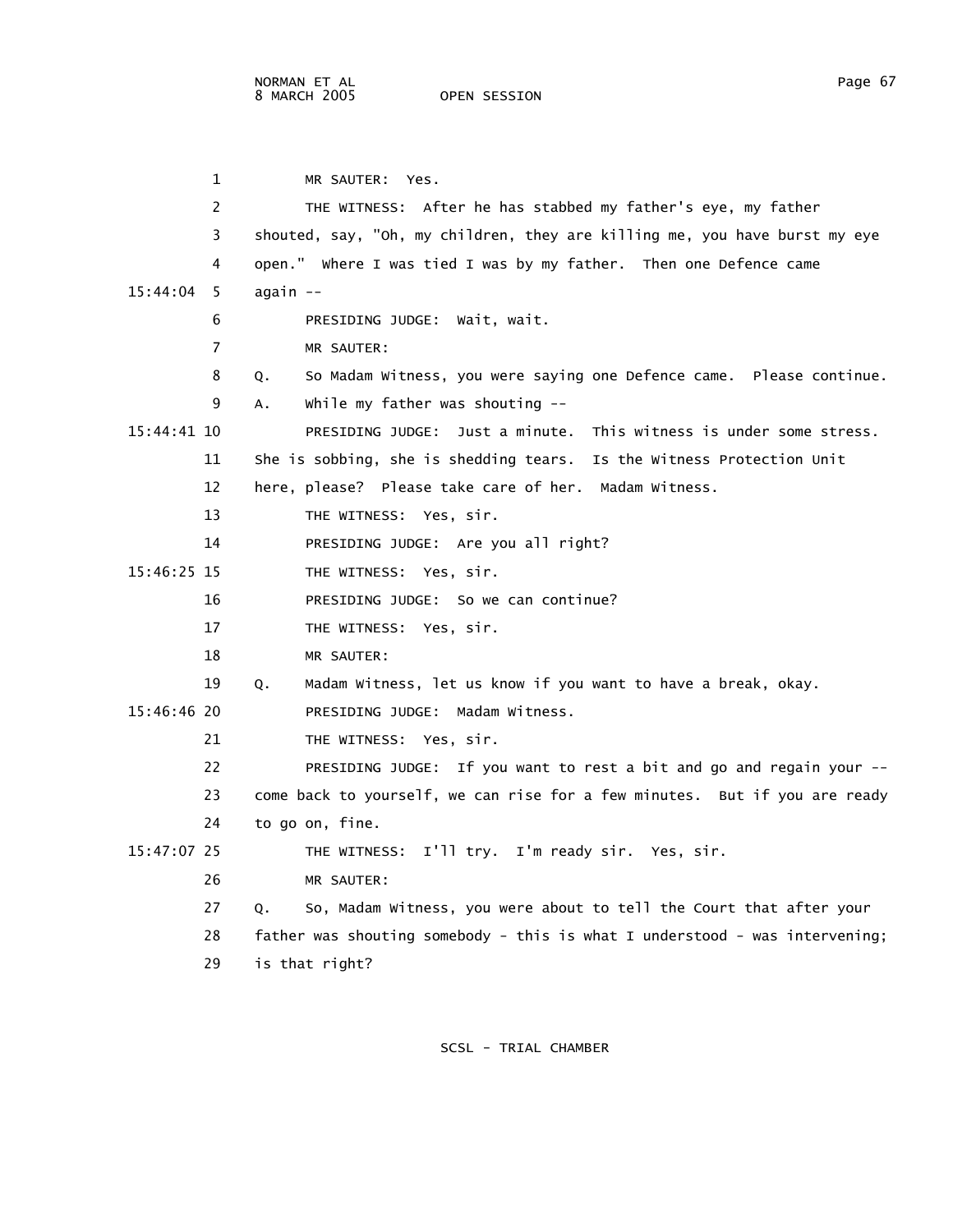NORMAN ET AL Page 68 8 MARCH 2005

 1 A. Yes, sir. I said where they were punishing my father, so when I 2 shouted, a Kamajor came called Serry. He told them that, "This Pa you are 3 about to kill, I am not going to join you." So this Serry, they held him 4 up and beat him. After that -- 15:48:00 5 Q. Please stop. 6 PRESIDING JUDGE: Called what? 7 THE WITNESS: Serry. 8 MR KAMARA: S-E-R-R-Y. 9 PRESIDING JUDGE: And said that? 15:48:17 10 MR SAUTER: 11 Q. Would you please repeat what this Kamajor was saying? 12 A. This Kamajor called Serry, he did not include. He told them that, 13 "This Pa you are about to kill, I will not join you." So some Defence came 14 and beat him up. 15:48:37 15 Q. Stop. Please continue to tell the Court what happened to this man. 16 A. After this Defence said that he will not join them, they cut him and 17 beat him up. So after they've released him, so they continued to punish my 18 father. I was there looking at them. 19 Q. Please stop there. Please, Madam Witness, tell the Court what 15:49:47 20 further happened to your father? 21 A. From there, after -- from where I was tied, I sat down there, the 22 Defence said, "Now they are busy killing your father, so I am finding a way 23 for you to escape." So one of the commander came, Amadou Mahoi. He held 24 my father's mouth and slayed my father. There he cut my father -- cut my 15:50:13 25 father's mouth and he fell on the ground and shouted. 26 Q. Please stop. 27 PRESIDING JUDGE: What's the name again? 28 THE WITNESS: The commander Amadou Mahoi.

29 MR SAUTER: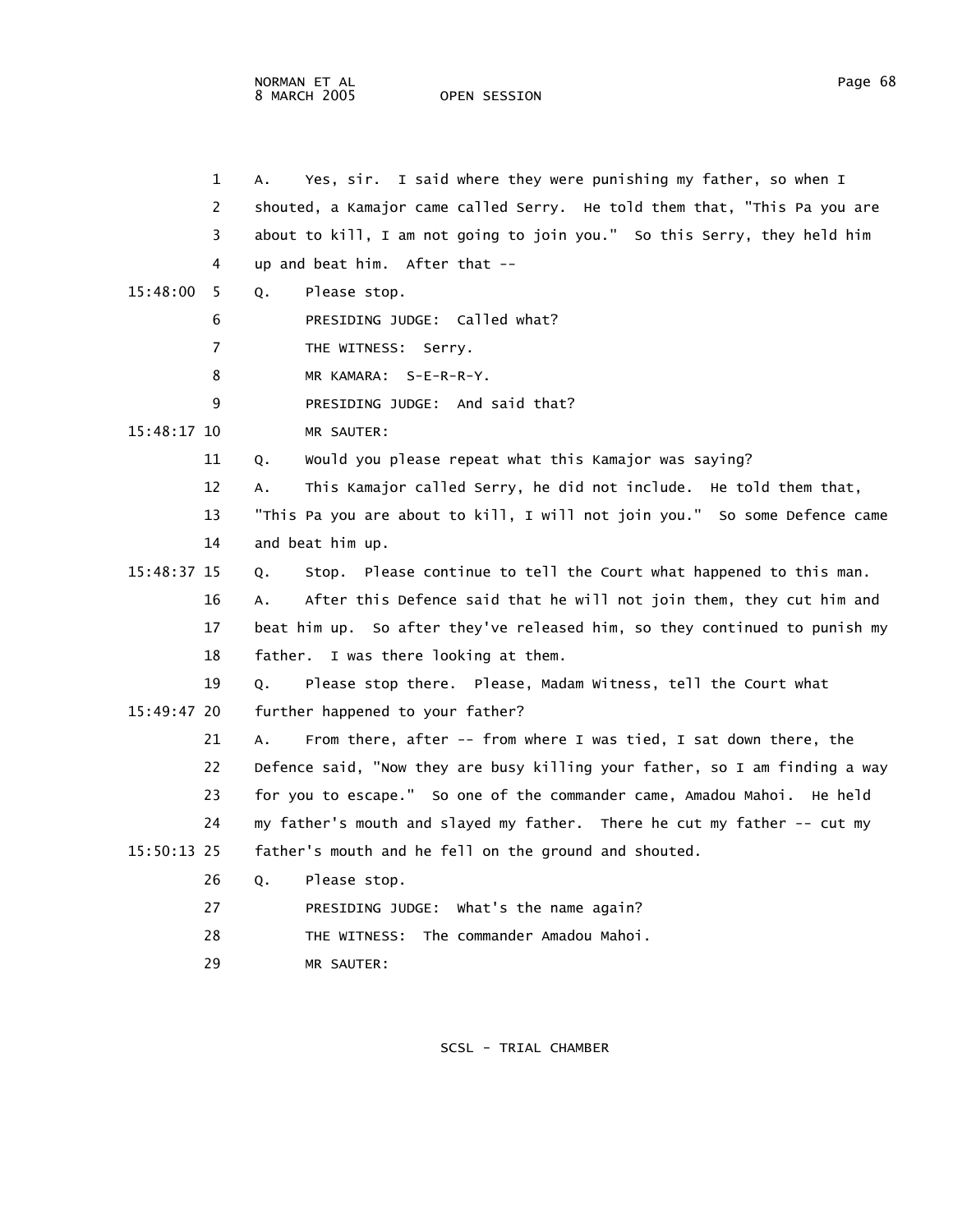|               | 1  | Once again, Madam Witness, I'm sorry, but we must do so, what did<br>Q.     |
|---------------|----|-----------------------------------------------------------------------------|
|               | 2  | Amadou Mahoi do?                                                            |
|               | 3  | Amadou Mahoi was -- Amadou Mahoi cut my father's mouth saying, "This<br>А.  |
|               | 4  | is the mouth that used to eat sweet things."                                |
| 15:51:07      | -5 | Stop, please. What else happened to your father?<br>Ο.                      |
|               | 6  | From there, the father fell on the ground, they drew him and took him<br>А. |
|               | 7  | at the back of the house. But still I was able to see the father.           |
|               | 8  | PRESIDING JUDGE: [Microphone not activated]                                 |
|               | 9  | MR SAUTER: I'm sorry, Your Honour, your mic is not on.                      |
| 15:52:07 10   |    | PRESIDING JUDGE: Sorry, I was appealing to the witness to go slowly.        |
|               | 11 | I understand her emotional disposition, but we have to get you accurately   |
|               | 12 | on the records, Madam. So go slowly.                                        |
|               | 13 | THE WITNESS: Yes, sir.                                                      |
|               | 14 | PRESIDING JUDGE: We ended up with the mouth which used to eat sweet         |
| 15:52:34 15   |    | things. You say from there what happened?                                   |
|               | 16 | THE WITNESS: When Amadou Mahoi came and cut my father's mouth, my           |
|               | 17 | father fell on the ground.                                                  |
|               | 18 | MR SAUTER:                                                                  |
|               | 19 | Fell on the ground. Now he was laying on the ground, what happened?<br>Q.   |
| $15:53:18$ 20 |    | That time my father was just giving voice [sounds made], that voice.<br>А.  |
|               | 21 | That then was dragged on the ground, they dragged him. They dragged him on  |
|               | 22 | the ground and took him at the back. Therein one CDF --                     |
|               | 23 | Madam Witness, took him at the back of what?<br>Q.                          |
|               | 24 | They were trying to take him at the back of the house but by then<br>А.     |
| 15:53:47 25   |    | they had not gone far. But by then I was still there watching them.         |
|               | 26 | what did you see?<br>Q.                                                     |
|               | 27 | From there one CDF -- the CDF Kamajor Serry who did not join -- they<br>А.  |
|               | 28 | were now about to kill my father, their attention was not on me. So he      |
|               | 29 | came and released me and I went at the back of the banana -- in the banana  |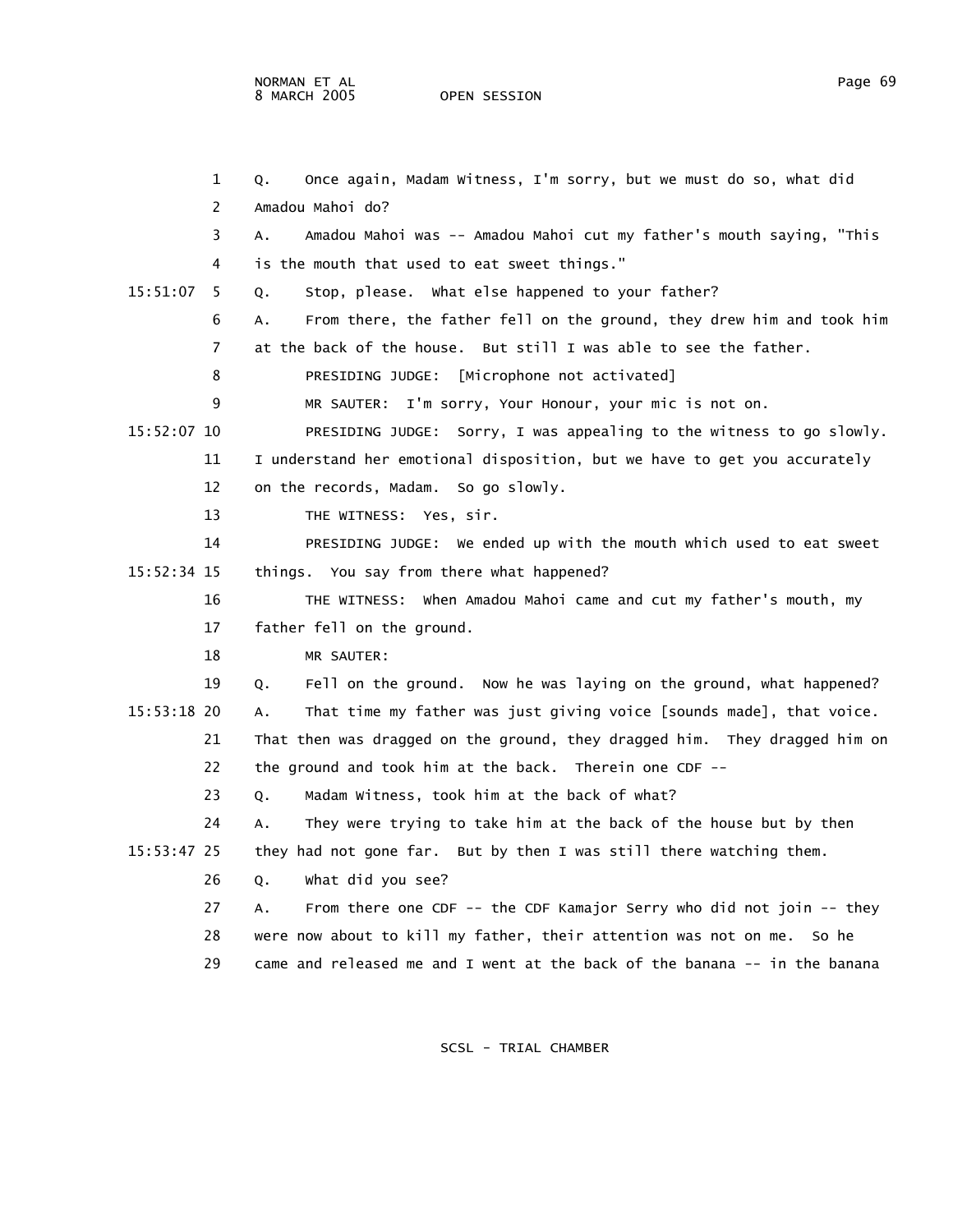1 leaves. But I could still see where my father was. The commander, Amadou 2 Mahoi, called for water. 3 Q. So what did you see from the place you were now? 4 A. Therein one Defence, who is a peace commander, he called, "Bring that 15:55:13 5 hot water," so that they can throw it on his body. They brought hot water 6 and threw it on his body. My father was only giving voice, the voice 7 [sounds made]. 8 Q. Stop here, please. And after they have poured hot water on your 9 father's body, what did they do? 15:55:53 10 A. From there, after they've poured this water on his body, I did not 11 hear him say anything. He was now struggling. Defence came and met me 12 there and said, "What. I want you to escape," but -- 13 PRESIDING JUDGE: Please, wait, wait, wait. Madam, just wait. 14 THE WITNESS: Okay, sir, okay. 15:56:30 15 PRESIDING JUDGE: You say your father said nothing again, he was only 16 struggling? 17 THE WITNESS: He was only groaning, groaning [sounds made]. 18 MR SAUTER: 19 Q. And Madam Witness, you were saying then the CDF who refused to take 15:56:56 20 part in the killing of your father - you call it Defence - came to you? 21 A. When he came to me, he came to me and said -- and I told him that I 22 was going to escape and he said he was going to escape with me. The boy 23 put me on his back and took me to a junction. 24 Q. Stop. When you say the boy took you, do you mean the one who refused 15:57:48 25 to take part in the killing? Or the Defence. 26 A. Yes, the Defence who did not join, who did not take part in the 27 killing. His name is Serry. 28 Q. So now you were at the junction, what did you do? 29 A. From there I started moving. On my way I met xxxxxxxxx and explained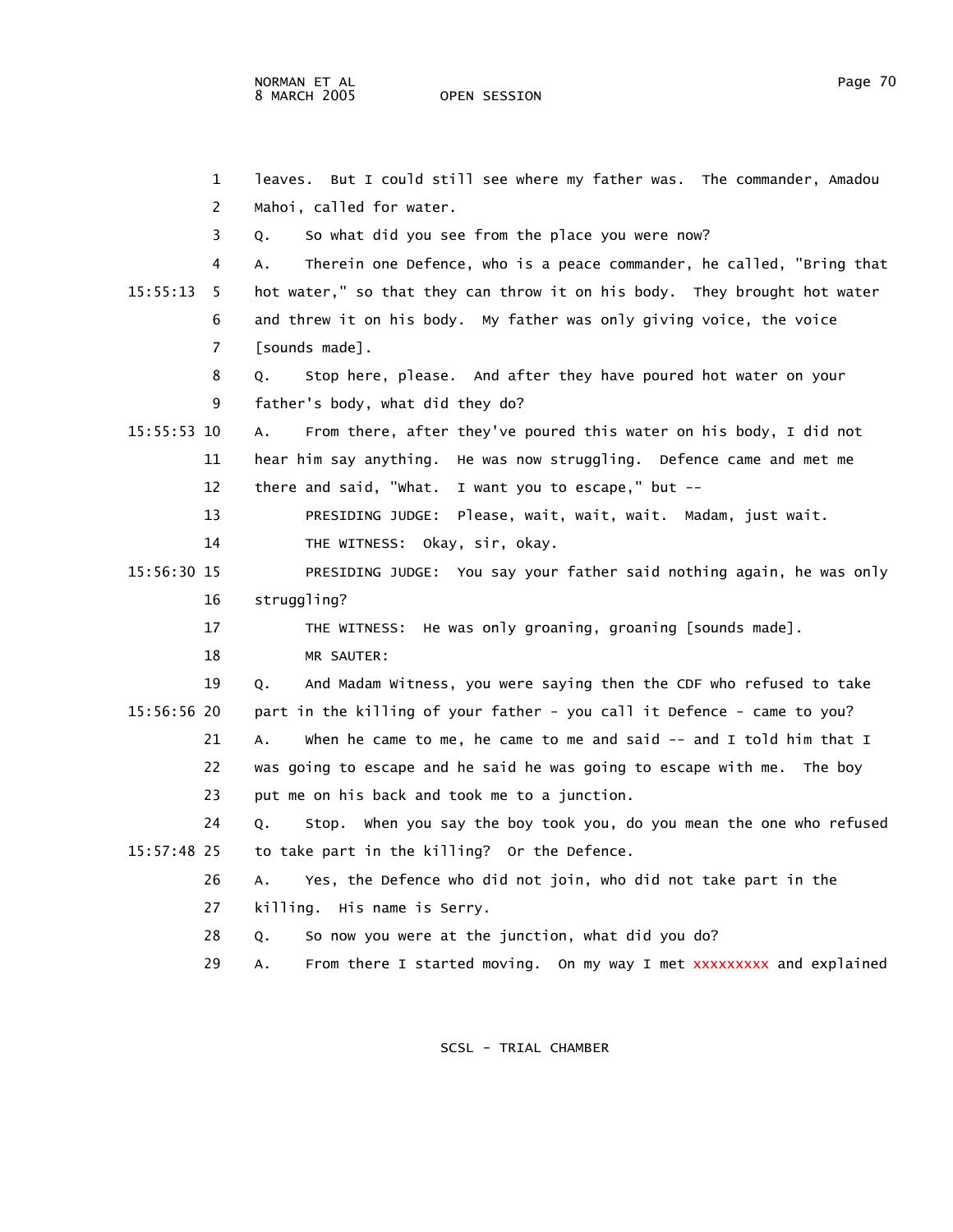|               | 1      | to him. | Then I asked him to escort me to Songo where the ECOMOG could be        |
|---------------|--------|---------|-------------------------------------------------------------------------|
|               | 2      | found.  |                                                                         |
|               | 3      | Q.      | Stop.                                                                   |
|               | 4      |         | PRESIDING JUDGE: What is it again, the name of the village?             |
| 15:59:09      | -5     |         | MR SAUTER: Songo, S-O-N-G-O.                                            |
|               | 6      |         | THE WITNESS: XXXXXXXX.                                                  |
|               | 7<br>8 |         | PRESIDING JUDGE: Yes, it's xxxxxxxx.<br>MR SAUTER:                      |
|               | 9      | Q.      | So did you go to Songo to ECOMOG?                                       |
| 15:59:20 10   |        | А.      | Yes, Mr Kargbo and myself went there. He did not reach the place.       |
|               | 11     | Q.      | who did not reach the place?                                            |
|               | 12     | А.      | Mr Kargbo. As we got to Songo he said he was going back. So I alone     |
|               | 13     |         | went to the place.                                                      |
|               | 14     | Q.      | You mean to ECOMOG?                                                     |
| 16:00:05 15   |        | А.      | Yes, sir.                                                               |
|               | 16     | Q.      | And what did you do at the ECOMOG base?                                 |
|               | 17     | А.      | So when I reached Songo I asked for my father's friend, Mr Alak. I      |
|               | 18     |         | met him and explained that -- I asked him to escort me to the ECOMOG    |
|               | 19     |         | people, that they have killed my father.                                |
| $16:00:43$ 20 |        | Q.      | So Madam Witness, did you report to ECOMOG that the CDF has killed      |
|               | 21     |         | your father?                                                            |
|               | 22     | Α.      | Yes.                                                                    |
|               | 23     | Q.      | And did you do so in the presence of Mr Alak, the friend of your        |
|               | 24     | father? |                                                                         |
| 16:01:10 25   |        | А.      | So while I was going I asked my father's friend to accompany me<br>Yes. |
|               | 26     |         | to ECOMOG to make my report.                                            |
|               | 27     | Q.      | So what was the reaction of ECOMOG when you reported the death of       |
|               | 28     |         | your father?                                                            |
|               | 29     | А.      | So the ECOMOG commander - he was a captain - he took some of his men.   |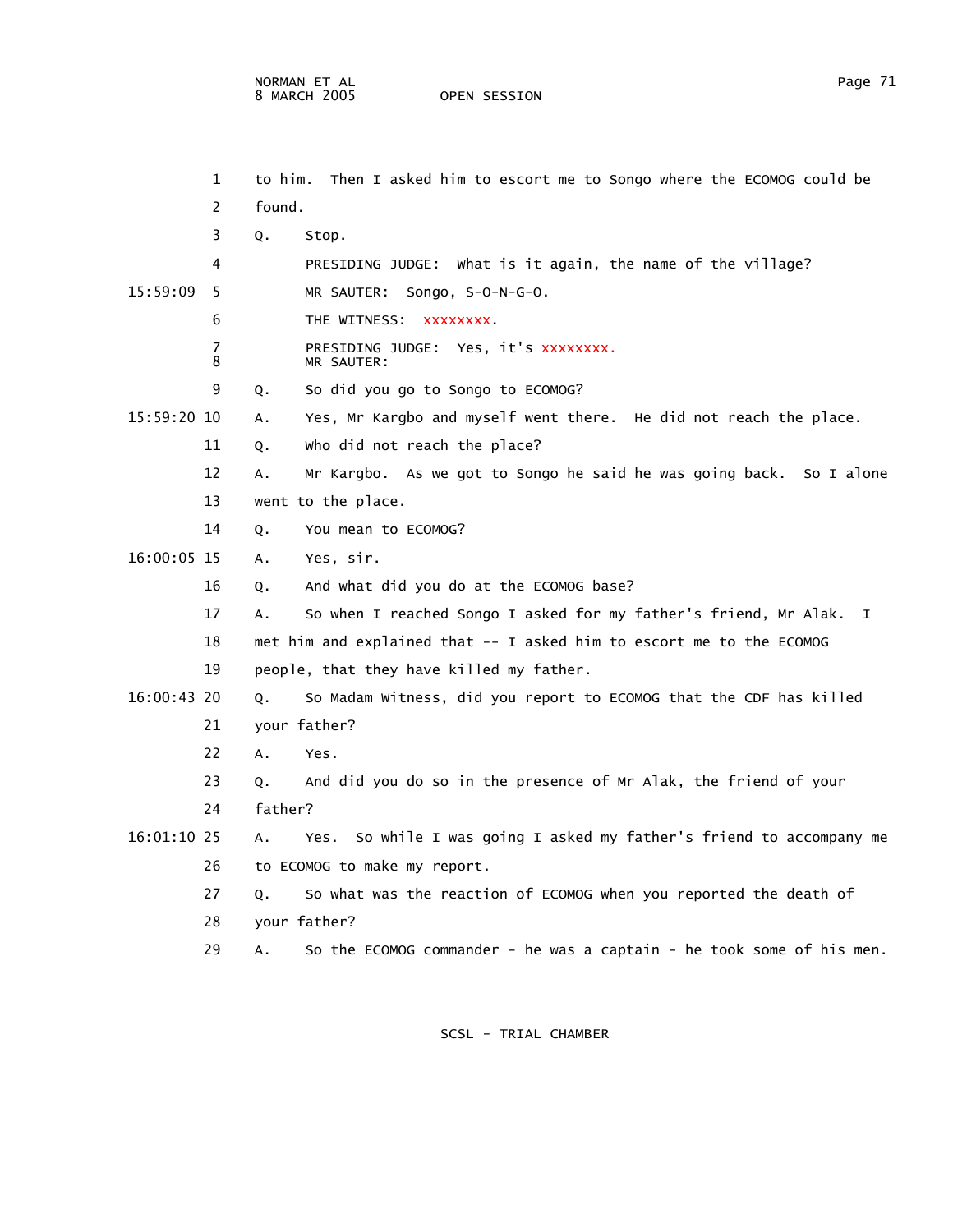NORMAN ET AL Page 72

OPEN SESSION

|             | 1  | They came with a vehicle, together with me, and came to the village at     |
|-------------|----|----------------------------------------------------------------------------|
|             | 2  | Masanki where my father was killed.                                        |
|             | 3  | Did they meet any of the CDF people who killed your father in<br>Q.        |
|             | 4  | Masanki?                                                                   |
| 16:02:41    | -5 | Yes, sir.<br>Α.                                                            |
|             | 6  | PRESIDING JUDGE: What?                                                     |
|             | 7  | MR SAUTER: The question was: "Did they meet any of the CDF people          |
|             | 8  | who killed your father in Masanki?" The answer was yes.                    |
|             | 9  | PRESIDING JUDGE: What was this place called?                               |
| 16:03:03 10 |    | MR SAUTER: Masanki.                                                        |
|             | 11 | THE WITNESS: Masanki, M-A-N-S-A-N-K-I, yes.                                |
|             | 12 | MR SAUTER:                                                                 |
|             | 13 | So what happened in Masanki when ECOMOG arrived there?<br>Q.               |
|             | 14 | So when the ECOMOG reached Masanki luckily we found the commander<br>А.    |
| 16:03:41 15 |    | Amadou Mahoi standing there. So the captain commander of the ECOMOG asked, |
|             | 16 | "Say where is the man, the Pa that you held yesterday?"                    |
|             | 17 | Q.<br>Stop.                                                                |
|             | 18 | PRESIDING JUDGE: Who was this CDF man they saw again? The Kamajor          |
|             | 19 | or CDF man.                                                                |
| 16:04:16 20 |    | Mahoi.<br>MR SAUTER:                                                       |
|             | 21 | THE WITNESS: Amadou Mahoi, the ground commander of the CDF.                |
|             | 22 | MR SAUTER:                                                                 |
|             | 23 | So what was the answer when they were asking -- ECOMOG were asking<br>Q.   |
|             | 24 | for the whereabouts of your father?                                        |
| 16:04:46 25 |    | Amadou Mahoi was trying to give the answer, but giving the answer --<br>А. |
|             | 26 | but putting his hands at his back. Therein he was really -- he had my      |
|             | 27 | father's watch in his hand -- on his hand. But said my father -- said that |
|             | 28 | -- one of my father's sons had taken him out last night.                   |
|             | 29 | what else happened? Did the ECOMOG see that Mahoi was having your<br>Q.    |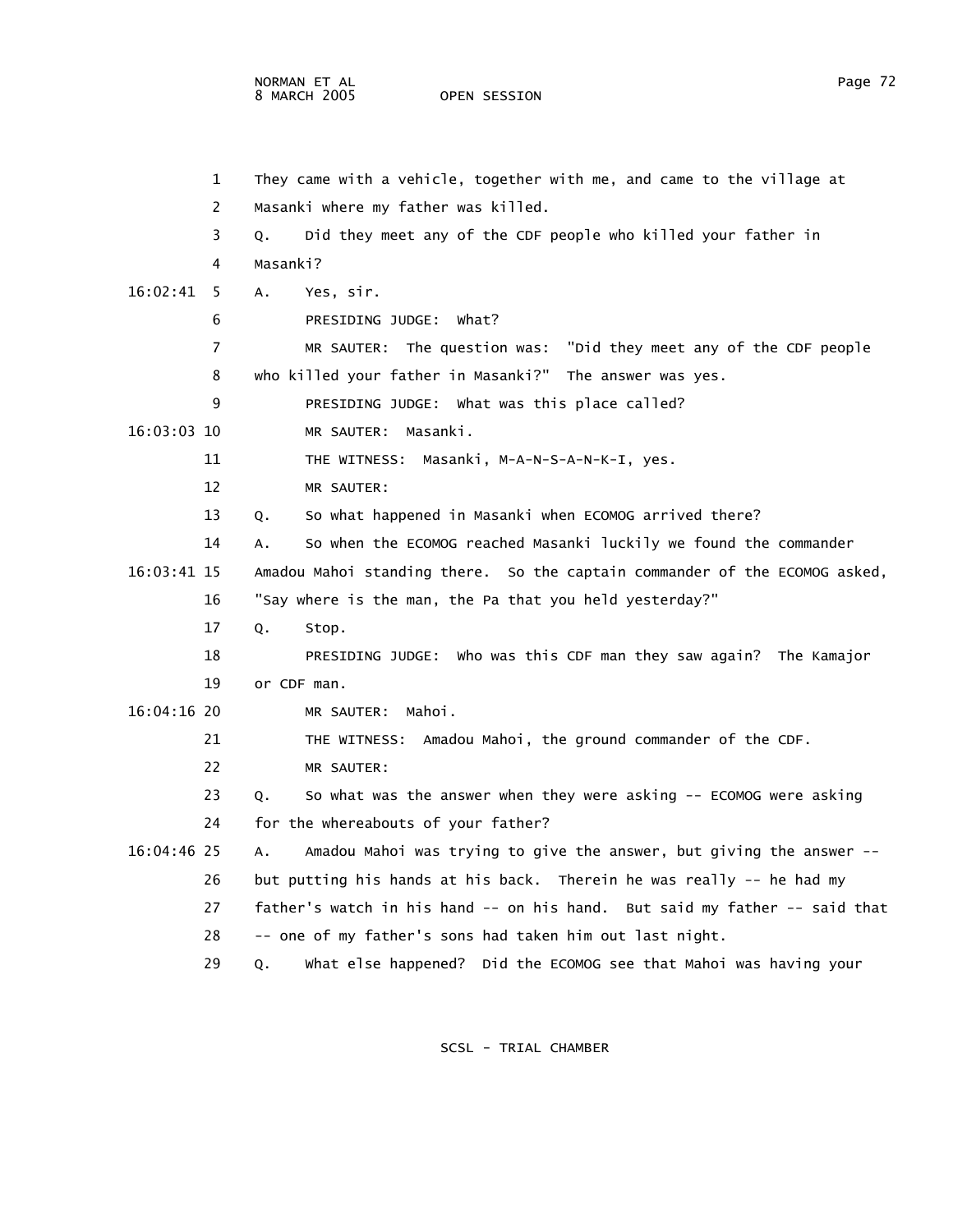|             | $\mathbf{1}$ | father's wristwatch?                                                       |
|-------------|--------------|----------------------------------------------------------------------------|
|             | 2            | MR MARGAI: My Lords, I believe that is subjective.                         |
|             | 3            | THE WITNESS: I told ECOMOG that. Yes, I told the ECOMOG.                   |
|             | 4            | PRESIDING JUDGE: That what? What was the question?                         |
| 16:06:10    | - 5          | THE WITNESS: I told ECOMOG that, say, "You are just asking. There          |
|             | 6            | is my father's watch on his wrist." I said, "They've killed my father."    |
|             | 7            | JUDGE BOUTET: I'm sorry, Mr Margai, I was in the same position as          |
|             | 8            | the Presiding Judge. I failed to follow really and could not understand    |
|             | 9            | the objection at that time or your comment.                                |
| 16:06:34 10 |              | The question was: Did ECOMOG see that Mahoi was wearing<br>MR MARGAI:      |
|             | 11           | your father's watch? She cannot answer that. It is only for the ECOMOG     |
|             | 12           | man who saw.                                                               |
|             | 13           | PRESIDING JUDGE: Anyway, she has identified the watch.                     |
|             | 14           | JUDGE BOUTET: Thank you, Mr Margai.                                        |
| 16:06:50 15 |              | PRESIDING JUDGE: She said that -- [Overlapping speakers].                  |
|             | 16           | THE WITNESS: Yes.                                                          |
|             | 17           | PRESIDING JUDGE: -- [Overlapping speakers] is wearing my father's          |
|             | 18           | watch.                                                                     |
|             | 19           | THE WITNESS: I saw the watch and I told ECOMOG, "That is my father's       |
| 16:07:06 20 |              | watch on that man and he is trying to hide his hand at his back." So       |
|             | 21           | therein the ECOMOG people arrested him.                                    |
|             | 22           | MR SAUTER:                                                                 |
|             | 23           | Did they arrest only Mahoi or other [overlapping microphones] CDF as<br>Q. |
|             | 24           | well?                                                                      |
| 16:07:41 25 |              | Yes, sir, they arrested Amadou Mahoi and so many CDF people.<br>А.         |
|             | 26           | Do you know what happened to those being arrested by ECOMOG?<br>Q.         |
|             | 27           | Yes, sir.<br>А.                                                            |
|             | 28           | Please tell the Court.<br>Q.                                               |
|             | 29           | So after ECOMOG had arrested them, therein they said that they don't<br>А. |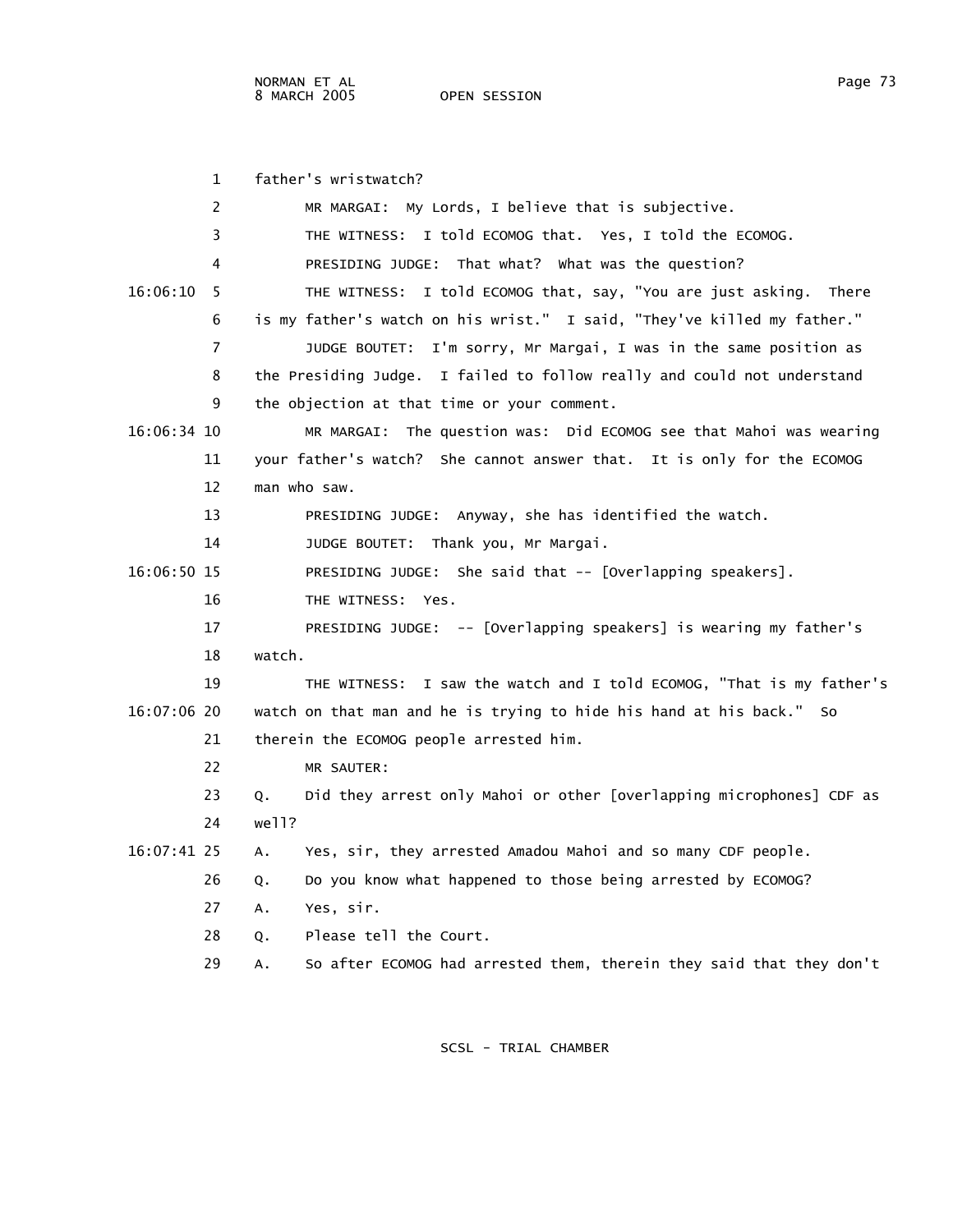|               | $\mathbf{1}$ | have my father. Then I told ECOMOG people that, said, "Don't waste your     |
|---------------|--------------|-----------------------------------------------------------------------------|
|               | 2            | time, they have killed my father. Look at the example. This man has my      |
|               | 3            | father's watch on him." So after that one small boy came, about 12 years    |
|               | 4            | of age. He came and whispered to somebody that my father was in the water   |
| 16:08:57      | 5.           | well.                                                                       |
|               | 6            | So please continue.<br>Q.                                                   |
|               | 7            | So the woman to whom they whispered told the captain of the ECOMOG<br>А.    |
|               | 8            | man that they have killed that Pa and he is in that water well. So by then  |
|               | 9            | they had all arrested -- they had arrested all of them. ECOMOG, together    |
| 16:09:43 10   |              | with all my family, we all went in. We went and looked at the water well    |
|               | 11           | and we found a body there.                                                  |
|               | 12           | Stop, please. Madam Witness, have you been present when the body of<br>Q.   |
|               | 13           | your father was found in the water well?                                    |
|               | 14           | Yes, sir, I was with the ECOMOG officers.<br>Α.                             |
| $16:10:49$ 15 |              | What happened to your father's body?<br>Q.                                  |
|               | 16           | From there the ECOMOG loaded some of us, the children of the old man,<br>А. |
|               | 17           | in their vehicle and brought us to the CID. By then the water was -- the    |
|               | 18           | body was still in the water well. The CDF who were arrested were brought    |
|               | 19           | to the Benguema Barracks.                                                   |
| 16:11:39 20   |              | Stop there. Go on, please, Madam Witness.<br>Q.                             |
|               | 21           | After that, when we are brought to the CID, we were asked to make<br>А.     |
|               | 22           | statements. At that time I made a statement. After the statement, the CID   |
|               | 23           | men took us back to go and remove the body from the water well. After they  |
|               | 24           | have removed the body from the water well --                                |
| 16:12:33 25   |              | PRESIDING JUDGE: Wait.                                                      |
|               | 26           | MR SAUTER:                                                                  |
|               | 27           | So go on, please.<br>Q.                                                     |
|               | 28           | PRESIDING JUDGE: You went to the well to remove the remains of your         |
|               | 29           | father?                                                                     |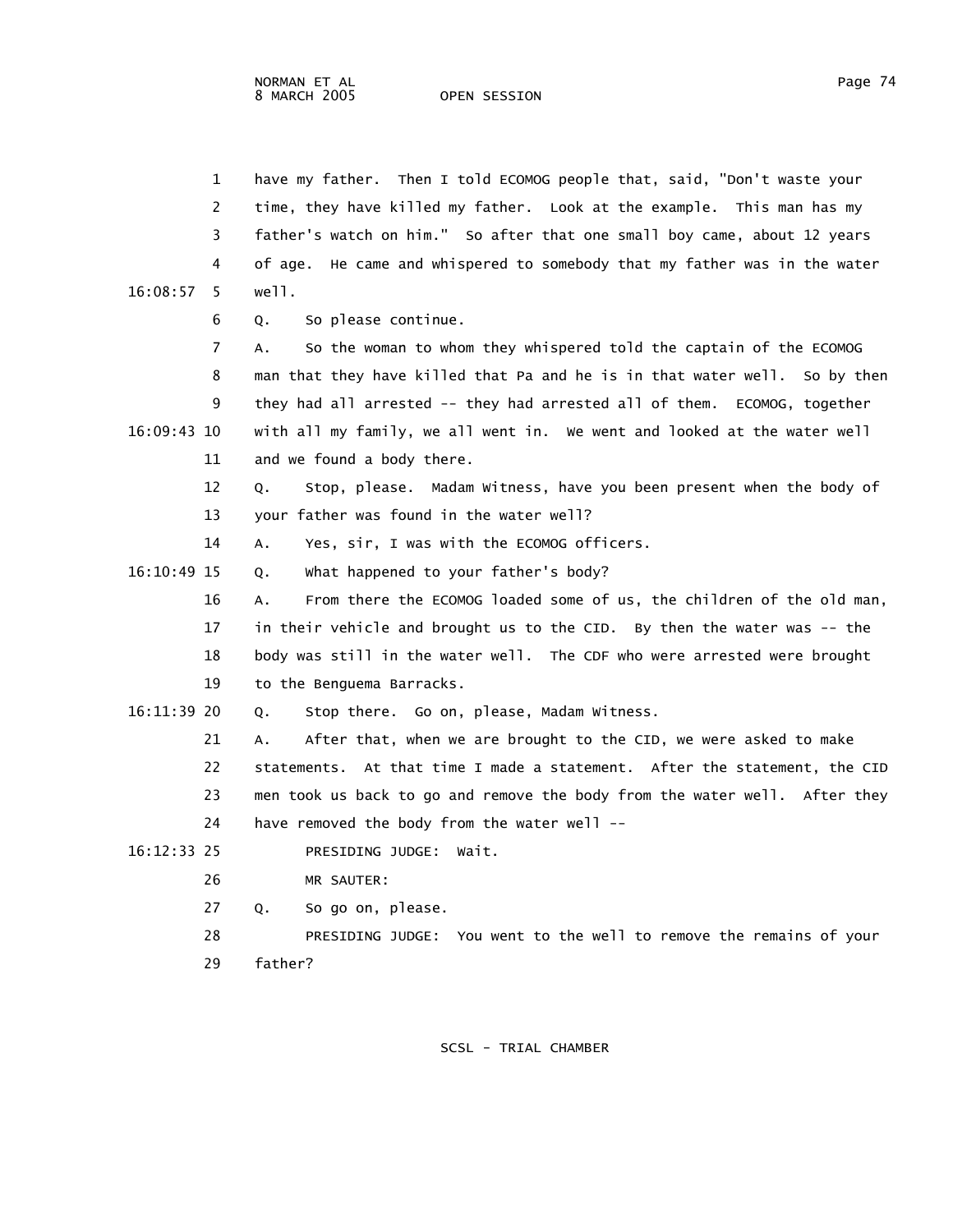1 THE WITNESS: Yes, sir. The CID, they came to remove my father's 2 dead body. 3 MR SAUTER: 4 Q. Madam Witness, my final question. Do you know whether or not ever a 16:13:39 5 trial was opened against those ones who killed your father or allegedly 6 killed your father? 7 THE INTERPRETER: Could you please go over the question again? 8 MR SAUTER: 9 Q. Madam Witness, do you know whether or not ever a trial was opened 16:14:04 10 against those ones who allegedly killed your father? 11 A. No, sir. 12 Q. What happened to those people having been arrested by ECOMOG? 13 A. The people arrested by ECOMOG were brought to Benguema Barracks. By 14 then, my father's body was in the mortuary for postmortem. 16:14:45 15 Q. What happened to the people having been arrested? 16 A. So the people were in the Benguema Barracks where the CID have made 17 the statement. They were trying to go for the people, but they did not 18 accept. But they went for them and for them to come to the CID, but they 19 did not come. They did not allow them to take them to the CID. 16:15:13 20 Q. Do you know whether they were set free at any time? 21 A. Yes, sir. 22 Q. Did you see them again? 23 A. Yes, sir. They were freed. After they've been freed they came back 24 to our house, they came dancing, singing. 16:16:00 25 Q. Did they say anything when they came to your house? 26 A. Yes, they were singing and there they bow to us and we looked at them 27 while they were passing. 28 MR SAUTER: That is all for this witness. Thank you very much,

29 Madam Witness.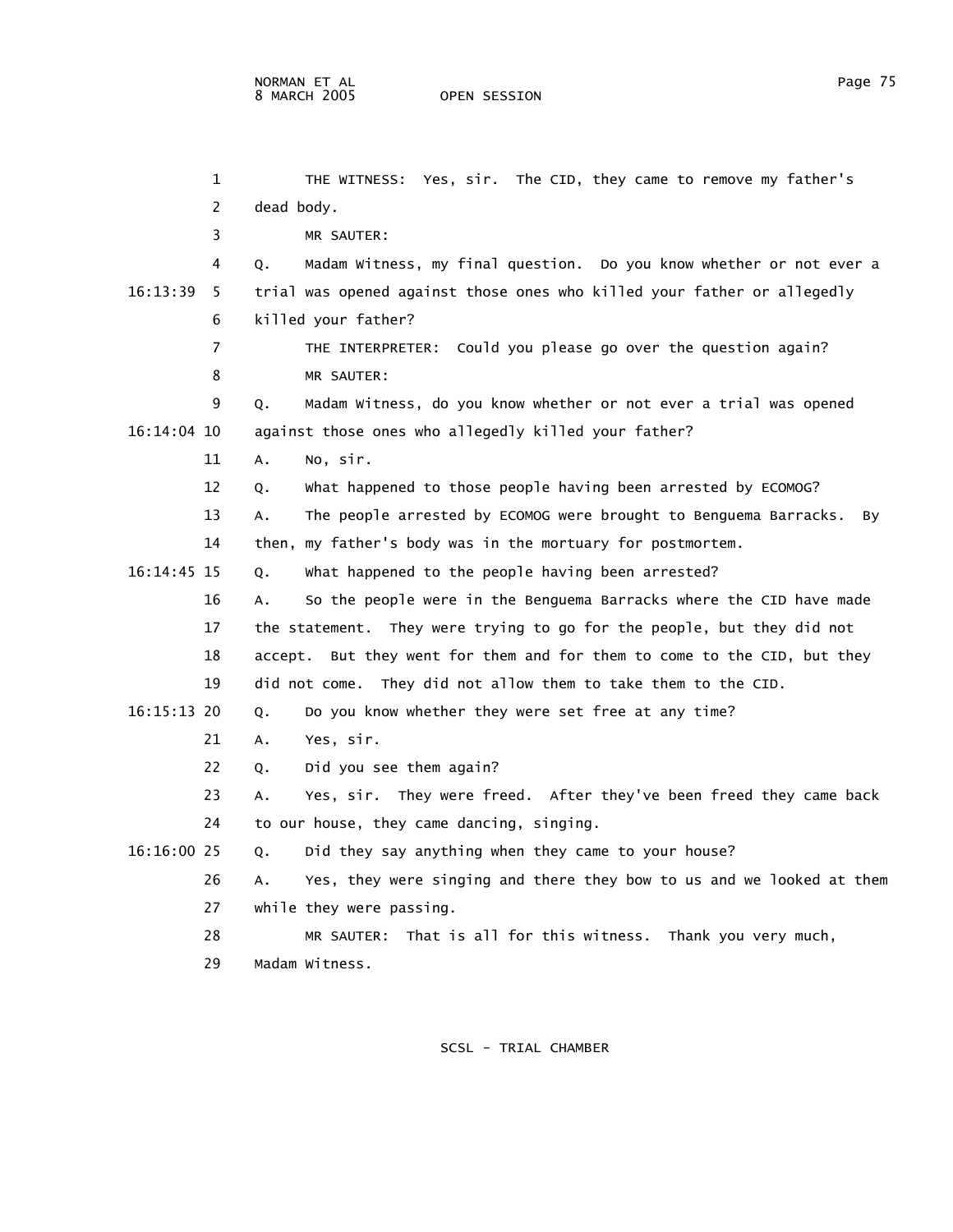|               | 1   | JUDGE BOUTET: Thank you, Mr Sauter.                                        |
|---------------|-----|----------------------------------------------------------------------------|
|               | 2   | THE WITNESS: Yes, sir.                                                     |
|               | 3   | PRESIDING JUDGE: We will break for a while to let the witness rest a       |
|               | 4   | bit before she is subjected to any cross-examination. And will the Witness |
| 16:26:09      | - 5 | Protection Unit please take particular care of her? The Chamber will rise, |
|               | 6   | please.                                                                    |
|               | 7   | [Break taken at 4.15 p.m.]                                                 |
|               | 8   | [Upon resuming at 4.40 p.m.]                                               |
|               | 9   | PRESIDING JUDGE: I resume the session. Madam Witness.                      |
| 16:42:49 10   |     | THE WITNESS: Yes.                                                          |
|               | 11  | PRESIDING JUDGE: How are you?                                              |
|               | 12  | Yes, sir.<br>А.                                                            |
|               | 13  | JUDGE BOUTET: Cross-examination the second accused.                        |
|               | 14  | MR KOPPE: Good afternoon, Madam Witness.                                   |
| 16:43:14 15   |     | Yes, sir.<br>А.                                                            |
|               | 16  | I just have a few questions for you.<br>Q.                                 |
|               | 17  | Okay, sir.<br>Α.                                                           |
|               | 18  | Madam Witness, you have given testimony earlier this afternoon about<br>Q. |
|               | 19  | the killing of your father?                                                |
| 16:43:36 20   |     | A.<br>Yes.                                                                 |
|               | 21  | And, more particular, the men who were present when this happened;<br>Q.   |
|               | 22  | correct?                                                                   |
|               | 23  | Yes, sir.<br>Α.                                                            |
|               | 24  | Now, I have written down a few of the names that you have mentioned<br>0.  |
| $16:43:57$ 25 |     | and I would like to repeat them to you. I have written down --             |
|               | 26  | PRESIDING JUDGE: That is those who were present during the alleged         |
|               | 27  | killing of the father.                                                     |
|               | 28  | MR KOPPE: Yes, Your Honour, that is correct.                               |
|               | 29  | Okay, Madam Witness, maybe I will mispronounce but I have written<br>Q.    |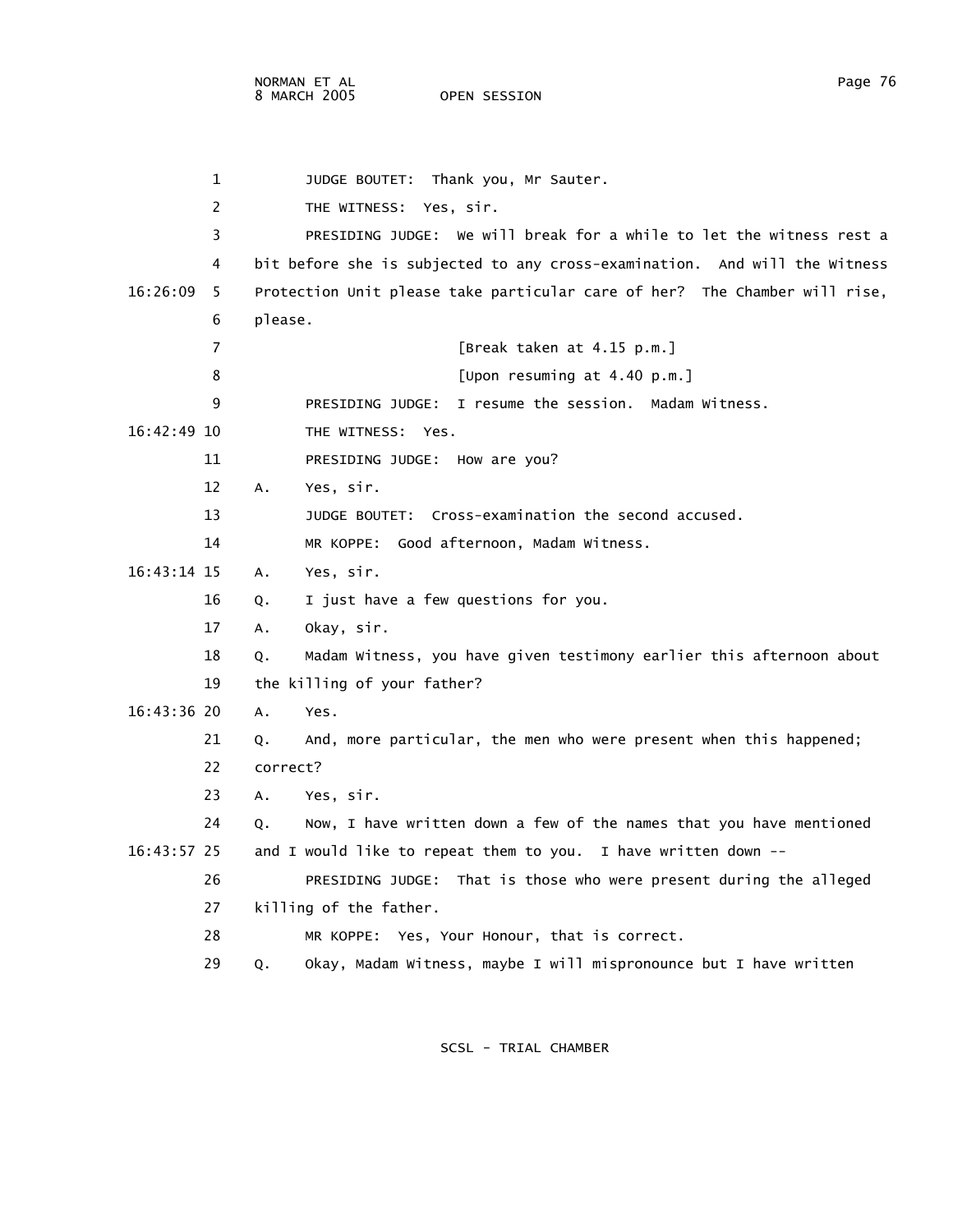NORMAN ET AL PAGE 27 AND 2012 12:00 AN 2012 12:00 AN 2012 12:00 AN 2012 12:00 PAGE 27 8 MARCH 2005 OPEN SESSION

|              | $\mathbf 1$ |                | down first of all the name of Lamina Pupuil.                          |
|--------------|-------------|----------------|-----------------------------------------------------------------------|
|              | 2           | A.             | Yes, sir.                                                             |
|              | 3           | Q.             | I have also written down the name: Amadou Mahoi.                      |
|              | 4           | A.             | Yes, sir.                                                             |
| $16:44:51$ 5 |             | Q <sub>1</sub> | I further took down the name of Mohamed Lingon.                       |
|              | 6           | A.             | Yes, sir.                                                             |
|              | 7           | Q.             | Gibrille Kamara?                                                      |
|              | 8           | А.             | Yes, sir.                                                             |
|              | 9           | Q.             | And a man named Mohammed Koroma.                                      |
| 16:45:11 10  |             | Α.             | Yes, sir.                                                             |
|              | 11          | Q.             | Now do you recall the names of other men who were present?            |
|              | 12          | A.             | Yes, sir.                                                             |
|              | 13          | Q.             | Could you please name those names?                                    |
|              | 14          | Α.             | Yes, sir.                                                             |
| 16:45:32 15  |             | Q.             | Please do.                                                            |
|              | 16          | А.             | Bob Marley.                                                           |
|              | 17          |                | PRESIDING JUDGE: Bob Marley?                                          |
|              | 18          |                | THE WITNESS: Yes, Bob Marley of Bumpe Chiefdom.                       |
|              | 19          |                | MR KOPPE: Yes, and who else?                                          |
| 16:46:05 20  |             | A.             | Hassana Atilo.                                                        |
|              | 21          | Q.             | Yes, who else?                                                        |
|              | 22          | A.             | Mohammed Lingon.                                                      |
|              | 23          | Q.             | I have mentioned that name. Who else?                                 |
|              | 24          | Α.             | Brima Kargbo.                                                         |
| 16:46:24 25  |             | Q.             | who else, Madam Witness?                                              |
|              | 26          | A.             | Salfu.                                                                |
|              | 27          | Q.             | Any more, Madam Witness?                                              |
|              | 28          | Α.             | Abu Tupeni.                                                           |
|              | 29          |                | Mr Koppe, I am sure you are more than served with<br>PRESIDING JUDGE: |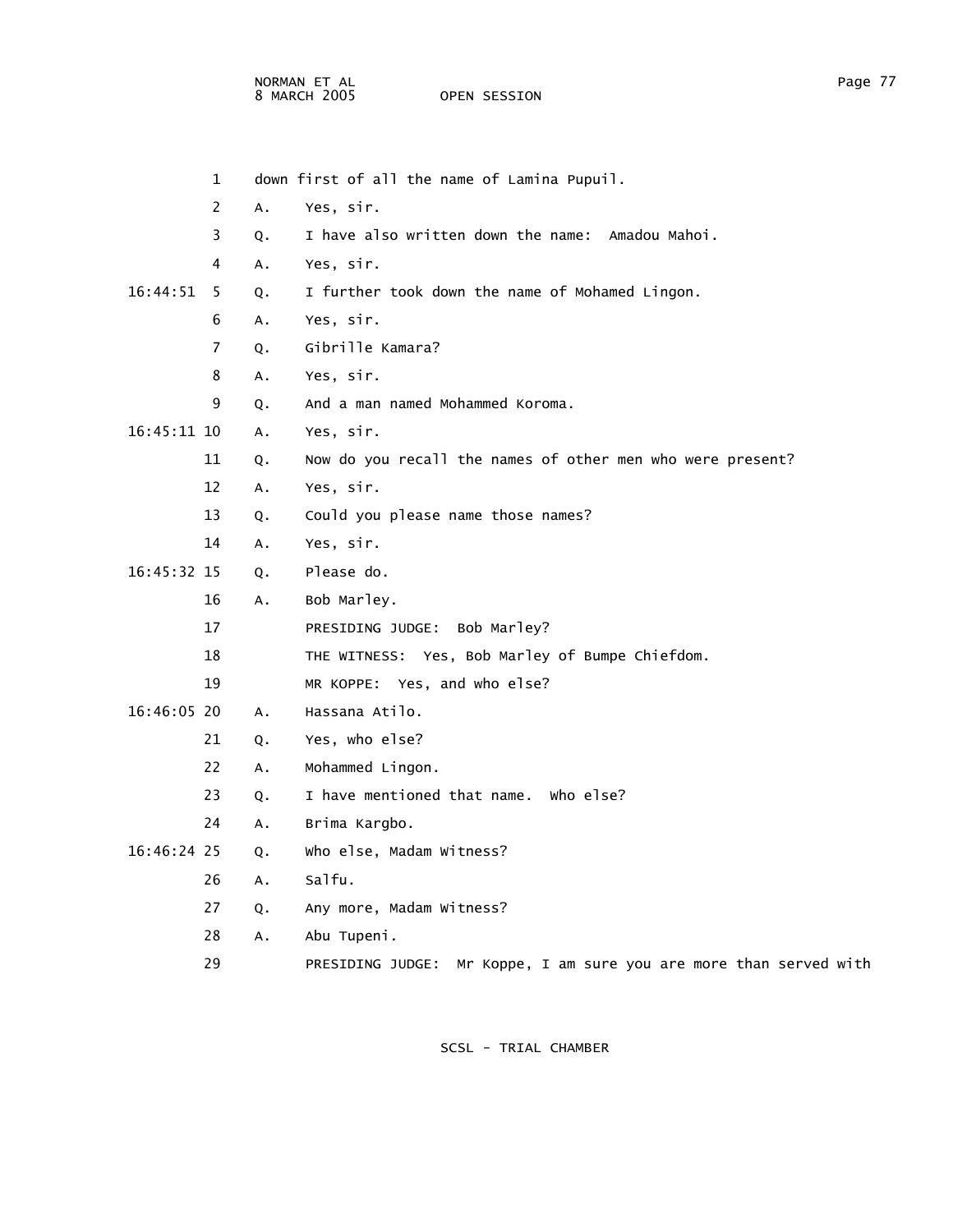NORMAN ET AL Page 78 8 MARCH 2005

 1 names at least. 2 MR KOPPE: The not quite yet, Your Honour. 3 PRESIDING JUDGE: Okay. Madam you can continue. 4 MR KOPPE: Were there more men present, Madam Witness? 16:47:07 5 PRESIDING JUDGE: Madam, continue with the list. You stopped with 6 Abu Twopenny. Any other ones? Continue. 7 THE WITNESS: Abu Sesay of Masanki. 8 Q. Anybody else, Madam Witness? 9 A. Yes, sir. Ibrahim Lebanese of Roki. 16:47:44 10 Q. Anybody else, Madam Witness? 11 A. Moray. 12 Q. Anybody else? 13 A. Raymond Sesay. Raymond Sesay. 14 Q. Yes, anybody else, Madam Witness? 16:48:36 15 A. Moray of Small Masanki. 16 Q. Anybody else, Madam Witness? 17 A. Mr Clay. 18 PRESIDING JUDGE: Mr Koppe, we will not continue indefinitely with 19 the recital of names please. So please be prepared to allow us to stop 16:49:20 20 this recitation, because it is getting too long. Mr Clay. 21 MR KOPPE: Why would that be too long? 22 PRESIDING JUDGE: I have said it is getting too long and we have a 23 right to control the proceedings. 24 MR KOPPE: How many more men were present, Madam Witness? 16:49:55 25 A. So, this one, these are the names I can remember. 26 Q. Madam Witness? 27 A. Yes, sir. 28 Q. Do you remember that you have spoken to investigators of the Special 29 Court -- people from the Special Court?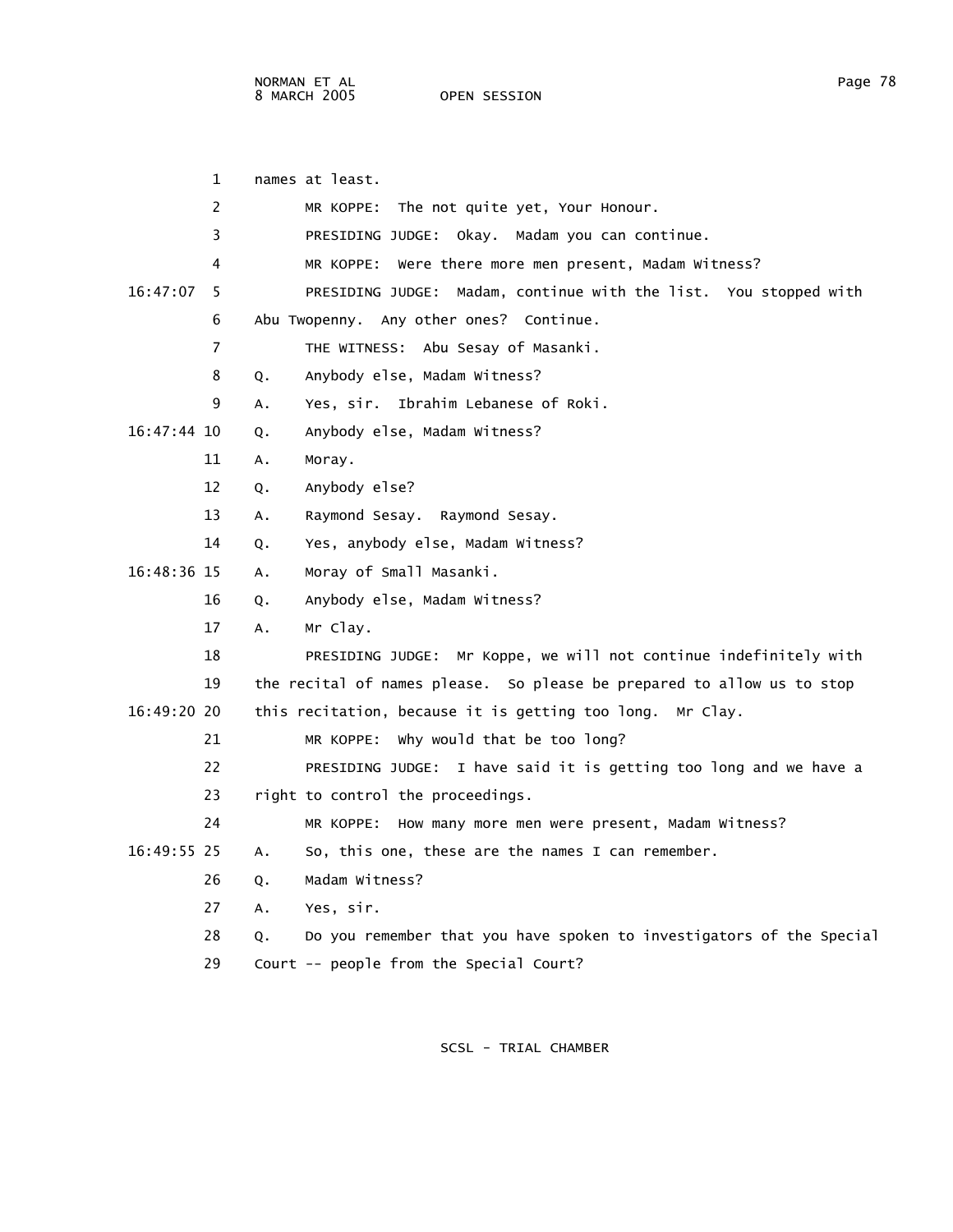1 A. Repeat that again. 2 Q. Do you remember that you have spoken to people from the Special Court 3 about the events that you have told us today? 4 A. Yes, sir, except the people that went to Munda and obtained the 16:51:08 5 statement. 6 Q. Is it possible that this conversation took place on the 27th of 7 November in 2003? 8 A. Yes, sir. 9 Q. And this interview took place in Moyamba Town; correct? 16:51:39 10 A. It was at Moyamba District -- Masanki District. 11 PRESIDING JUDGE: Moyamba District -- Masanki District. Madam, what 12 does that mean? 13 THE WITNESS: I said it was not in Moyamba. 14 PRESIDING JUDGE: It was where? 16:52:09 15 THE WITNESS: It was in Masanki. 16 MR KOPPE: 17 Q. Do you remember, Madam Witness, speaking in Krio or English? 18 A. Krio.

 19 Q. Madam Witness, did the people who interviewed you write down what you 16:52:49 20 have said to them; did they record it?

- 21 A. Who are those people?
	- 22 Q. The people who spoke to you on the 27th of November 2003. Did they
	- 23 write down what you have told them?
- 24 A. Yes. Yes, sir.
- 16:53:30 25 Q. And when they finished writing it down, did they read it back to 26 you -- what you have said to them?
	- 27 A. Yes, sir.
	- 28 Q. And what they have read back to you, that is what you have said to 29 them earlier?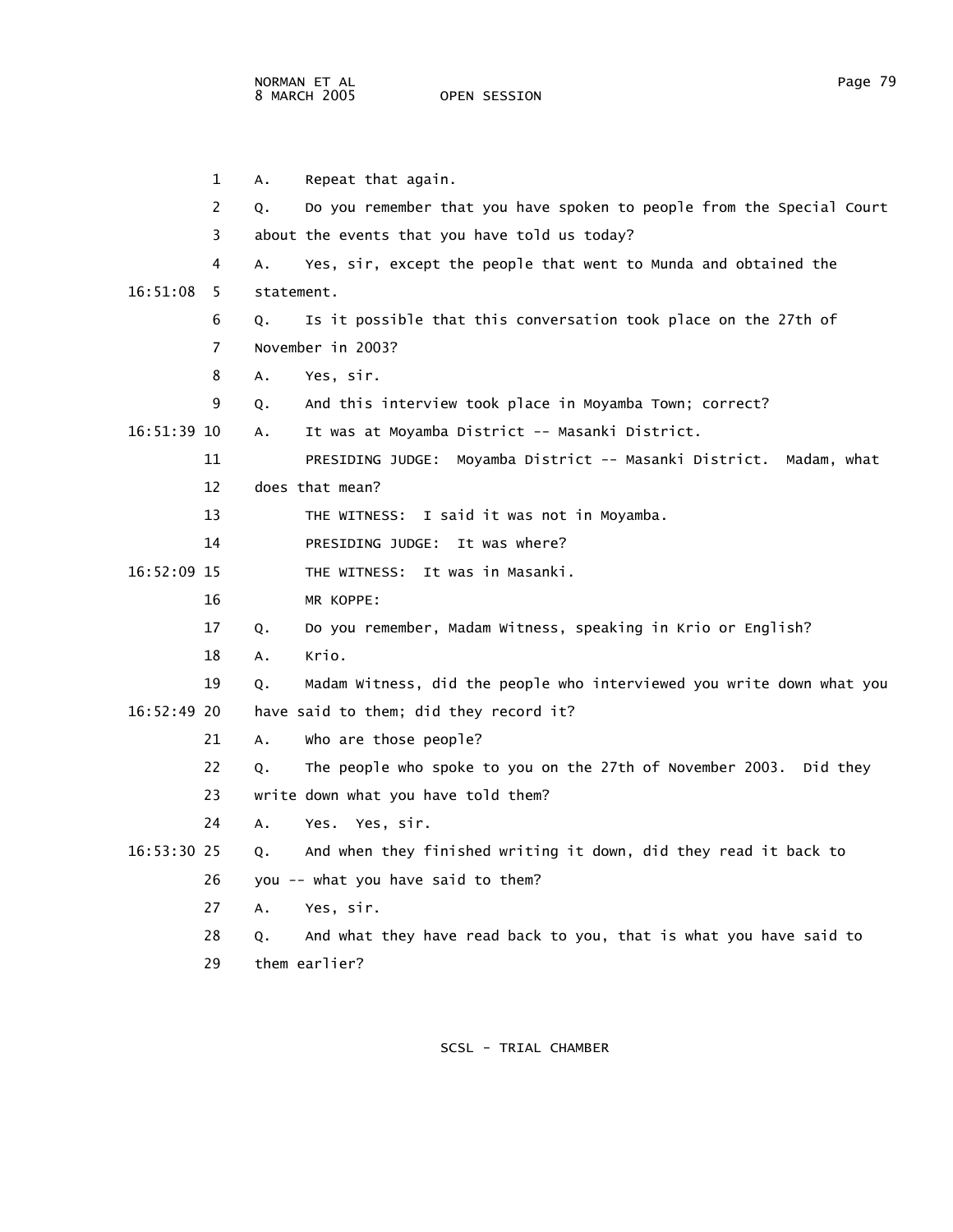1 A. Yes, sir. 2 Q. Now, Madam Witness, the names that you have just mentioned answering 3 my question, did you mention all these names as well to the interviewers, 4 the people from the Special Court? 16:54:27 5 PRESIDING JUDGE: Did she confirm the correctness of the statement 6 and did she sign it or complete it thereafter? You have to complete that 7 before you go to that stage, please. 8 MR KOPPE: Madam Witness, did you sign the statement? 9 A. Yes, sir. 16:55:00 10 Q. Madam Witness, do you remember telling these people who interviewed 11 you about the names that you have just given to us? 12 A. Yes, sir. I called some names. 13 Q. Now, Madam Witness, I have mentioned to you earlier five names of 14 people of whom you spoke earlier today. And you yourself gave other names 16:55:45 15 of men who were present. 16 A. Yes, sir. 17 Q. You have said to the people who interviewed you that all these men -- 18 that all these men -- owed money to your father. 19 A. Yes, sir. 16:56:24 20 Q. Can you please explain to me what you meant with that? 21 A. Yes, sir. 22 Q. Please do. 23 PRESIDING JUDGE: Mr Koppe, which are the men; it is five or what? 24 MR KOPPE: No, all the men. The five. 16:56:48 25 PRESIDING JUDGE: In the statement? 26 MR KOPPE: Yes, they were all mentioned in the statement. 27 A. Most of the boys had to pay my father because my father did used to 28 do business. He loaned people money, rice and palm oil. So, they had to 29 pay my father. Some of them had to pay my father money, palm oil and rice.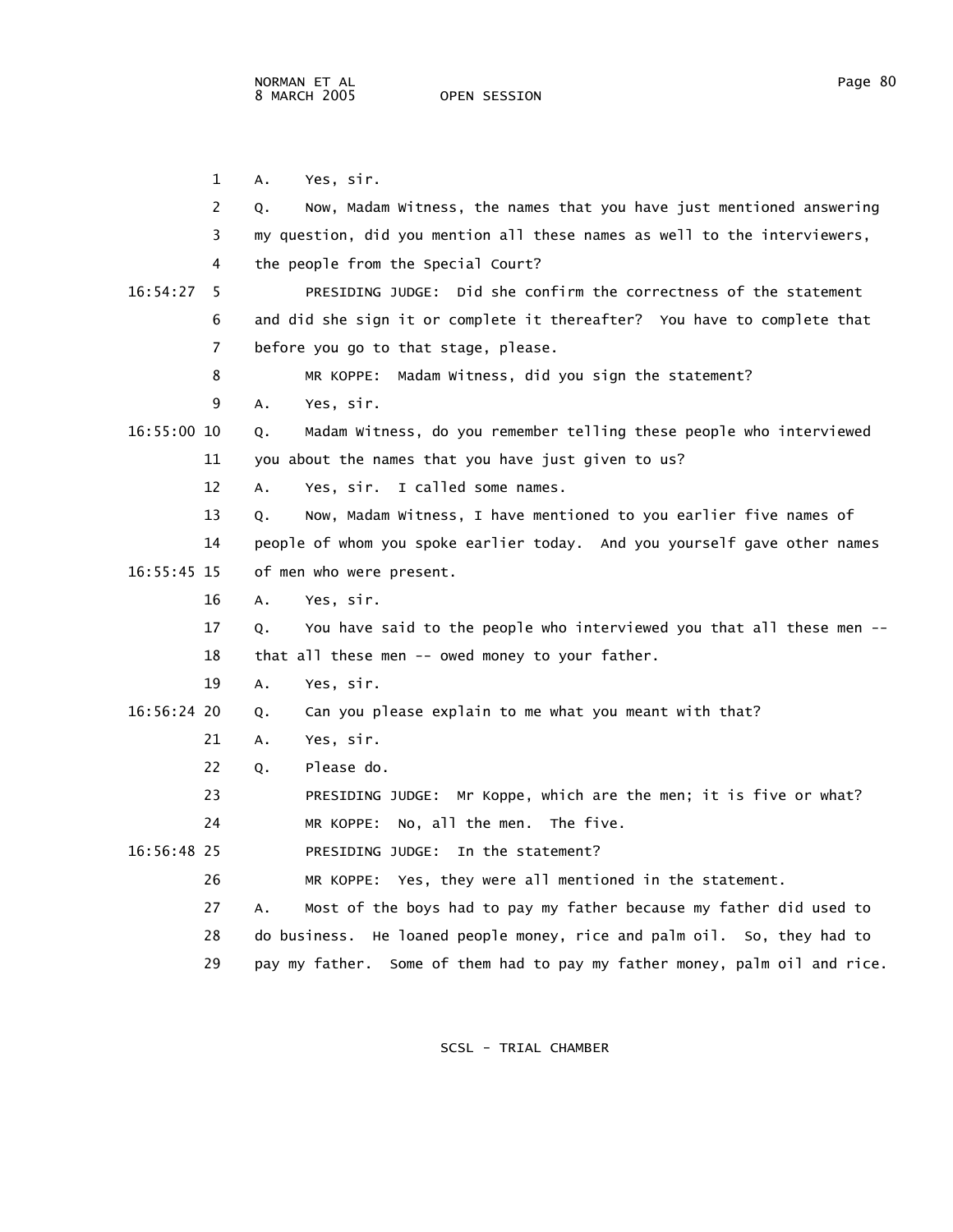|             | 1  | So each individual man owed money to your father?<br>Q.                     |
|-------------|----|-----------------------------------------------------------------------------|
|             | 2  | I know some of them who had to pay my father money, rice and<br>Yes.<br>А.  |
|             | 3  | palm oil.                                                                   |
|             | 4  | Do you maybe know what each man owes to your father?<br>Q.                  |
| 16:58:17    | -5 | Yes, because when my father died they saw the book, sir.<br>А.              |
|             | 6  | What book is that, Madam Witness?<br>Q.                                     |
|             | 7  | My father's debtor book wherein he wrote all the names of the debtors<br>А. |
|             | 8  | in Arabic.                                                                  |
|             | 9  | Madam Witness, are you or other members from your family still in<br>Q.     |
| 16:59:03 10 |    | possession of that book?                                                    |
|             | 11 | Well, the book was with my elder brother.<br>Α.                             |
|             | 12 | Madam Witness, am I correct in understanding you when I say that all<br>Q.  |
|             | 13 | these men that we just spoke about were instrumental somehow in the death   |
|             | 14 | of your father?                                                             |
| 16:59:43 15 |    | All the people that are named, they were involved in killing my<br>А.       |
|             | 16 | father. I saw them with my naked eyes.                                      |
|             | 17 | Madam Witness, thank very much for answering my questions.<br>Q.            |
|             | 18 | JUDGE BOUTET: Thank you.                                                    |
|             | 19 | Yes, sir.<br>THE WITNESS:                                                   |
| 17:00:13 20 |    | JUDGE BOUTET: Mr Williams for the third accused, are you ready to           |
|             | 21 | proceed?                                                                    |
|             | 22 | CROSS-EXAMINED BY MR WILLIAMS:                                              |
|             | 23 | MR WILLIAMS:                                                                |
|             | 24 | Madam Witness, you mentioned somebody you have called "Obai".<br>Does<br>Q. |
| 17:00:51 25 |    | he reside at Masanki?                                                       |
|             | 26 | He is in Bumpe Chiefdom.<br>А.                                              |
|             | 27 | That is in the Moyamba District; is that correct?<br>Q.                     |
|             | 28 | Yes, sir.<br>А.                                                             |
|             | 29 | Had you known him before the incident you mentioned -- the date of<br>Q.    |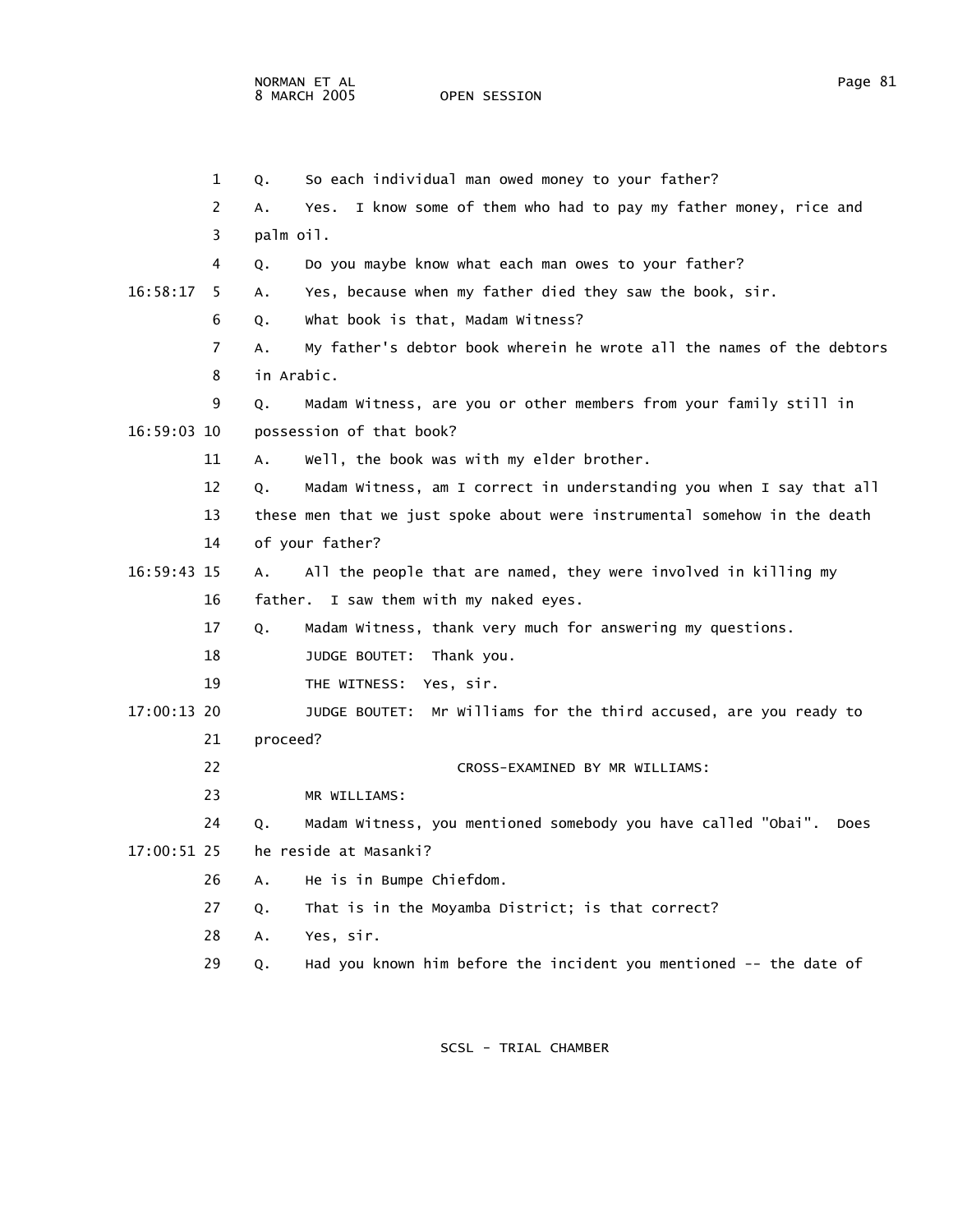|               | 1   | the incident you mentioned?                                                |
|---------------|-----|----------------------------------------------------------------------------|
|               | 2   | That boy I never knew him before, except during this incident that I<br>А. |
|               | 3   | knew him.                                                                  |
|               | 4   | The group you said to attacked your father's house in December 1997,<br>Q. |
| 17:01:59      | - 5 | was it a very small group?                                                 |
|               | 6   | They were many.<br>А.                                                      |
|               | 7   | Q.<br>Many?                                                                |
|               | 8   | Nearly 20 of them.<br>А.                                                   |
|               | 9   | The paramount chief Caulker, you referred to in your evidence, is he<br>Q. |
| 17:02:28 10   |     | now a member of Parliament?                                                |
|               | 11  | No, I know him as --<br>Α.                                                 |
|               | 12  | [No microphone]                                                            |
|               | 13  | The PC Charles Caulker you referred to, is he now a member of              |
|               | 14  | Parliament?                                                                |
| 17:02:56 15   |     | I know him to be a paramount chief of this Bumpe Chiefdom in Moyamba<br>А. |
|               | 16  | District. He is the paramount chief player.                                |
|               | 17  | He can be a paramount chief and a member of Parliament at the same<br>0.   |
|               | 18  | time. Is he a member of Parliament? Do you know whether he is a member of  |
|               | 19  | Parliament?                                                                |
| 17:03:25 20   |     | I do not know. I know that he is the paramount chief now.<br>A.            |
|               | 21  | The incident of December 1997 -- you said a meeting was convened by<br>Q.  |
|               | 22  | Mr Alex Koroma. Did that meeting take place in December 1997 or January    |
|               | 23  | 1998?                                                                      |
|               | 24  | That meeting, I can not remember the date, but it was in 1997 that<br>А.   |
| $17:04:22$ 25 |     | Alex Koroma called someone to meet him.                                    |
|               | 26  | That Alex Koroma --<br>Q.                                                  |
|               | 27  | PRESIDING JUDGE: Madam, was that in the beginning of 1997 or the           |
|               | 28  | end?                                                                       |
|               | 29  | In December 1997, My Lord.<br>MR WILLIAMS:                                 |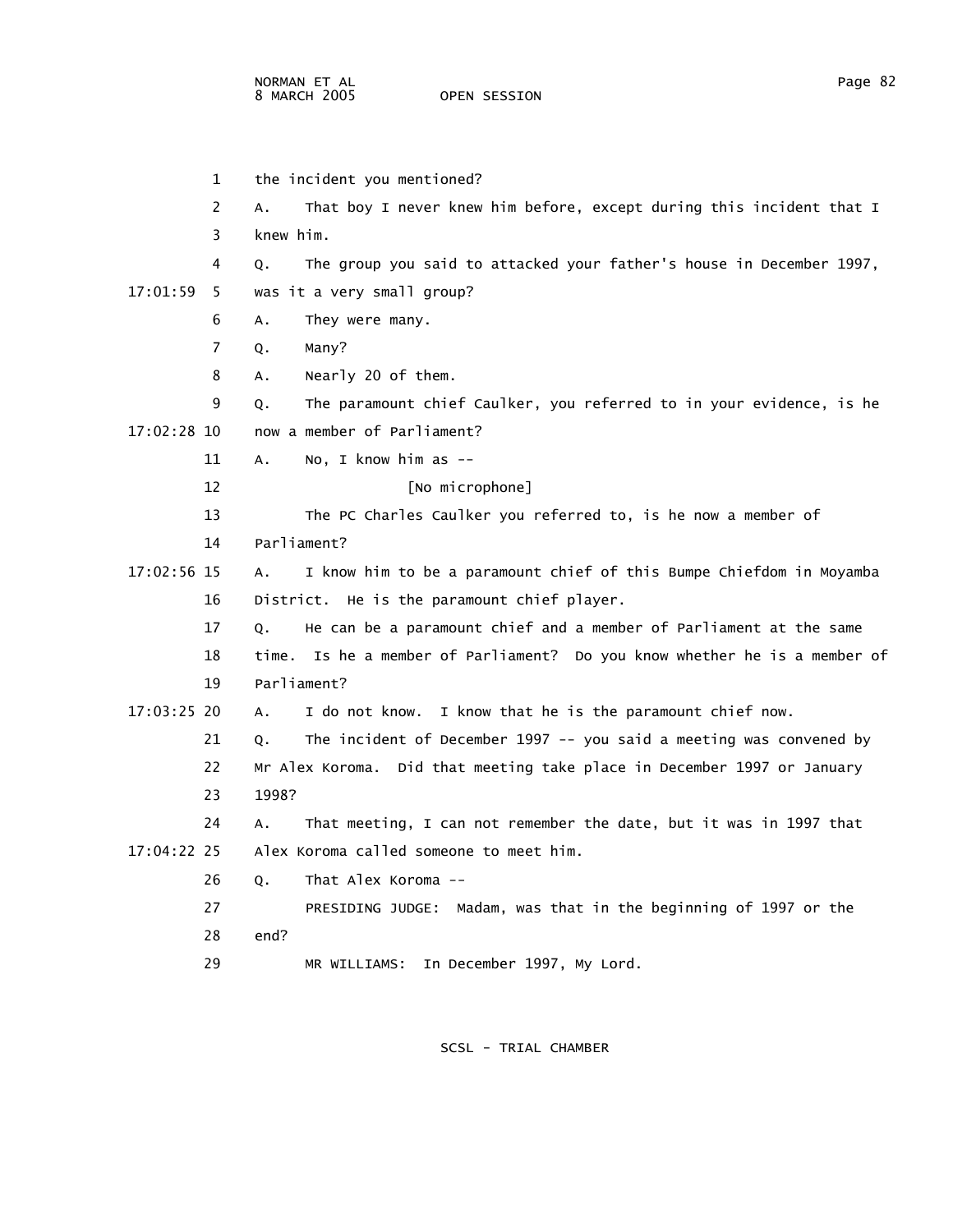|             | 1  | PRESIDING JUDGE: Is that what she said?                                     |
|-------------|----|-----------------------------------------------------------------------------|
|             | 2  | MR WILLIAMS: Yes. I asked her whether it was December 1997 or               |
|             | 3  | January 1998 and she said December 1997. The incident took place in         |
|             | 4  | December 1997.                                                              |
| 17:04:55    | -5 | PRESIDING JUDGE: I got her when she said she can't remember the             |
|             | 6  | date. Was it in December, Madam                                             |
|             | 7  | THE WITNESS: I can only recall the date that they attacked. It was          |
|             | 8  | December; it was December the 23rd that they attacked the first attack.     |
|             | 9  | And this meeting that was summoned by Alex Koroma took place a couple<br>Q. |
| 17:05:34 10 |    | of days after the 23rd of December 1997?                                    |
|             | 11 | Yes, after some days. That was the time Alex summoned the meeting at<br>А.  |
|             | 12 | waterloo.                                                                   |
|             | 13 | This Mr Alex you referred to, is it the same Alex Koroma who is<br>Q.       |
|             | 14 | married to the younger sister of the former Vice President Mr Joe Demby?    |
| 17:06:26 15 |    | I don't know.<br>A.                                                         |
|             | 16 | And did Alex Koroma -- did he hold any position in 1997?<br>0.              |
|             | 17 | All that I never knew. What I knew was he was a honourable in<br>А.         |
|             | 18 | Moyamba District.                                                           |
|             | 19 | I'm putting it to you, Madam Witness, that Mr Alex Koroma was not in<br>Q.  |
| 17:07:06 20 |    | Sierra Leonean in December 1997.                                            |
|             | 21 | He was here. I saw him with my naked eyes.<br>A.                            |
|             | 22 | December 1997 -- in December 1997 the AFRC was still in control of<br>Q.    |
|             | 23 | the government; is that correct?                                            |
|             | 24 | During that time I cannot remember again. I only believe that that<br>А.    |
| 17:08:08 25 |    | area there were a lot of defence Kamajors that were in control of the area. |
|             | 26 | The rebels did they ever occupy your chiefdom during the time of the<br>Q.  |
|             | 27 | AFRC?                                                                       |
|             | 28 | А.<br>Yes.                                                                  |
|             | 29 | And you said after your father was killed you went to Songo to report<br>Q. |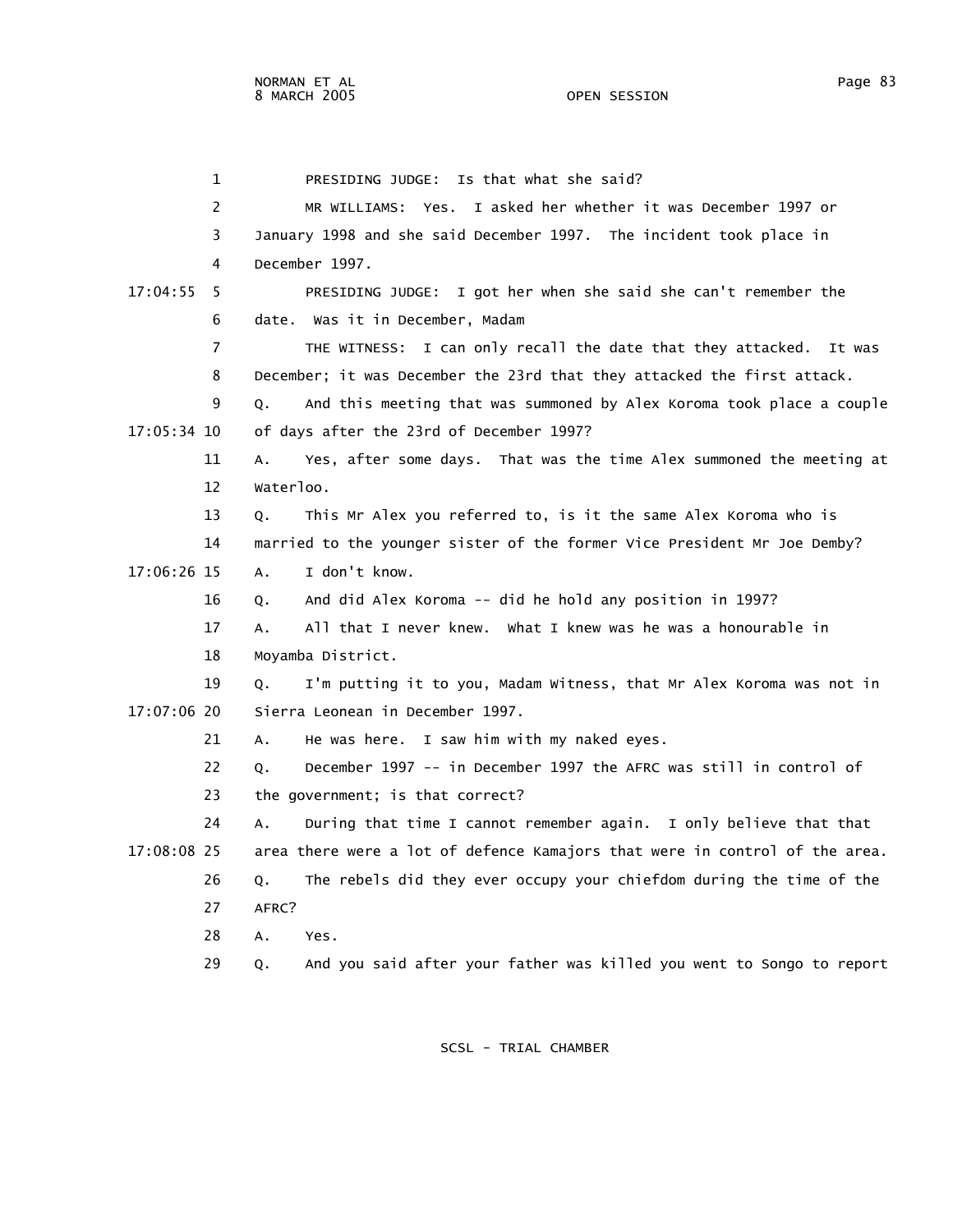1 the matter at an ECOMOG base; is that correct?

 2 A. Yes, sir. 3 Q. Why did you have to go to ECOMOG? 4 A. I went to the ECOMOG because that the defence had killed my father. 17:10:16 5 I went to ECOMOG so that they can investigate the matter. That was why 6 I went to them, because they killed my father. That was why I went to the 7 ECOMOG. 8 Q. Did you go to ECOMOG because you felt you could get come redress from 9 them? 17:11:04 10 A. Yes, I went to the ECOMOG so that they fight for me. During that 11 time they took advantage of the situation. That is why I went to them so 12 that they could take care of the situation, because there was no way. So 13 I only had to bear. 14 Q. There was no ECOMOG presence at Masanki? 17:11:36 15 A. Yes, sir, they were not there. It was at Songo that the ECOMOG were. 16 Q. Is it right to say that the ECOMOG troops that were based at Songo 17 were responsible for security at Masanki? 18 A. No, they were not the people responsible for security at Masanki. It 19 was the CDF that was in control of that area, Masanki area. They weren't 17:12:19 20 there. 21 Q. When ECOMOG went to investigate your father's debt -- I'm sorry, your 22 father's death they spoke with -- they interviewed a number of CDF people; 23 is that correct? 24 A. Repeat. 17:13:06 25 Q. You accompanied ECOMOG to Masanki; is that correct? 26 A. Yes, sir. 27 Q. And when ECOMOG went, they interviewed -- they spoke with a number of 28 CDF people; is that correct? 29 A. Yes, when the ECOMOG went there, they asked them: "Where is the Pa?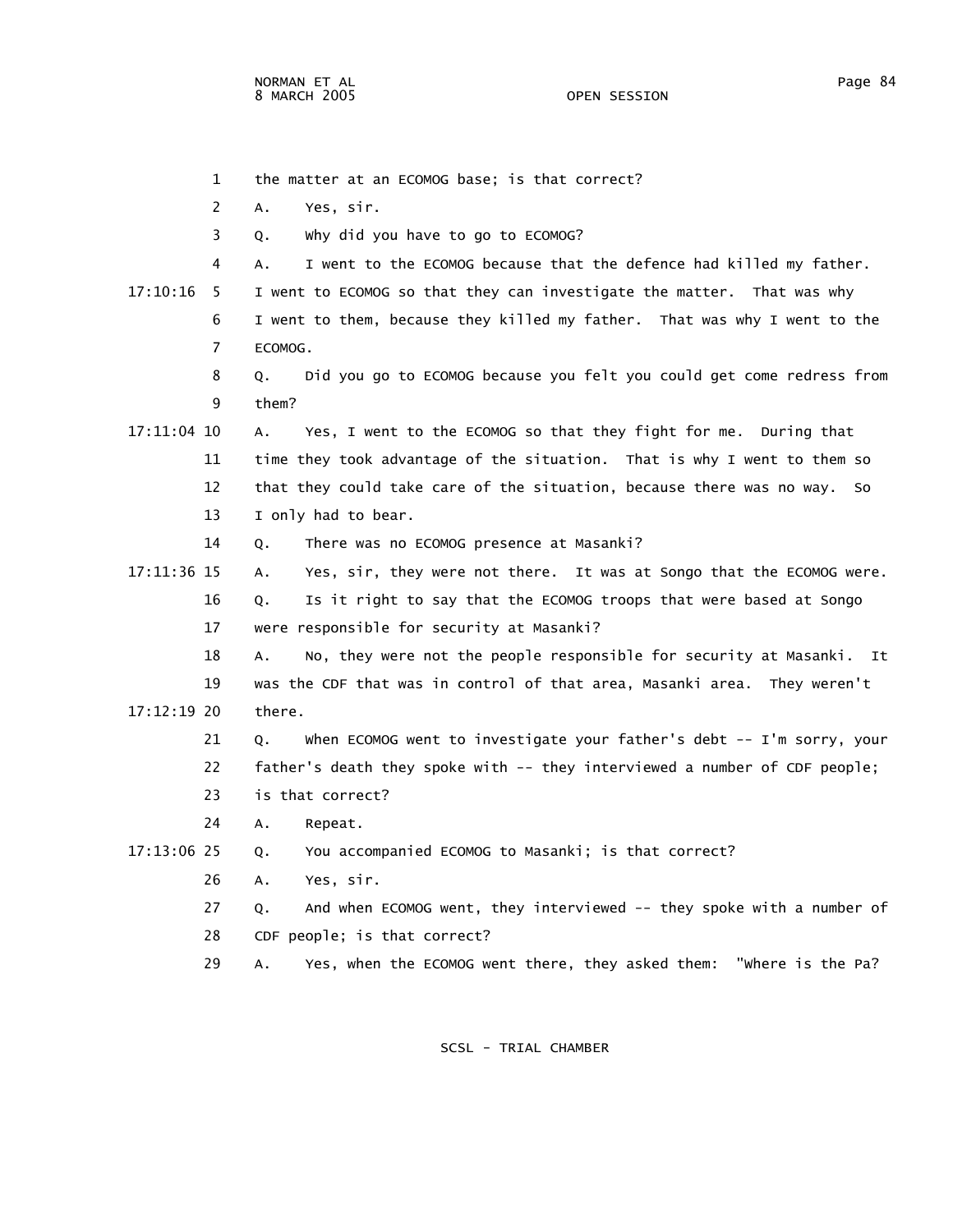1 Have you killed him?" 2 Q. And ECOMOG were able to arrest three of those people that were 3 alleged to have killed your father; is that correct? 4 A. No, ECOMOG arrested more than three. It is more -- they arrested 17:14:24 5 most of them. 6 Q. How many people did they arrest? 7 A. Well, I cannot show the number, but I knew some that they arrested. 8 Q. And apart from talking with you and the CDF people, ECOMOG also 9 talked with civilians about the death of your father? 17:15:07 10 A. What? 11 Q. Apart from talking or speaking with the CDF, the Kamajors, these 12 ECOMOG troops they also spoke with civilians about the death of your 13 father, the circumstances? 14 A. What I know, when the ECOMOG went there, after they arrested the CDF 17:15:42 15 there -- 16 PRESIDING JUDGE: Madam, wait. ECOMOG arrested the people. 17 THE WITNESS: Yes, sir. 18 PRESIDING JUDGE: Did ECOMOG speak to civilians also about the death 19 of your father? 17:16:01 20 THE WITNESS: ECOMOG arrested -- except when they called -- they 21 called us and concluded that it is true that they killed the Pa. 22 JUDGE THOMPSON: Learned counsel, could you establish whether she was 23 part of the investigation. I mean, because from the evidence it would seem 24 that she made a report to them. 17:16:41 25 MR WILLIAMS: And accompanied them to Masanki, My Lord. 26 JUDGE THOMPSON: Yes. And unless it would be unfair to find out if 27 she in fact helped them with your investigation before you spring that 28 question. I think in fairness to her. 29 MR WILLIAMS: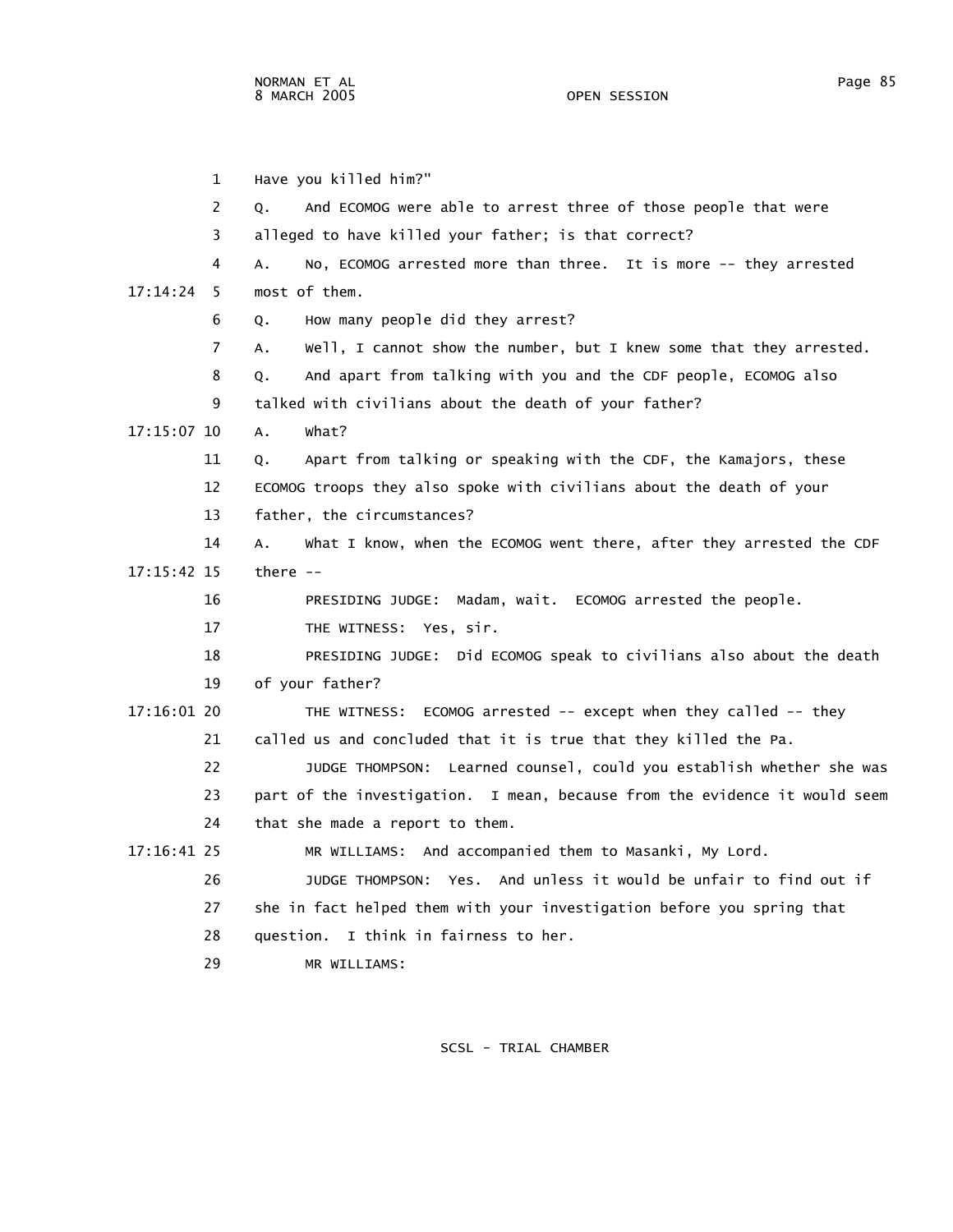|               | 1              | You were present when ECOMOG was doing the investigation; is that<br>Q.     |
|---------------|----------------|-----------------------------------------------------------------------------|
|               | 2              | correct?                                                                    |
|               | 3              | Yes, sir.<br>А.                                                             |
|               | 4              | And you know what and what they did during the process?<br>Q.               |
| 17:17:15      | -5             | Yes, sir.<br>Α.                                                             |
|               | 6              | So apart from speaking to you, to the 12-year old boy, to the CDF,<br>Q.    |
|               | $\overline{7}$ | did they speak with ordinary civilians about the circumstances of the death |
|               | 8              | of your father?                                                             |
|               | 9              | Repeat that. I don't understand.<br>А.                                      |
| 17:18:05 10   |                | There were civilians residing at Masanki during and after the death<br>Q.   |
|               | 11             | of your father; is that correct?                                            |
|               | 12             | The time my father was killed, no civilian was around except the CDF<br>Α.  |
|               | 13             | Kamajor and myself that they captured. No civilian was around.              |
|               | 14             | when they went to do their investigations, civilians were present?<br>Q.    |
| $17:18:43$ 15 |                | Okay, yes, sir.<br>А.                                                       |
|               | 16             | And my question, did the ECOMOG troops talk to them about the<br>Q.         |
|               | 17             | circumstances leading to your father's death?                               |
|               | 18             | Yes, the civilians were there, so the ECOMOG -- one ECOMOG commander<br>Α.  |
|               | 19             | asked -- this Amadou man what was the main problem. So one woman told       |
| 17:19:21 20   |                | ECOMOG commander that they killed this Pa because of his money.             |
|               | 21             | Did ECOMOG tell or inform you and other civilians to report future<br>Q.    |
|               | 22             | atrocities to them -- I mean, future atrocities committed by the CDF to     |
|               | 23             | them?                                                                       |
|               | 24             | Yes. ECOMOG -- ECOMOG told some of the civilians that any CDF that<br>Α.    |
| 17:20:28 25   |                | causes problem, let them carry the matter to them at Songo. From that time  |
|               | 26             | still they persisted.                                                       |
|               | 27             | The head of the ECOMOG team that went was a Captain Abu [phon]; is<br>Q.    |
|               | 28             | that correct?                                                               |
|               | 29             | Yes, sir, he was a captain.<br>Α.                                           |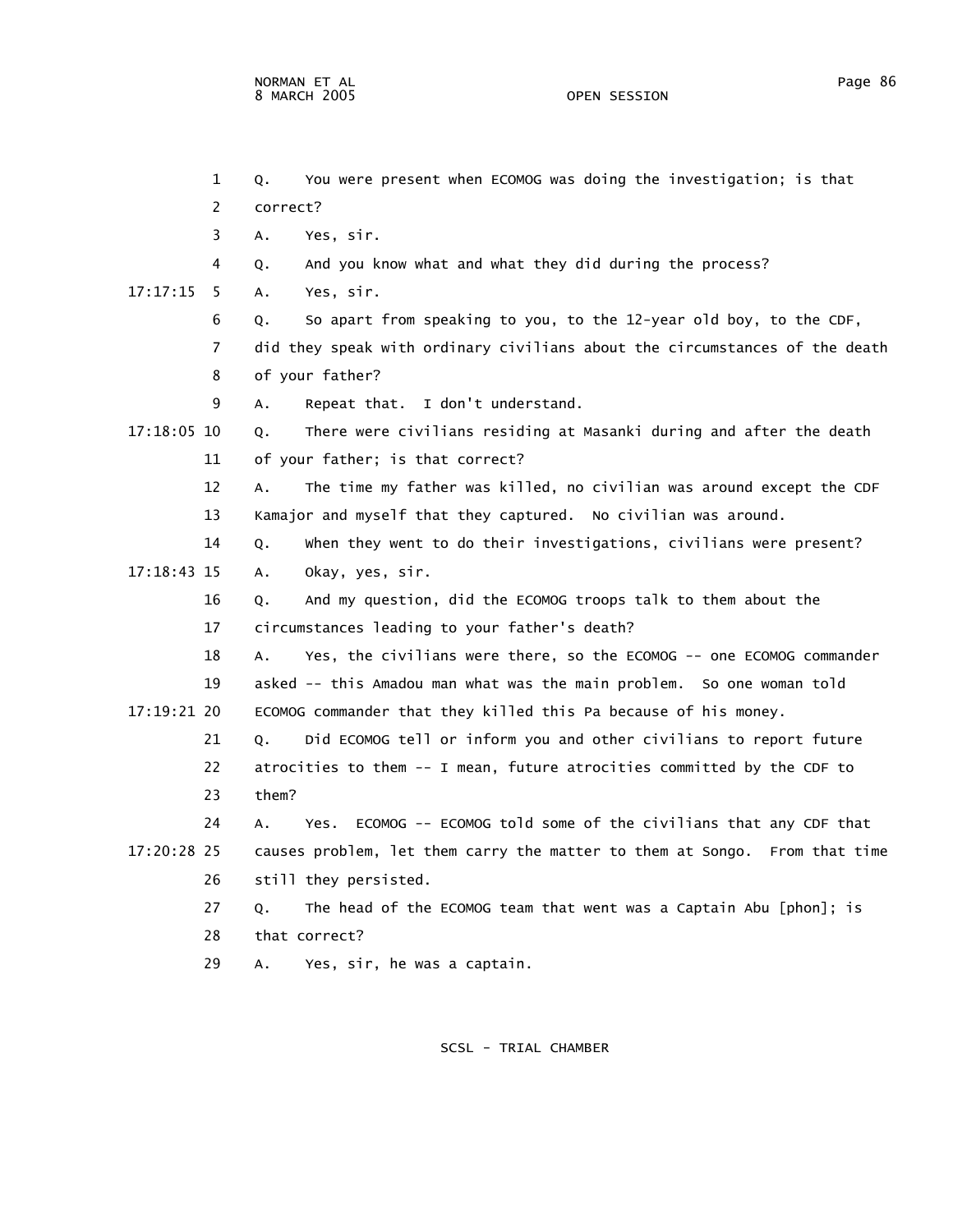|             | 1   | Did he reassure the civilians that ECOMOG was now responsible for the<br>Q. |
|-------------|-----|-----------------------------------------------------------------------------|
|             | 2   | discipline of the Kamajors and that future atrocities would be dealt with   |
|             | 3   | by them?                                                                    |
|             | 4   | No, during that time I was not myself. I was crying bitterly during<br>А.   |
| 17:21:56    | - 5 | that period. The moment I saw my father's corpse in the well, I was not     |
|             | 6   | myself.                                                                     |
|             | 7   | All right. Apart from that occasion, did Captain Abu subsequently<br>Q.     |
|             | 8   | tell you that -- I mean, did he tell you that?                              |
|             | 9   | To say what?<br>Α.                                                          |
| 17:22:23 10 |     | That the ECOMOG troops were now responsible for the discipline of the<br>Q. |
|             | 11  | CDF and that they were going to punish $-$ -                                |
|             | 12  | Yes, sir, after they had killed my father and they've taken the<br>А.       |
|             | 13  | corpse away, they deployed --                                               |
|             | 14  | Could you answer?<br>Q.                                                     |
| 17:22:47 15 |     | At Makang -- Mabang.<br>A.                                                  |
|             | 16  | Did Captain Abu tell you as you were heading for Songo that ECOMOG<br>Q.    |
|             | 17  | was now responsible for the discipline of the Kamajors and the CDF in       |
|             | 18  | general?                                                                    |
|             | 19  | All that day I cannot tell. I was in a state of confusion.<br>A.<br>I am    |
| 17:23:22 20 |     | unable to tell.                                                             |
|             | 21  | Did you see Captain Abu subsequent to that day?<br>Q.                       |
|             | 22  | Yes, later I saw the man after that time.<br>Α.                             |
|             | 23  | And he told you that your father's death was still under<br>Q.              |
|             | 24  | investigation?                                                              |
| 17:23:53 25 |     | Yes, he only advised us that we should be patient, as they are<br>А.        |
|             | 26  | continuing their investigation about the father's death, but they decided   |
|             | 27  | at Benguema barracks while the corpses was the mortuary.                    |
|             | 28  | And did he assure you that those responsible for your father's death<br>Q.  |
|             | 29  | would be punished by them?                                                  |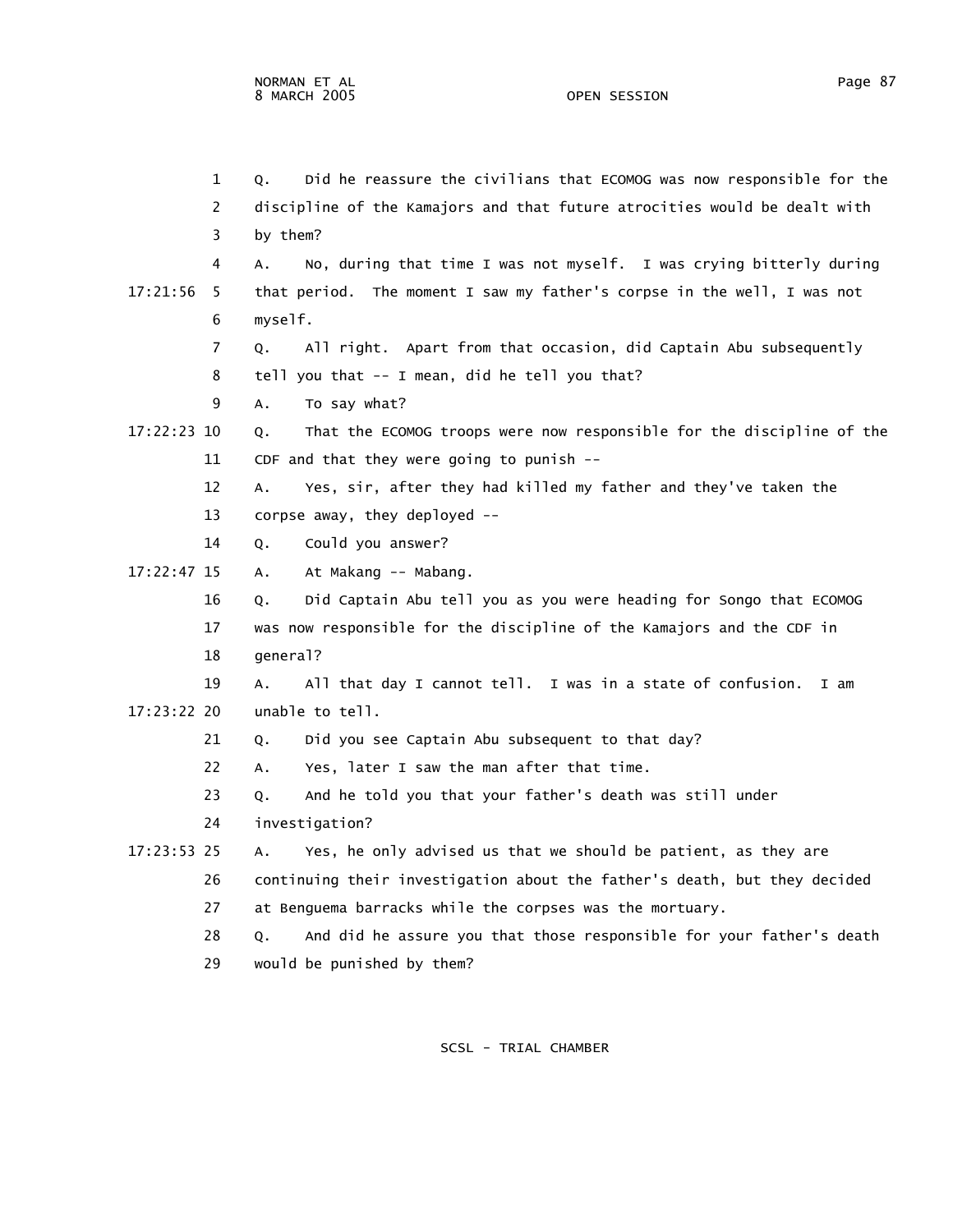|              | 1  | During that time, sir, the man only encouraged us because we were at<br>Α.  |
|--------------|----|-----------------------------------------------------------------------------|
|              | 2  | the CID making statement, because inside the CID making statement they      |
|              | 3  | invited the men to come to the CID, but no way they could be brought there, |
|              | 4  | sir.                                                                        |
| $17:25:19$ 5 |    | In 1998 it was ECOMOG troops that were occupying Benguema Barracks;<br>Q.   |
|              | 6  | is that right?                                                              |
|              | 7  | Yes, sir, 1998 it was the ECOMOG troop that was in the Benguema<br>А.       |
|              | 8  | barracks.                                                                   |
|              | 9  | Did you ever make a report at the CID? I mean, personally did you go<br>Q.  |
| 17:26:12 10  |    | to the CID and make a report about your father's death?                     |
|              | 11 | Yes, I made a report for my father's death at the CID. That was the<br>Α.   |
|              | 12 | time when my father's corpse was in the mortuary, sir.                      |
|              | 13 | PRESIDING JUDGE: What was it, that this witness, Mr Williams, who           |
|              | 14 | went with the CID and retrieved the remains from the well?                  |
| 17:26:47 15  |    | MR WILLIAMS: Yes, My Lord. The ECOMOG, My Lord.                             |
|              | 16 | THE WITNESS: Yes, sir. Yes, it was the CID men that came with us.           |
|              | 17 | They snagged my father in the well until they retrieved him from the well.  |
|              | 18 | They gave us the pictures. From there they took the corpse to the           |
|              | 19 | mortuary.                                                                   |
| 17:27:18 20  |    | MR WILLIAMS:                                                                |
|              | 21 | You said these people owed your father -- I mean, that your father<br>Q.    |
|              | 22 | gave money to as loan. They were civilians; right?                          |
|              | 23 | well, these boys were civilians. When the war came, all of them took<br>А.  |
|              | 24 | arms. They said they were CDF.                                              |
| 17:28:08 25  |    | Were they organised by the paramount chiefs in the area, the local<br>Q.    |
|              | 26 | leaders in the area organised by them?                                      |
|              | 27 | well, I was unable to know whether they organised them. The only<br>A.      |
|              | 28 | thing I know that at any time the CDF summoned a meeting, the paramount     |
|              | 29 | chief was always inclusive. That is Charles Caulker.                        |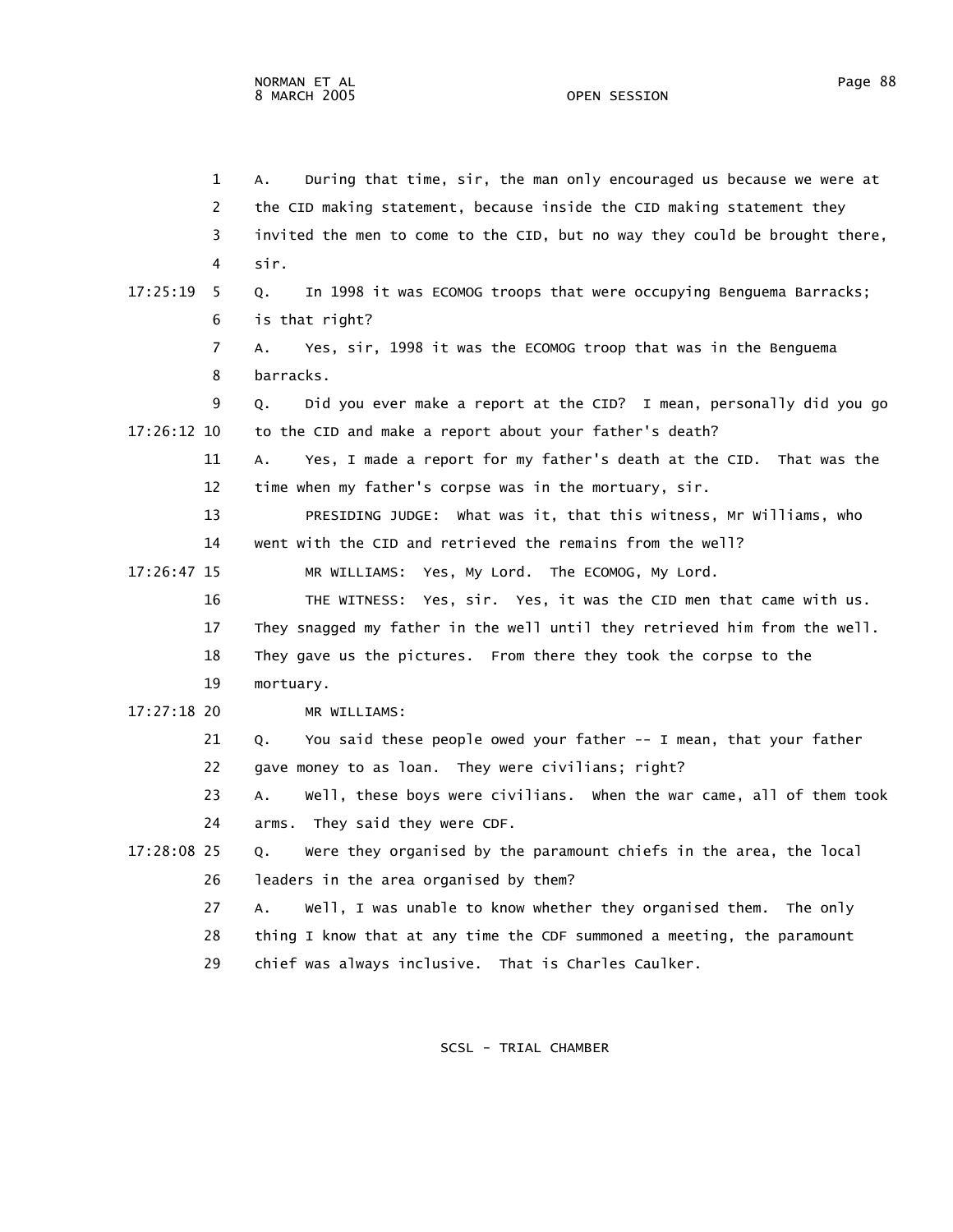OPEN SESSION

|               | $\mathbf{1}$ | PRESIDING JUDGE: How is Caulker spelled?                                   |
|---------------|--------------|----------------------------------------------------------------------------|
|               | 2            | THE WITNESS: C-A-U-L-K-E-R.                                                |
|               | 3            | PRESIDING JUDGE: Charles?                                                  |
|               | 4            | THE WITNESS: Caulker.                                                      |
| 17:29:24      | -5           | PRESIDING JUDGE: CO.                                                       |
|               | 6            | MR WILLIAMS: C-A-U-L-K-E-R.                                                |
|               | 7            | PRESIDING JUDGE: Caulker, I see.                                           |
|               | 8            | MR WILLIAMS: Yes.                                                          |
|               | 9            | Madam, did you say --<br>Q.                                                |
| $17:29:47$ 10 |              | PRESIDING JUDGE: I've been writing Cooker. I'll change my records.         |
|               | 11           | MR WILLIAMS:                                                               |
|               | 12           | Did you say it was Charles Caulker who gave -- did you say Charles<br>Q.   |
|               | 13           | Caulker gave the go ahead for the CDF or the Kamajors to go in search of   |
|               | 14           | your father?                                                               |
| 17:30:23 15   |              | when the Honourable Alex Koroma advised the men, it was Charles<br>Α.      |
|               | 16           | Caulker who struck the table and said the CDF should go in search of my    |
|               | 17           | father, yes.                                                               |
|               | 18           | Did you ever see General Maxwell Khobe at Masanki? Did you ever see<br>О.  |
|               | 19           | him there?                                                                 |
| 17:31:16 20   |              | No, I don't know him personally, except that I heard about him.<br>А.      |
|               | 21           | when did you first hear the name Maxwell Khobe? Early part of 1998?<br>0.  |
|               | 22           | This Maxwell Khobe the first time I heard his name that was the time<br>A. |
|               | 23           | when the AFRC were -- were removed from the city. That was the time        |
|               | 24           | I heard the name Maxwell Khobe.                                            |
| 17:32:15 25   |              | That was in February 1998?<br>Q.                                           |
|               | 26           | well, I cannot remember the date.<br>Α.                                    |
|               | 27           | Do you know that he was later made head of the Sierra Leone Armed<br>Q.    |
|               | 28           | Forces?                                                                    |
|               | 29           | Yes, sir.<br>Α.                                                            |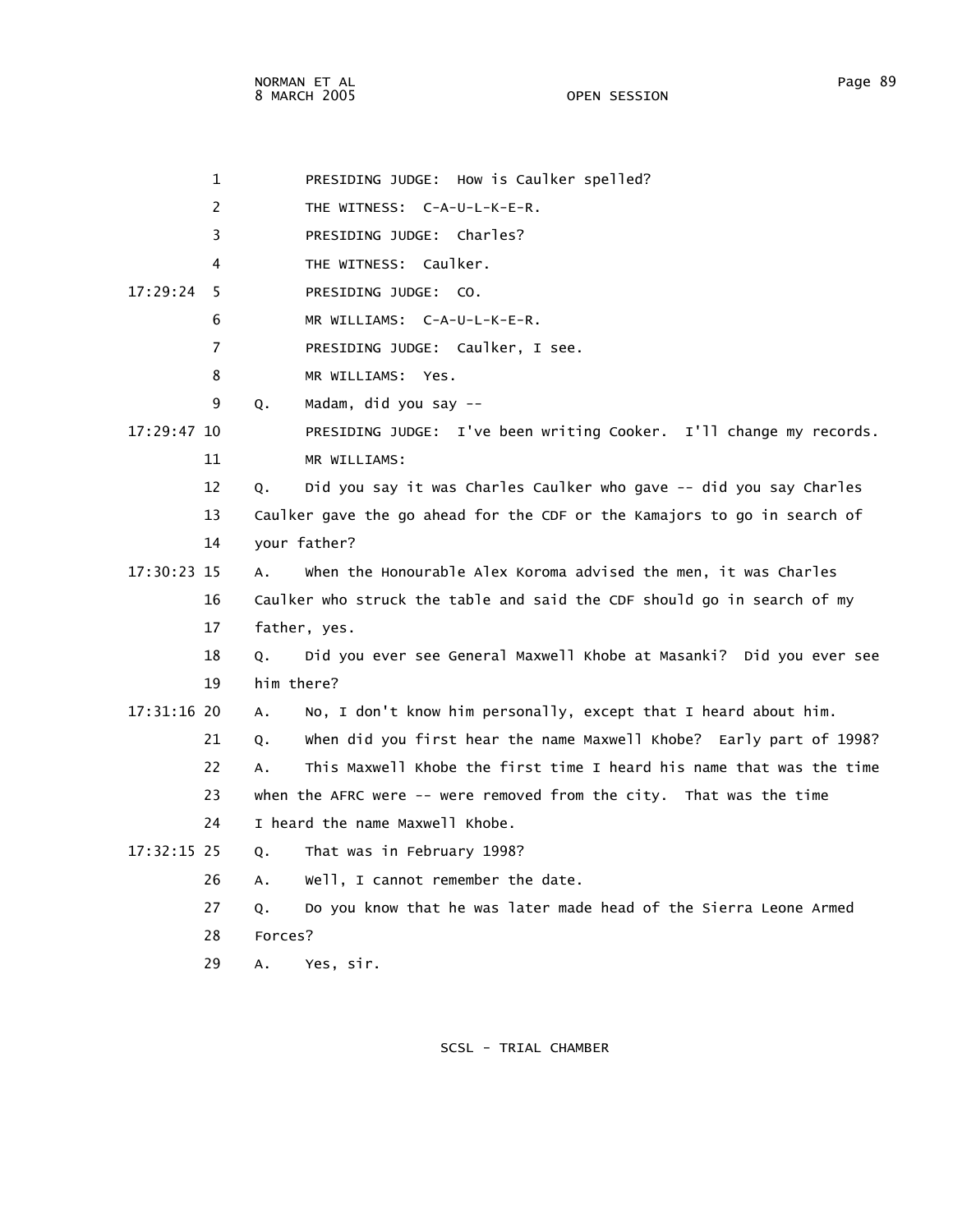1 PRESIDING JUDGE: Was made what? 2 MR WILLIAMS: That General Maxwell Khobe was subsequently made 3 commander -- or chief of the Armed Forces of Sierra Leone, My Lord. 4 PRESIDING JUDGE: She says she knows? 17:33:19 5 MR WILLIAMS: Yes, My Lord. 6 Q. And do you know that the CDF was put under the direct control of 7 General Maxwell Khobe? 8 A. No. 9 Q. May I ask you this question, Madam Witness, could you tell the 17:34:31 10 Court -- My Lord, she's indicating? 11 PRESIDING JUDGE: Hmm, Madam. 12 THE WITNESS: I want to drink. 13 PRESIDING JUDGE: Please give her some water. Madam, we only have 14 water here. We're sorry we can't offer you more. Is water all right for 17:35:11 15 you? 16 THE WITNESS: Yes, sir. 17 PRESIDING JUDGE: You can serve yourself, madam, Madam Witness, if 18 you need some more water, you can serve yourself. We'll wait. We'll wait 19 for you. If you want to drink more water you can serve yourself. We'll 17:35:36 20 wait for you. Are you all right? 21 THE WITNESS: Yes, sir. 22 MR WILLIAMS: 23 Q. Madam witness, are you in a position to tell this Court why your 24 father -- why the CDF was so desperate to get your father? Why? 17:36:05 25 A. Um-hum. The CDF I know they killed my -- they killed my dad because 26 he was a man that had money. He was a farmer. He was a businessman. He 27 gave money to people. 28 PRESIDING JUDGE: Wait, wait, please. Because your father was a rich 29 man? He had money?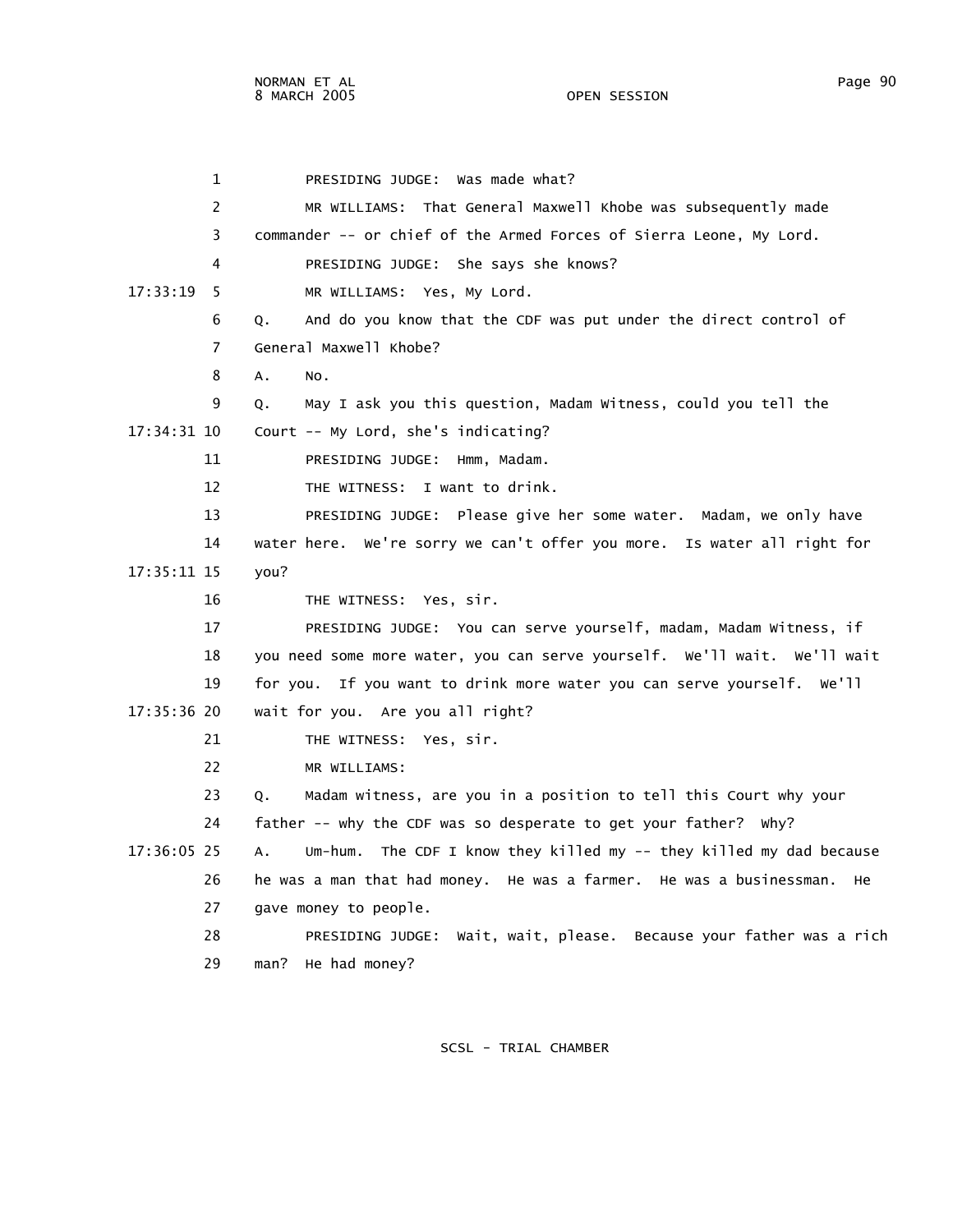1 THE WITNESS: Yes, sir. 2 PRESIDING JUDGE: Yes, continue, madam. 3 THE WITNESS: He loaned people rice. He loaned them palm oil. So 4 even some of them the debt was -- if the time reached to pay them, if they 17:37:28 5 are unable to pay, they defer the payment. 6 MR WILLIAMS: 7 Q. Finally, Madam Witness, are those not benevolent gestures that should 8 have made people love your father? 9 A. My father, anyway people pretended that they loved him, but because 17:38:15 10 of his money, because he loaned people money, they never loved him for that 11 because he's man who worked hard. 12 Q. Madam Witness, kindly accept my sympathy for the loss of your father? 13 MR WILLIAMS: There will be no further questions, My Lord. 14 JUDGE BOUTET: Thank you. Counsel for the first accused Mr Jabbi. 17:39:21 15 CROSS-EXAMINED BY MR JABBI: 16 Q. Now, madam witness, allow me to join counsel who just cross-examined 17 you to express sympathy for loss of your father. 18 A. Yes, sir. 19 Q. I will just ask you a few questions. Now talking about the 1997 17:40:14 20 incident. According to you, the CDF attacked your father's house on the 21 23rd of December 1997? 22 A. Yes, sir. 23 Q. A few days after that, the honourable member for the area and the 24 paramount chief of Bumpeh Chiefdom called a meeting to deal with precisely 17:41:01 25 that question; is that correct? 26 A. Not the honourable. It was not just Caulker, it was Alex Koroma, the 27 former honourable that summoned the meeting. 28 Q. Yes, my question is that the meeting was organised precisely to deal 29 with the report against the CDF; is that correct?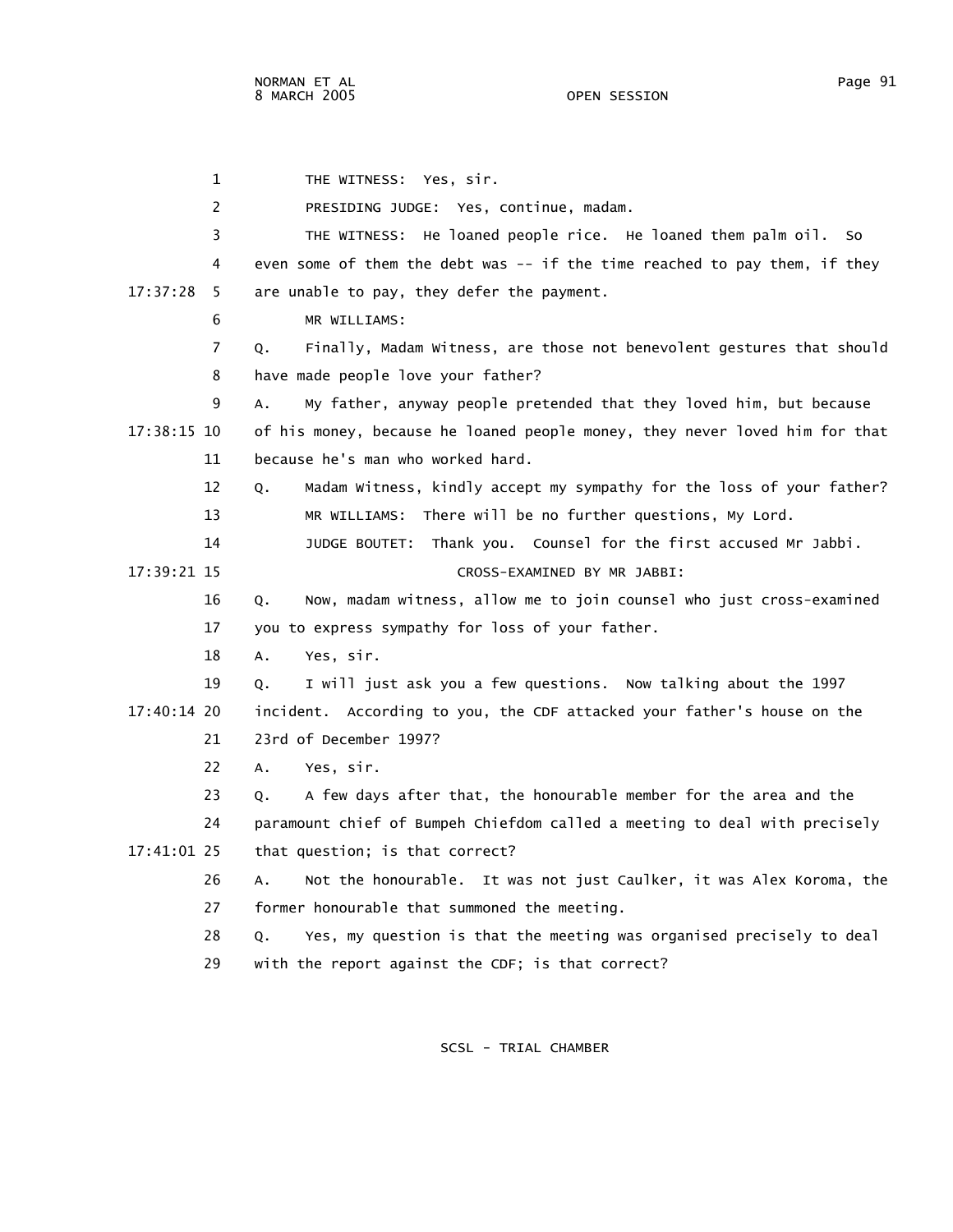|             | 1  | well, according to this honourable who summoned the meeting, who           |  |
|-------------|----|----------------------------------------------------------------------------|--|
|             | 2  | summoned the CDF, in my presence he advised the CDF.                       |  |
|             | 3  | Now, you are very sure that the meeting took place in December 1997;       |  |
|             | 4  | not so, the meeting?                                                       |  |
| 17:42:09    | -5 | Yes, sir.                                                                  |  |
|             | 6  | But you were not sure of the exact date?                                   |  |
|             | 7  | No, I only know that after -- after they had made the first attack,        |  |
|             | 8  | which was December the 23rd, a few days later the Honourable Alex Koroma   |  |
|             | 9  | summoned a meeting.                                                        |  |
| 17:42:37 10 |    | Was it perhaps after Christmas that the meeting was held?                  |  |
|             | 11 | Yes, Christmas has already passed.                                         |  |
|             | 12 | But definitely before the end of December; not so?                         |  |
|             | 13 | well, it could be so.                                                      |  |
|             | 14 | Now, your father was invited to that meeting; was he?                      |  |
| 17:43:16 15 |    | Yes, the honourable invited my father to the meeting, but my father        |  |
|             | 16 | refused to go to the meeting. He asked his children to be present.         |  |
|             | 17 | Was your father told what the purpose of the meeting would be?             |  |
|             | 18 | Yes, the honourable explained to the Pa. That's Alex Koroma.               |  |
|             | 19 | what explanation did the honourable make to your father as the             |  |
| 17:44:18 20 |    | purpose of the meeting?                                                    |  |
|             | 21 | well, when my papa made the report about the attack and the looting        |  |
|             | 22 | they did in his house in December 23rd, the honourable told my father that |  |
|             | 23 | he is going to summon a meeting in Waterloo to advise the CDF so that they |  |
|             | 24 | could stop what they are doing. So that is why he wanted my father to be   |  |
| 17:44:32 25 |    | present at the meeting.                                                    |  |
|             | 26 | Your father did not, however, attend the meeting?                          |  |
|             | 27 | No, my father didn't go. He said because they are planning to kill         |  |
|             | 28 | him, maybe they will have means to.                                        |  |
|             | 29 | Did the honourable member at that meeting, Honourable Alex Koroma,         |  |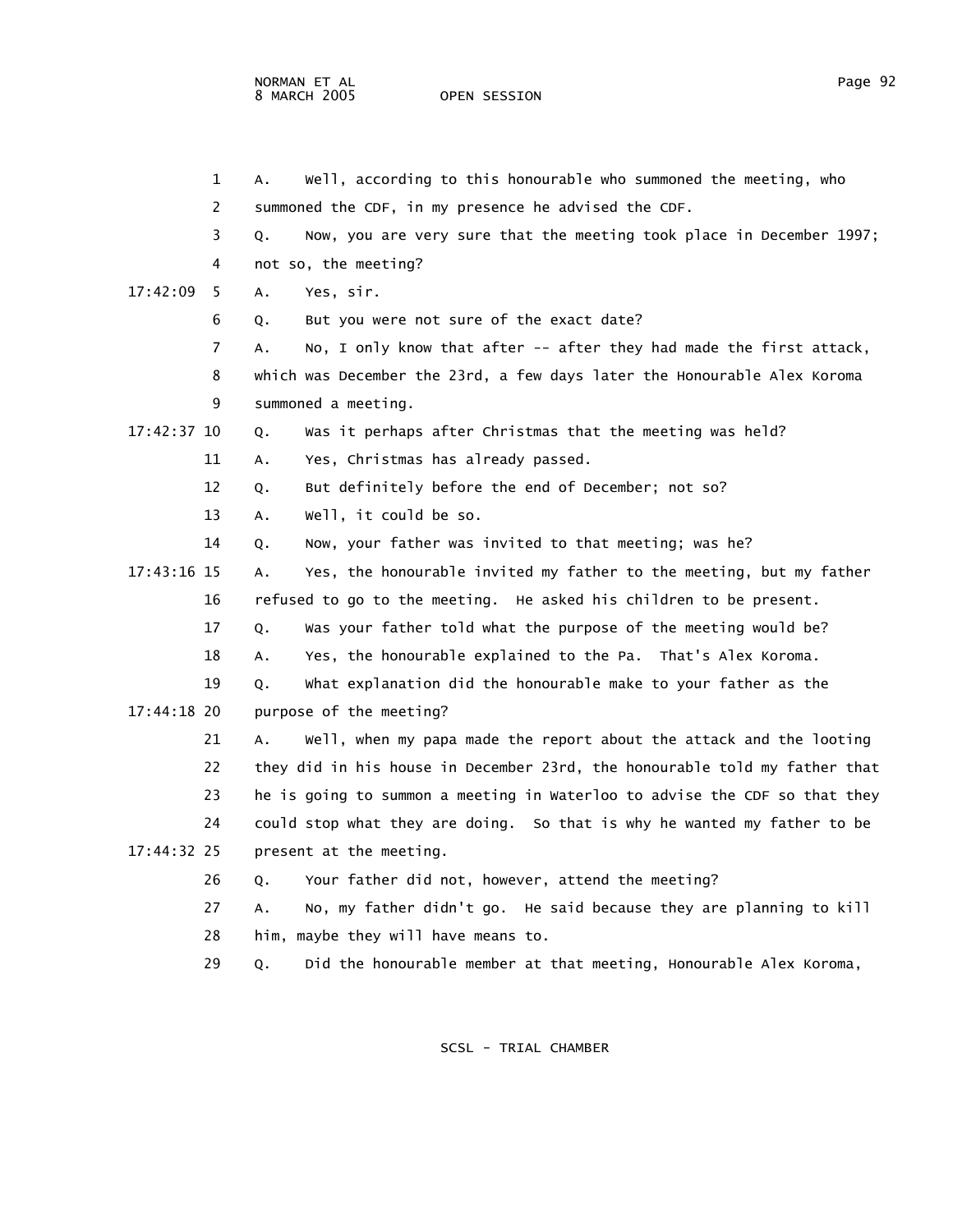NORMAN ET AL PAGE AND THE SERVICE SERVICE SERVICE SERVICE SERVICE SERVICE SERVICE SERVICE SERVICE SERVICE SERVICE SERVICE SERVICE SERVICE SERVICE SERVICE SERVICE SERVICE SERVICE SERVICE SERVICE SERVICE SERVICE SERVICE SERV 8 MARCH 2005 OPEN SESSION

|             | $\mathbf 1$ |            | did he in fact carry out what he said he was going to do?               |
|-------------|-------------|------------|-------------------------------------------------------------------------|
|             | 2           | А.         | well, he spoke -- he said exactly what he wanted to say when he         |
|             | 3           |            | advised them to forget about the Pa.                                    |
|             | 4           | Q.         | Now, the next incident you narrate, according to you, took place on     |
| 17:47:08    | - 5         |            | the 11th of May 1998; is that correct?                                  |
|             | 6           | Α.         | The incident that took place?                                           |
|             | 7           | Q.         | Yes, the next -- after that meeting the next incident you have          |
|             | 8           |            | narrated to the Court, according to you, took place on Sunday, 11th May |
|             | 9           | 1998?      |                                                                         |
| 17:47:37 10 |             | Α.         | Yes, sir.                                                               |
|             | 11          | Q.         | That is at least four months after that meeting; is that correct?       |
|             | 12          | А.         | Yes, sir. Yes, sir.                                                     |
|             | 13          | Q.         | Do you know --                                                          |
|             | 14          |            | [Microphone not activated]<br>PRESIDING JUDGE:                          |
| 17:48:06 15 |             |            | MR JABBI: Pardon, My Lord?                                              |
|             | 16          |            | PRESIDING JUDGE: [Microphone not activated]                             |
|             | 17          |            | MR JABBI: After the Koroma meeting. Four months after the Koroma        |
|             | 18          |            | meeting, the next incident she narrated took place in May 1998.         |
|             | 19          |            | THE WITNESS: Yes, sir.                                                  |
| 17:48:29 20 |             |            | MR JABBI:                                                               |
|             | 21          | Q.         | Do you know who was in control of the government of the country by      |
|             | 22          | that time? |                                                                         |
|             | 23          | А.         | Yes, during that time Tejan Kabbah had returned.                        |
|             | 24          | Q.         | Do you know when Tejan Kabbah returned to power around that time?       |
| 17:49:05 25 |             | А.         | I am unable to tell the date or the time, but I knew he had returned    |
|             | 26          | 1998.      |                                                                         |
|             | 27          |            | PRESIDING JUDGE:<br>Mr Jabbi, want to put the dates to her?             |
|             | 28          |            | MR JABBI: Yes, indeed, My Lord.                                         |
|             | 29          |            | Please.<br>PRESIDING JUDGE:                                             |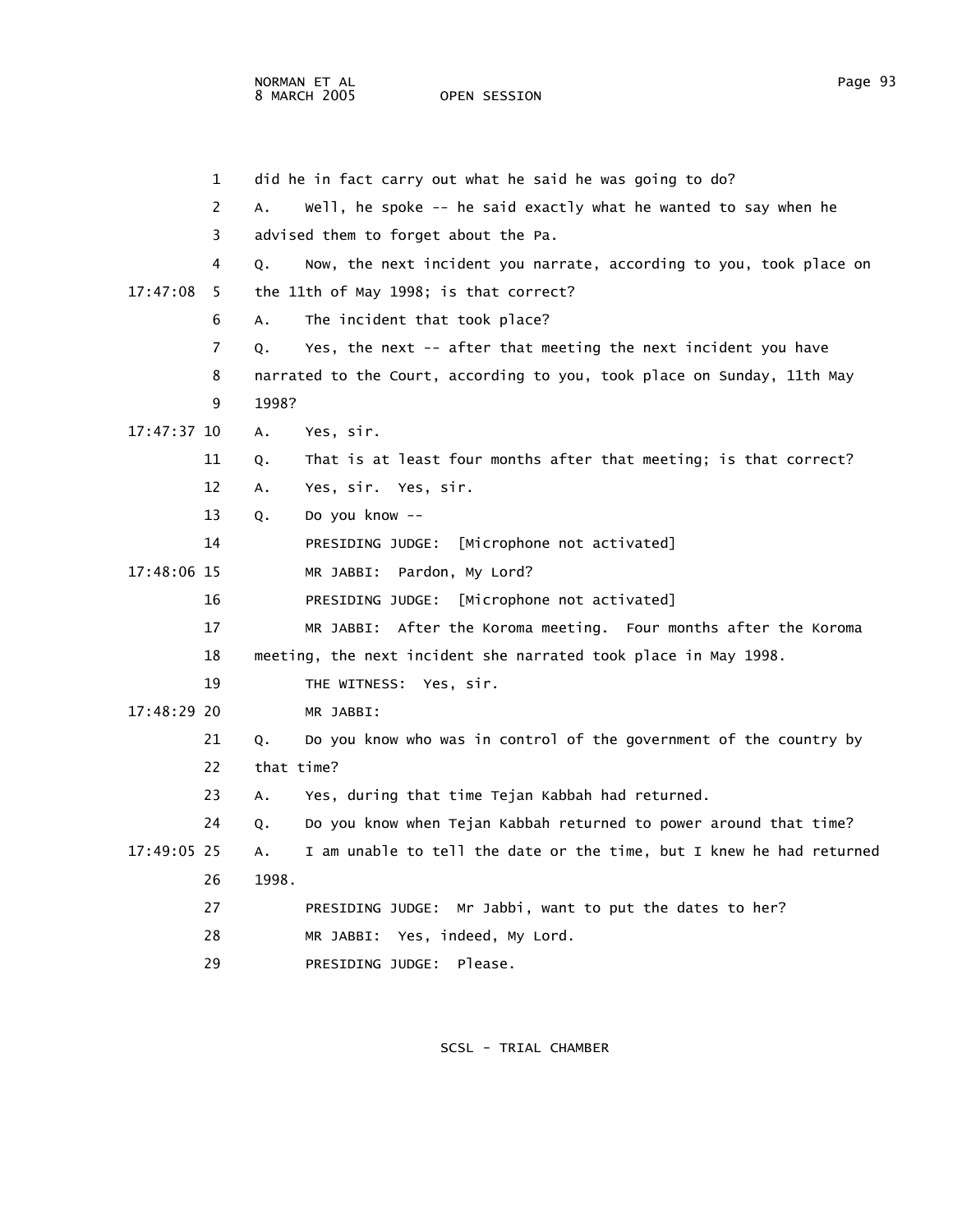|             | 1  | MR JABBI:                                                                   |
|-------------|----|-----------------------------------------------------------------------------|
|             | 2  | If suggested to you that he had returned to power in early March<br>Q.      |
|             | 3  | would your memory be jogged? Early March 1998.                              |
|             | 4  | I can't remember exactly.<br>А.                                             |
| 17:50:03    | -5 | Were you in a position by May 1998 to say whether Tejan Kabbah had<br>Q.    |
|             | 6  | returned to power for a few months at least? By May 1998.                   |
|             | 7  | If what?<br>А.                                                              |
|             | 8  | By May 1998, when that incident took place, were you in a position to<br>Q. |
|             | 9  | say that Tejan Kabbah had returned to power at least a few months earlier?  |
| 17:50:41 10 |    | I know that during that 1998 I just know that Tejan Kabbah had been<br>А.   |
|             | 11 | returned to power. He told people to stop killing.                          |
|             | 12 | In the actual incident that you narrated when your father, according<br>Q.  |
|             | 13 | to you, ran away from the CDF attack, according to you at Mabang, in your   |
|             | 14 | evidence you said that as your father was running away he was being told to |
| 17:51:44 15 |    | stop but he did not stop.                                                   |
|             | 16 | Yes.<br>А.                                                                  |
|             | 17 | He continued running.<br>Q.                                                 |
|             | 18 | Yes, sir.<br>А.                                                             |
|             | 19 | Was that in daylight or at night?<br>Q.                                     |
| 17:51:59 20 |    | At night. By then the moon was shining.<br>Α.                               |
|             | 21 | You also said that he continued running towards a water well.<br>Q.         |
|             | 22 | Yes, sir.<br>Α.                                                             |
|             | 23 | Is that correct?<br>Q.                                                      |
|             | 24 | Yes, sir.<br>А.                                                             |
| 17:52:44 25 |    | Is that the same well in which his body was ultimately found?<br>Q.         |
|             | 26 | No, sir.<br>A.                                                              |
|             | 27 | This was a different well?<br>Q.                                            |
|             | 28 | Yes, sir.<br>Α.                                                             |
|             | 29 | I put it to you that it was the very same well?<br>Q.                       |
|             |    |                                                                             |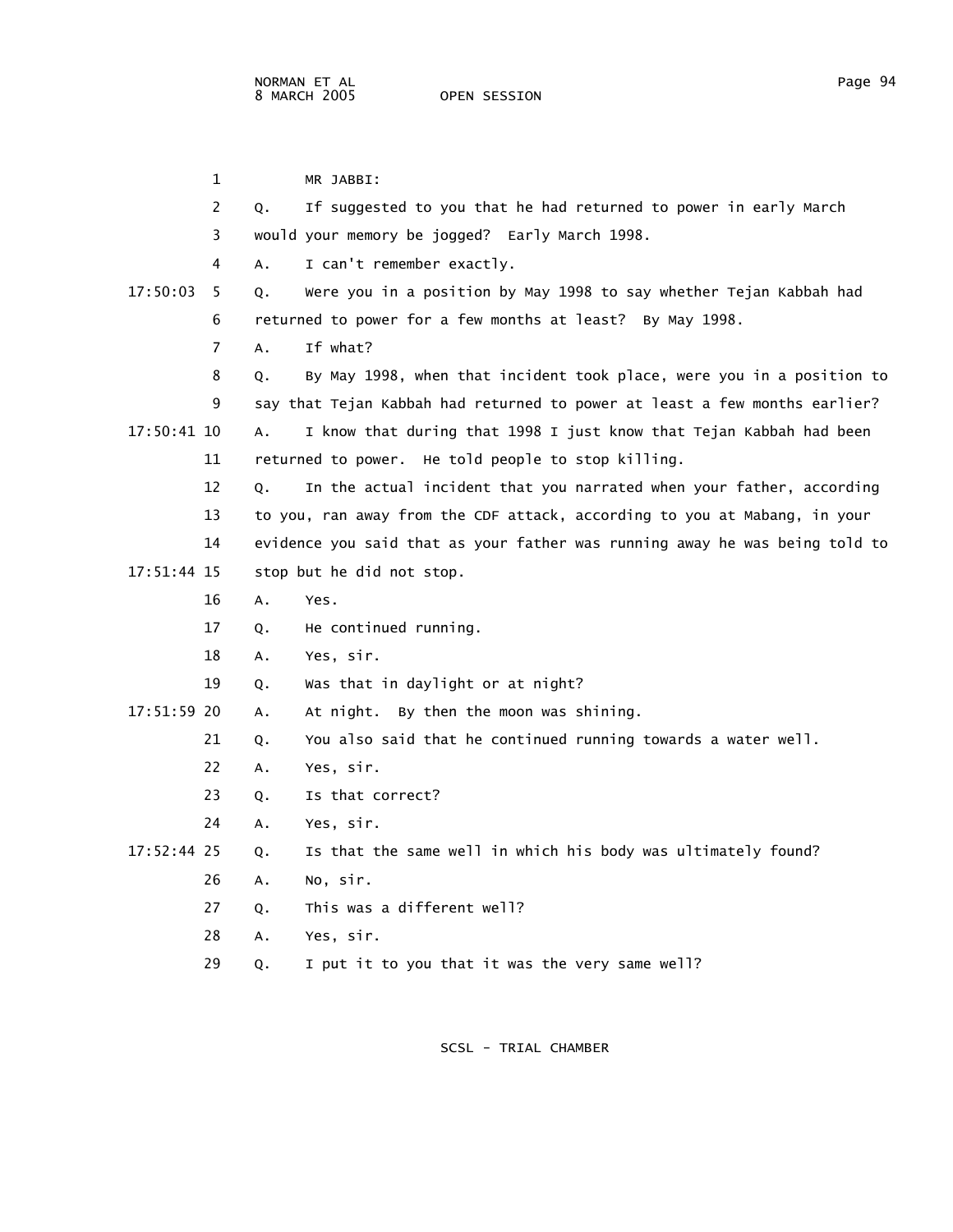OPEN SESSION

|             | 1              | It was not the same well.<br>А.                                             |
|-------------|----------------|-----------------------------------------------------------------------------|
|             | 2              | According to you, the CDF were not united in wanting to kill your<br>Q.     |
|             | 3              | father. Not all of them wanted to kill your father, according to you; is    |
|             | 4              | that correct?                                                               |
| 17:54:22    | - 5            | That was not what I said. I said only one person that was not<br>А.         |
|             | 6              | included.                                                                   |
|             | $\overline{7}$ | JUDGE THOMPSON: Learned counsel, that is the state of the evidence.         |
|             | 8              | There was no talk about disunity. That's precisely the state of the         |
|             | 9              | evidence to the best of my recollection. But, of course, I stand            |
| 17:54:49 10 |                | corrected.                                                                  |
|             | 11             | JUDGE BOUTET: That was my recollection too. The one by the name of          |
|             | 12             | Serry. That is the only evidence in this respect.                           |
|             | 13             | MR JABBI: My Lord, I agree entirely with that, but I believe I was          |
|             | 14             | entitled to probe the possibility of disagreement among them.               |
| 17:55:05 15 |                | JUDGE THOMPSON: You're perfectly entitled, counsel.                         |
|             | 16             | MR JABBI: Thank you, My Lord.                                               |
|             | 17             | So, because of the behaviour Serry, as you have said, would you agree<br>Q. |
|             | 18             | that the CDF were not all of the same mind in wanting to kill your father?  |
|             | 19             | They all had the same mind to kill my father, except for this Serry,<br>А.  |
| 17:55:41 20 |                | who was not a party.                                                        |
|             | 21             | And Serry was CDF himself, was he?<br>Q.                                    |
|             | 22             | Yes, sir. Yes, sir.<br>А.                                                   |
|             | 23             | Serry took quite some risk to indicate that he did not agree with his<br>Q. |
|             | 24             | companions; not so?                                                         |
| 17:56:12 25 |                | Yes, sir.<br>A.                                                             |
|             | 26             | To the extent that he was happily beaten up, according to you?<br>Q.        |
|             | 27             | Yes, sir.<br>Α.                                                             |
|             | 28             | And it was this same Serry, notwithstanding he had been beaten up for<br>Q. |
|             | 29             | not showing agreement with his companions, that also found opportunity to   |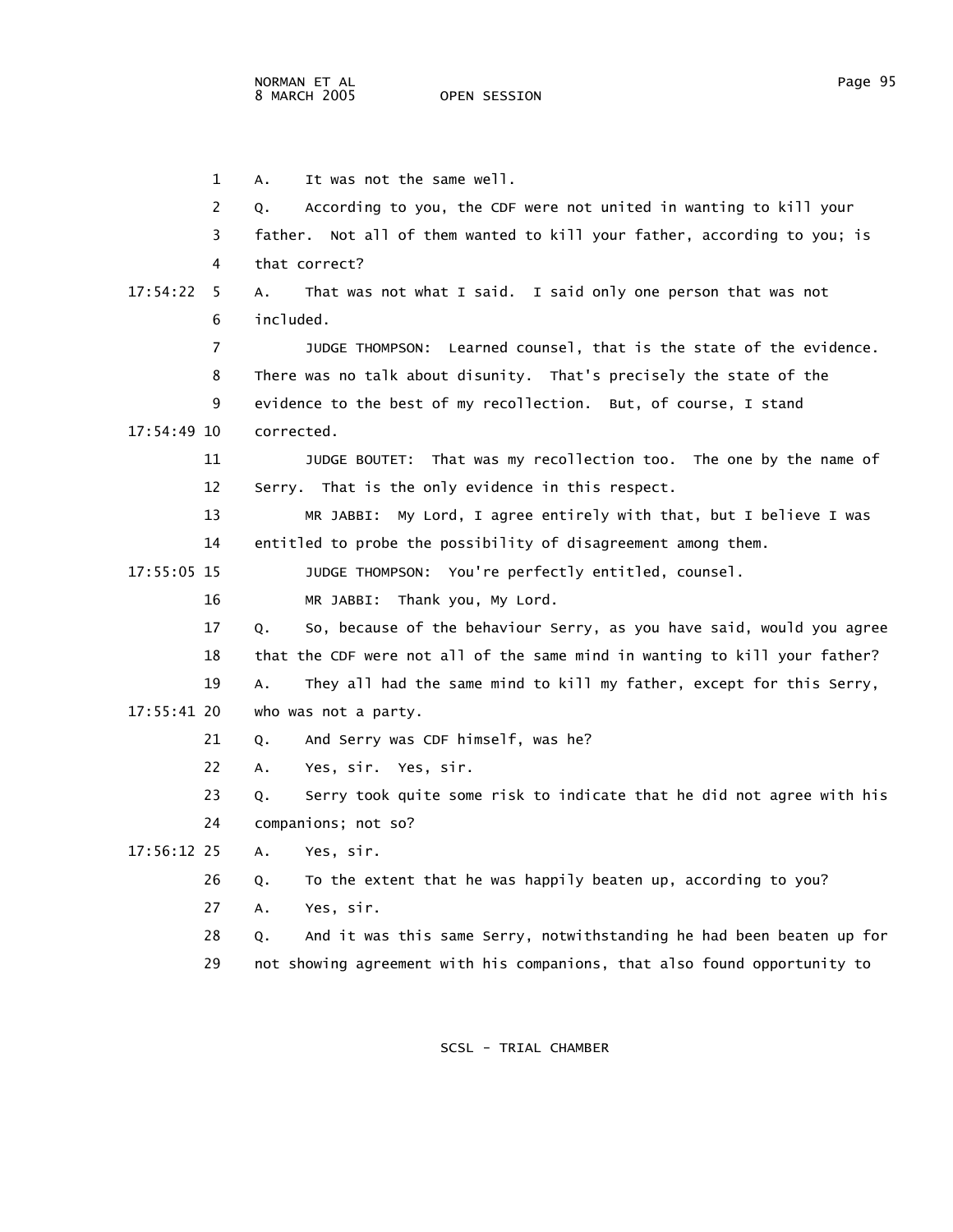NORMAN ET AL Page 96 8 MARCH 2005

 1 release you on that occasion, according to your evidence; is that correct? 2 A. Yes, sir. 3 PRESIDING JUDGE: Carried her to a road junction. 4 MR JABBI: Indeed, My Lord. 17:57:08 5 PRESIDING JUDGE: Yes. 6 MR JABBI: 7 Q. Serry also took you away from the scene to a road junction to give 8 you your freedom? 9 A. Yes, sir. 17:57:16 10 Q. No doubt you were grateful to Serry, weren't you? 11 A. Yes, sir. 12 Q. You were able to report to ECOMOG all that had happened? 13 A. Yes, sir. 14 Q. You have also in your evidence shown great detail in knowing who did 17:58:20 15 what on each occasion; not so? 16 A. What? 17 Q. You have given a lot of detail about persons who did various things 18 during the alleged killing of your father, haven't you? 19 A. Well, I only spoke of the people who killed my father. 17:58:57 20 Q. Yes, what I mean is that you knew specifically who did what 21 particular action in the process of the alleged killing of your father. 22 Knowing them by name, knowing them individually, doing this and that? 23 A. Yes, sir. Yes, sir, I know them, I saw them. 24 Q. And according to you, you made a statement to the CID of the events 17:59:51 25 of the previous day; is that correct? 26 A. Yes, I made a statement to the CID officers. The following day the 27 CID officers came along with me to rescue the body from the water well -- 28 to remove the body from the water well, rather. 29 Q. Just before that can you tell the Court if you repeated -- was the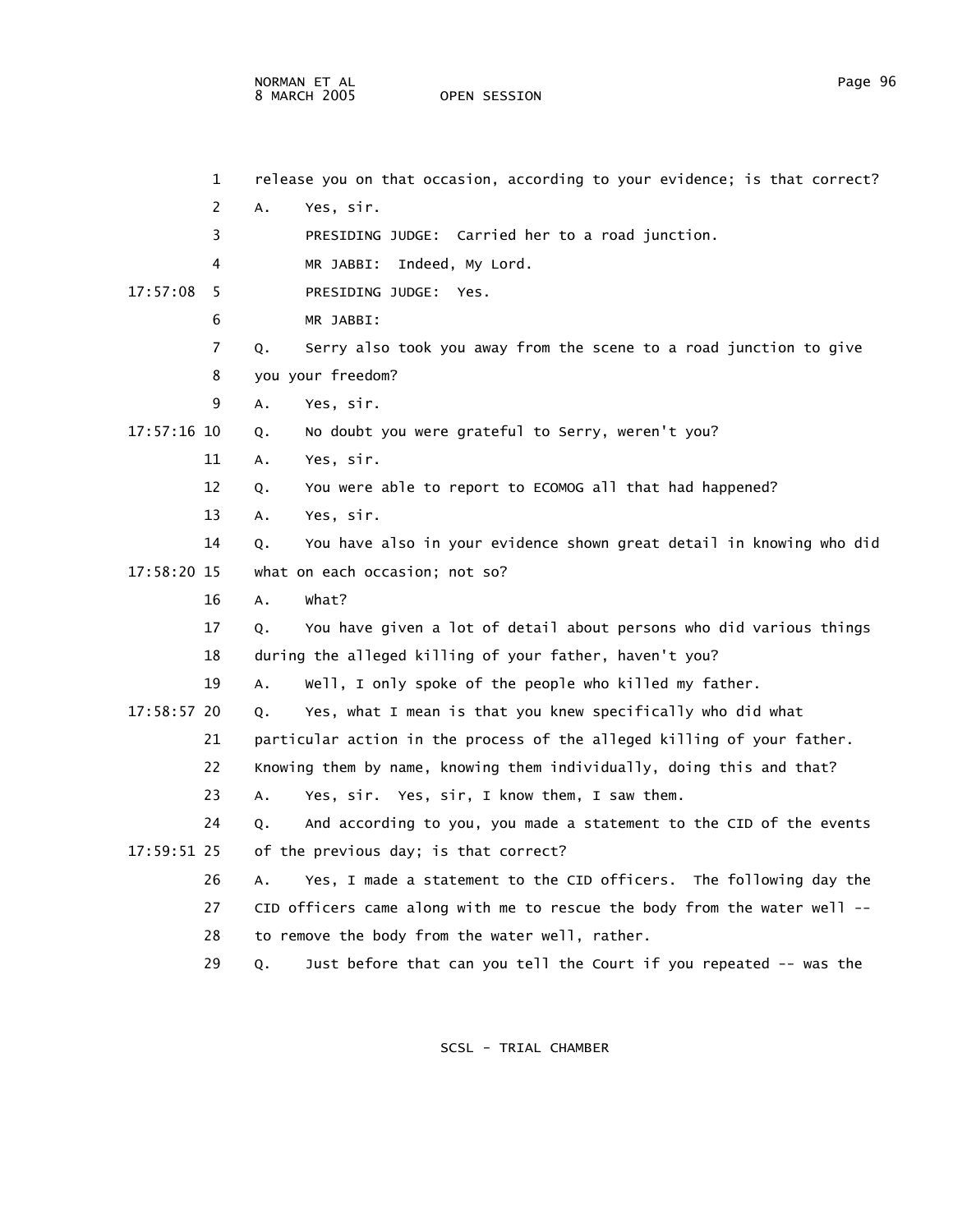NORMAN ET AL Page 97

OPEN SESSION

|               | $\mathbf{1}$ | statement written down by the way?                                          |
|---------------|--------------|-----------------------------------------------------------------------------|
|               | 2            | Yes, sir, it was written, and in fact I was not alone in that<br>А.         |
|               | 3            | statement. I made statement and my brothers also made statement.            |
|               | 4            | How many of your brothers made statement?<br>Q.                             |
| $18:00:51$ 5  |              | I made statement, two of my brothers also made statement, and also<br>Α.    |
|               | 6            | one of my mothers. Four of us in all made statement at the CID.             |
|               | 7            | And all those statements were written down, were they?<br>Q.                |
|               | 8            | Well, yes, because when I was making my statement I saw them writing.<br>Α. |
|               | 9            | Was your own statement read over to you?<br>Q.                              |
| 18:01:40 10   |              | From since we made the statement?<br>А.                                     |
|               | 11           | PRESIDING JUDGE: Are you referring to the CID statement?                    |
|               | 12           | MR JABBI: The statement she made at CID, My Lord.                           |
|               | 13           | PRESIDING JUDGE: At the CID?                                                |
|               | 14           | MR JABBI: Yes, My Lord.                                                     |
| 18:01:58 15   |              | PRESIDING JUDGE: Do you want to tender it?                                  |
|               | 16           | I have not formulated that intention yet.<br>MR JABBI:                      |
|               | 17           | PRESIDING JUDGE: Anyway, you may proceed.                                   |
|               | 18           | MR JABBI:                                                                   |
|               | 19           | My last question was whether your statement to the CID, which<br>0.         |
| $18:02:12$ 20 |              | according to you was being written down, was read over to you after you     |
|               | 21           | finished. Was it?                                                           |
|               | 22           | Since the time we made that statement, the following day they ask us<br>A.  |
|               | 23           | to go and remove the body --                                                |
|               | 24           | Q.<br>NO.                                                                   |
| 18:02:34 25   |              | PRESIDING JUDGE: Madam Witness, when the CID wrote the statement,           |
|               | 26           | did they read it back to you after they had written it?                     |
|               | 27           | THE WITNESS: Yes, after the CIDs have obtained the statement from           |
|               | 28           | all of us, they read it. After which they tried to go along with -- they    |
|               | 29           | tried to bring the CDF who did the act.                                     |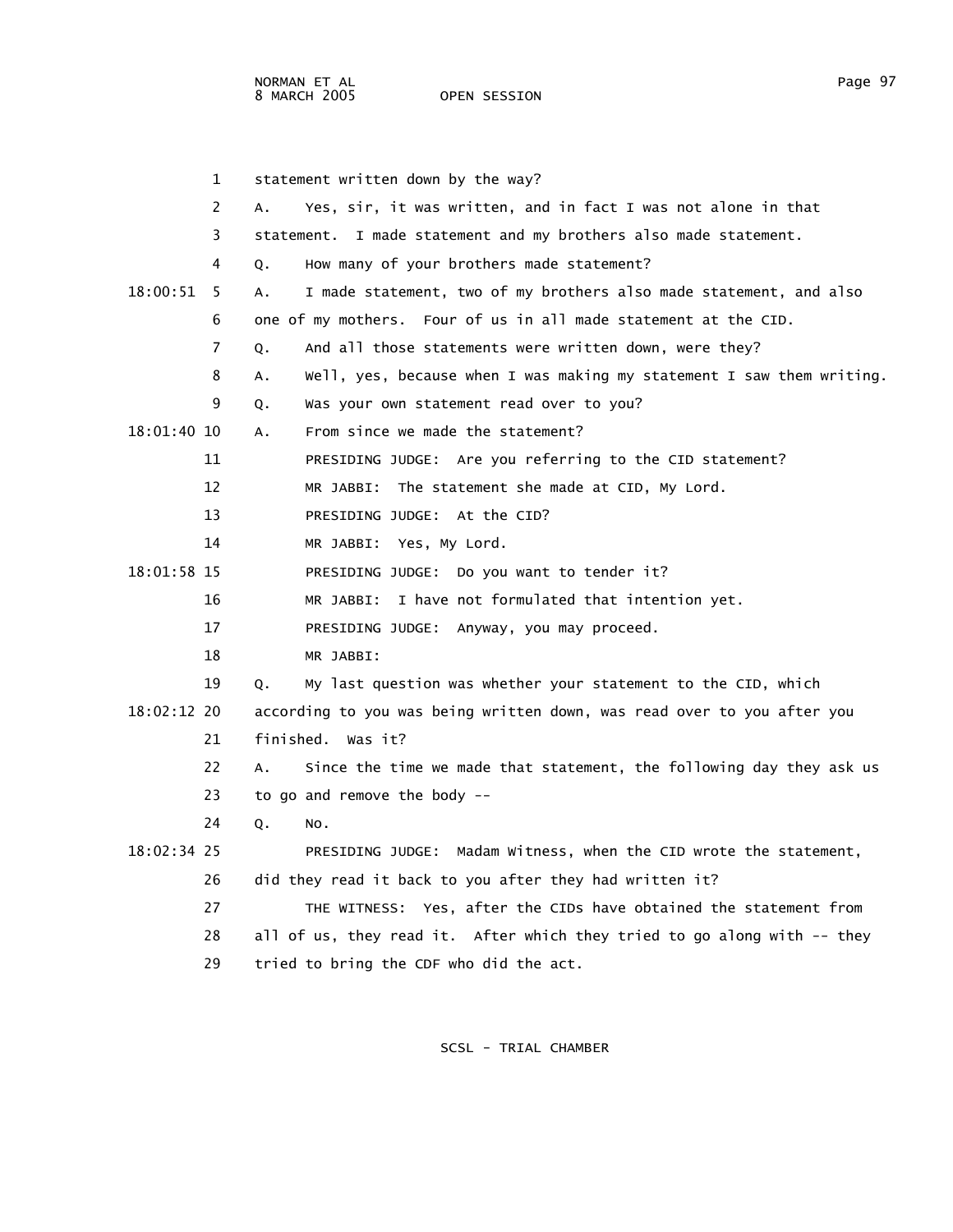1 MR JABBI: 2 Q. Just hold it there, please. The CDF read your statement to you? 3 PRESIDING JUDGE: CID. 4 MR JABBI: Sorry, My Lord. 18:03:22 5 JUDGE BOUTET: Mr Jabbi, do you have those statements and now where 6 are we going with this? If you don't have the statements what is the 7 purpose of this? I am just trying to understand where you are going with 8 this. Do you have these statements? Are you intending to put this to the 9 witness in contradiction of some evidence? 18:03:36 10 MR JABBI: No, My Lord, that is not my intention. 11 JUDGE BOUTET: Then why are we going on this expedition? 12 MR JABBI: I have one more question on this which will bring out why 13 I am probing it, My Lord. 14 JUDGE BOUTET: Very well. 18:04:03 15 MR JABBI: Or two. 16 PRESIDING JUDGE: Take three. 17 MR JABBI: No, two. 18 PRESIDING JUDGE: Please, or four. We are here for that, Mr Jabbi. 19 MR JABBI: 18:04:17 20 Q. Madam Witness, when the CID read your statement over to you, did it 21 reflect what you had told them? Did it accurately reflect what you had 22 told them? 23 A. When they obtained my statement -- what I saw when they killed my 24 father is what I told them, because by then I was in a state of confusion. 18:04:44 25 I was worried because my father's body was still in the well and it has not 26 been removed, you see. So I just explain exactly what I saw. 27 Q. Yes, I understand your feeling. That's why I started by sympathising 28 with you. But the question I asked was whether what they read over to you 29 accurately reflected what you had told them?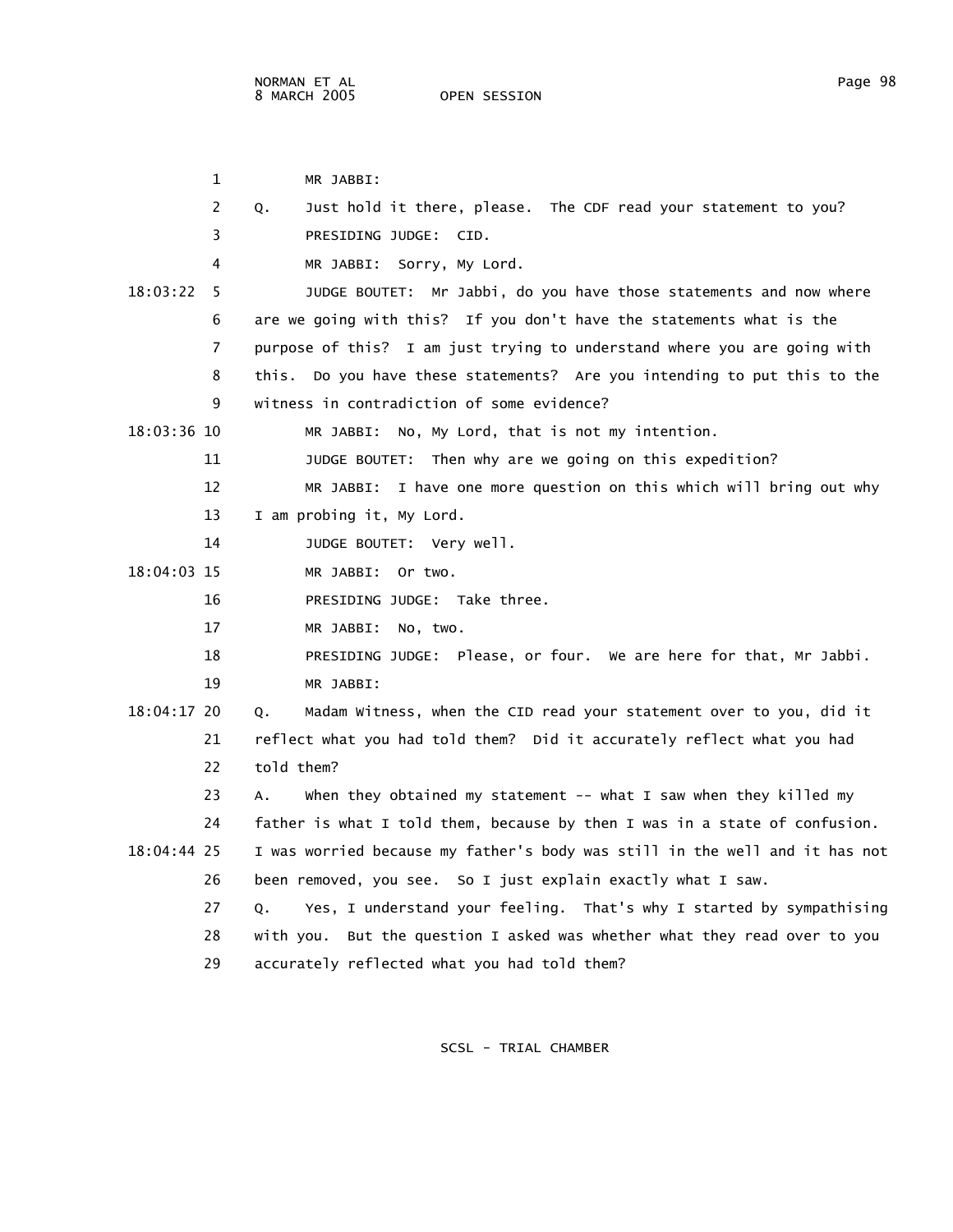OPEN SESSION

|             | 1   | what they read back to me is exactly what I told them.<br>А.                 |
|-------------|-----|------------------------------------------------------------------------------|
|             | 2   | Thank you. Last question on that. Did you recite in that statement<br>Q.     |
|             | 3   | the detail of who had done what in the killing of your father with regard    |
|             | 4   | to various people as you have done in this Court?                            |
| 18:05:45    | - 5 | All what I have said is what I said then.<br>А.                              |
|             | 6   | Thank you. Now you also said that your father's body was taken to<br>Q.      |
|             | 7   | the mortuary; is that correct?                                               |
|             | 8   | Yes, sir. Yes, sir.<br>А.                                                    |
|             | 9   | So far as you know, was there any post-mortem examination held on his<br>Q.  |
| 18:07:00 10 |     | body?                                                                        |
|             | 11  | Yes, sir.<br>А.                                                              |
|             | 12  | Do you by any chance know by whom?<br>Q.                                     |
|             | 13  | I can't tell exactly the doctor, but it was done by one doctor at the<br>А.  |
|             | 14  | Connaught Hospital.                                                          |
| 18:07:28 15 |     | To what extent did your family pursue the investigation by the CID<br>Q.     |
|             | 16  | into your father's death after those events?                                 |
|             | 17  | After what?<br>А.                                                            |
|             | 18  | After you had gone and retrieved the body from the well, the body was<br>Q.  |
|             | 19  | taken to the mortuary, the report was fully made to the CID and ECOMOG.      |
| 18:08:40 20 |     | Did your family pursue the matter after that?                                |
|             | 21  | Yes, sir. Even went to the CID together with my elder brothers. We<br>А.     |
|             | 22  | tried and saw one of the men in parliament. In fact, that time he was the    |
|             | 23  | chief speaker. We tried to see him. But there was no chance for them to      |
|             | 24  | help us.                                                                     |
| 18:09:24 25 |     | what did the CID tell you at that stage?<br>Q.                               |
|             | 26  | The CID said this case, what they saw in this matter, they can't<br>А.       |
|             | 27  | say -- they are only allowed -- they don't have the chance -- unless they    |
|             | 28  | are commanded to bring these people, but they've tried several times to      |
|             | 29  | bring them, but, well, they encourage us to sum [sic] up courage.<br>We went |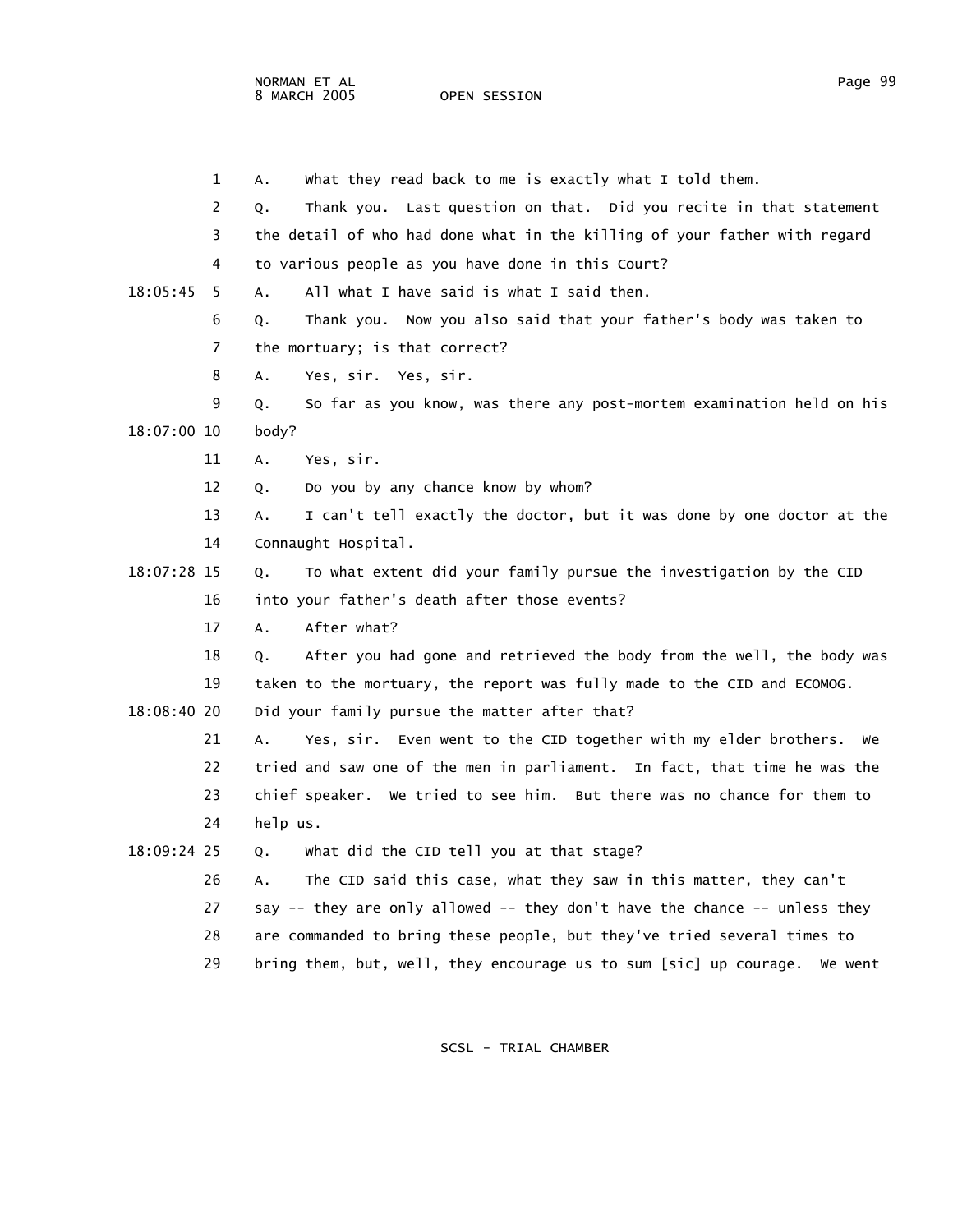1 there several times at the CID. 2 PRESIDING JUDGE: Unless they were commanded to bring the people they 3 had no chance to bring them? Is that the state of the evidence? 4 MR JABBI: That is what she said. 18:10:28 5 PRESIDING JUDGE: I will refer to those people as the culprits. 6 MR JABBI: 7 Q. And that is the state of the investigation up to this moment; is that 8 correct? 9 A. That is how it's ended, up to this time when they obtained statements 18:11:13 10 from us. They made no moves. 11 MR JABBI: That is all for the witness, My Lord. 12 JUDGE BOUTET: Thank you, Mr Jabbi. Mr Sauter, do you have any 13 questions in re-examination. 14 MR SAUTER: No re-examination, thank you. 18:11:42 15 JUDGE BOUTET: Thank you, Mr Sauter. 16 PRESIDING JUDGE: Madam Witness. 17 THE WITNESS: Yes, sir. 18 PRESIDING JUDGE: We have finished with you for now. We want to 19 thank you very much for coming to testify before this Chamber on your 18:12:28 20 experiences during that period. Of course this will assist us to see where 21 the truth lies in relation to the incidents you have testified to. 22 Although we are finished with you, like you yourself have said, the 23 investigations have up to this date produced no effects as yet. There is a 24 possibility that we may call you back here. We never know. We never know 18:13:15 25 whether we would, but if we do we expect that you will do us the favour of 26 coming again. So once more we thank you and we wish you a safe journey to 27 your place of abode, to your residence. 28 Just one housekeeping matter. I do not know if Mr Tavener is in a 29 position to update us, after a few hours of reflection, on how we may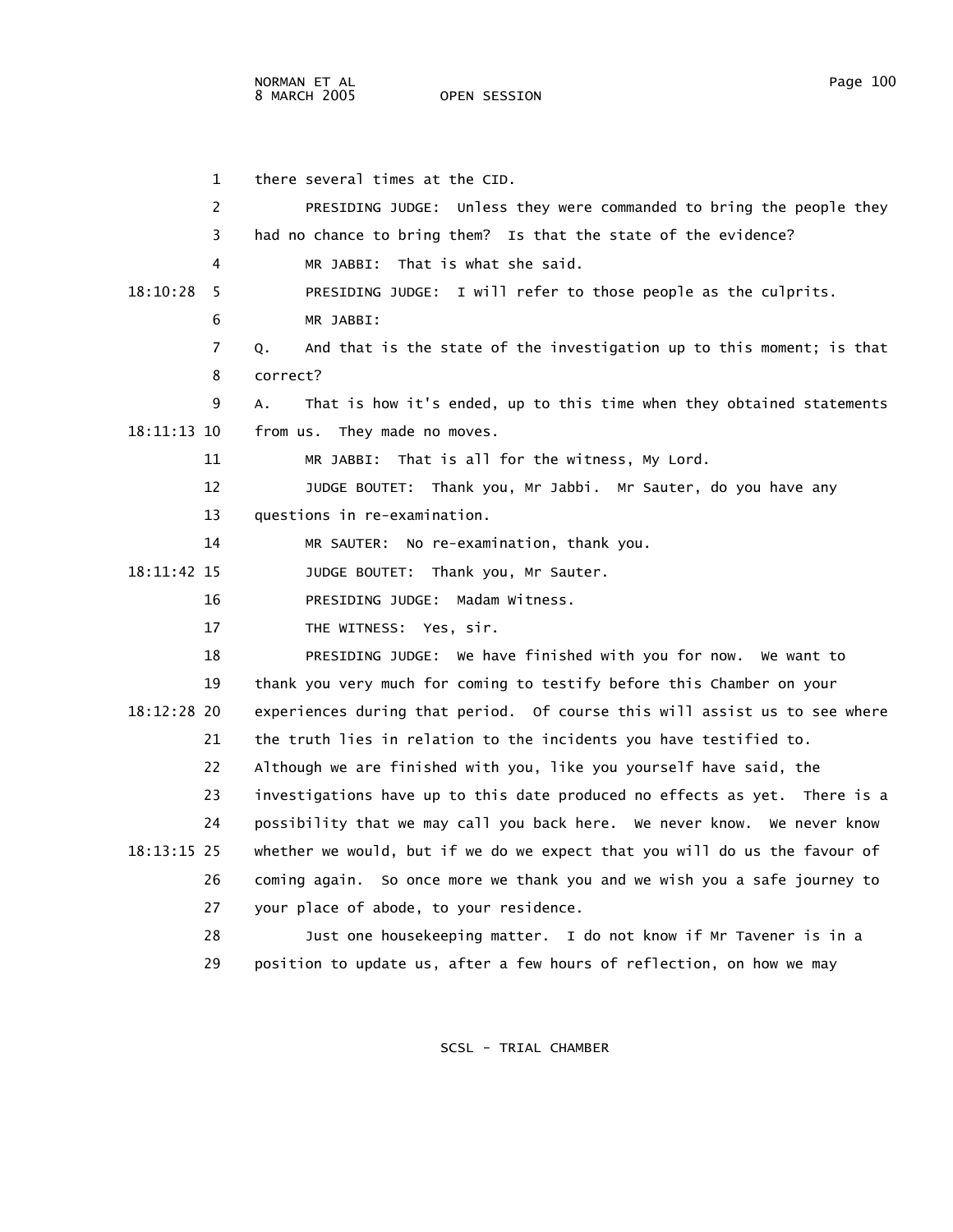1 proceed from tomorrow.

| 2               | MR TAVENER: Thank you, Your Honour. Because tomorrow is a half day          |
|-----------------|-----------------------------------------------------------------------------|
| 3               | and in light of a particular witness we intended to call - that is a fairly |
| 4               | young, vulnerable witness - we anticipate - I did take into account what    |
| 18:14:11<br>- 5 | Your Honour had said today - that it is probably best to remain with the    |
| 6               | order of TF2-080. He is a young witness, he will be completed tomorrow.     |
| 7               | TF2-014 is quite a long witness so we wouldn't finish his evidence-in-chief |
| 8               | tomorrow. In respect of TF2-080, he is a young person. We are not quite     |
| 9               | sure of his age, somewhere between the age of 15 and 16. He is the subject  |
| 18:14:36 10     | of an order which entitles him to have his evidence taken by way of closed  |
| 11              | circuit television.                                                         |
| 12              | PRESIDING JUDGE: So you are suggesting that we will take the                |
| 13              | evidence of that witness tomorrow?                                          |
| 14              | MR TAVENER: That would be most $-$                                          |
| 18:14:53 15     | PRESIDING JUDGE: And we have chances that we may be done with his           |
| 16              | testimony before the end of the day.                                        |
| 17              | MR TAVENER: That's correct, before lunch time.                              |
| 18              | PRESIDING JUDGE: Has the Defence any comments on this? You have the         |
| 19              | number of the witness -- of the young witness?                              |
| 18:15:17 20     | MR JABBI: 080 I think he said.                                              |
| 21              | MR TAVENER: That's correct.                                                 |
| 22              | PRESIDING JUDGE: Yes. No objections that we take him tomorrow.              |
| 23              | Right.                                                                      |
| 24              | THE INTERPRETER: Your Honour, can learned counsel tell us the               |
| $18:15:32$ 25   | language in which the witness will testify in?                              |
| 26              | MR JOHNSON: We'll get that to you immediately. We'll call you right         |
| 27              | after Court and confirm that.                                               |
| 28              | Your Honour, if I can bring one more matter to your attention. I            |
| 29              | just want to inform the Court that today is Mr Sauter's last appearance     |
|                 |                                                                             |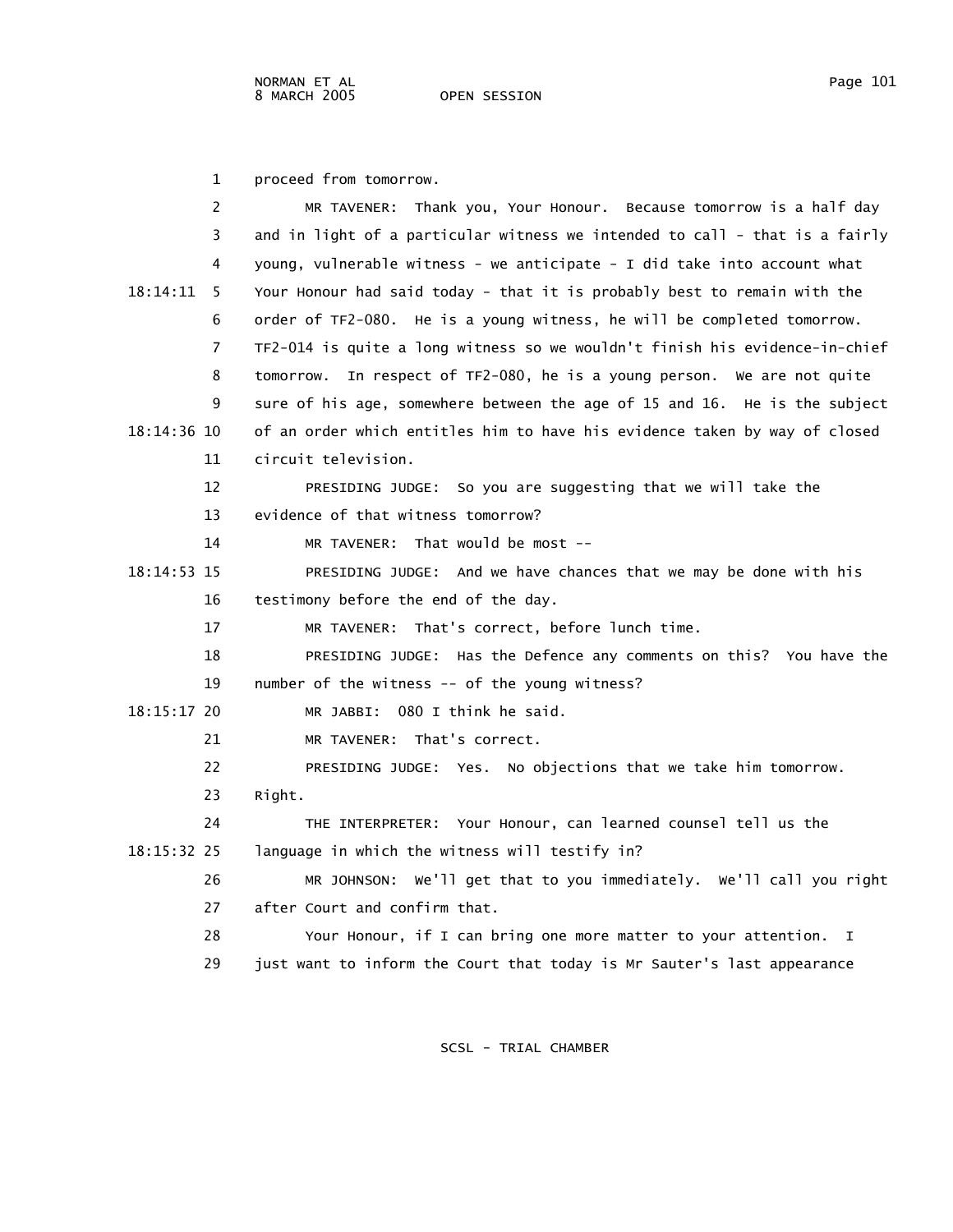- 1 before the Court. He has been seconded to us by the German government for 2 the last year and he will be departing Sierra Leone between sessions. I
- 3 just wanted to inform the Court of that, thank you.

 4 PRESIDING JUDGE: That's not a very pleasant surprise for us. We 18:16:07 5 would have loved to have Mr Sauter here until the end of our proceedings. 6 I think on behalf of the Chamber we would like to express our regrets that 7 he is leaving us so prematurely I would say. I would have loved to have 8 Mr Sauter here for a longer period. How we wished we could get the German 9 government to renew his mandate here. I suppose this is not now possible 18:16:41 10 and even if it were, we are not properly placed to make such a request, 11 because we are neither of the Prosecution nor are we of the Defence.

 12 So, Mr Sauter, we want to thank you as a chamber for your very 13 positive contributions in handling the witnesses you have had to handle 14 during this trial. It has been a very trying moment, indeed, but we are 18:17:10 15 happy to note that you have lived up to it and we thank you very much for 16 what you have been able to do. We look forward to seeing you here again if 17 the German government so decides. Thank you very much.

 18 MR SAUTER: I thank you very much. I feel much honoured by your 19 friendly words. Not to keep the witness any longer here, I appreciated the 18:17:32 20 time I had here. I will be replaced by the German government and I am very 21 sure my replacement will do a much better job than I did. Thank you very 22 much.

 23 PRESIDING JUDGE: Please transmit our extreme gratitude to the German 24 government for placing you at our disposal and for all that they do for the 18:17:54 25 survival of the Special Court.

26 MR SAUTER: I will do, thank you.

27 PRESIDING JUDGE: The Court will rise please.

28 [Whereupon the hearing adjourned at 6.17 p.m., to be reconvened on

29 Wednesday, the 9th day of March 2005, at 9.30 a.m.]